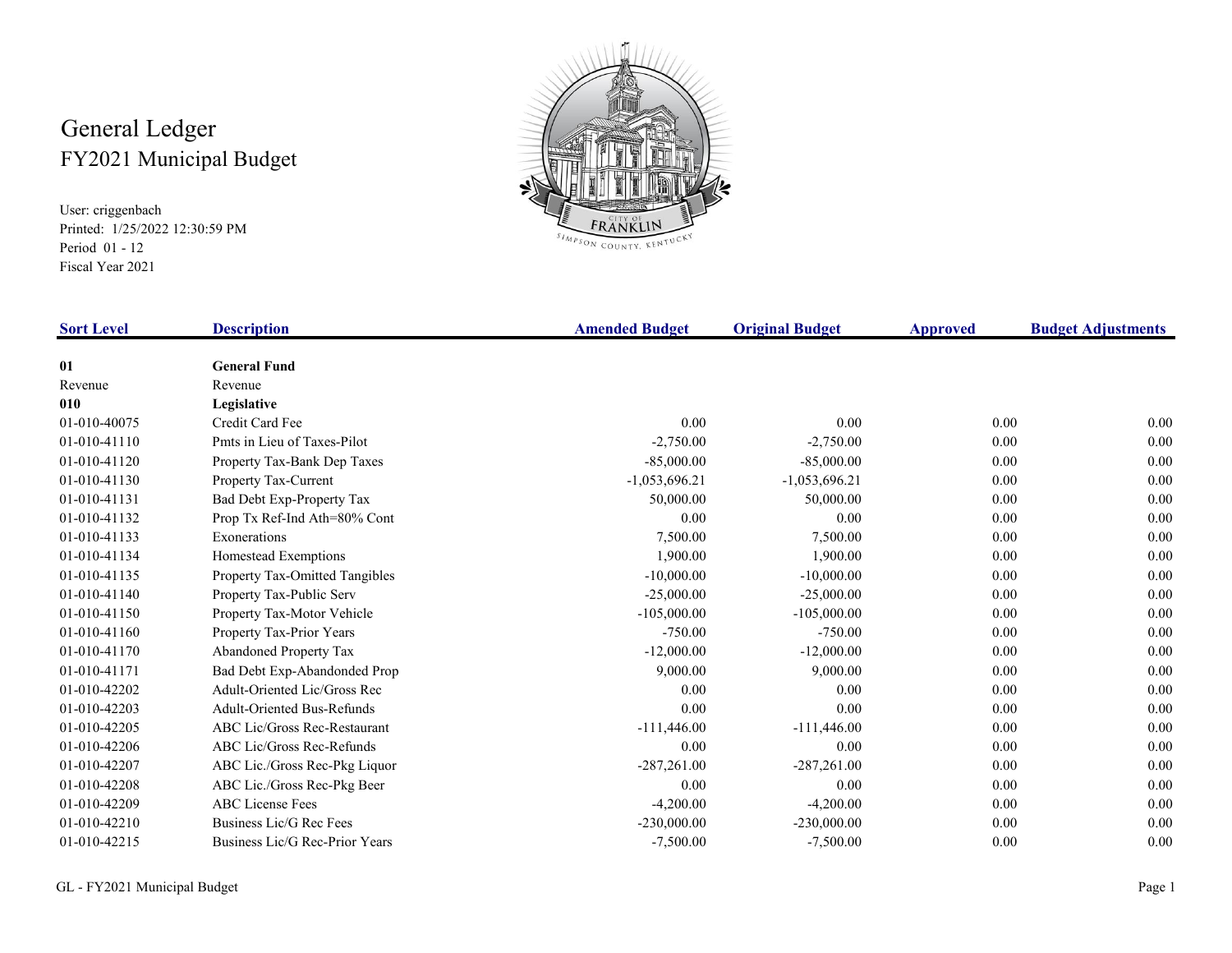| <b>Sort Level</b> | <b>Description</b>                | <b>Amended Budget</b> | <b>Original Budget</b> | <b>Approved</b> | <b>Budget Adjustments</b> |
|-------------------|-----------------------------------|-----------------------|------------------------|-----------------|---------------------------|
| 01-010-42217      | Business Lic/G Rec Refunds        | 0.00                  | 0.00                   | 0.00            | 0.00                      |
| 01-010-42218      | <b>Fireworks License</b>          | 0.00                  | 0.00                   | 0.00            | 0.00                      |
| 01-010-42220      | Franchise Fee-Cable TV (CATV)     | $-66,187.44$          | $-66,187.44$           | 0.00            | 0.00                      |
| 01-010-42230      | Franchise Fee-Natural Gas         | $-25,000.00$          | $-25,000.00$           | $0.00\,$        | 0.00                      |
| 01-010-42240      | <b>Insurance Premium Fees</b>     | $-1,838,070.00$       | $-1,838,070.00$        | $0.00\,$        | 0.00                      |
| 01-010-42243      | <b>Insurance Fees-Prior Years</b> | 0.00                  | 0.00                   | 0.00            | 0.00                      |
| 01-010-42245      | <b>Insurance Fees-Refunds</b>     | 0.00                  | 0.00                   | 0.00            | 0.00                      |
| 01-010-42250      | Manufacturer License Fees         | $-40,000.00$          | $-40,000.00$           | 0.00            | 0.00                      |
| 01-010-42252      | Manufacturer Fee Refunds          | 0.00                  | 0.00                   | 0.00            | 0.00                      |
| 01-010-42255      | Indus Auth-E Indus Contract       | 0.00                  | 0.00                   | 0.00            | 0.00                      |
| 01-010-42260      | Occupational Fees-Payroll         | $-2,504,032.00$       | $-2,504,032.00$        | 0.00            | 0.00                      |
| 01-010-42263      | Occupational Fees-Prior Year      | $-6,000.00$           | $-6,000.00$            | 0.00            | 0.00                      |
| 01-010-42264      | Occ/Bus Lic Special Proj          | 0.00                  | 0.00                   | 0.00            | 0.00                      |
| 01-010-42265      | Luvata (Annex AGRMNT)             | 0.00                  | 0.00                   | $0.00\,$        | 0.00                      |
| 01-010-42266      | Occ/Bus Lic Special Proj Refnd    | 0.00                  | 0.00                   | 0.00            | 0.00                      |
| 01-010-42270      | Occ Fee Refunds-Payroll           | 0.00                  | 0.00                   | $0.00\,$        | 0.00                      |
| 01-010-42275      | Indus Auth-E Indus Contract       | 0.00                  | 0.00                   | $0.00\,$        | 0.00                      |
| 01-010-43310      | Area Development Funds            | 0.00                  | 0.00                   | 0.00            | 0.00                      |
| 01-010-43315      | ATF Equitable Sharing DOJ         | 0.00                  | 0.00                   | $0.00\,$        | 0.00                      |
| 01-010-43320      | Court Cost Revenue HB413          | $-12,500.00$          | $-12,500.00$           | 0.00            | 0.00                      |
| 01-010-43325      | Drug Task Force Revenue           | $-5,000.00$           | $-5,000.00$            | 0.00            | 0.00                      |
| 01-010-43330      | KLEFPF-Police Incentive           | $-128,412.84$         | $-128,412.84$          | 0.00            | 0.00                      |
| 01-010-43332      | Grant-Homeland Security           | 0.00                  | 0.00                   | 0.00            | 0.00                      |
| 01-010-43333      | FEMA Award Flood                  | 0.00                  | $0.00\,$               | 0.00            | 0.00                      |
| 01-010-43334      | Grant Revenue KY ASAP             | 0.00                  | 0.00                   | 0.00            | 0.00                      |
| 01-010-43335      | KY Dept Library-Codification      | 0.00                  | 0.00                   | 0.00            | 0.00                      |
| 01-010-43338      | <b>State Grant</b>                | $-194,770.76$         | $-194,770.76$          | 0.00            | 0.00                      |
| 01-010-43339      | Grants - Local                    | 0.00                  | 0.00                   | 0.00            | 0.00                      |
| 01-010-43340      | Grants - Police & Fire            | 0.00                  | 0.00                   | 0.00            | 0.00                      |
| 01-010-43345      | Grant-Streetscape FS Renaiss      | 0.00                  | 0.00                   | 0.00            | 0.00                      |
| 01-010-43350      | FS Renaissance Contribution       | 0.00                  | 0.00                   | 0.00            | 0.00                      |
| 01-010-43355      | <b>Community Projects</b>         | 0.00                  | 0.00                   | 0.00            | 0.00                      |
| 01-010-43360      | School - SRO Revenue              | $-30,000.00$          | $-30,000.00$           | 0.00            | 0.00                      |
| 01-010-43370      | FS Housing Authority              | 0.00                  | 0.00                   | 0.00            | 0.00                      |
| 01-010-43375      | Simpson Fiscal Ct-Code Enf Rev    | 0.00                  | 0.00                   | 0.00            | 0.00                      |
| 01-010-44110      | Penalties-Delinq Tax/License      | $-40,000.00$          | $-40,000.00$           | 0.00            | 0.00                      |
| 01-010-44111      | ABC Lic.-Penalties & Interest     | 0.00                  | 0.00                   | 0.00            | 0.00                      |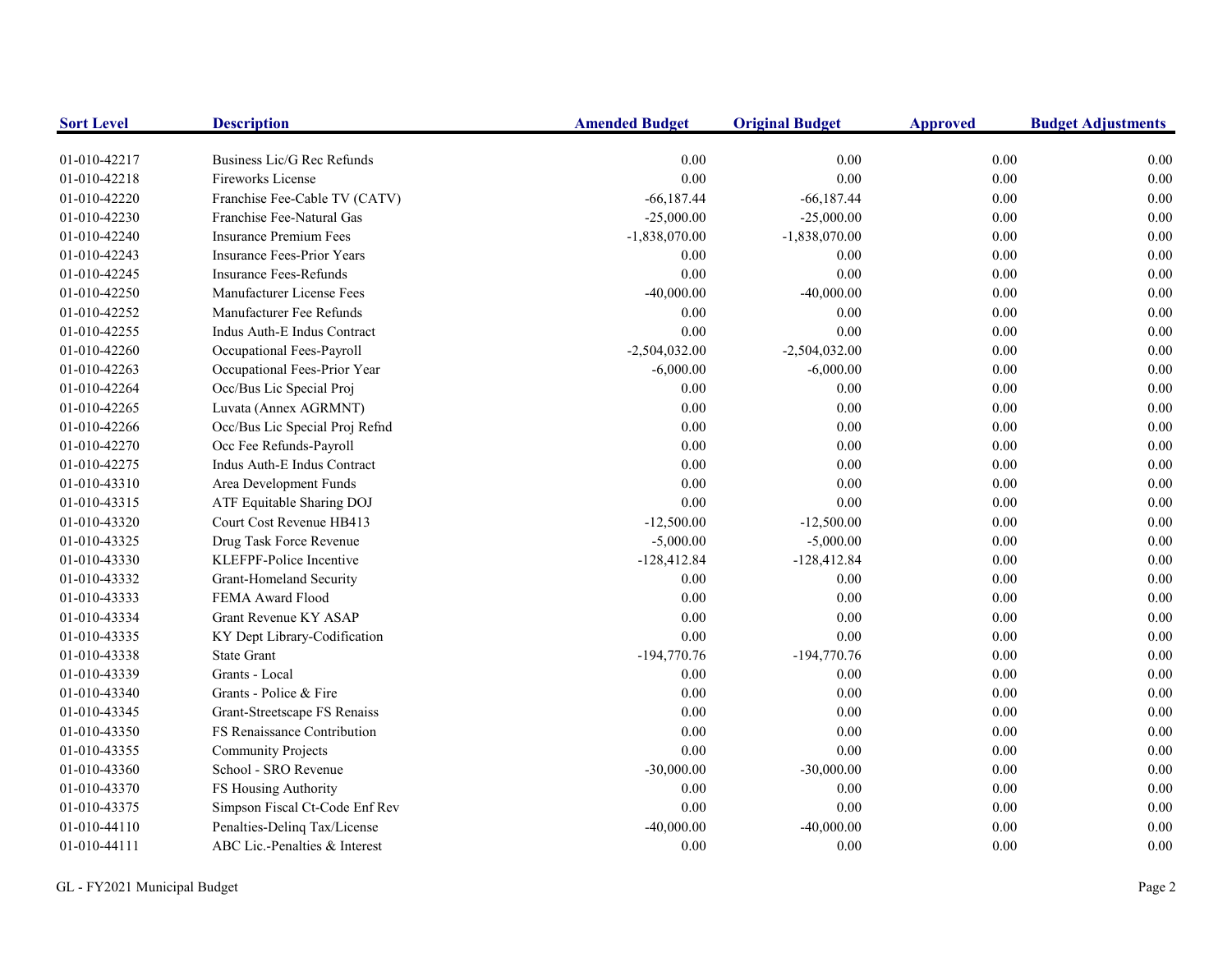| <b>Sort Level</b> | <b>Description</b>                | <b>Amended Budget</b> | <b>Original Budget</b> | <b>Approved</b> | <b>Budget Adjustments</b> |
|-------------------|-----------------------------------|-----------------------|------------------------|-----------------|---------------------------|
| 01-010-44115      | Burn Permits/Reports-Fire Dept    | 0.00                  | 0.00                   | $0.00\,$        | 0.00                      |
| 01-010-44120      | Drug/Gambling Seizure Fees        | $0.00\,$              | 0.00                   | $0.00\,$        | 0.00                      |
| 01-010-44125      | Code Enforcement Fines            | $-10,000.00$          | $-10,000.00$           | $0.00\,$        | 0.00                      |
| 01-010-44130      | Fines & Costs-Police              | $-7,500.00$           | $-7,500.00$            | 0.00            | $0.00\,$                  |
| 01-010-44131      | Police - Security Reimb           | 0.00                  | 0.00                   | 0.00            | 0.00                      |
| 01-010-45110      | Admin Overhead-Cemetery           | $-45,000.00$          | $-45,000.00$           | $0.00\,$        | 0.00                      |
| 01-010-45120      | Admin Overhead-Sanitation Fund    | $-209,500.00$         | $-209,500.00$          | $0.00\,$        | 0.00                      |
| 01-010-45130      | Admin Overhead-Utility Fund       | $-284,683.17$         | $-284,683.17$          | $0.00\,$        | $0.00\,$                  |
| 01-010-45140      | Overhead Municipal Aid            | $-95,000.00$          | $-95,000.00$           | $0.00\,$        | 0.00                      |
| 01-010-45150      | Admin Overhead-Fiber Optic Fnd    | $0.00\,$              | 0.00                   | $0.00\,$        | 0.00                      |
| 01-010-45151      | Transfer In from Fiber Fund       | 0.00                  | 0.00                   | 0.00            | 0.00                      |
| 01-010-45152      | Transfer In - Stormwater          | 0.00                  | 0.00                   | $0.00\,$        | 0.00                      |
| 01-010-45153      | Transfer In - Utility             | 0.00                  | 0.00                   | 0.00            | 0.00                      |
| 01-010-46120      | Cost of Issue Rebate              | $0.00\,$              | 0.00                   | 0.00            | 0.00                      |
| 01-010-46136      | Highway Safety Prog Grant         | $-2,500.00$           | $-2,500.00$            | 0.00            | 0.00                      |
| 01-010-46137      | Justice Asistance Grant           | 0.00                  | 0.00                   | 0.00            | 0.00                      |
| 01-010-46139      | Safe Routes to School Grant       | 0.00                  | 0.00                   | 0.00            | $0.00\,$                  |
| 01-010-46140      | Donations to Police Dept.         | 0.00                  | 0.00                   | $0.00\,$        | 0.00                      |
| 01-010-46147      | EPA-Solid Waste Litter Grant      | $-3,500.00$           | $-3,500.00$            | $0.00\,$        | 0.00                      |
| 01-010-46157      | Industrial Auth Rev-Wrld Color    | $0.00\,$              | 0.00                   | $0.00\,$        | 0.00                      |
| 01-010-46159      | Industrial Auth Exp-Wrld Color    | 0.00                  | 0.00                   | $0.00\,$        | 0.00                      |
| 01-010-46160      | Insurance Proceeds/Incl Fire      | 0.00                  | 0.00                   | $0.00\,$        | 0.00                      |
| 01-010-46161      | Admin Industrial Auth KLC         | $0.00\,$              | 0.00                   | $0.00\,$        | 0.00                      |
| 01-010-46180      | <b>Investment Income</b>          | $-79,574.46$          | $-79,574.46$           | $0.00\,$        | 0.00                      |
| 01-010-46181      | Gain/Loss on Investment           | 0.00                  | 0.00                   | $0.00\,$        | 0.00                      |
| 01-010-46190      | Legal Fees-Prop Tx Liens/Other    | $-5,000.00$           | $-5,000.00$            | $0.00\,$        | 0.00                      |
| 01-010-46191      | Clerks Fees Prop Tax Liens        | $-4,000.00$           | $-4,000.00$            | 0.00            | 0.00                      |
| 01-010-46192      | Property Lease-Witt Rd            | $-10,200.00$          | $-10,200.00$           | 0.00            | 0.00                      |
| 01-010-46193      | Lease - Regions Bank              | $-85,274.00$          | $-85,274.00$           | 0.00            | $0.00\,$                  |
| 01-010-46194      | Land Lease                        | 0.00                  | 0.00                   | 0.00            | 0.00                      |
| 01-010-46196      | Property Tax Copy/Lookup Fees     | $-750.00$             | $-750.00$              | $0.00\,$        | 0.00                      |
| 01-010-46200      | Miscellaneous Income              | $-1,000.00$           | $-1,000.00$            | $0.00\,$        | 0.00                      |
| 01-010-46205      | <b>Unclaimed Property Revenue</b> | 0.00                  | 0.00                   | 0.00            | 0.00                      |
| 01-010-46211      | Condemnation Income               | 0.00                  | 0.00                   | 0.00            | 0.00                      |
| 01-010-46215      | Over/Short Cash                   | $0.00\,$              | 0.00                   | $0.00\,$        | 0.00                      |
| 01-010-46220      | Proceeds for Sale of Assets       | $-10,000.00$          | $-10,000.00$           | $0.00\,$        | 0.00                      |
| 01-010-46225      | Gain or Loss on Asset Disposal    | 0.00                  | 0.00                   | 0.00            | 0.00                      |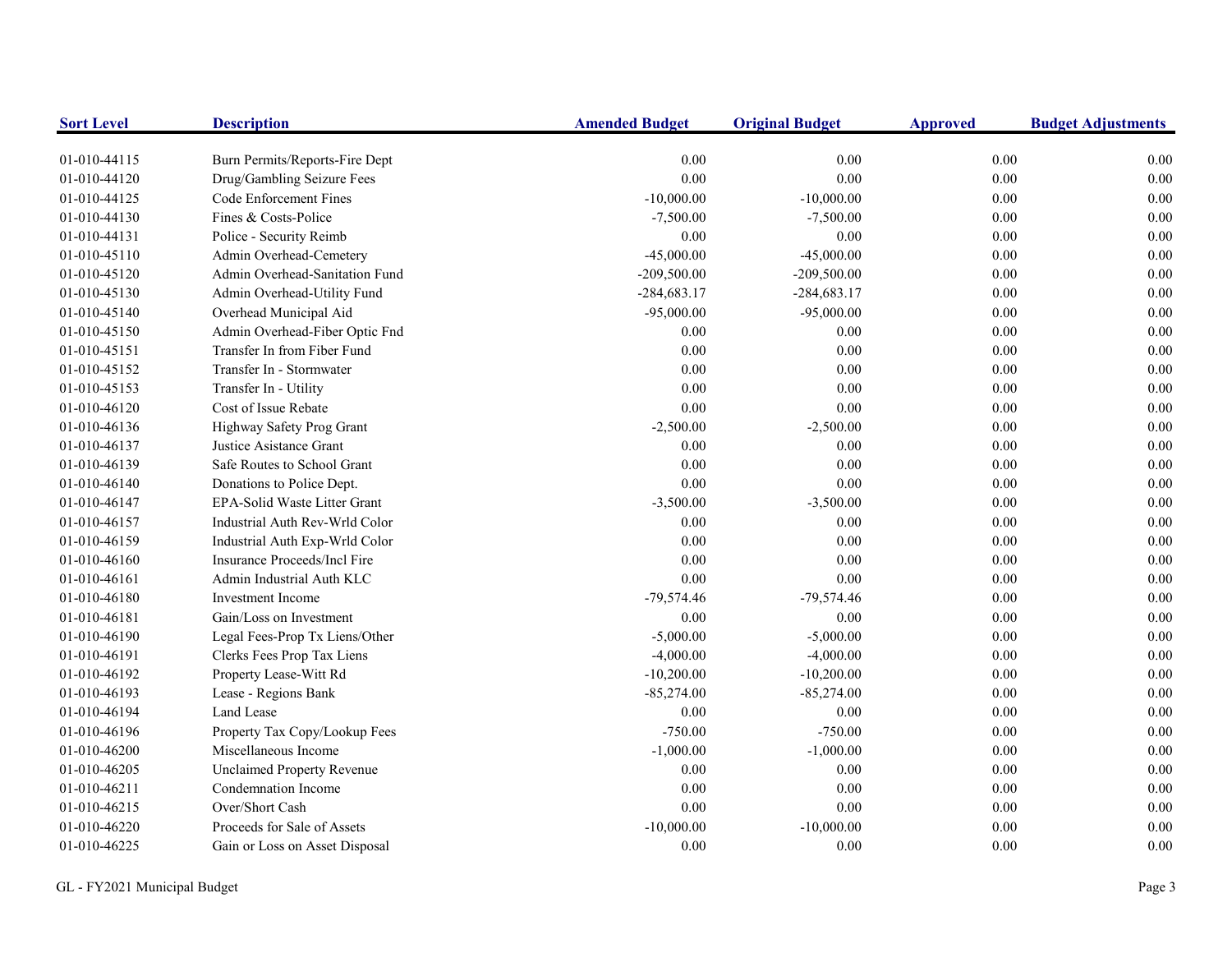| <b>Sort Level</b> | <b>Description</b>           | <b>Amended Budget</b> | <b>Original Budget</b> | <b>Approved</b> | <b>Budget Adjustments</b> |
|-------------------|------------------------------|-----------------------|------------------------|-----------------|---------------------------|
|                   |                              |                       |                        |                 |                           |
| 01-010-46230      | Storm Drainage/Plan Reviews  | $-1,500.00$           | $-1,500.00$            | 0.00            | 0.00                      |
| 01-010-47135      | Line of Credit Franklin Bank | 0.00                  | 0.00                   | 0.00            | 0.00                      |
| 01-010-47140      | Loan Proceeds                | 0.00                  | 0.00                   | 0.00            | 0.00                      |
| 01-010-48001      | Contributed Capital          | 0.00                  | 0.00                   | $0.00\,$        | 0.00                      |
| 010               | Legislative                  | $-7,611,157.88$       | $-7.611.157.88$        | 0.00            | 0.00                      |
|                   |                              |                       |                        |                 |                           |
| Revenue           | Revenue                      | 7,611,157.88          | 7,611,157.88           | 0.00            | 0.00                      |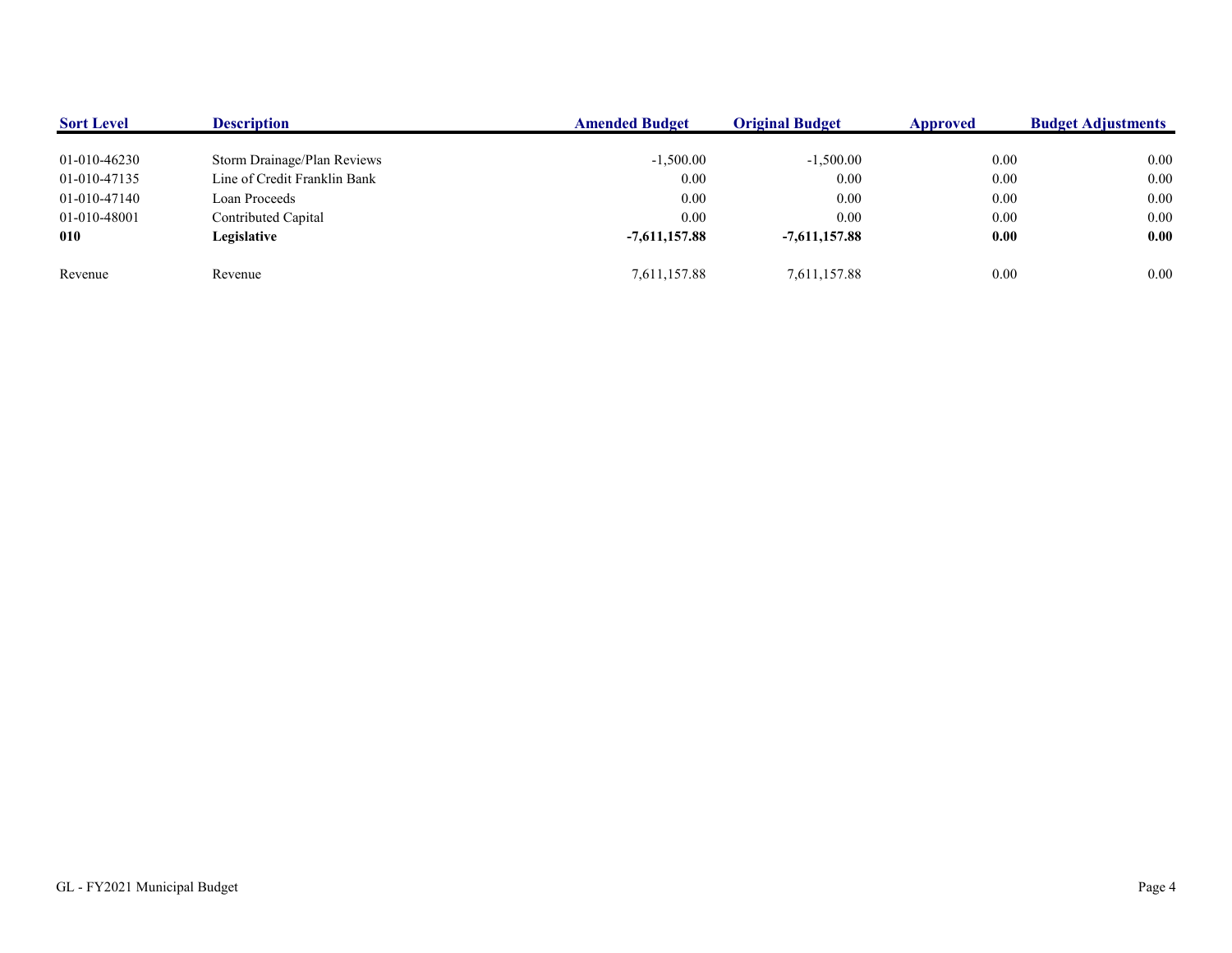| <b>Sort Level</b> | <b>Description</b>            | <b>Amended Budget</b> | <b>Original Budget</b> | <b>Approved</b> | <b>Budget Adjustments</b> |
|-------------------|-------------------------------|-----------------------|------------------------|-----------------|---------------------------|
|                   |                               |                       |                        |                 |                           |
| Expense           | Expense                       |                       |                        |                 |                           |
| 010               | Legislative                   |                       |                        |                 |                           |
| 01-010-50010      | Compensation                  | 74,200.00             | 74,200.00              | 0.00            | 0.00                      |
| 01-010-50011      | Emergency - Compensation      | 0.00                  | 0.00                   | 0.00            | 0.00                      |
| 01-010-50060      | Compensation-On Call Pay      | 0.00                  | 0.00                   | 0.00            | 0.00                      |
| 01-010-50070      | Overtime-Non Salaried         | 0.00                  | 0.00                   | 0.00            | 0.00                      |
| 01-010-50080      | Compensation-Deferred         | 0.00                  | 0.00                   | 0.00            | 0.00                      |
| 01-010-50110      | FICA/Medicare                 | 7,099.08              | 7,099.08               | 0.00            | 0.00                      |
| 01-010-50210      | Insurance-Dental              | 2,052.96              | 2,052.96               | 0.00            | 0.00                      |
| 01-010-50220      | Insurance-Life                | 380.16                | 380.16                 | 0.00            | 0.00                      |
| 01-010-50230      | Insurance-Medical             | 45,579.04             | 45,579.04              | 0.00            | 0.00                      |
| 01-010-50231      | Insurance-HRA                 | 978.00                | 978.00                 | 0.00            | 0.00                      |
| 01-010-50240      | Insurance-Retirees            | $0.00\,$              | 0.00                   | $0.00\,$        | 0.00                      |
| 01-010-50250      | Insurance-Unemployment        | 0.00                  | 0.00                   | 0.00            | 0.00                      |
| 01-010-50260      | Insurance-Workers Comp        | 1,340.18              | 1,340.18               | $0.00\,$        | 0.00                      |
| 01-010-50280      | Vacation                      | 0.00                  | 0.00                   | 0.00            | 0.00                      |
| 01-010-50510      | Other                         | 1,000.00              | 1,000.00               | 0.00            | 0.00                      |
| 01-010-50610      | Pensions-Retirees             | 0.00                  | 0.00                   | 0.00            | 0.00                      |
| 01-010-50710      | Retirement - CERS             | 2,887.20              | 2,887.20               | 0.00            | 0.00                      |
| 01-010-50711      | Retirement - OPEB             | 0.00                  | 0.00                   | 0.00            | 0.00                      |
| 01-010-50810      | Uniforms                      | 0.00                  | 0.00                   | 0.00            | 0.00                      |
| 01-010-51005      | <b>Annexation Costs</b>       | 2,500.00              | 2,500.00               | 0.00            | 0.00                      |
| 01-010-51120      | Contract Labor-Bldg Repair    | 0.00                  | 0.00                   | $0.00\,$        | 0.00                      |
| 01-010-51220      | <b>Equipment Rental</b>       | $0.00\,$              | 0.00                   | $0.00\,$        | 0.00                      |
| 01-010-51221      | Technology Lease Payments     | 297.84                | 297.84                 | 0.00            | 0.00                      |
| 01-010-51230      | Freight/Shipping/Handling     | 0.00                  | 0.00                   | 0.00            | 0.00                      |
| 01-010-51310      | Janitorial Service & Related  | 0.00                  | 0.00                   | 0.00            | 0.00                      |
| 01-010-51330      | Ordinance Codification        | 2,000.00              | 2,000.00               | 0.00            | 0.00                      |
| 01-010-51610      | Printing & Advertising        | 10,000.00             | 10,000.00              | 0.00            | 0.00                      |
| 01-010-51735      | Profess-Backhoe Repair/Maint  | 0.00                  | 0.00                   | 0.00            | 0.00                      |
| 01-010-51740      | Profess-Computer Maint/Repair | 0.00                  | 0.00                   | 0.00            | 0.00                      |
| 01-010-51745      | Professional-Consultant       | 500.00                | 500.00                 | 0.00            | 0.00                      |
| 01-010-51748      | Profess-License Maint/Support | 1,000.00              | 1,000.00               | 0.00            | 0.00                      |
| 01-010-51755      | Profess-Equip Maint/Repair    | $0.00\,$              | 0.00                   | $0.00\,$        | 0.00                      |
| 01-010-51765      | Professional-Other            | 500.00                | 500.00                 | 0.00            | 0.00                      |
| 01-010-51780      | Profess-Vehicle Repair/Maint  | 0.00                  | 0.00                   | 0.00            | 0.00                      |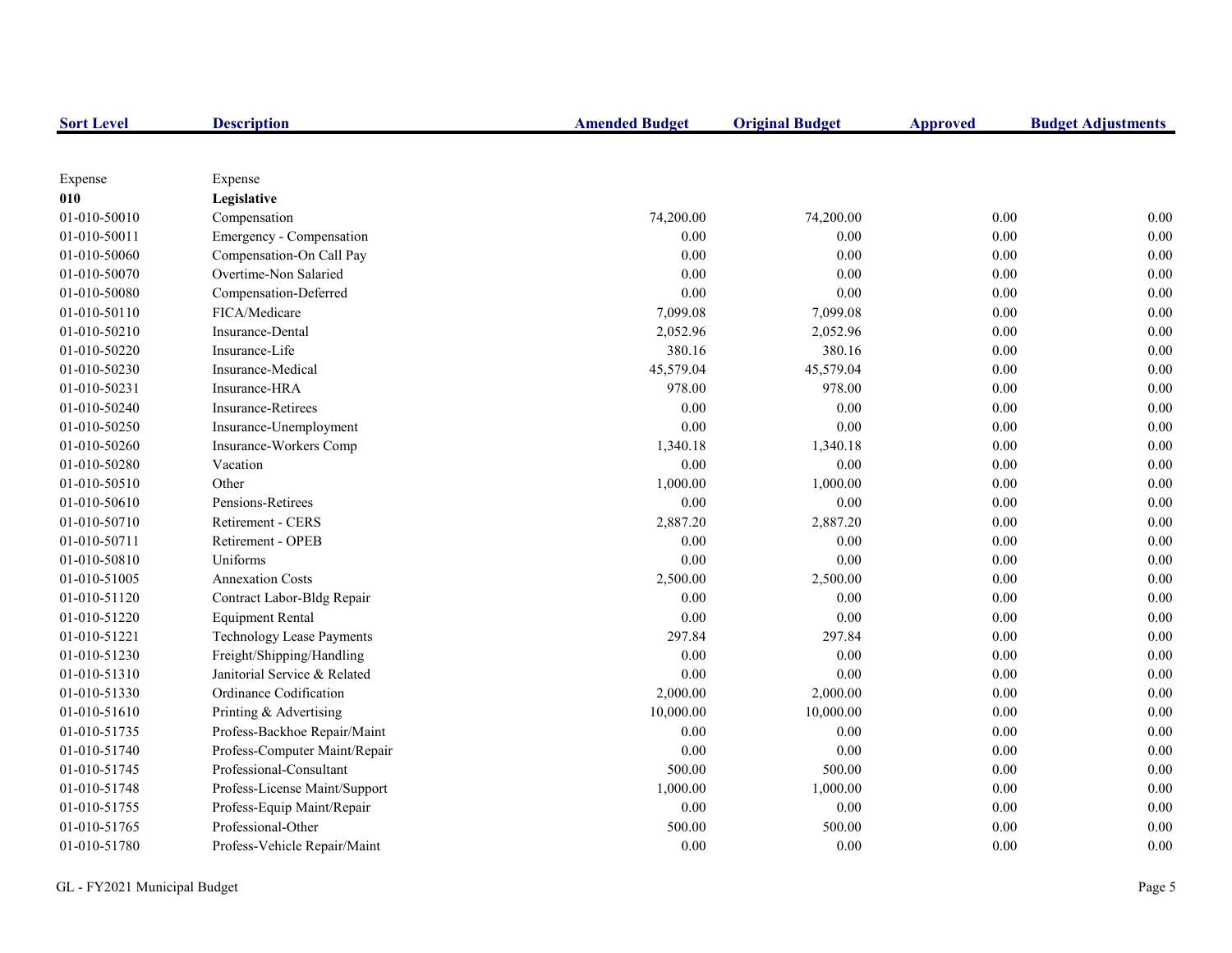| <b>Sort Level</b> | <b>Description</b>             | <b>Amended Budget</b> | <b>Original Budget</b> | <b>Approved</b> | <b>Budget Adjustments</b> |
|-------------------|--------------------------------|-----------------------|------------------------|-----------------|---------------------------|
| 01-010-51850      | <b>Test Analysis</b>           | 0.00                  | 0.00                   | 0.00            | 0.00                      |
| 01-010-51910      | Utilities-Electric             | 0.00                  | 0.00                   | 0.00            | 0.00                      |
| 01-010-51920      | Utilities-Nat Gas/Propane      | 0.00                  | 0.00                   | 0.00            | 0.00                      |
| 01-010-51930      | Utilities- Warning Sirens      | 2,000.00              | 2,000.00               | 0.00            | 0.00                      |
| 01-010-51940      | Utilities-Communications       | 792.00                | 792.00                 | 0.00            | 0.00                      |
| 01-010-51950      | Utilities-Water/Sewer          | 75.00                 | 75.00                  | 0.00            | 0.00                      |
| 01-010-52020      |                                | 0.00                  | 0.00                   | 0.00            | 0.00                      |
|                   | Supplies-Bldg Maint/Repair     |                       |                        |                 | 0.00                      |
| 01-010-52060      | Supplies-Computer/Copier/Print | 250.00                | 250.00                 | 0.00            |                           |
| 01-010-52110      | Equipment (Under \$2,000 Each) | 0.00                  | 0.00                   | 0.00            | 0.00                      |
| 01-010-52120      | Supplies-Equip Maint/Repair    | 0.00                  | 0.00                   | 0.00            | 0.00                      |
| 01-010-52250      | Fuel, Oil, Fluids              | 0.00                  | 0.00                   | 0.00            | 0.00                      |
| 01-010-52350      | Supplies-Janitorial            | 0.00                  | 0.00                   | 0.00            | 0.00                      |
| 01-010-52700      | Supplies-Office                | 250.00                | 250.00                 | 0.00            | 0.00                      |
| 01-010-52750      | Supplies-Other                 | 250.00                | 250.00                 | 0.00            | 0.00                      |
| 01-010-52840      | Postage-Meter & Related        | 0.00                  | 0.00                   | 0.00            | 0.00                      |
| 01-010-52865      | Supplies-Safety/Protective     | 0.00                  | 0.00                   | 0.00            | 0.00                      |
| 01-010-52890      | Software                       | 0.00                  | 0.00                   | 0.00            | 0.00                      |
| 01-010-52950      | Vehicle-Supplies Repair/Maint  | 0.00                  | 0.00                   | 0.00            | 0.00                      |
| 01-010-53101      | Fines & Penalties              | 0.00                  | 0.00                   | 0.00            | 0.00                      |
| 01-010-53375      | Character CTS/Proj Graduation  | 1,000.00              | 1,000.00               | 0.00            | 0.00                      |
| 01-010-53450      | Coffee, Tea & Related          | 0.00                  | 0.00                   | 0.00            | 0.00                      |
| 01-010-53460      | Conference/Train/School        | 2,000.00              | 2,000.00               | 0.00            | 0.00                      |
| 01-010-53470      | Dues & Subscriptions           | 10,000.00             | 10,000.00              | 0.00            | 0.00                      |
| 01-010-53500      | Easements                      | 0.00                  | 0.00                   | 0.00            | 0.00                      |
| 01-010-53507      | Government CATV A/V Costs      | 2,500.00              | 2,500.00               | 0.00            | 0.00                      |
| 01-010-53600      | Miscellaneous                  | 250.00                | 250.00                 | 0.00            | 0.00                      |
| 01-010-53850      | Travel/Lodging/Meals           | 7,500.00              | 7,500.00               | 0.00            | 0.00                      |
| 010               | Legislative                    | 179,181.46            | 179,181.46             | 0.00            | 0.00                      |
|                   |                                |                       |                        |                 |                           |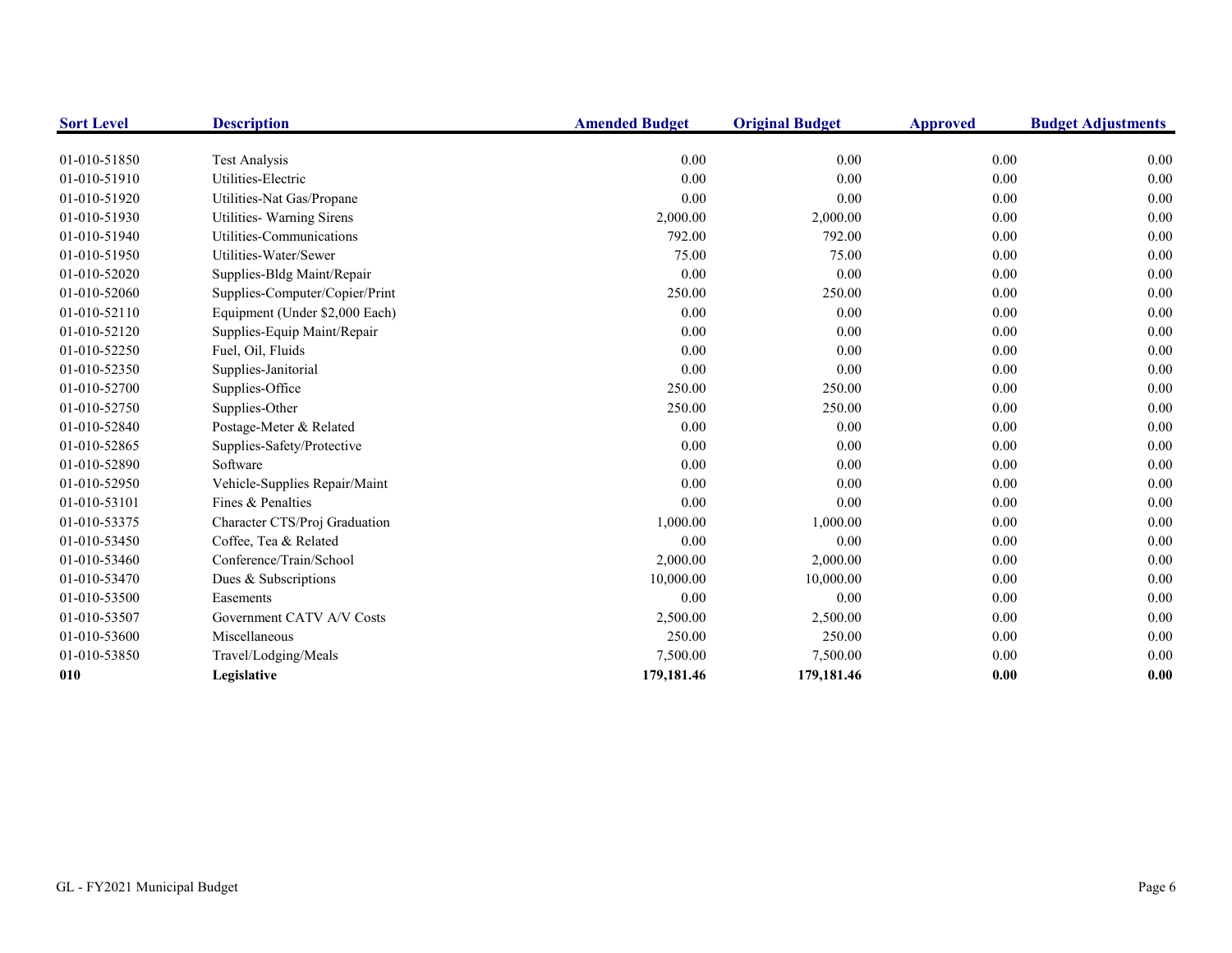| <b>Sort Level</b> | <b>Description</b>               | <b>Amended Budget</b> | <b>Original Budget</b> | <b>Approved</b> | <b>Budget Adjustments</b> |
|-------------------|----------------------------------|-----------------------|------------------------|-----------------|---------------------------|
|                   |                                  |                       |                        |                 |                           |
| 011               | <b>Administration</b>            |                       |                        |                 |                           |
| 01-011-50010      | Compensation                     | 210,263.02            | 210,263.02             | 0.00            | 0.00                      |
| 01-011-50011      | Emergency - Compensation         | 0.00                  | 0.00                   | 0.00            | 0.00                      |
| 01-011-50060      | Compensation-On Call Pay         | 0.00                  | 0.00                   | 0.00            | 0.00                      |
| 01-011-50070      | Overtime-Non Salaried            | 1,384.71              | 1,384.71               | 0.00            | 0.00                      |
| 01-011-50080      | Compensation-Deferred            | 6,037.72              | 6,037.72               | $0.00\,$        | 0.00                      |
| 01-011-50090      | Compensation-Vehicle Allowance   | 7,200.00              | 7,200.00               | 0.00            | 0.00                      |
| 01-011-50110      | FICA/Medicare                    | 14,761.24             | 14,761.24              | 0.00            | 0.00                      |
| 01-011-50210      | Insurance-Dental                 | 792.36                | 792.36                 | 0.00            | 0.00                      |
| 01-011-50220      | Insurance-Life                   | 1,110.20              | 1,110.20               | 0.00            | 0.00                      |
| 01-011-50230      | Insurance-Medical                | 36,868.74             | 36,868.74              | 0.00            | 0.00                      |
| 01-011-50231      | Insurance-HRA                    | 2,531.88              | 2,531.88               | 0.00            | 0.00                      |
| 01-011-50240      | Insurance-Retirees               | 37,636.20             | 37,636.20              | 0.00            | 0.00                      |
| 01-011-50250      | Insurance-Unemployment           | 848.12                | 848.12                 | $0.00\,$        | 0.00                      |
| 01-011-50260      | Insurance-Workers Comp           | 3,913.75              | 3,913.75               | $0.00\,$        | 0.00                      |
| 01-011-50280      | Vacation                         | 0.00                  | 0.00                   | 0.00            | 0.00                      |
| 01-011-50510      | Other                            | 15,500.00             | 15,500.00              | 0.00            | 0.00                      |
| 01-011-50610      | Pensions-Retirees                | 8,400.00              | 8,400.00               | 0.00            | 0.00                      |
| 01-011-50710      | Retirement - CERS                | 50,922.56             | 50,922.56              | 0.00            | 0.00                      |
| 01-011-50711      | Retirement - OPEB                | 0.00                  | 0.00                   | 0.00            | 0.00                      |
| 01-011-50810      | Uniforms                         | 0.00                  | 0.00                   | 0.00            | 0.00                      |
| 01-011-51120      | Contract Labor-Bldg Repair       | 2,500.00              | 2,500.00               | 0.00            | 0.00                      |
| 01-011-51121      | Leasehold Maint/Repair           | 2,500.00              | 2,500.00               | 0.00            | 0.00                      |
| 01-011-51220      | <b>Equipment Rental</b>          | 0.00                  | 0.00                   | 0.00            | 0.00                      |
| 01-011-51221      | <b>Technology Lease Payments</b> | 1,581.60              | 1,581.60               | 0.00            | 0.00                      |
| 01-011-51230      | Freight/Shipping/Handling        | 250.00                | 250.00                 | 0.00            | 0.00                      |
| 01-011-51310      | Janitorial Service & Related     | 4,000.00              | 4,000.00               | 0.00            | 0.00                      |
| 01-011-51510      | Physicals/Rests/Vaccines         | 1,000.00              | 1,000.00               | 0.00            | 0.00                      |
| 01-011-51610      | Printing & Advertising           | 1,000.00              | 1,000.00               | 0.00            | 0.00                      |
| 01-011-51735      | Profess-Backhoe Repair/Maint     | 0.00                  | 0.00                   | 0.00            | 0.00                      |
| 01-011-51740      | Profess-Computer Maint/Repair    | 0.00                  | 0.00                   | 0.00            | 0.00                      |
| 01-011-51745      | Professional-Consultant          | 2,500.00              | 2,500.00               | 0.00            | 0.00                      |
| 01-011-51748      | Profess-License Maint/Support    | 14,750.00             | 14,750.00              | $0.00\,$        | 0.00                      |
| 01-011-51755      | Profess-Equip Maint/Repair       | 2,000.00              | 2,000.00               | 0.00            | 0.00                      |
| 01-011-51765      | Professional-Other               | 1,000.00              | 1,000.00               | 0.00            | 0.00                      |
| 01-011-51780      | Profess-Vehicle Repair/Maint     | 0.00                  | 0.00                   | 0.00            | 0.00                      |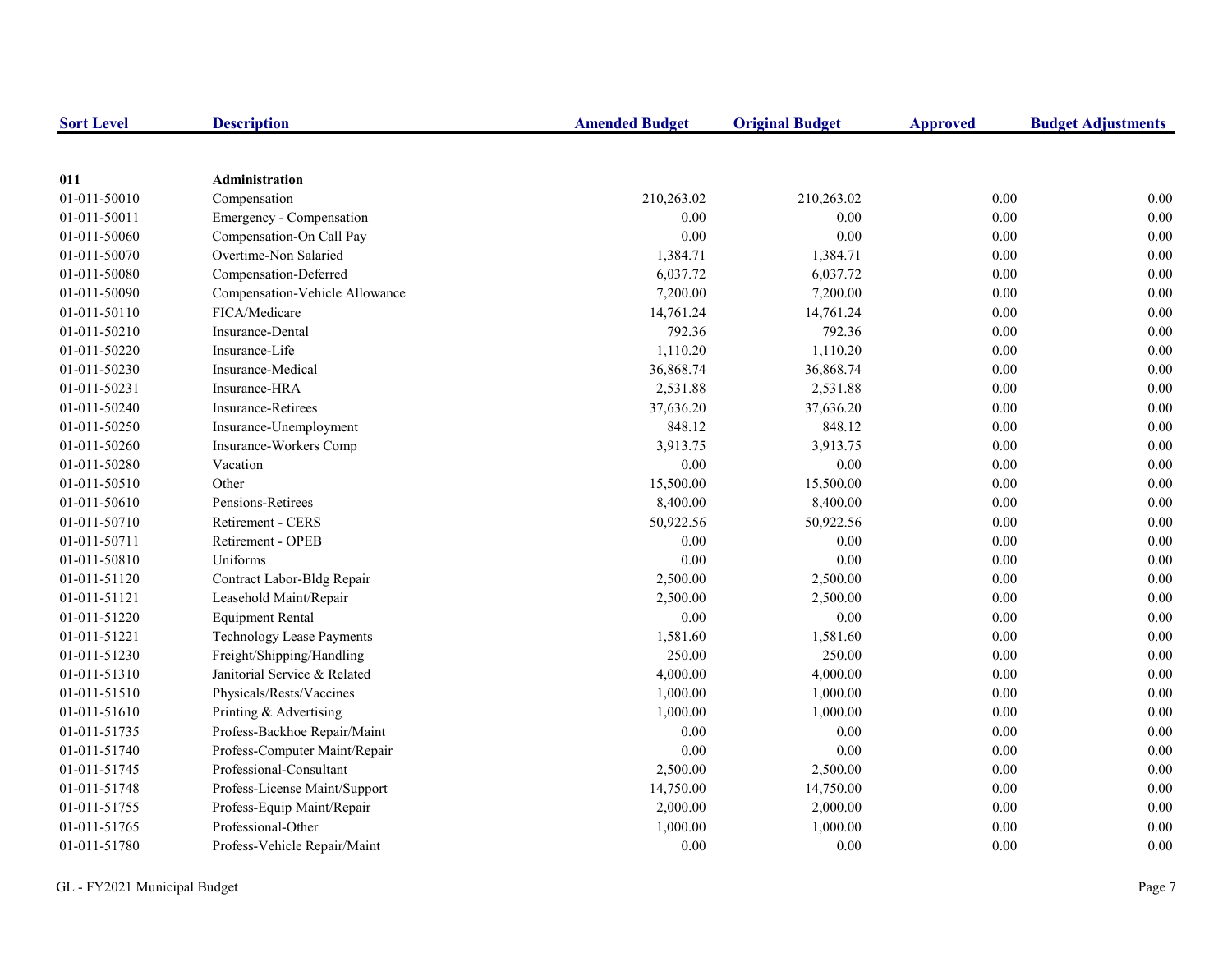| <b>Sort Level</b> | <b>Description</b>             | <b>Amended Budget</b> | <b>Original Budget</b> | <b>Approved</b> | <b>Budget Adjustments</b> |
|-------------------|--------------------------------|-----------------------|------------------------|-----------------|---------------------------|
|                   |                                |                       |                        |                 |                           |
| 01-011-51850      | <b>Test Analysis</b>           | 0.00                  | 0.00                   | 0.00            | 0.00                      |
| 01-011-51910      | Utilities-Electric             | 0.00                  | 0.00                   | 0.00            | 0.00                      |
| 01-011-51920      | Utilities-Nat Gas/Propane      | 0.00                  | 0.00                   | 0.00            | 0.00                      |
| 01-011-51940      | Utilities-Communications       | 3,800.00              | 3,800.00               | 0.00            | 0.00                      |
| 01-011-51950      | Utilities-Water/Sewer          | 50.00                 | 50.00                  | 0.00            | 0.00                      |
| 01-011-52020      | Supplies-Bldg Maint/Repair     | 500.00                | 500.00                 | 0.00            | 0.00                      |
| 01-011-52060      | Supplies-Computer/Copier/Print | 1,000.00              | 1,000.00               | $0.00\,$        | 0.00                      |
| 01-011-52110      | Equipment (Under \$2,000 Each) | 1,500.00              | 1,500.00               | 0.00            | 0.00                      |
| 01-011-52120      | Supplies-Equip Maint/Repair    | 200.00                | 200.00                 | 0.00            | 0.00                      |
| 01-011-52250      | Fuel, Oil, Fluids              | 0.00                  | 0.00                   | 0.00            | 0.00                      |
| 01-011-52350      | Supplies-Janitorial            | 500.00                | 500.00                 | 0.00            | 0.00                      |
| 01-011-52700      | Supplies-Office                | 1,000.00              | 1,000.00               | 0.00            | 0.00                      |
| 01-011-52750      | Supplies-Other                 | 250.00                | 250.00                 | 0.00            | 0.00                      |
| 01-011-52840      | Postage-Meter & Related        | 500.00                | 500.00                 | 0.00            | 0.00                      |
| 01-011-52865      | Supplies-Safety/Protective     | 1,500.00              | 1,500.00               | 0.00            | 0.00                      |
| 01-011-52890      | Software                       | 5,274.00              | 5,274.00               | 0.00            | 0.00                      |
| 01-011-52950      | Vehicle-Supplies Repair/Maint  | 0.00                  | 0.00                   | 0.00            | 0.00                      |
| 01-011-53101      | Fines & Penalties              | 0.00                  | 0.00                   | $0.00\,$        | 0.00                      |
| 01-011-53450      | Coffee, Tea & Related          | 150.00                | 150.00                 | 0.00            | 0.00                      |
| 01-011-53460      | Conference/Train/School        | 3,500.00              | 3,500.00               | 0.00            | 0.00                      |
| 01-011-53470      | Dues & Subscriptions           | 1,250.00              | 1,250.00               | 0.00            | 0.00                      |
| 01-011-53500      | Easements                      | 100.00                | 100.00                 | $0.00\,$        | 0.00                      |
| 01-011-53600      | Miscellaneous                  | 500.00                | 500.00                 | 0.00            | 0.00                      |
| 01-011-53850      | Travel/Lodging/Meals           | 3,500.00              | 3,500.00               | 0.00            | 0.00                      |
| 01-011-61500      | Depreciation                   | 0.00                  | 0.00                   | 0.00            | 0.00                      |
| 01-011-73550      | Reserve for Capital Improvmnt  | 156,336.00            | 156,336.00             | 0.00            | 0.00                      |
| 01-011-74100      | Buildings - Gen Govt           | 0.00                  | 0.00                   | 0.00            | 0.00                      |
| 01-011-74200      | Equipment - Gen govt           | 0.00                  | 0.00                   | 0.00            | 0.00                      |
| 01-011-74300      | Land & Improvmnts-Gen Govt     | 551,934.60            | 551,934.60             | 0.00            | 0.00                      |
| 01-011-74400      | Plant In Service - Gen Govt    | 0.00                  | 0.00                   | 0.00            | 0.00                      |
| 01-011-74500      | Vehicles - Gen Govt            | 0.00                  | 0.00                   | 0.00            | 0.00                      |
| 011               | Administration                 | 1,164,596.70          | 1,164,596.70           | 0.00            | 0.00                      |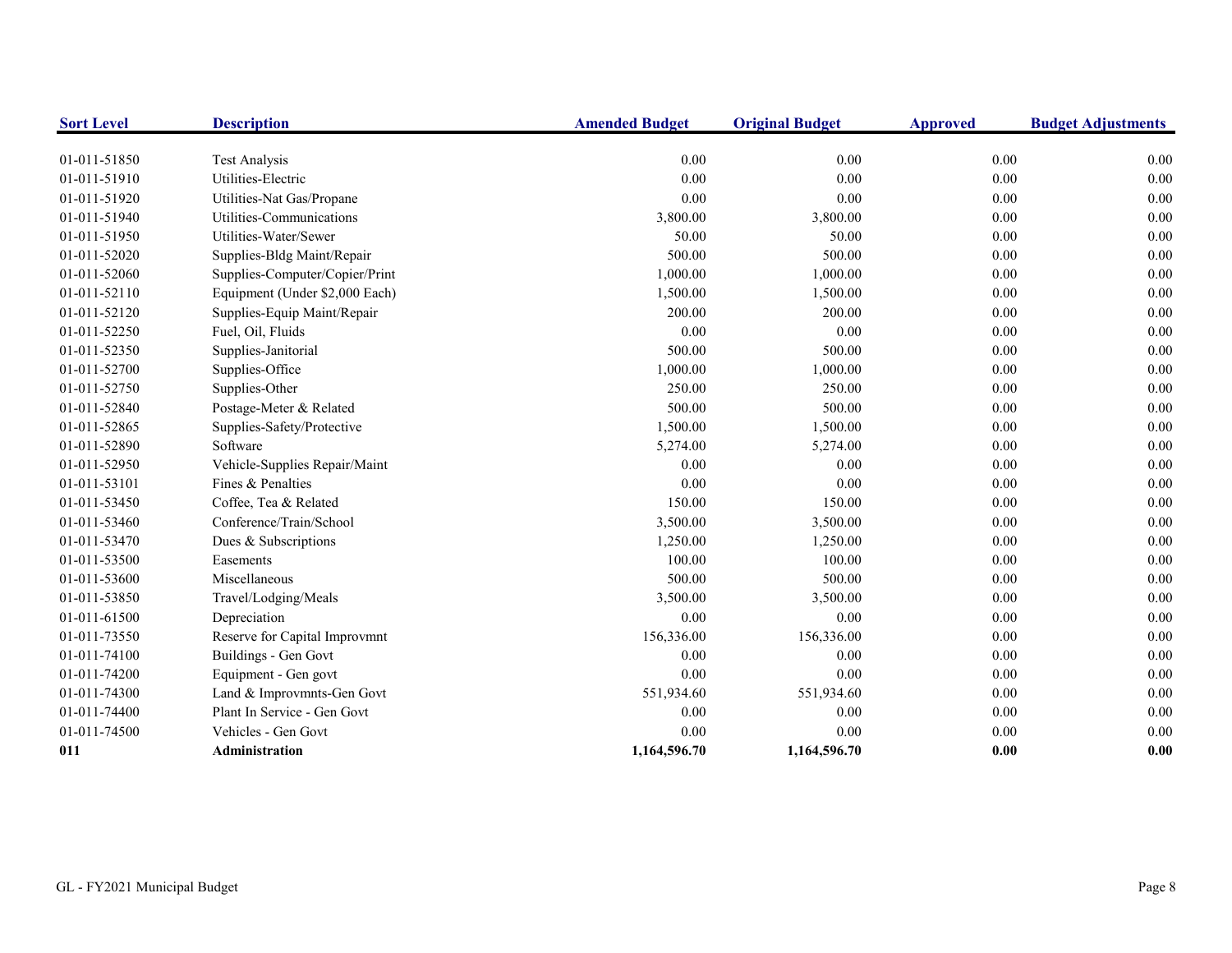| <b>Sort Level</b> | <b>Description</b>               | <b>Amended Budget</b> | <b>Original Budget</b> | <b>Approved</b> | <b>Budget Adjustments</b> |
|-------------------|----------------------------------|-----------------------|------------------------|-----------------|---------------------------|
|                   |                                  |                       |                        |                 |                           |
| 012               | <b>Finance</b>                   |                       |                        |                 |                           |
| 01-012-50010      | Compensation                     | 168,433.86            | 168,433.86             | 0.00            | 0.00                      |
| 01-012-50011      | Emergency - Compensation         | $0.00\,$              | 0.00                   | 0.00            | 0.00                      |
| 01-012-50060      | Compensation-On Call Pay         | 0.00                  | 0.00                   | 0.00            | $0.00\,$                  |
| 01-012-50070      | Overtime-Non Salaried            | 2,020.38              | 2,020.38               | 0.00            | 0.00                      |
| 01-012-50080      | Compensation-Deferred            | 2,527.72              | 2,527.72               | 0.00            | 0.00                      |
| 01-012-50110      | FICA/Medicare                    | 11,791.00             | 11,791.00              | 0.00            | 0.00                      |
| 01-012-50210      | <b>Insurance-Dental</b>          | 767.76                | 767.76                 | 0.00            | 0.00                      |
| 01-012-50220      | Insurance-Life                   | 889.20                | 889.20                 | 0.00            | 0.00                      |
| 01-012-50230      | Insurance-Medical                | 41,567.81             | 41,567.81              | 0.00            | 0.00                      |
| 01-012-50231      | Insurance-HRA                    | 2,169.44              | 2,169.44               | 0.00            | 0.00                      |
| 01-012-50240      | Insurance-Retirees               | 0.00                  | 0.00                   | 0.00            | 0.00                      |
| 01-012-50250      | Insurance-Unemployment           | 270.40                | 270.40                 | 0.00            | 0.00                      |
| 01-012-50260      | Insurance-Workers Comp           | 3,135.16              | 3,135.16               | 0.00            | 0.00                      |
| 01-012-50280      | Vacation                         | $0.00\,$              | 0.00                   | 0.00            | 0.00                      |
| 01-012-50510      | Other                            | 0.00                  | 0.00                   | 0.00            | 0.00                      |
| 01-012-50610      | Pensions-Retirees                | 0.00                  | 0.00                   | 0.00            | 0.00                      |
| 01-012-50710      | <b>Retirement - CERS</b>         | 41,011.36             | 41,011.36              | 0.00            | 0.00                      |
| 01-012-50711      | Retirement - OPEB                | 0.00                  | 0.00                   | 0.00            | 0.00                      |
| 01-012-50810      | Uniforms                         | 0.00                  | 0.00                   | 0.00            | 0.00                      |
| 01-012-51120      | Contract Labor-Bldg Repair       | 1,500.00              | 1,500.00               | 0.00            | 0.00                      |
| 01-012-51220      | <b>Equipment Rental</b>          | 0.00                  | 0.00                   | $0.00\,$        | 0.00                      |
| 01-012-51221      | <b>Technology Lease Payments</b> | 3,516.60              | 3,516.60               | 0.00            | 0.00                      |
| 01-012-51230      | Freight/Shipping/Handling        | 1,200.00              | 1,200.00               | 0.00            | 0.00                      |
| 01-012-51310      | Janitorial Service & Related     | 3,570.00              | 3,570.00               | 0.00            | 0.00                      |
| 01-012-51510      | Physicals/Rests/Vaccines         | 0.00                  | 0.00                   | 0.00            | 0.00                      |
| 01-012-51610      | Printing & Advertising           | 7,500.00              | 7,500.00               | $0.00\,$        | 0.00                      |
| 01-012-51710      | Profess-Accounting               | 27,000.00             | 27,000.00              | 0.00            | 0.00                      |
| 01-012-51725      | Profess-ADP Payroll              | 0.00                  | 0.00                   | 0.00            | 0.00                      |
| 01-012-51735      | Profess-Backhoe Repair/Maint     | 0.00                  | 0.00                   | 0.00            | 0.00                      |
| 01-012-51740      | Profess-Computer Maint/Repair    | 1,500.00              | 1,500.00               | 0.00            | 0.00                      |
| 01-012-51745      | Professional-Consultant          | 0.00                  | 0.00                   | 0.00            | 0.00                      |
| 01-012-51748      | Profess-License Maint/Support    | 4,000.00              | 4,000.00               | 0.00            | 0.00                      |
| 01-012-51755      | Profess-Equip Maint/Repair       | 1,650.00              | 1,650.00               | 0.00            | 0.00                      |
| 01-012-51760      | Profess - US Admin Flex Fees     | 6,500.00              | 6,500.00               | 0.00            | 0.00                      |
| 01-012-51765      | Professional-Other               | 1,500.00              | 1,500.00               | 0.00            | 0.00                      |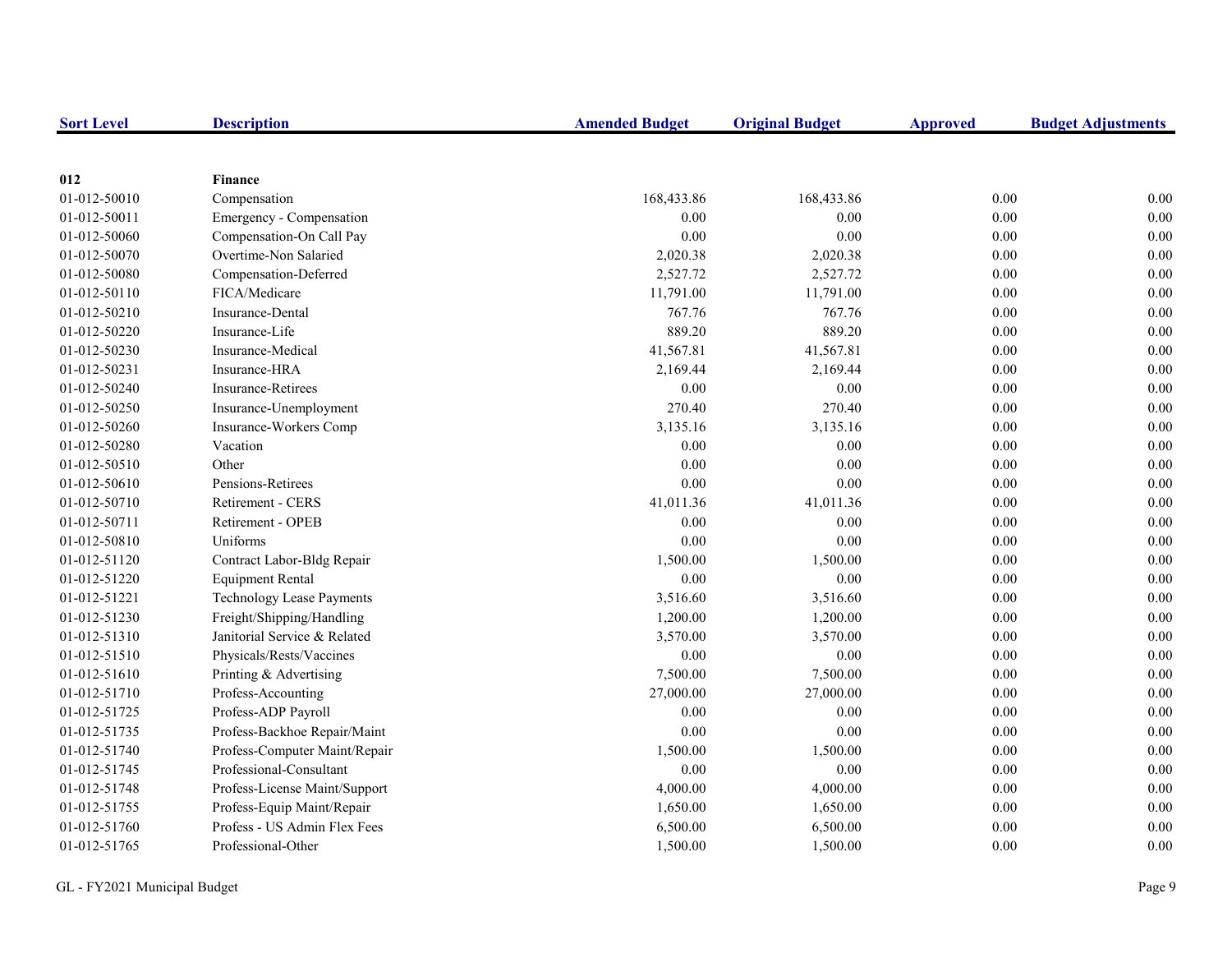| <b>Sort Level</b> | <b>Description</b>             | <b>Amended Budget</b> | <b>Original Budget</b> | <b>Approved</b> | <b>Budget Adjustments</b> |
|-------------------|--------------------------------|-----------------------|------------------------|-----------------|---------------------------|
| 01-012-51780      | Profess-Vehicle Repair/Maint   | 0.00                  | 0.00                   | 0.00            | 0.00                      |
| 01-012-51785      | <b>PVA</b> Assessment          | 42,000.00             | 42,000.00              | 0.00            | $0.00\,$                  |
| 01-012-51790      | Mobile Data Terminal           | 0.00                  | 0.00                   | $0.00\,$        | 0.00                      |
| 01-012-51850      | <b>Test Analysis</b>           | 0.00                  | 0.00                   | 0.00            | 0.00                      |
| 01-012-51910      | Utilities-Electric             | 22,500.00             | 22,500.00              | $0.00\,$        | 0.00                      |
| 01-012-51920      | Utilities-Nat Gas/Propane      | 6,000.00              | 6,000.00               | $0.00\,$        | 0.00                      |
| 01-012-51940      | Utilities-Communications       | 2,700.00              | 2,700.00               | $0.00\,$        | 0.00                      |
| 01-012-51950      | Utilities-Water/Sewer          | 750.00                | 750.00                 | 0.00            | 0.00                      |
| 01-012-52020      | Supplies-Bldg Maint/Repair     | 2,000.00              | 2,000.00               | $0.00\,$        | 0.00                      |
| 01-012-52060      | Supplies-Computer/Copier/Print | 2,500.00              | 2,500.00               | 0.00            | 0.00                      |
| 01-012-52110      | Equipment (Under \$2,000 Each) | 2,000.00              | 2,000.00               | 0.00            | 0.00                      |
| 01-012-52120      | Supplies-Equip Maint/Repair    | 0.00                  | 0.00                   | 0.00            | 0.00                      |
| 01-012-52250      | Fuel, Oil, Fluids              | 0.00                  | 0.00                   | 0.00            | 0.00                      |
| 01-012-52350      | Supplies-Janitorial            | 1,200.00              | 1,200.00               | 0.00            | 0.00                      |
| 01-012-52700      | Supplies-Office                | 3,000.00              | 3,000.00               | 0.00            | 0.00                      |
| 01-012-52750      | Supplies-Other                 | 250.00                | 250.00                 | 0.00            | 0.00                      |
| 01-012-52840      | Postage-Meter & Related        | 20,000.00             | 20,000.00              | $0.00\,$        | 0.00                      |
| 01-012-52845      | Postage-Bills & Notices        | 26,000.00             | 26,000.00              | 0.00            | 0.00                      |
| 01-012-52865      | Supplies-Safety/Protective     | 100.00                | 100.00                 | $0.00\,$        | 0.00                      |
| 01-012-52890      | Software                       | 28,000.00             | 28,000.00              | $0.00\,$        | 0.00                      |
| 01-012-52950      | Vehicle-Supplies Repair/Maint  | 0.00                  | 0.00                   | 0.00            | 0.00                      |
| 01-012-53100      | <b>Bank Service Fees</b>       | 2,700.00              | 2,700.00               | 0.00            | 0.00                      |
| 01-012-53101      | Fines & Penalties              | 0.00                  | 0.00                   | 0.00            | 0.00                      |
| 01-012-53200      | Credit Card Merchant Fees      | 0.00                  | 0.00                   | 0.00            | 0.00                      |
| 01-012-53300      | <b>Building Rent</b>           | 0.00                  | 0.00                   | 0.00            | 0.00                      |
| 01-012-53375      | Character CTS/Proj Graduation  | 0.00                  | $0.00\,$               | $0.00\,$        | 0.00                      |
| 01-012-53450      | Coffee, Tea & Related          | 100.00                | 100.00                 | 0.00            | 0.00                      |
| 01-012-53460      | Conference/Train/School        | 2,000.00              | 2,000.00               | 0.00            | 0.00                      |
| 01-012-53470      | Dues & Subscriptions           | 1,500.00              | 1,500.00               | 0.00            | 0.00                      |
| 01-012-53500      | Easements                      | 0.00                  | 0.00                   | 0.00            | 0.00                      |
| 01-012-53600      | Miscellaneous                  | 500.00                | 500.00                 | $0.00\,$        | 0.00                      |
| 01-012-53850      | Travel/Lodging/Meals           | 3,000.00              | 3,000.00               | 0.00            | 0.00                      |
| 01-012-61500      | Depreciation                   | 0.00                  | 0.00                   | $0.00\,$        | 0.00                      |
| 012               | <b>Finance</b>                 | 502,820.69            | 502,820.69             | 0.00            | $0.00\,$                  |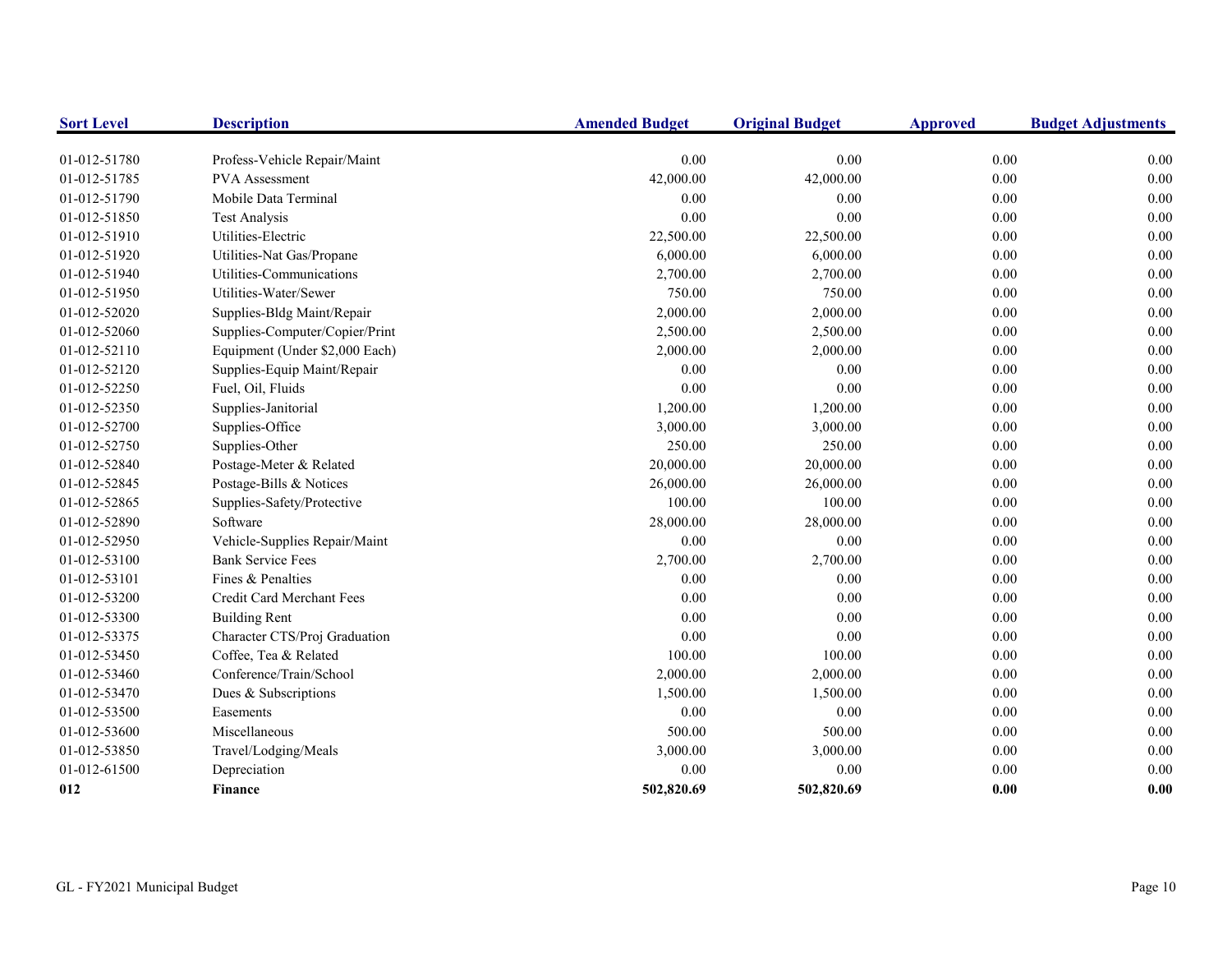| <b>Sort Level</b> | <b>Description</b>            | <b>Amended Budget</b> | <b>Original Budget</b> | <b>Approved</b> | <b>Budget Adjustments</b> |
|-------------------|-------------------------------|-----------------------|------------------------|-----------------|---------------------------|
|                   |                               |                       |                        |                 |                           |
| 013               | Legal                         |                       |                        |                 |                           |
| 01-013-50010      | Compensation                  | 135,068.03            | 135,068.03             | 0.00            | 0.00                      |
| 01-013-50060      | Compensation-On Call Pay      | 0.00                  | 0.00                   | 0.00            | $0.00\,$                  |
| 01-013-50070      | Overtime-Non Salaried         | 0.00                  | 0.00                   | 0.00            | 0.00                      |
| 01-013-50080      | Compensation-Deferred         | 6,753.36              | 6,753.36               | 0.00            | 0.00                      |
| 01-013-50110      | FICA/Medicare                 | 9,514.08              | 9,514.08               | 0.00            | 0.00                      |
| 01-013-50210      | <b>Insurance-Dental</b>       | 213.00                | 213.00                 | 0.00            | 0.00                      |
| 01-013-50220      | Insurance-Life                | 713.16                | 713.16                 | 0.00            | 0.00                      |
| 01-013-50230      | Insurance-Medical             | 25,924.28             | 25,924.28              | 0.00            | 0.00                      |
| 01-013-50231      | Insurance-HRA                 | 978.00                | 978.00                 | 0.00            | 0.00                      |
| 01-013-50240      | <b>Insurance-Retirees</b>     | $0.00\,$              | 0.00                   | 0.00            | 0.00                      |
| 01-013-50250      | Insurance-Unemployment        | $0.00\,$              | 0.00                   | 0.00            | 0.00                      |
| 01-013-50260      | Insurance-Workers Comp        | 2,514.10              | 2,514.10               | 0.00            | 0.00                      |
| 01-013-50280      | Vacation                      | 0.00                  | 0.00                   | 0.00            | 0.00                      |
| 01-013-50510      | Other                         | 0.00                  | 0.00                   | 0.00            | 0.00                      |
| 01-013-50610      | Pensions-Retirees             | 0.00                  | 0.00                   | 0.00            | 0.00                      |
| 01-013-50710      | <b>Retirement - CERS</b>      | 32,497.32             | 32,497.32              | 0.00            | 0.00                      |
| 01-013-50711      | Retirement - OPEB             | 0.00                  | 0.00                   | 0.00            | 0.00                      |
| 01-013-50810      | Uniforms                      | 0.00                  | 0.00                   | 0.00            | 0.00                      |
| 01-013-51120      | Contract Labor-Bldg Repair    | 0.00                  | 0.00                   | 0.00            | 0.00                      |
| 01-013-51220      | <b>Equipment Rental</b>       | 0.00                  | 0.00                   | 0.00            | 0.00                      |
| 01-013-51230      | Freight/Shipping/Handling     | 0.00                  | 0.00                   | 0.00            | 0.00                      |
| 01-013-51310      | Janitorial Service & Related  | 0.00                  | 0.00                   | 0.00            | 0.00                      |
| 01-013-51510      | Physicals/Rests/Vaccines      | 0.00                  | 0.00                   | 0.00            | 0.00                      |
| 01-013-51610      | Printing & Advertising        | 0.00                  | 0.00                   | 0.00            | 0.00                      |
| 01-013-51735      | Profess-Backhoe Repair/Maint  | 0.00                  | 0.00                   | $0.00\,$        | 0.00                      |
| 01-013-51740      | Profess-Computer Maint/Repair | 0.00                  | 0.00                   | 0.00            | 0.00                      |
| 01-013-51745      | Professional-Consultant       | 12,000.00             | 12,000.00              | $0.00\,$        | 0.00                      |
| 01-013-51748      | Profess-License Maint/Support | $0.00\,$              | 0.00                   | 0.00            | 0.00                      |
| 01-013-51755      | Profess-Equip Maint/Repair    | 0.00                  | 0.00                   | 0.00            | 0.00                      |
| 01-013-51765      | Professional-Other            | 2,500.00              | 2,500.00               | 0.00            | 0.00                      |
| 01-013-51780      | Profess-Vehicle Repair/Maint  | 0.00                  | 0.00                   | 0.00            | 0.00                      |
| 01-013-51850      | <b>Test Analysis</b>          | 0.00                  | 0.00                   | 0.00            | 0.00                      |
| 01-013-51910      | Utilities-Electric            | 0.00                  | 0.00                   | 0.00            | 0.00                      |
| 01-013-51920      | Utilities-Nat Gas/Propane     | 0.00                  | 0.00                   | 0.00            | 0.00                      |
| 01-013-51940      | Utilities-Communications      | 0.00                  | 0.00                   | 0.00            | 0.00                      |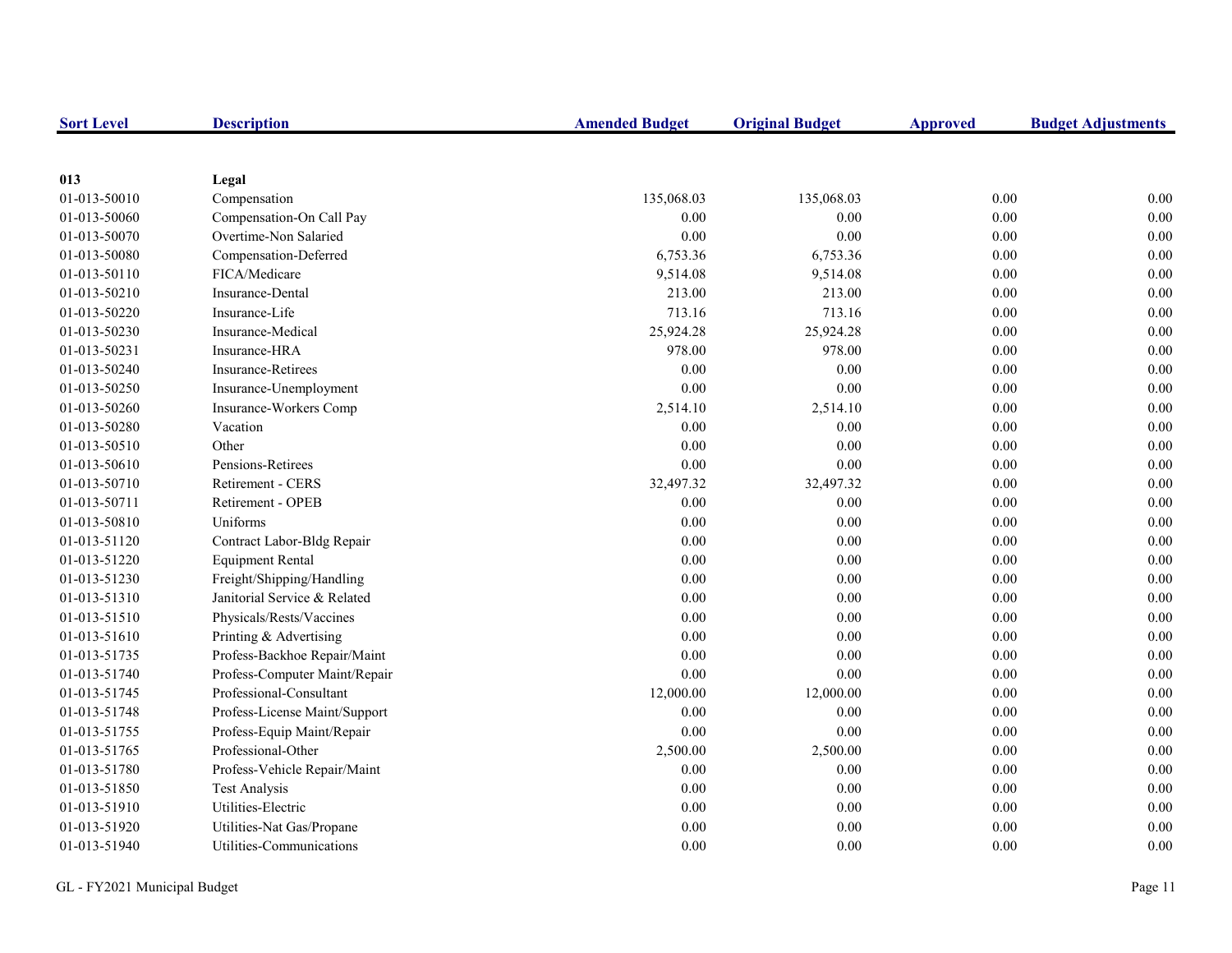| <b>Sort Level</b> | <b>Description</b>             | <b>Amended Budget</b> | <b>Original Budget</b> | <b>Approved</b> | <b>Budget Adjustments</b> |
|-------------------|--------------------------------|-----------------------|------------------------|-----------------|---------------------------|
| 01-013-51950      | Utilities-Water/Sewer          | 0.00                  | 0.00                   | 0.00            | 0.00                      |
| 01-013-52020      | Supplies-Bldg Maint/Repair     | 0.00                  | 0.00                   | 0.00            | 0.00                      |
| 01-013-52060      | Supplies-Computer/Copier/Print | 0.00                  | 0.00                   | 0.00            | 0.00                      |
| 01-013-52110      | Equipment (Under \$2,000 Each) | 0.00                  | 0.00                   | 0.00            | $0.00\,$                  |
| 01-013-52120      | Supplies-Equip Maint/Repair    | 0.00                  | 0.00                   | 0.00            | 0.00                      |
| 01-013-52250      | Fuel, Oil, Fluids              | 0.00                  | 0.00                   | 0.00            | 0.00                      |
| 01-013-52350      | Supplies-Janitorial            | 0.00                  | 0.00                   | 0.00            | 0.00                      |
| 01-013-52700      | Supplies-Office                | 3,500.00              | 3,500.00               | 0.00            | $0.00\,$                  |
| 01-013-52750      | Supplies-Other                 | 0.00                  | 0.00                   | 0.00            | 0.00                      |
| 01-013-52840      | Postage-Meter & Related        | 0.00                  | 0.00                   | 0.00            | 0.00                      |
| 01-013-52865      | Supplies-Safety/Protective     | 0.00                  | 0.00                   | 0.00            | 0.00                      |
| 01-013-52890      | Software                       | 0.00                  | 0.00                   | 0.00            | 0.00                      |
| 01-013-52950      | Vehicle-Supplies Repair/Maint  | 0.00                  | 0.00                   | 0.00            | 0.00                      |
| 01-013-53450      | Coffee, Tea & Related          | 0.00                  | 0.00                   | 0.00            | 0.00                      |
| 01-013-53460      | Conference/Train/School        | 500.00                | 500.00                 | 0.00            | 0.00                      |
| 01-013-53470      | Dues & Subscriptions           | 6,500.00              | 6,500.00               | 0.00            | 0.00                      |
| 01-013-53500      | Easements                      | 0.00                  | 0.00                   | 0.00            | 0.00                      |
| 01-013-53600      | Miscellaneous                  | 250.00                | 250.00                 | 0.00            | 0.00                      |
| 01-013-53850      | Travel/Lodging/Meals           | 0.00                  | 0.00                   | 0.00            | 0.00                      |
| 01-013-54200      | Insurance & Bonds              | 22,569.78             | 22,569.78              | 0.00            | 0.00                      |
| 01-013-54300      | Ins. Claims/Deductibles        | 15,000.00             | 15,000.00              | 0.00            | 0.00                      |
| 01-013-54400      | Profess-Other Legal            | 2,500.00              | 2,500.00               | 0.00            | 0.00                      |
| 01-013-54450      | Property Foreclosure Expense   | 10,000.00             | 10,000.00              | 0.00            | 0.00                      |
| 01-013-54490      | Judgements/Settlements         | 5,000.00              | 5,000.00               | 0.00            | 0.00                      |
| 013               | Legal                          | 294,495.11            | 294,495.11             | 0.00            | 0.00                      |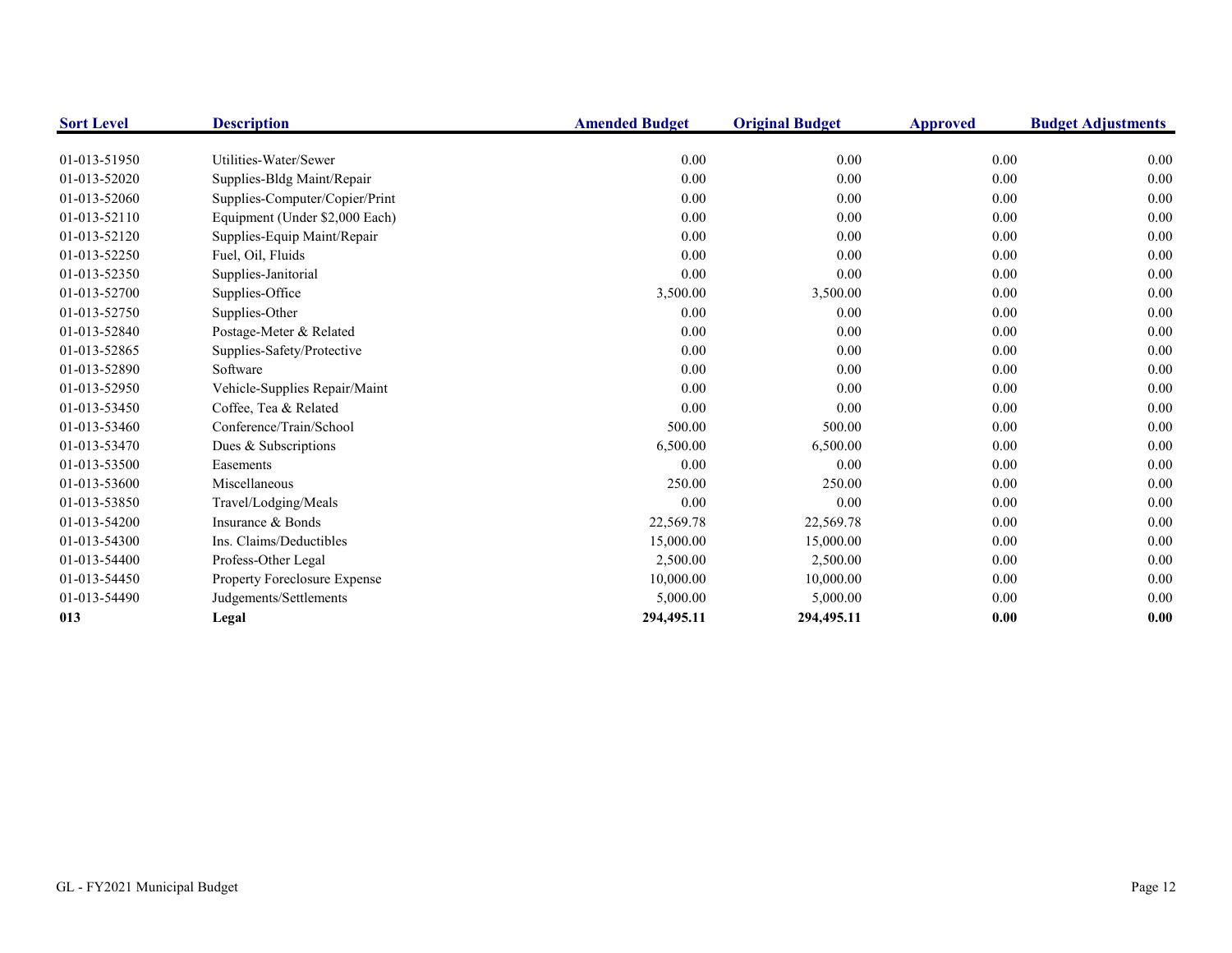| <b>Sort Level</b> | <b>Description</b>               | <b>Amended Budget</b> | <b>Original Budget</b> | <b>Approved</b> | <b>Budget Adjustments</b> |
|-------------------|----------------------------------|-----------------------|------------------------|-----------------|---------------------------|
|                   |                                  |                       |                        |                 |                           |
| 014               | <b>Police Admin Sworn</b>        |                       |                        |                 |                           |
| 01-014-50010      | Compensation                     | 150,781.90            | 150,781.90             | 0.00            | 0.00                      |
| 01-014-50011      | Emergency - Compensation         | 0.00                  | 0.00                   | 0.00            | 0.00                      |
| 01-014-50060      | Compensation-On Call Pay         | 0.00                  | 0.00                   | 0.00            | 0.00                      |
| 01-014-50070      | Overtime-Non Salaried            | 0.00                  | 0.00                   | 0.00            | 0.00                      |
| 01-014-50080      | Compensation-Deferred            | 0.00                  | 0.00                   | 0.00            | 0.00                      |
| 01-014-50110      | FICA/Medicare                    | 10,078.12             | 10,078.12              | 0.00            | 0.00                      |
| 01-014-50210      | Insurance-Dental                 | 542.88                | 542.88                 | 0.00            | 0.00                      |
| 01-014-50220      | Insurance-Life                   | 796.12                | 796.12                 | 0.00            | 0.00                      |
| 01-014-50230      | Insurance-Medical                | 27,412.80             | 27,412.80              | 0.00            | 0.00                      |
| 01-014-50231      | Insurance-HRA                    | 1,956.24              | 1,956.24               | 0.00            | 0.00                      |
| 01-014-50240      | <b>Insurance-Retirees</b>        | $0.00\,$              | 0.00                   | 0.00            | 0.00                      |
| 01-014-50250      | Insurance-Unemployment           | 1,080.56              | 1,080.56               | 0.00            | 0.00                      |
| 01-014-50260      | Insurance-Workers Comp           | 2,806.59              | 2,806.59               | 0.00            | 0.00                      |
| 01-014-50280      | Vacation                         | 0.00                  | 0.00                   | 0.00            | 0.00                      |
| 01-014-50310      | <b>KLEFPF</b> Incentive          | 0.00                  | 0.00                   | 0.00            | 0.00                      |
| 01-014-50510      | Other                            | 0.00                  | 0.00                   | 0.00            | 0.00                      |
| 01-014-50610      | Pensions-Retirees                | 0.00                  | 0.00                   | 0.00            | 0.00                      |
| 01-014-50710      | Retirement - CERS                | 59,679.36             | 59,679.36              | $0.00\,$        | 0.00                      |
| 01-014-50711      | Retirement - OPEB                | 0.00                  | 0.00                   | 0.00            | 0.00                      |
| 01-014-50810      | Uniforms                         | 1,500.00              | 1,500.00               | 0.00            | 0.00                      |
| 01-014-50811      | Uniforms-NEW HIRE                | 0.00                  | 0.00                   | 0.00            | 0.00                      |
| 01-014-51120      | Contract Labor-Bldg Repair       | 0.00                  | 0.00                   | 0.00            | 0.00                      |
| 01-014-51220      | <b>Equipment Rental</b>          | 0.00                  | 0.00                   | 0.00            | 0.00                      |
| 01-014-51221      | <b>Technology Lease Payments</b> | $0.00\,$              | 0.00                   | 0.00            | 0.00                      |
| 01-014-51230      | Freight/Shipping/Handling        | 100.00                | 100.00                 | 0.00            | 0.00                      |
| 01-014-51310      | Janitorial Service & Related     | 0.00                  | 0.00                   | 0.00            | 0.00                      |
| 01-014-51510      | Physicals/Rests/Vaccines         | 0.00                  | 0.00                   | 0.00            | 0.00                      |
| 01-014-51610      | Printing & Advertising           | 150.00                | 150.00                 | 0.00            | 0.00                      |
| 01-014-51735      | Profess-Equip Repair/Maint       | 0.00                  | 0.00                   | 0.00            | 0.00                      |
| 01-014-51740      | Profess-Computer Maint/Repair    | $0.00\,$              | 0.00                   | 0.00            | 0.00                      |
| 01-014-51745      | Professional-Consultant          | $0.00\,$              | 0.00                   | 0.00            | 0.00                      |
| 01-014-51748      | Profess-License Maint/Support    | 0.00                  | 0.00                   | 0.00            | 0.00                      |
| 01-014-51755      | Profess-Equip Maint/Repair       | 150.00                | 150.00                 | $0.00\,$        | 0.00                      |
| 01-014-51765      | Professional-Other               | 500.00                | 500.00                 | 0.00            | 0.00                      |
| 01-014-51780      | Profess-Vehicle Repair/Maint     | 1,000.00              | 1,000.00               | 0.00            | 0.00                      |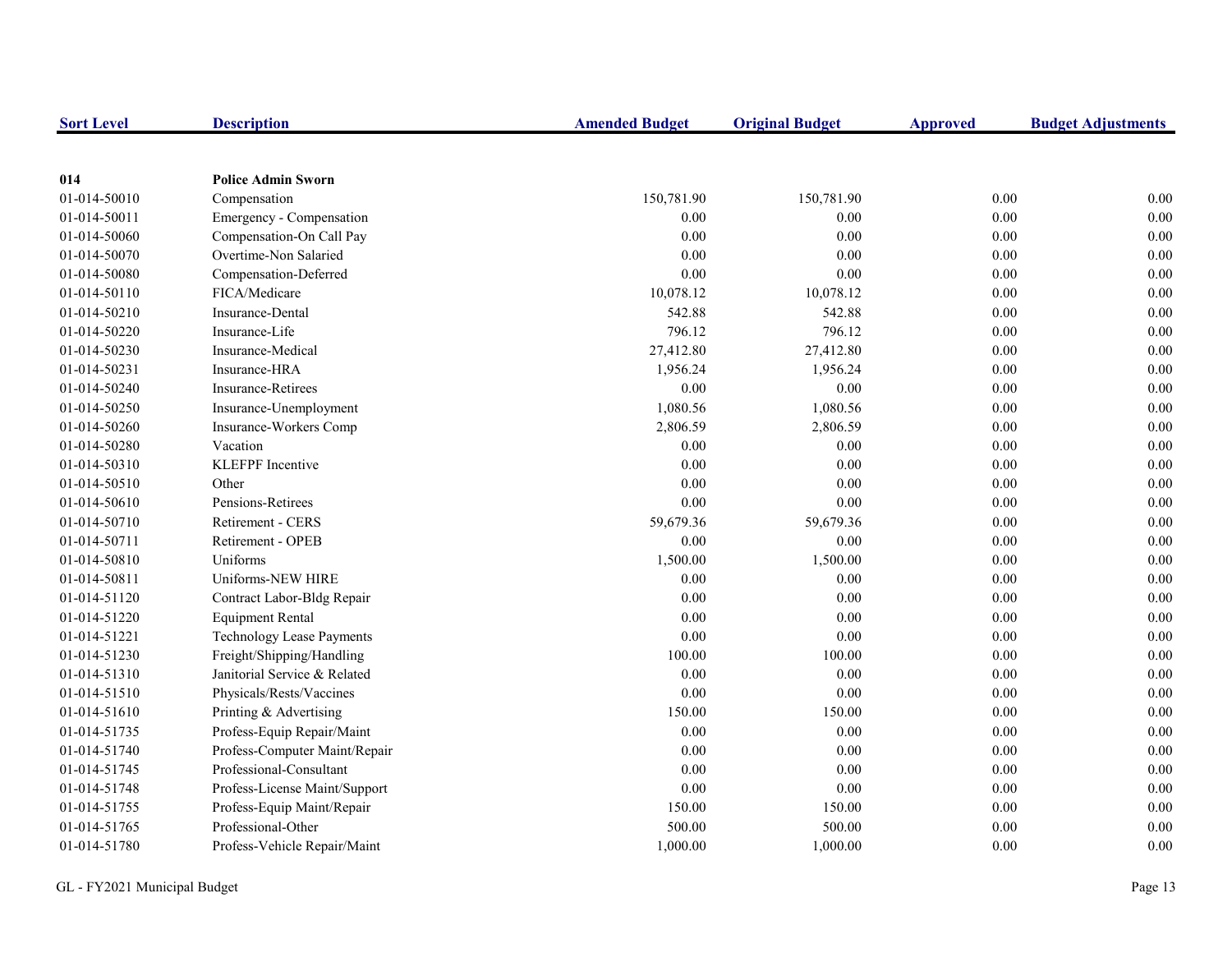| <b>Sort Level</b> | <b>Description</b>             | <b>Amended Budget</b> | <b>Original Budget</b> | <b>Approved</b> | <b>Budget Adjustments</b> |
|-------------------|--------------------------------|-----------------------|------------------------|-----------------|---------------------------|
|                   |                                |                       |                        |                 |                           |
| 01-014-51850      | Test Analysis                  | 0.00                  | 0.00                   | 0.00            | 0.00                      |
| 01-014-51875      | PD Undercover Purchases        | 0.00                  | 0.00                   | 0.00            | 0.00                      |
| 01-014-51910      | Utilities-Electric             | 0.00                  | 0.00                   | 0.00            | 0.00                      |
| 01-014-51920      | Utilities-Nat Gas/Propane      | 0.00                  | 0.00                   | 0.00            | 0.00                      |
| 01-014-51940      | Utilities-Communications       | 1,620.00              | 1,620.00               | 0.00            | 0.00                      |
| 01-014-51950      | Utilities-Water/Sewer          | 0.00                  | 0.00                   | 0.00            | 0.00                      |
| 01-014-52020      | Supplies-Bldg Maint/Repair     | 0.00                  | 0.00                   | 0.00            | 0.00                      |
| 01-014-52060      | Supplies-Computer/Copier/Print | 0.00                  | 0.00                   | 0.00            | 0.00                      |
| 01-014-52110      | Equipment (Under \$2,000 Each) | 500.00                | 500.00                 | 0.00            | 0.00                      |
| 01-014-52120      | Supplies-Equip Maint/Repair    | 150.00                | 150.00                 | 0.00            | 0.00                      |
| 01-014-52250      | Fuel, Oil, Fluids              | 2,700.00              | 2,700.00               | 0.00            | 0.00                      |
| 01-014-52310      | Gravel/Rock                    | 0.00                  | 0.00                   | 0.00            | 0.00                      |
| 01-014-52350      | Supplies-Janitorial            | 50.00                 | 50.00                  | 0.00            | 0.00                      |
| 01-014-52700      | Supplies-Office                | 0.00                  | 0.00                   | 0.00            | 0.00                      |
| 01-014-52750      | Supplies-Other                 | 175.00                | 175.00                 | 0.00            | 0.00                      |
| 01-014-52840      | Postage-Meter & Related        | 0.00                  | 0.00                   | 0.00            | 0.00                      |
| 01-014-52865      | Supplies-Safety/Protective     | 0.00                  | 0.00                   | 0.00            | 0.00                      |
| 01-014-52890      | Software                       | 100.00                | 100.00                 | 0.00            | 0.00                      |
| 01-014-52950      | Vehicle-Supplies Repair/Maint  | 150.00                | 150.00                 | 0.00            | 0.00                      |
| 01-014-53450      | Coffee, Tea & Related          | 0.00                  | 0.00                   | 0.00            | 0.00                      |
| 01-014-53460      | Conference/Train/School        | 685.00                | 685.00                 | 0.00            | 0.00                      |
| 01-014-53470      | Dues & Subscriptions           | 500.00                | 500.00                 | 0.00            | 0.00                      |
| 01-014-53500      | Easements                      | 0.00                  | 0.00                   | 0.00            | 0.00                      |
| 01-014-53600      | Miscellaneous                  | 0.00                  | 0.00                   | 0.00            | 0.00                      |
| 01-014-53850      | Travel/Lodging/Meals           | 1,500.00              | 1,500.00               | 0.00            | 0.00                      |
| 014               | <b>Police Admin Sworn</b>      | 266,664.57            | 266,664.57             | 0.00            | 0.00                      |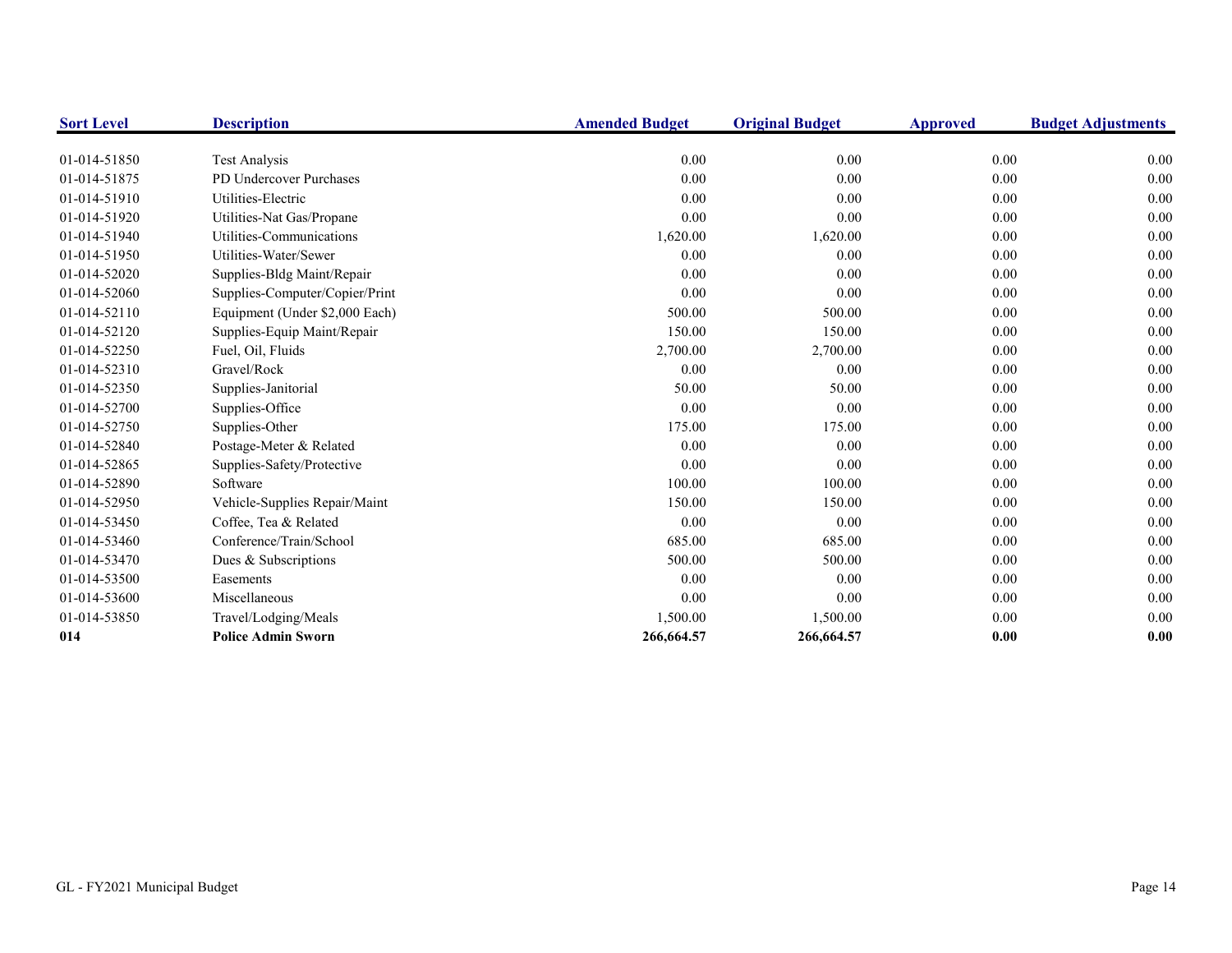| <b>Sort Level</b> | <b>Description</b>            | <b>Amended Budget</b> | <b>Original Budget</b> | <b>Approved</b> | <b>Budget Adjustments</b> |
|-------------------|-------------------------------|-----------------------|------------------------|-----------------|---------------------------|
|                   |                               |                       |                        |                 |                           |
| 015               | <b>Police Patrol</b>          |                       |                        |                 |                           |
| 01-015-50010      | Compensation                  | 996,096.96            | 996,096.96             | 0.00            | 0.00                      |
| 01-015-50011      | Emergency - Compensation      | 0.00                  | 0.00                   | 0.00            | 0.00                      |
| 01-015-50060      | Compensation-On Call Pay      | 0.00                  | 0.00                   | $0.00\,$        | 0.00                      |
| 01-015-50070      | Overtime-Non Salaried         | 117,946.25            | 117,946.25             | 0.00            | 0.00                      |
| 01-015-50071      | Overtime-PD Security          | 0.00                  | 0.00                   | 0.00            | 0.00                      |
| 01-015-50080      | Compensation-Deferred         | 0.00                  | 0.00                   | 0.00            | 0.00                      |
| 01-015-50110      | FICA/Medicare                 | 75,710.96             | 75,710.96              | 0.00            | 0.00                      |
| 01-015-50210      | Insurance-Dental              | 5,424.96              | 5,424.96               | 0.00            | 0.00                      |
| 01-015-50220      | Insurance-Life                | 5,260.32              | 5,260.32               | 0.00            | 0.00                      |
| 01-015-50230      | Insurance-Medical             | 213,367.68            | 213,367.68             | 0.00            | 0.00                      |
| 01-015-50231      | Insurance-HRA                 | 12,730.12             | 12,730.12              | 0.00            | 0.00                      |
| 01-015-50240      | <b>Insurance-Retirees</b>     | 3,030.00              | 3,030.00               | 0.00            | 0.00                      |
| 01-015-50250      | Insurance-Unemployment        | 1,740.44              | 1,740.44               | 0.00            | 0.00                      |
| 01-015-50260      | Insurance-Workers Comp        | 18,540.93             | 18,540.93              | $0.00\,$        | 0.00                      |
| 01-015-50280      | Vacation                      | 0.00                  | 0.00                   | 0.00            | 0.00                      |
| 01-015-50310      | <b>KLEFPF</b> Incentive       | 0.00                  | 0.00                   | 0.00            | 0.00                      |
| 01-015-50510      | Other                         | 0.00                  | 0.00                   | 0.00            | 0.00                      |
| 01-015-50610      | Pensions-Retirees             | 1,200.00              | 1,200.00               | 0.00            | 0.00                      |
| 01-015-50710      | Retirement - CERS             | 414,224.72            | 414,224.72             | 0.00            | 0.00                      |
| 01-015-50711      | Retirement - OPEB             | 0.00                  | 0.00                   | 0.00            | 0.00                      |
| 01-015-50810      | Uniforms                      | 13,000.00             | 13,000.00              | 0.00            | 0.00                      |
| 01-015-50811      | Uniforms-NEW HIRE             | 0.00                  | 0.00                   | $0.00\,$        | 0.00                      |
| 01-015-51120      | Contract Labor-Bldg Repair    | $0.00\,$              | 0.00                   | 0.00            | 0.00                      |
| 01-015-51220      | <b>Equipment Rental</b>       | 7,800.00              | 7,800.00               | 0.00            | 0.00                      |
| 01-015-51230      | Freight/Shipping/Handling     | 900.00                | 900.00                 | 0.00            | 0.00                      |
| 01-015-51310      | Janitorial Service & Related  | 0.00                  | 0.00                   | 0.00            | 0.00                      |
| 01-015-51510      | Physicals/Rests/Vaccines      | 500.00                | 500.00                 | 0.00            | 0.00                      |
| 01-015-51610      | Printing & Advertising        | 500.00                | 500.00                 | 0.00            | 0.00                      |
| 01-015-51735      | Profess-Backhoe Repair/Maint  | 0.00                  | 0.00                   | 0.00            | 0.00                      |
| 01-015-51740      | Profess-Computer Maint/Repair | 0.00                  | 0.00                   | $0.00\,$        | 0.00                      |
| 01-015-51745      | Professional-Consultant       | 0.00                  | 0.00                   | 0.00            | 0.00                      |
| 01-015-51748      | Profess-License Maint/Support | 0.00                  | 0.00                   | 0.00            | 0.00                      |
| 01-015-51755      | Profess-Equip Maint/Repair    | 350.00                | 350.00                 | $0.00\,$        | 0.00                      |
| 01-015-51765      | Professional-Other            | 1,250.00              | 1,250.00               | 0.00            | 0.00                      |
| 01-015-51770      | Profess-Radio                 | 400.00                | 400.00                 | 0.00            | 0.00                      |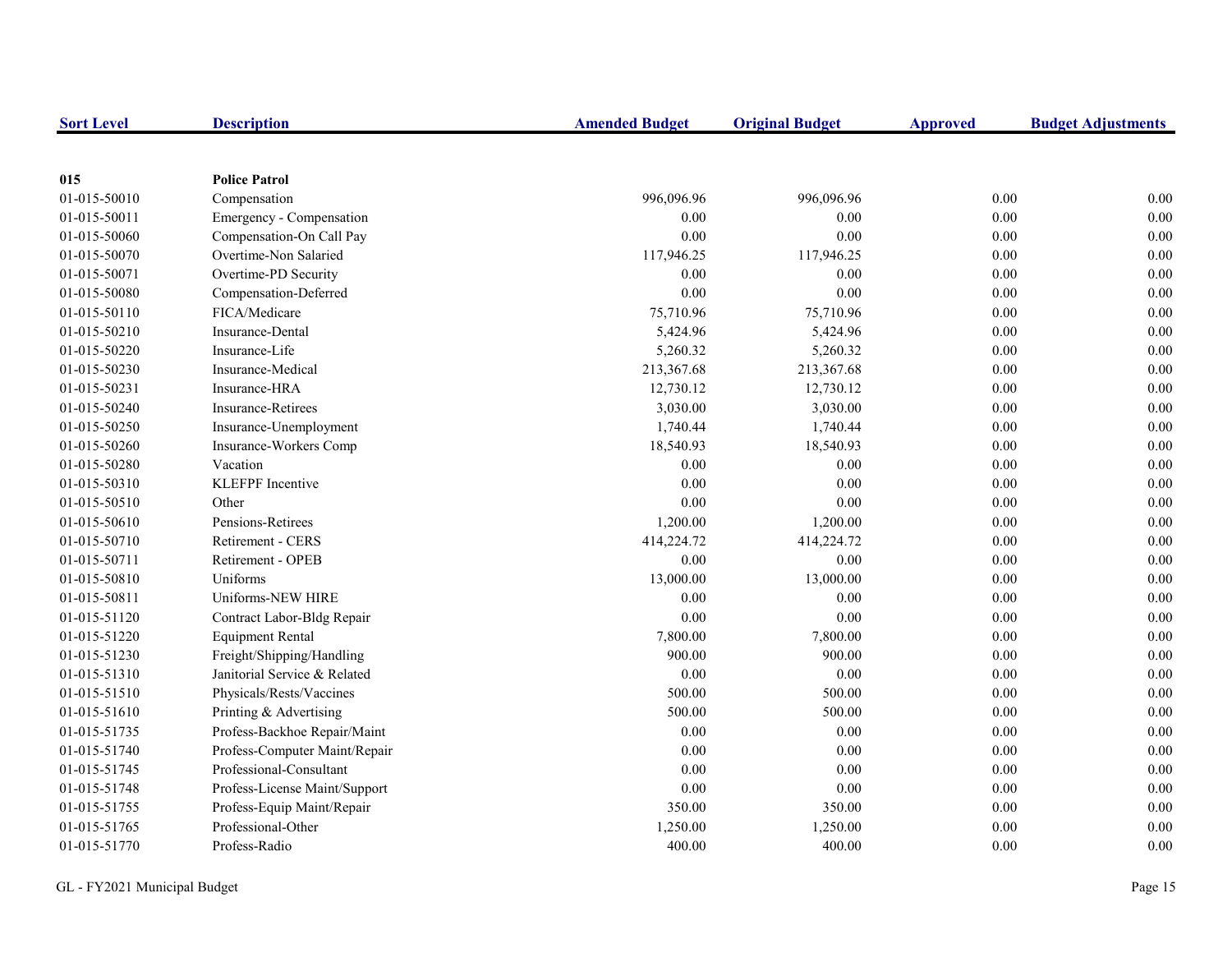| <b>Sort Level</b> | <b>Description</b>              | <b>Amended Budget</b> | <b>Original Budget</b> | <b>Approved</b> | <b>Budget Adjustments</b> |
|-------------------|---------------------------------|-----------------------|------------------------|-----------------|---------------------------|
|                   |                                 |                       |                        |                 |                           |
| 01-015-51780      | Profess-Vehicle Repair/Maint    | 21,000.00             | 21,000.00              | 0.00            | 0.00                      |
| 01-015-51790      | Mobile Data Terminal            | 0.00                  | 0.00                   | 0.00            | 0.00                      |
| 01-015-51850      | <b>Test Analysis</b>            | 0.00                  | 0.00                   | 0.00            | 0.00                      |
| 01-015-51910      | Utilities-Electric              | 0.00                  | 0.00                   | 0.00            | 0.00                      |
| 01-015-51920      | Utilities-Nat Gas/Propane       | 0.00                  | 0.00                   | 0.00            | 0.00                      |
| 01-015-51940      | Utilities-Communications        | 3,100.00              | 3,100.00               | 0.00            | 0.00                      |
| 01-015-51950      | Utilities-Water/Sewer           | 0.00                  | 0.00                   | 0.00            | 0.00                      |
| 01-015-52020      | Supplies-Bldg Maint/Repair      | 0.00                  | 0.00                   | 0.00            | 0.00                      |
| 01-015-52060      | Supplies-Computer/Copier/Print  | 900.00                | 900.00                 | 0.00            | 0.00                      |
| 01-015-52110      | Equipment (Under \$2,000 Each)  | 4,700.00              | 4,700.00               | 0.00            | 0.00                      |
| 01-015-52120      | Supplies-Equip Maint/Repair     | 500.00                | 500.00                 | 0.00            | 0.00                      |
| 01-015-52125      | <b>Equipment Backup Weapons</b> | 0.00                  | 0.00                   | 0.00            | 0.00                      |
| 01-015-52130      | Firearms & Training             | 12,000.00             | 12,000.00              | 0.00            | 0.00                      |
| 01-015-52135      | K-9 Program Costs               | 3,000.00              | 3,000.00               | 0.00            | 0.00                      |
| 01-015-52250      | Fuel, Oil, Fluids               | 52,000.00             | 52,000.00              | 0.00            | 0.00                      |
| 01-015-52350      | Supplies-Janitorial             | 0.00                  | 0.00                   | 0.00            | 0.00                      |
| 01-015-52700      | Supplies-Office                 | 0.00                  | 0.00                   | 0.00            | 0.00                      |
| 01-015-52750      | Supplies-Other                  | 1,000.00              | 1,000.00               | 0.00            | 0.00                      |
| 01-015-52810      | Photo, Video & Related          | 100.00                | 100.00                 | 0.00            | 0.00                      |
| 01-015-52840      | Postage-Meter & Related         | 55.00                 | 55.00                  | 0.00            | 0.00                      |
| 01-015-52865      | Supplies-Safety/Protective      | 1,800.00              | 1,800.00               | 0.00            | 0.00                      |
| 01-015-52890      | Software                        | 250.00                | 250.00                 | 0.00            | 0.00                      |
| 01-015-52950      | Vehicle-Supplies Repair/Maint   | 1,000.00              | 1,000.00               | 0.00            | 0.00                      |
| 01-015-53450      | Coffee, Tea & Related           | 0.00                  | 0.00                   | 0.00            | 0.00                      |
| 01-015-53460      | Conference/Train/School         | 2,500.00              | 2,500.00               | 0.00            | 0.00                      |
| 01-015-53470      | Dues & Subscriptions            | 750.00                | 750.00                 | 0.00            | 0.00                      |
| 01-015-53500      | Easements                       | 0.00                  | 0.00                   | 0.00            | 0.00                      |
| 01-015-53600      | Miscellaneous                   | 100.00                | 100.00                 | 0.00            | 0.00                      |
| 01-015-53850      | Travel/Lodging/Meals            | 2,500.00              | 2,500.00               | 0.00            | 0.00                      |
| 015               | <b>Police Patrol</b>            | 1,997,228.34          | 1,997,228.34           | 0.00            | 0.00                      |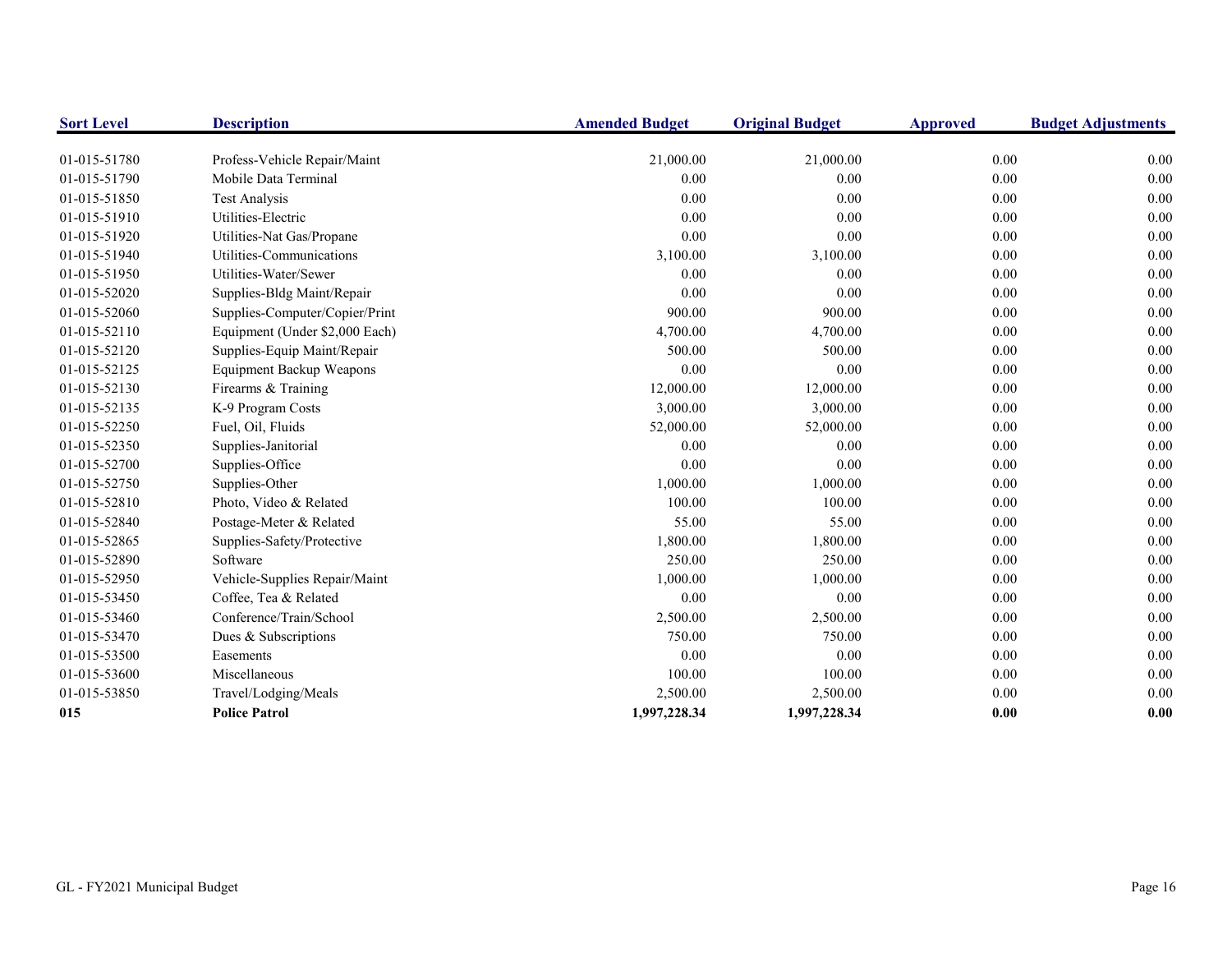| <b>Sort Level</b> | <b>Description</b>               | <b>Amended Budget</b> | <b>Original Budget</b> | <b>Approved</b> | <b>Budget Adjustments</b> |
|-------------------|----------------------------------|-----------------------|------------------------|-----------------|---------------------------|
|                   |                                  |                       |                        |                 |                           |
| 016               | <b>Police Admin Non Sworn</b>    |                       |                        |                 |                           |
| 01-016-50010      | Compensation                     | 57,854.47             | 57,854.47              | 0.00            | 0.00                      |
| 01-016-50011      | Emergency - Compensation         | 0.00                  | 0.00                   | 0.00            | 0.00                      |
| 01-016-50060      | Compensation-On Call Pay         | 0.00                  | 0.00                   | 0.00            | 0.00                      |
| 01-016-50070      | Overtime-Non Salaried            | 463.83                | 463.83                 | $0.00\,$        | 0.00                      |
| 01-016-50080      | Compensation-Deferred            | 0.00                  | 0.00                   | 0.00            | $0.00\,$                  |
| 01-016-50110      | FICA/Medicare                    | 4,106.44              | 4,106.44               | 0.00            | 0.00                      |
| 01-016-50210      | Insurance-Dental                 | 271.20                | 271.20                 | 0.00            | 0.00                      |
| 01-016-50220      | Insurance-Life                   | 305.24                | 305.24                 | 0.00            | 0.00                      |
| 01-016-50230      | Insurance-Medical                | 16,059.84             | 16,059.84              | 0.00            | 0.00                      |
| 01-016-50231      | Insurance-HRA                    | 978.12                | 978.12                 | 0.00            | $0.00\,$                  |
| 01-016-50240      | <b>Insurance-Retirees</b>        | 0.00                  | 0.00                   | 0.00            | 0.00                      |
| 01-016-50250      | Insurance-Unemployment           | 0.00                  | 0.00                   | 0.00            | 0.00                      |
| 01-016-50260      | Insurance-Workers Comp           | 1,076.88              | 1,076.88               | $0.00\,$        | 0.00                      |
| 01-016-50280      | Vacation                         | 0.00                  | 0.00                   | 0.00            | $0.00\,$                  |
| 01-016-50510      | Other                            | 0.00                  | 0.00                   | $0.00\,$        | $0.00\,$                  |
| 01-016-50610      | Pensions-Retirees                | 0.00                  | 0.00                   | 0.00            | $0.00\,$                  |
| 01-016-50710      | <b>Retirement - CERS</b>         | 10,428.08             | 10,428.08              | 0.00            | 0.00                      |
| 01-016-50711      | <b>Retirement - OPEB</b>         | 0.00                  | 0.00                   | 0.00            | 0.00                      |
| 01-016-50810      | Uniforms                         | 0.00                  | 0.00                   | 0.00            | 0.00                      |
| 01-016-50811      | Uniforms-NEW HIRE                | $0.00\,$              | 0.00                   | 0.00            | $0.00\,$                  |
| 01-016-51120      | Contract Labor-Bldg Repair       | 1,050.00              | 1,050.00               | 0.00            | 0.00                      |
| 01-016-51220      | <b>Equipment Rental</b>          | 0.00                  | 0.00                   | 0.00            | 0.00                      |
| 01-016-51221      | <b>Technology Lease Payments</b> | 0.00                  | 0.00                   | 0.00            | 0.00                      |
| 01-016-51230      | Freight/Shipping/Handling        | 50.00                 | 50.00                  | 0.00            | $0.00\,$                  |
| 01-016-51310      | Janitorial Service & Related     | 5,580.00              | 5,580.00               | 0.00            | $0.00\,$                  |
| 01-016-51510      | Physicals/Rests/Vaccines         | $0.00\,$              | 0.00                   | 0.00            | $0.00\,$                  |
| 01-016-51610      | Printing & Advertising           | 1,500.00              | 1,500.00               | 0.00            | $0.00\,$                  |
| 01-016-51735      | Profess-Backhoe Repair/Maint     | 0.00                  | 0.00                   | 0.00            | 0.00                      |
| 01-016-51740      | Profess-Computer Maint/Repair    | 0.00                  | 0.00                   | 0.00            | 0.00                      |
| 01-016-51745      | Professional-Consultant          | 4,046.00              | 4,046.00               | 0.00            | 0.00                      |
| 01-016-51748      | Profess-License Maint/Support    | 25,000.00             | 25,000.00              | 0.00            | 0.00                      |
| 01-016-51755      | Profess-Equip Maint/Repair       | 1,000.00              | 1,000.00               | $0.00\,$        | $0.00\,$                  |
| 01-016-51763      | Profess-Central Dispatch         | 0.00                  | 0.00                   | 0.00            | $0.00\,$                  |
| 01-016-51765      | Professional-Other               | 750.00                | 750.00                 | 0.00            | 0.00                      |
| 01-016-51780      | Profess-Vehicle Repair/Maint     | 0.00                  | 0.00                   | 0.00            | 0.00                      |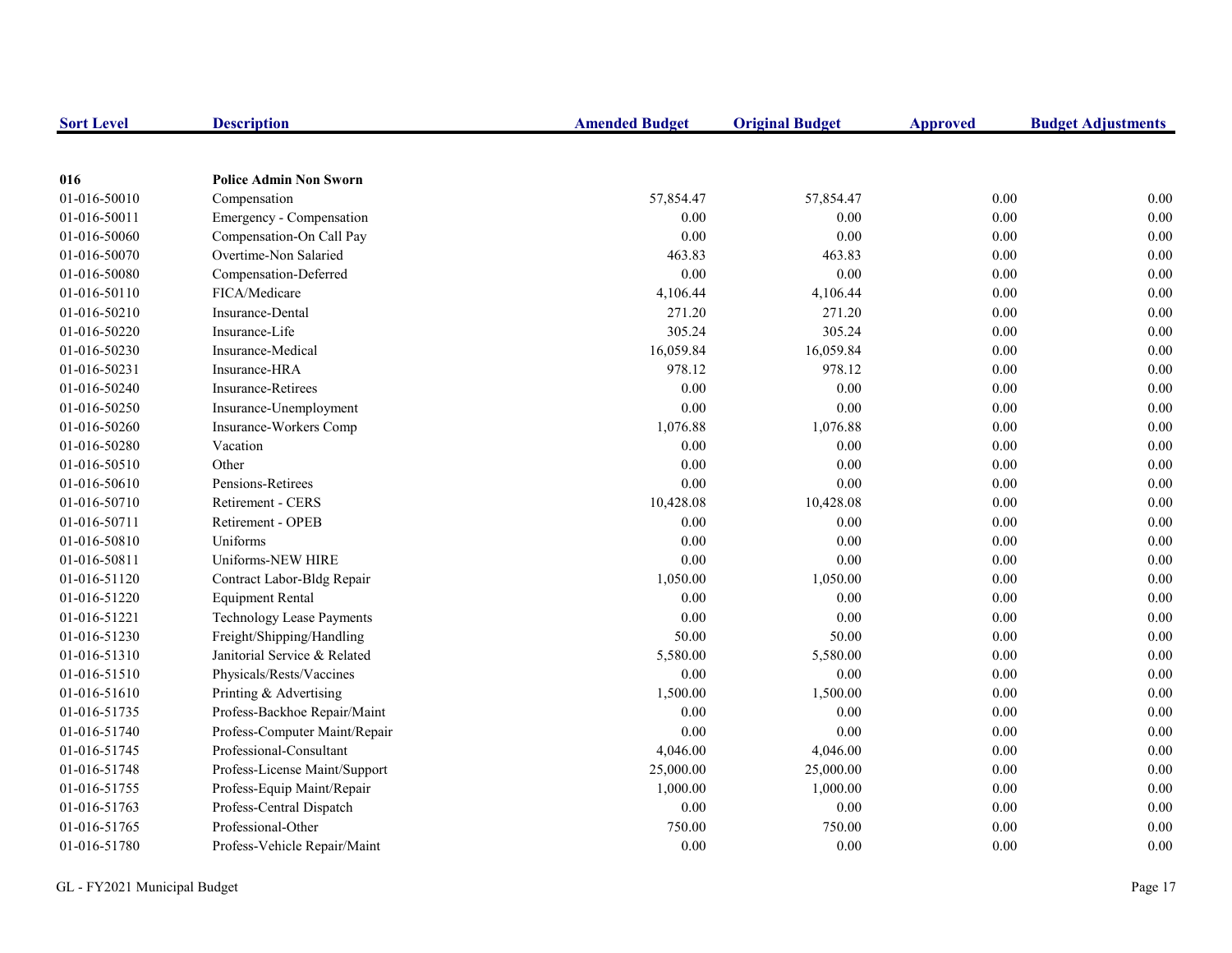| <b>Sort Level</b> | <b>Description</b>             | <b>Amended Budget</b> | <b>Original Budget</b> | <b>Approved</b> | <b>Budget Adjustments</b> |
|-------------------|--------------------------------|-----------------------|------------------------|-----------------|---------------------------|
|                   |                                |                       |                        |                 |                           |
| 01-016-51850      | <b>Test Analysis</b>           | 0.00                  | 0.00                   | 0.00            | 0.00                      |
| 01-016-51910      | Utilities-Electric             | 3,534.57              | 3,534.57               | 0.00            | 0.00                      |
| 01-016-51920      | Utilities-Nat Gas/Propane      | 750.00                | 750.00                 | 0.00            | 0.00                      |
| 01-016-51940      | Utilities-Communications       | 8,000.00              | 8,000.00               | 0.00            | 0.00                      |
| 01-016-51950      | Utilities-Water/Sewer          | 745.00                | 745.00                 | 0.00            | 0.00                      |
| 01-016-52020      | Supplies-Bldg Maint/Repair     | 2,500.00              | 2,500.00               | 0.00            | 0.00                      |
| 01-016-52060      | Supplies-Computer/Copier/Print | 2,100.00              | 2,100.00               | 0.00            | 0.00                      |
| 01-016-52110      | Equipment (Under \$2,000 Each) | 1,000.00              | 1,000.00               | 0.00            | 0.00                      |
| 01-016-52120      | Supplies-Equip Maint/Repair    | 300.00                | 300.00                 | 0.00            | 0.00                      |
| 01-016-52250      | Fuel, Oil, Fluids              | 0.00                  | 0.00                   | 0.00            | 0.00                      |
| 01-016-52350      | Supplies-Janitorial            | 1,000.00              | 1,000.00               | 0.00            | 0.00                      |
| 01-016-52700      | Supplies-Office                | 2,500.00              | 2,500.00               | 0.00            | 0.00                      |
| 01-016-52750      | Supplies-Other                 | 400.00                | 400.00                 | 0.00            | 0.00                      |
| 01-016-52840      | Postage-Meter & Related        | 500.00                | 500.00                 | 0.00            | 0.00                      |
| 01-016-52865      | Supplies-Safety/Protective     | 0.00                  | 0.00                   | 0.00            | 0.00                      |
| 01-016-52890      | Software                       | 500.00                | 500.00                 | 0.00            | 0.00                      |
| 01-016-52950      | Vehicle-Supplies Repair/Maint  | 0.00                  | 0.00                   | 0.00            | 0.00                      |
| 01-016-53450      | Coffee, Tea & Related          | 300.00                | 300.00                 | 0.00            | 0.00                      |
| 01-016-53460      | Conference/Train/School        | 0.00                  | 0.00                   | $0.00\,$        | 0.00                      |
| 01-016-53470      | Dues & Subscriptions           | 0.00                  | 0.00                   | 0.00            | 0.00                      |
| 01-016-53500      | Easements                      | 0.00                  | 0.00                   | 0.00            | 0.00                      |
| 01-016-53600      | Miscellaneous                  | 450.00                | 450.00                 | 0.00            | 0.00                      |
| 01-016-53850      | Travel/Lodging/Meals           | 131.00                | 131.00                 | 0.00            | 0.00                      |
| 01-016-61500      | Depreciation                   | 0.00                  | 0.00                   | 0.00            | 0.00                      |
| 01-016-76100      | Buildings - Police             | 7,625.00              | 7,625.00               | 0.00            | 0.00                      |
| 01-016-76200      | Equipment - Police             | 51,850.00             | 51,850.00              | 0.00            | 0.00                      |
| 01-016-76300      | Land & Improvmnts - Police     | 0.00                  | 0.00                   | 0.00            | 0.00                      |
| 01-016-76400      | Plant In Service - Police      | 0.00                  | 0.00                   | 0.00            | 0.00                      |
| 01-016-76500      | Vehicles - Police              | 98,664.00             | 98,664.00              | 0.00            | 0.00                      |
| 016               | <b>Police Admin Non Sworn</b>  | 313,369.67            | 313,369.67             | 0.00            | 0.00                      |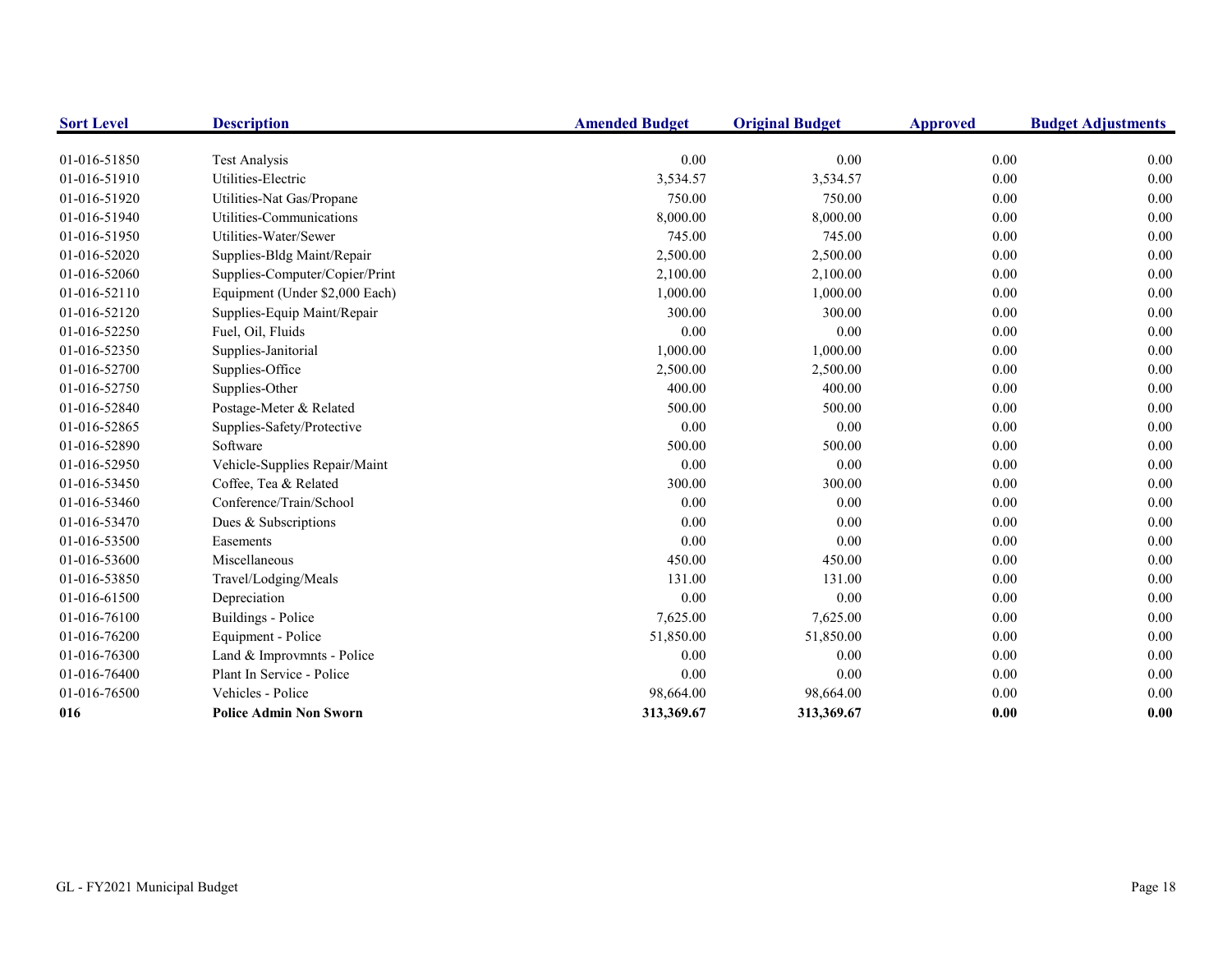| <b>Sort Level</b> | <b>Description</b>               | <b>Amended Budget</b> | <b>Original Budget</b> | <b>Approved</b> | <b>Budget Adjustments</b> |
|-------------------|----------------------------------|-----------------------|------------------------|-----------------|---------------------------|
|                   |                                  |                       |                        |                 |                           |
| 017               | <b>Code Enforcement</b>          |                       |                        |                 |                           |
| 01-017-50010      | Compensation                     | 54,682.18             | 54,682.18              | 0.00            | 0.00                      |
| 01-017-50011      | Emergency - Compensation         | 0.00                  | 0.00                   | 0.00            | 0.00                      |
| 01-017-50060      | Compensation-On Call Pay         | 0.00                  | 0.00                   | $0.00\,$        | 0.00                      |
| 01-017-50070      | Overtime-Non Salaried            | 0.00                  | 0.00                   | 0.00            | 0.00                      |
| 01-017-50080      | Compensation-Deferred            | 0.00                  | 0.00                   | 0.00            | 0.00                      |
| 01-017-50110      | FICA/Medicare                    | 3,866.20              | 3,866.20               | 0.00            | 0.00                      |
| 01-017-50210      | Insurance-Dental                 | 271.20                | 271.20                 | 0.00            | 0.00                      |
| 01-017-50220      | Insurance-Life                   | 273.00                | 273.00                 | 0.00            | 0.00                      |
| 01-017-50230      | Insurance-Medical                | 7,692.00              | 7,692.00               | 0.00            | 0.00                      |
| 01-017-50231      | Insurance-HRA                    | 527.80                | 527.80                 | 0.00            | 0.00                      |
| 01-017-50240      | <b>Insurance-Retirees</b>        | 0.00                  | 0.00                   | 0.00            | 0.00                      |
| 01-017-50250      | Insurance-Unemployment           | 540.28                | 540.28                 | 0.00            | 0.00                      |
| 01-017-50260      | Insurance-Workers Comp           | 1,017.83              | 1,017.83               | 0.00            | 0.00                      |
| 01-017-50280      | Vacation                         | 0.00                  | 0.00                   | $0.00\,$        | 0.00                      |
| 01-017-50710      | <b>Retirement - CERS</b>         | 12,434.76             | 12,434.76              | 0.00            | 0.00                      |
| 01-017-50711      | Retirement - OPEB                | 0.00                  | 0.00                   | 0.00            | 0.00                      |
| 01-017-50810      | Uniforms                         | 250.00                | 250.00                 | 0.00            | 0.00                      |
| 01-017-51221      | <b>Technology Lease Payments</b> | 323.88                | 323.88                 | 0.00            | 0.00                      |
| 01-017-51230      | Freight/Shipping/Handling        | 100.00                | 100.00                 | 0.00            | 0.00                      |
| 01-017-51610      | Printing & Advertising           | 500.00                | 500.00                 | 0.00            | 0.00                      |
| 01-017-51745      | Professional-Consultant          | 0.00                  | 0.00                   | 0.00            | 0.00                      |
| 01-017-51748      | Profess-License Maint/Support    | 500.00                | 500.00                 | $0.00\,$        | 0.00                      |
| 01-017-51765      | Professional-Other               | 0.00                  | 0.00                   | 0.00            | 0.00                      |
| 01-017-51780      | Profess-Vehicle Repair/Maint     | 250.00                | 250.00                 | 0.00            | 0.00                      |
| 01-017-51860      | Tree Maintenance                 | 500.00                | 500.00                 | 0.00            | 0.00                      |
| 01-017-51940      | Utilities-Communications         | 600.00                | 600.00                 | 0.00            | 0.00                      |
| 01-017-52110      | Equipment (Under \$2,000 Each)   | 750.00                | 750.00                 | 0.00            | 0.00                      |
| 01-017-52250      | Fuel, Oil, Fluids                | 1,250.00              | 1,250.00               | 0.00            | 0.00                      |
| 01-017-52700      | Supplies-Office                  | 50.00                 | 50.00                  | 0.00            | 0.00                      |
| 01-017-52840      | Postage-Meter & Related          | 0.00                  | 0.00                   | 0.00            | 0.00                      |
| 01-017-52890      | Software                         | 150.00                | 150.00                 | 0.00            | 0.00                      |
| 01-017-52950      | Vehicle-Supplies Repair/Maint    | 100.00                | 100.00                 | 0.00            | 0.00                      |
| 01-017-53460      | Conference/Train/School          | 1,000.00              | 1,000.00               | $0.00\,$        | 0.00                      |
| 01-017-53470      | Dues & Subscriptions             | 310.00                | 310.00                 | 0.00            | 0.00                      |
| 01-017-53600      | Miscellaneous                    | 250.00                | 250.00                 | 0.00            | 0.00                      |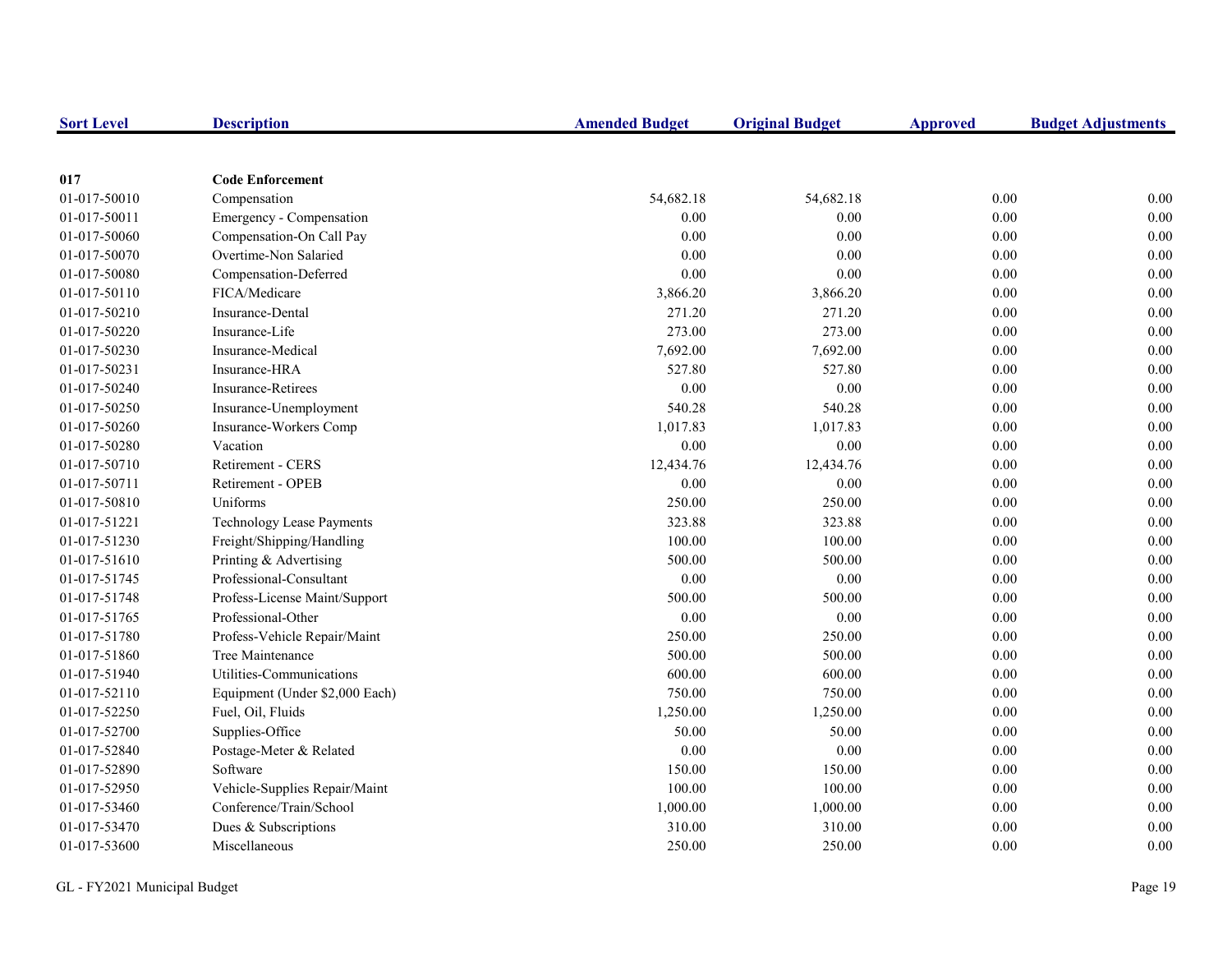| <b>Sort Level</b> | <b>Description</b>   | <b>Amended Budget</b> | <b>Original Budget</b> | Approved | <b>Budget Adjustments</b> |
|-------------------|----------------------|-----------------------|------------------------|----------|---------------------------|
|                   |                      |                       |                        |          |                           |
| 01-017-53850      | Travel/Lodging/Meals | 1.000.00              | 0.000.00               | 0.00     | 0.00                      |
| 01-017-61500      | Depreciation         | 0.00                  | 0.00                   | 0.00     | 0.00                      |
| 017               | Code Enforcement     | 89,189.13             | 89,189.13              | 0.00     | 0.00                      |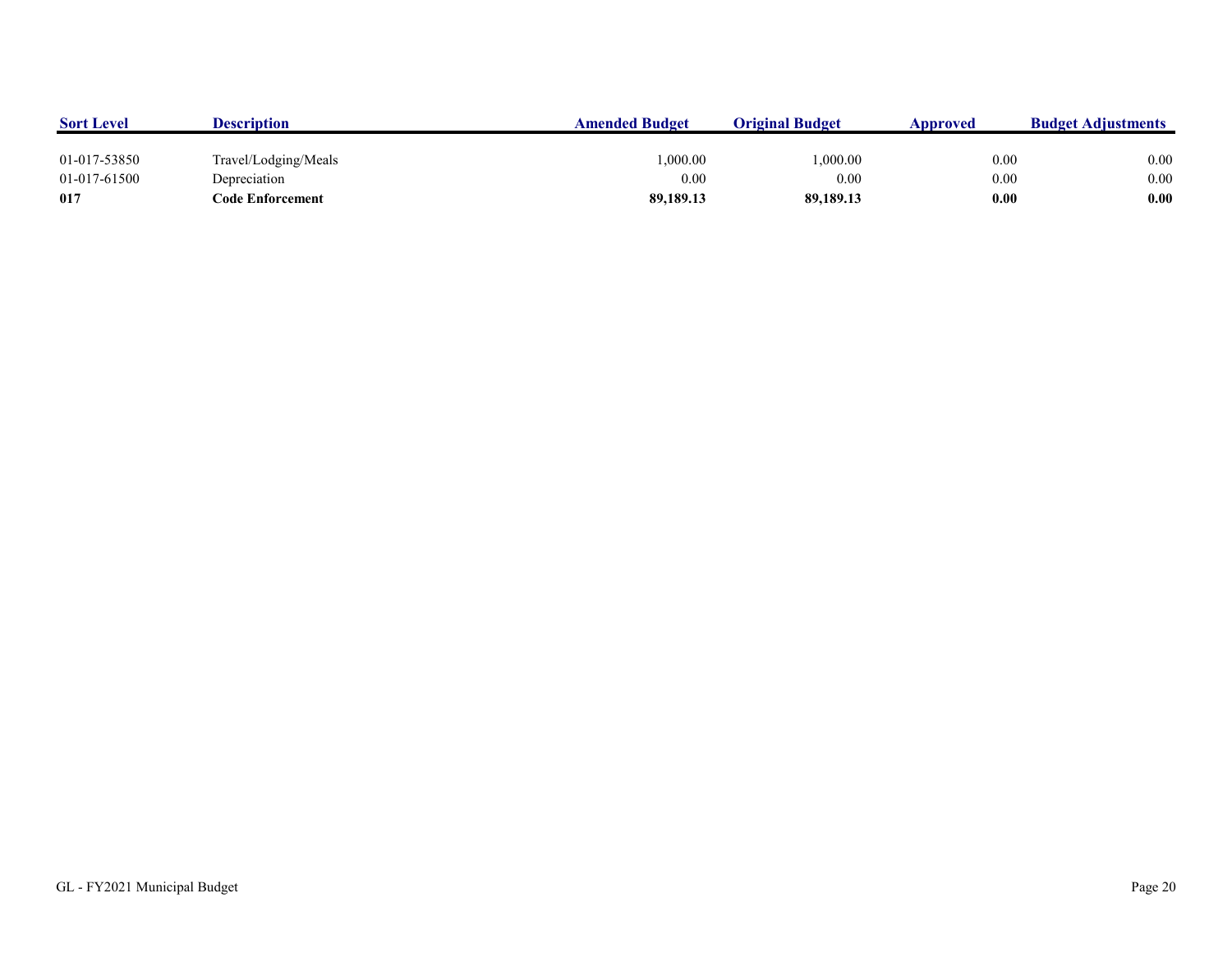| <b>Sort Level</b> | <b>Description</b>             | <b>Amended Budget</b> | <b>Original Budget</b> | <b>Approved</b> | <b>Budget Adjustments</b> |
|-------------------|--------------------------------|-----------------------|------------------------|-----------------|---------------------------|
|                   |                                |                       |                        |                 |                           |
| 018               | <b>Fire Admin</b>              |                       |                        |                 |                           |
| 01-018-50010      | Compensation                   | 0.00                  | 0.00                   | $0.00\,$        | 0.00                      |
| 01-018-50060      | Compensation-On Call Pay       | 0.00                  | 0.00                   | 0.00            | 0.00                      |
| 01-018-50070      | Overtime-Non Salaried          | 0.00                  | 0.00                   | 0.00            | 0.00                      |
| 01-018-50080      | Compensation-Deferred          | 0.00                  | 0.00                   | 0.00            | 0.00                      |
| 01-018-50110      | FICA/Medicare                  | 0.00                  | 0.00                   | 0.00            | 0.00                      |
| 01-018-50210      | Insurance-Dental               | 0.00                  | 0.00                   | 0.00            | 0.00                      |
| 01-018-50220      | Insurance-Life                 | $0.00\,$              | 0.00                   | $0.00\,$        | 0.00                      |
| 01-018-50230      | Insurance-Medical              | 0.00                  | 0.00                   | 0.00            | 0.00                      |
| 01-018-50240      | <b>Insurance-Retirees</b>      | 0.00                  | 0.00                   | 0.00            | 0.00                      |
| 01-018-50250      | Insurance-Unemployment         | 0.00                  | 0.00                   | 0.00            | 0.00                      |
| 01-018-50260      | Insurance-Workers Comp         | 0.00                  | 0.00                   | 0.00            | 0.00                      |
| 01-018-50280      | Vacation                       | 0.00                  | 0.00                   | 0.00            | 0.00                      |
| 01-018-50510      | Other                          | $0.00\,$              | 0.00                   | 0.00            | 0.00                      |
| 01-018-50610      | Pensions-Retirees              | 0.00                  | 0.00                   | $0.00\,$        | 0.00                      |
| 01-018-50710      | Retirement - CERS              | 0.00                  | 0.00                   | 0.00            | 0.00                      |
| 01-018-50810      | Uniforms                       | 0.00                  | 0.00                   | 0.00            | 0.00                      |
| 01-018-51120      | Contract Labor-Bldg Repair     | 0.00                  | 0.00                   | 0.00            | 0.00                      |
| 01-018-51220      | <b>Equipment Rental</b>        | 0.00                  | 0.00                   | 0.00            | 0.00                      |
| 01-018-51230      | Freight/Shipping/Handling      | 0.00                  | 0.00                   | $0.00\,$        | 0.00                      |
| 01-018-51310      | Janitorial Service & Related   | 0.00                  | 0.00                   | $0.00\,$        | 0.00                      |
| 01-018-51510      | Physicals/Rests/Vaccines       | 0.00                  | 0.00                   | 0.00            | 0.00                      |
| 01-018-51610      | Printing & Advertising         | 0.00                  | 0.00                   | $0.00\,$        | 0.00                      |
| 01-018-51735      | Profess-Backhoe Repair/Maint   | 0.00                  | 0.00                   | 0.00            | 0.00                      |
| 01-018-51740      | Profess-Computer Maint/Repair  | 0.00                  | 0.00                   | 0.00            | 0.00                      |
| 01-018-51745      | Professional-Consultant        | 0.00                  | 0.00                   | 0.00            | 0.00                      |
| 01-018-51755      | Profess-Equip Maint/Repair     | 0.00                  | 0.00                   | 0.00            | 0.00                      |
| 01-018-51765      | Professional-Other             | 0.00                  | 0.00                   | $0.00\,$        | 0.00                      |
| 01-018-51780      | Profess-Vehicle Repair/Maint   | 0.00                  | 0.00                   | 0.00            | 0.00                      |
| 01-018-51850      | <b>Test Analysis</b>           | 0.00                  | 0.00                   | 0.00            | 0.00                      |
| 01-018-51910      | Utilities-Electric             | 0.00                  | 0.00                   | 0.00            | 0.00                      |
| 01-018-51920      | Utilities-Nat Gas/Propane      | 150.00                | 150.00                 | 0.00            | 0.00                      |
| 01-018-51940      | Utilities-Communications       | 0.00                  | 0.00                   | 0.00            | 0.00                      |
| 01-018-51950      | Utilities-Water/Sewer          | 625.00                | 625.00                 | $0.00\,$        | 0.00                      |
| 01-018-52020      | Supplies-Bldg Maint/Repair     | 0.00                  | 0.00                   | 0.00            | 0.00                      |
| 01-018-52060      | Supplies-Computer/Copier/Print | 0.00                  | 0.00                   | 0.00            | 0.00                      |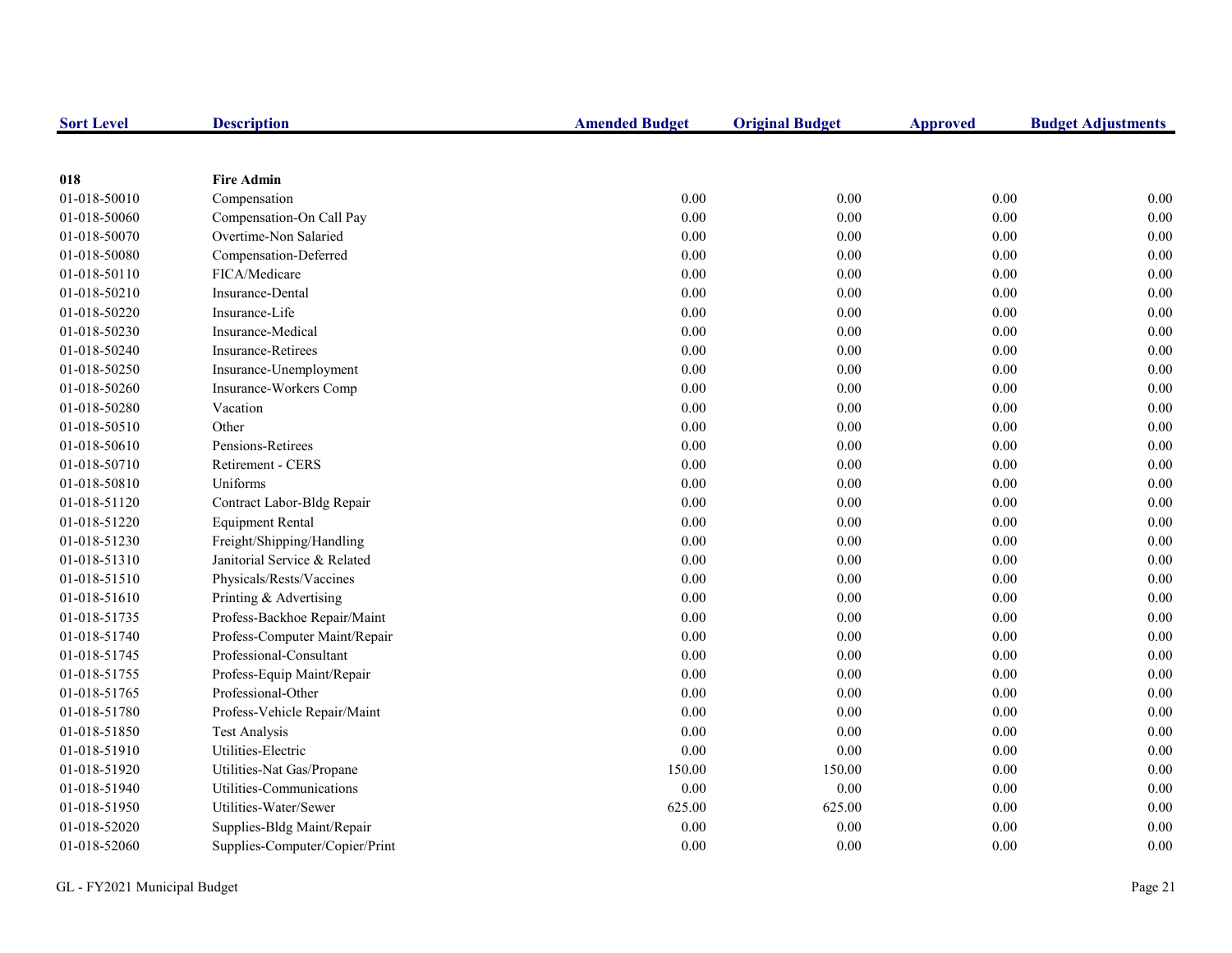| <b>Sort Level</b> | <b>Description</b>             | <b>Amended Budget</b> | <b>Original Budget</b> | <b>Approved</b> | <b>Budget Adjustments</b> |
|-------------------|--------------------------------|-----------------------|------------------------|-----------------|---------------------------|
|                   |                                |                       |                        |                 |                           |
| 01-018-52110      | Equipment (Under \$2,000 Each) | 0.00                  | 0.00                   | 0.00            | 0.00                      |
| 01-018-52120      | Supplies-Equip Maint/Repair    | 0.00                  | 0.00                   | 0.00            | $0.00\,$                  |
| 01-018-52250      | Fuel, Oil, Fluids              | 0.00                  | 0.00                   | 0.00            | $0.00\,$                  |
| 01-018-52350      | Supplies-Janitorial            | 0.00                  | 0.00                   | 0.00            | 0.00                      |
| 01-018-52700      | Supplies-Office                | 0.00                  | 0.00                   | 0.00            | 0.00                      |
| 01-018-52750      | Supplies-Other                 | 0.00                  | 0.00                   | 0.00            | 0.00                      |
| 01-018-52840      | Postage-Meter & Related        | 0.00                  | 0.00                   | 0.00            | 0.00                      |
| 01-018-52865      | Supplies-Safety/Protective     | 0.00                  | 0.00                   | 0.00            | 0.00                      |
| 01-018-52890      | Software                       | 0.00                  | 0.00                   | 0.00            | $0.00\,$                  |
| 01-018-52950      | Vehicle-Supplies Repair/Maint  | 0.00                  | 0.00                   | 0.00            | 0.00                      |
| 01-018-53450      | Coffee, Tea & Related          | 0.00                  | 0.00                   | 0.00            | 0.00                      |
| 01-018-53460      | Conference/Train/School        | 0.00                  | 0.00                   | 0.00            | 0.00                      |
| 01-018-53470      | Dues & Subscriptions           | 0.00                  | 0.00                   | 0.00            | 0.00                      |
| 01-018-53500      | Easements                      | 0.00                  | 0.00                   | 0.00            | 0.00                      |
| 01-018-53600      | Miscellaneous                  | 0.00                  | 0.00                   | 0.00            | $0.00\,$                  |
| 01-018-53850      | Travel/Lodging/Meals           | 0.00                  | 0.00                   | $0.00\,$        | 0.00                      |
| 01-018-61500      | Depreciation                   | 0.00                  | 0.00                   | 0.00            | 0.00                      |
| 01-018-77100      | Buildings - Fire               | 15,000.00             | 15,000.00              | 0.00            | $0.00\,$                  |
| 01-018-77200      | Equipment - Fire               | 0.00                  | 0.00                   | 0.00            | $0.00\,$                  |
| 01-018-77300      | Land & Improvmnts - Fire       | 0.00                  | 0.00                   | 0.00            | 0.00                      |
| 01-018-77400      | Plant In Service - Fire        | 0.00                  | 0.00                   | 0.00            | 0.00                      |
| 01-018-77500      | Vehicles - Fire                | 0.00                  | 0.00                   | 0.00            | 0.00                      |
| 018               | <b>Fire Admin</b>              | 15,775.00             | 15,775.00              | 0.00            | 0.00                      |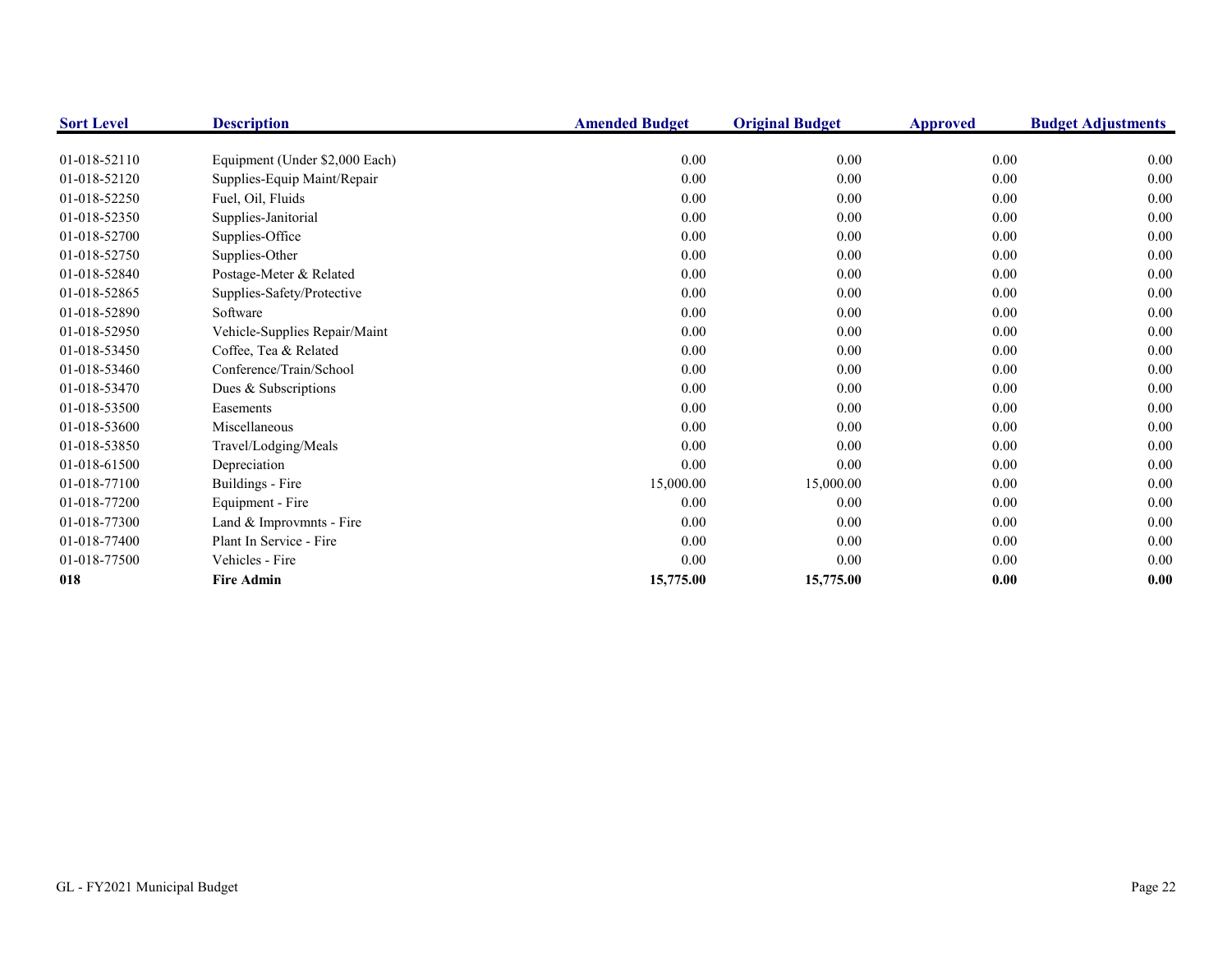| <b>Sort Level</b> | <b>Description</b>            | <b>Amended Budget</b> | <b>Original Budget</b> | <b>Approved</b> | <b>Budget Adjustments</b> |
|-------------------|-------------------------------|-----------------------|------------------------|-----------------|---------------------------|
|                   |                               |                       |                        |                 |                           |
| 019               | Firefighting                  |                       |                        |                 |                           |
| 01-019-50010      | Compensation                  | 0.00                  | 0.00                   | 0.00            | 0.00                      |
| 01-019-50060      | Compensation-On Call Pay      | 0.00                  | 0.00                   | 0.00            | 0.00                      |
| 01-019-50070      | Overtime-Non Salaried         | 0.00                  | 0.00                   | $0.00\,$        | 0.00                      |
| 01-019-50080      | Compensation-Deferred         | 0.00                  | 0.00                   | $0.00\,$        | 0.00                      |
| 01-019-50110      | FICA/Medicare                 | 0.00                  | 0.00                   | $0.00\,$        | 0.00                      |
| 01-019-50210      | Insurance-Dental              | 0.00                  | 0.00                   | 0.00            | 0.00                      |
| 01-019-50220      | Insurance-Life                | 0.00                  | 0.00                   | 0.00            | 0.00                      |
| 01-019-50230      | Insurance-Medical             | 0.00                  | 0.00                   | $0.00\,$        | 0.00                      |
| 01-019-50240      | <b>Insurance-Retirees</b>     | 0.00                  | 0.00                   | $0.00\,$        | 0.00                      |
| 01-019-50250      | Insurance-Unemployment        | 0.00                  | 0.00                   | 0.00            | 0.00                      |
| 01-019-50260      | Insurance-Workers Comp        | 0.00                  | 0.00                   | 0.00            | 0.00                      |
| 01-019-50280      | Vacation                      | $0.00\,$              | $0.00\,$               | $0.00\,$        | 0.00                      |
| 01-019-50310      | <b>KLEFPF</b> Incentive       | 0.00                  | 0.00                   | 0.00            | 0.00                      |
| 01-019-50510      | Other                         | 0.00                  | 0.00                   | $0.00\,$        | 0.00                      |
| 01-019-50610      | Pensions-Retirees             | 0.00                  | 0.00                   | 0.00            | 0.00                      |
| 01-019-50710      | Retirement - CERS             | 0.00                  | 0.00                   | 0.00            | 0.00                      |
| 01-019-50810      | Uniforms                      | 0.00                  | 0.00                   | $0.00\,$        | 0.00                      |
| 01-019-51100      | F-S Fire & Rescue Contract    | 284,653.00            | 284,653.00             | $0.00\,$        | 0.00                      |
| 01-019-51120      | Contract Labor-Bldg Repair    | 0.00                  | 0.00                   | $0.00\,$        | 0.00                      |
| 01-019-51220      | <b>Equipment Rental</b>       | 0.00                  | 0.00                   | $0.00\,$        | 0.00                      |
| 01-019-51230      | Freight/Shipping/Handling     | 0.00                  | 0.00                   | 0.00            | 0.00                      |
| 01-019-51310      | Janitorial Service & Related  | 0.00                  | 0.00                   | $0.00\,$        | 0.00                      |
| 01-019-51510      | Physicals/Rests/Vaccines      | 0.00                  | 0.00                   | $0.00\,$        | 0.00                      |
| 01-019-51610      | Printing & Advertising        | 0.00                  | 0.00                   | 0.00            | 0.00                      |
| 01-019-51735      | Profess-Backhoe Repair/Maint  | 0.00                  | 0.00                   | 0.00            | 0.00                      |
| 01-019-51740      | Profess-Computer Maint/Repair | 0.00                  | 0.00                   | 0.00            | 0.00                      |
| 01-019-51745      | Professional-Consultant       | 0.00                  | 0.00                   | $0.00\,$        | 0.00                      |
| 01-019-51755      | Profess-Equip Maint/Repair    | 0.00                  | 0.00                   | $0.00\,$        | 0.00                      |
| 01-019-51765      | Professional-Other            | 0.00                  | 0.00                   | 0.00            | 0.00                      |
| 01-019-51780      | Profess-Vehicle Repair/Maint  | 0.00                  | 0.00                   | 0.00            | 0.00                      |
| 01-019-51850      | <b>Test Analysis</b>          | 0.00                  | 0.00                   | 0.00            | 0.00                      |
| 01-019-51910      | Utilities-Electric            | 0.00                  | 0.00                   | 0.00            | 0.00                      |
| 01-019-51920      | Utilities-Nat Gas/Propane     | 0.00                  | 0.00                   | 0.00            | 0.00                      |
| 01-019-51940      | Utilities-Communications      | 0.00                  | 0.00                   | 0.00            | 0.00                      |
| 01-019-51950      | Utilities-Water/Sewer         | 0.00                  | 0.00                   | 0.00            | 0.00                      |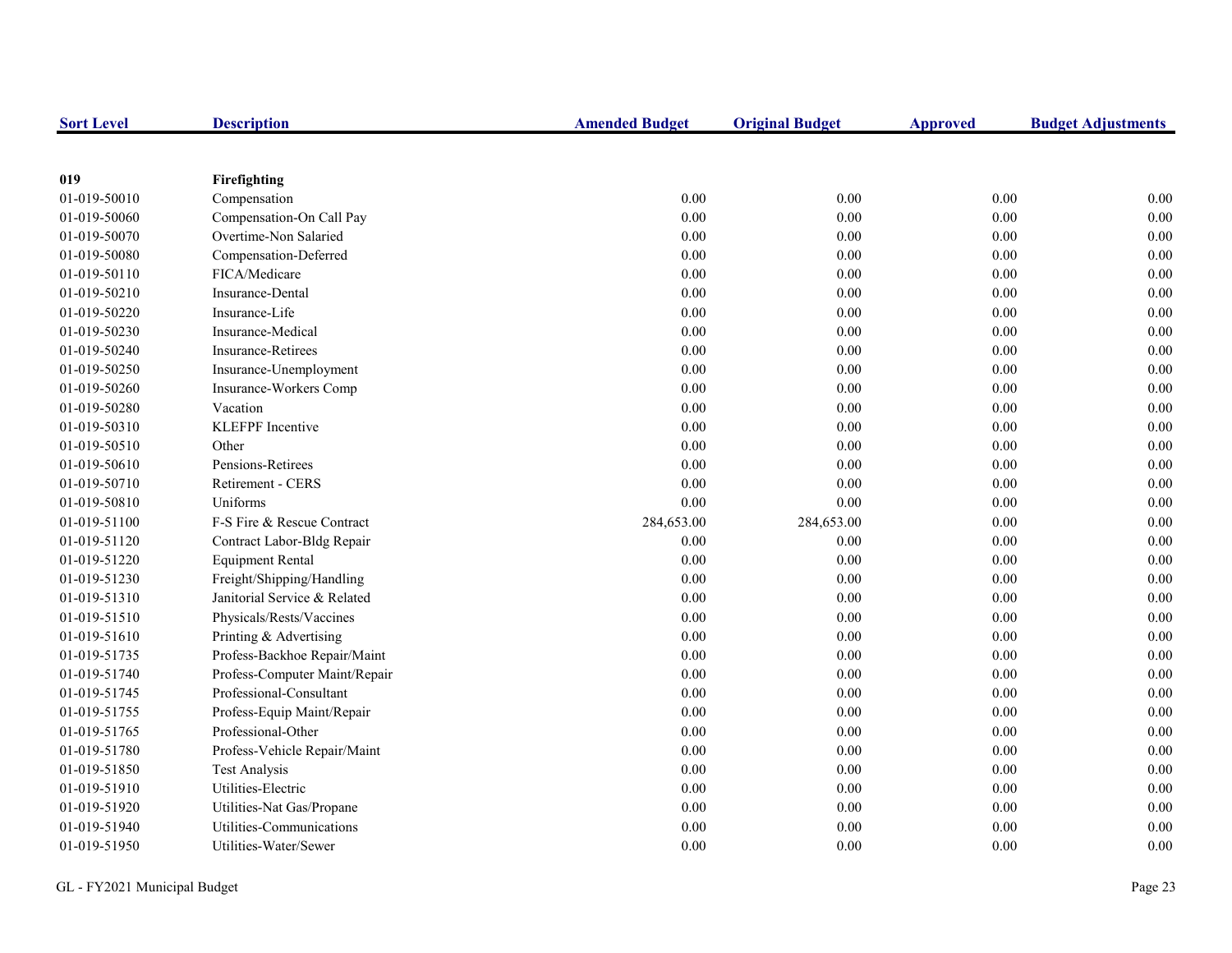| <b>Sort Level</b> | <b>Description</b>             | <b>Amended Budget</b> | <b>Original Budget</b> | Approved | <b>Budget Adjustments</b> |
|-------------------|--------------------------------|-----------------------|------------------------|----------|---------------------------|
|                   |                                |                       |                        |          |                           |
| 01-019-52020      | Supplies-Bldg Maint/Repair     | 0.00                  | 0.00                   | 0.00     | 0.00                      |
| 01-019-52060      | Supplies-Computer/Copier/Print | 0.00                  | 0.00                   | 0.00     | 0.00                      |
| 01-019-52110      | Equipment (Under \$2,000 Each) | 0.00                  | 0.00                   | 0.00     | 0.00                      |
| 01-019-52120      | Supplies-Equip Maint/Repair    | 0.00                  | 0.00                   | 0.00     | 0.00                      |
| 01-019-52250      | Fuel, Oil, Fluids              | 0.00                  | 0.00                   | 0.00     | 0.00                      |
| 01-019-52350      | Supplies-Janitorial            | 0.00                  | 0.00                   | 0.00     | 0.00                      |
| 01-019-52700      | Supplies-Office                | 0.00                  | 0.00                   | 0.00     | 0.00                      |
| 01-019-52750      | Supplies-Other                 | 0.00                  | 0.00                   | 0.00     | 0.00                      |
| 01-019-52840      | Postage-Meter & Related        | 0.00                  | 0.00                   | 0.00     | 0.00                      |
| 01-019-52865      | Supplies-Safety/Protective     | 0.00                  | 0.00                   | 0.00     | 0.00                      |
| 01-019-52890      | Software                       | 0.00                  | 0.00                   | 0.00     | 0.00                      |
| 01-019-52950      | Vehicle-Supplies Repair/Maint  | 0.00                  | 0.00                   | 0.00     | 0.00                      |
| 01-019-53450      | Coffee, Tea & Related          | 0.00                  | 0.00                   | 0.00     | 0.00                      |
| 01-019-53460      | Conference/Train/School        | 0.00                  | 0.00                   | 0.00     | 0.00                      |
| 01-019-53470      | Dues & Subscriptions           | 0.00                  | 0.00                   | 0.00     | 0.00                      |
| 01-019-53500      | Easements                      | 0.00                  | 0.00                   | 0.00     | 0.00                      |
| 01-019-53600      | Miscellaneous                  | 0.00                  | 0.00                   | 0.00     | 0.00                      |
| 01-019-53850      | Travel/Lodging/Meals           | 0.00                  | 0.00                   | 0.00     | 0.00                      |
| 019               | Firefighting                   | 284,653.00            | 284,653.00             | 0.00     | 0.00                      |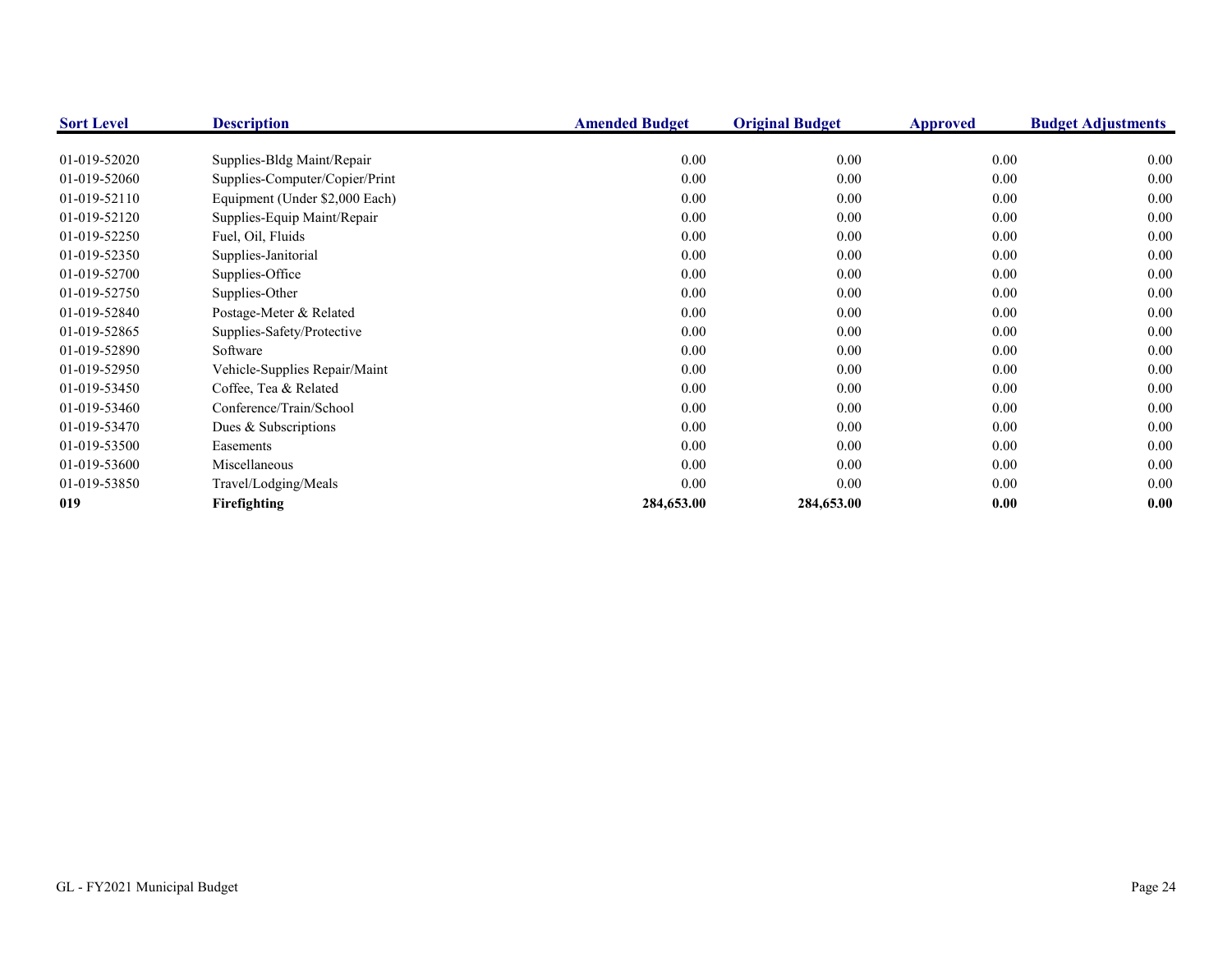| <b>Sort Level</b> | <b>Description</b>            | <b>Amended Budget</b> | <b>Original Budget</b> | <b>Approved</b> | <b>Budget Adjustments</b> |
|-------------------|-------------------------------|-----------------------|------------------------|-----------------|---------------------------|
|                   |                               |                       |                        |                 |                           |
| 020               | <b>Public Works/Streets</b>   |                       |                        |                 |                           |
| 01-020-50010      | Compensation                  | 302,936.09            | 302,936.09             | 0.00            | 0.00                      |
| 01-020-50011      | Emergency - Compensation      | 0.00                  | 0.00                   | 0.00            | 0.00                      |
| 01-020-50060      | Compensation-On Call Pay      | 10,248.39             | 10,248.39              | 0.00            | 0.00                      |
| 01-020-50070      | Overtime-Non Salaried         | 6,605.06              | 6,605.06               | 0.00            | 0.00                      |
| 01-020-50080      | Compensation-Deferred         | 0.00                  | 0.00                   | 0.00            | 0.00                      |
| 01-020-50110      | FICA/Medicare                 | 21,800.48             | 21,800.48              | 0.00            | 0.00                      |
| 01-020-50210      | <b>Insurance-Dental</b>       | 2,035.08              | 2,035.08               | 0.00            | 0.00                      |
| 01-020-50220      | Insurance-Life                | 1,599.52              | 1,599.52               | 0.00            | 0.00                      |
| 01-020-50230      | Insurance-Medical             | 89,497.56             | 89,497.56              | 0.00            | 0.00                      |
| 01-020-50231      | Insurance-HRA                 | 5,422.04              | 5,422.04               | $0.00\,$        | 0.00                      |
| 01-020-50240      | <b>Insurance-Retirees</b>     | $0.00\,$              | 0.00                   | 0.00            | 0.00                      |
| 01-020-50250      | Insurance-Unemployment        | 2,790.84              | 2,790.84               | 0.00            | 0.00                      |
| 01-020-50260      | Insurance-Workers Comp        | 5,638.72              | 5,638.72               | 0.00            | 0.00                      |
| 01-020-50280      | Vacation                      | 0.00                  | 0.00                   | 0.00            | 0.00                      |
| 01-020-50310      | <b>KLEFPF</b> Incentive       | 0.00                  | 0.00                   | 0.00            | 0.00                      |
| 01-020-50510      | Other - Capitalized Labor     | 0.00                  | 0.00                   | 0.00            | 0.00                      |
| 01-020-50511      | Capitalized Matls & Equipment | 0.00                  | 0.00                   | 0.00            | 0.00                      |
| 01-020-50610      | Pensions-Retirees             | 0.00                  | 0.00                   | 0.00            | 0.00                      |
| 01-020-50710      | Retirement - CERS             | 76,941.28             | 76,941.28              | 0.00            | 0.00                      |
| 01-020-50711      | Retirement - OPEB             | 0.00                  | 0.00                   | 0.00            | 0.00                      |
| 01-020-50810      | Uniforms                      | 2,250.00              | 2,250.00               | 0.00            | 0.00                      |
| 01-020-50811      | Uniforms-NEW HIRE             | 0.00                  | 0.00                   | 0.00            | 0.00                      |
| 01-020-50999      | Capitalized Labor             | $-121,204.70$         | $-121,204.70$          | 0.00            | 0.00                      |
| 01-020-51120      | Contract Labor-Bldg Repair    | 0.00                  | 0.00                   | 0.00            | 0.00                      |
| 01-020-51220      | <b>Equipment Rental</b>       | 170.00                | 170.00                 | 0.00            | 0.00                      |
| 01-020-51221      | Technology Lease Payments     | 753.12                | 753.12                 | 0.00            | 0.00                      |
| 01-020-51230      | Freight/Shipping/Handling     | 500.00                | 500.00                 | $0.00\,$        | 0.00                      |
| 01-020-51310      | Janitorial Service & Related  | 0.00                  | 0.00                   | 0.00            | 0.00                      |
| 01-020-51510      | Physicals/Rests/Vaccines      | 400.00                | 400.00                 | 0.00            | 0.00                      |
| 01-020-51610      | Printing & Advertising        | 150.00                | 150.00                 | 0.00            | 0.00                      |
| 01-020-51735      | Profess-Backhoe Repair/Maint  | 2,000.00              | 2,000.00               | 0.00            | 0.00                      |
| 01-020-51740      | Profess-Computer Maint/Repair | 0.00                  | 0.00                   | 0.00            | 0.00                      |
| 01-020-51745      | Professional-Consultant       | $0.00\,$              | 0.00                   | 0.00            | 0.00                      |
| 01-020-51748      | Profess-License Maint/Support | 750.00                | 750.00                 | 0.00            | 0.00                      |
| 01-020-51755      | Profess-Equip Maint/Repair    | 9,500.00              | 9,500.00               | 0.00            | 0.00                      |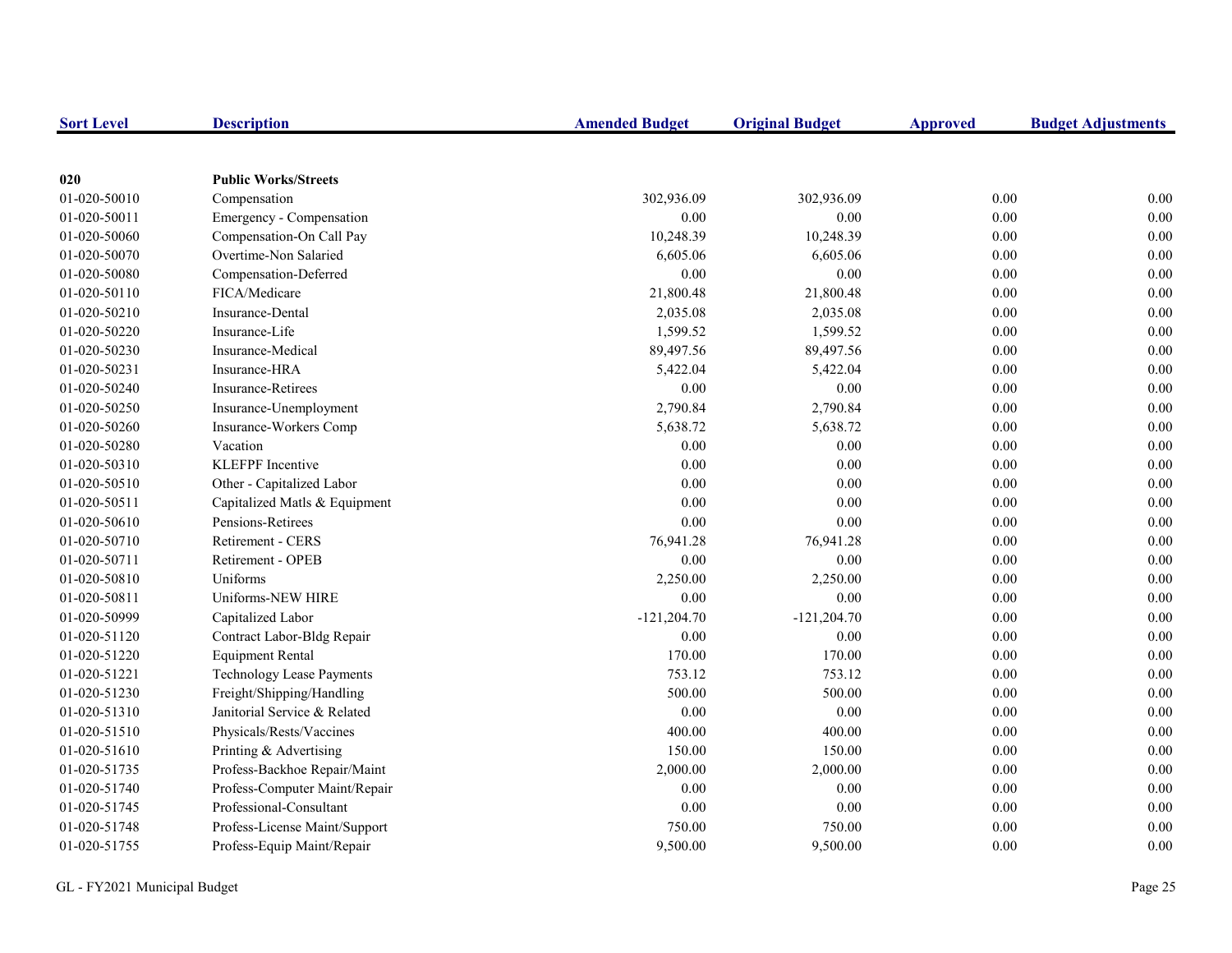| <b>Sort Level</b> | <b>Description</b>             | <b>Amended Budget</b> | <b>Original Budget</b> | <b>Approved</b> | <b>Budget Adjustments</b> |
|-------------------|--------------------------------|-----------------------|------------------------|-----------------|---------------------------|
| 01-020-51765      | Professional-Other             | 3,500.00              | 3,500.00               | 0.00            | 0.00                      |
| 01-020-51775      | Prof-Storm Sewer               | 0.00                  | 0.00                   | 0.00            | 0.00                      |
| 01-020-51780      | Profess-Vehicle Repair/Maint   | 10,500.00             | 10,500.00              | 0.00            | 0.00                      |
| 01-020-51835      | <b>Street Sweeping</b>         | 0.00                  | 0.00                   | 0.00            | 0.00                      |
| 01-020-51850      | <b>Test Analysis</b>           | 0.00                  | 0.00                   | 0.00            | 0.00                      |
| 01-020-51860      | Tree Maintenance               | 13,500.00             | 13,500.00              | 0.00            | 0.00                      |
| 01-020-51910      | Utilities-Electric             | 4,100.00              | 4,100.00               | 0.00            | 0.00                      |
| 01-020-51920      | Utilities-Nat Gas/Propane      | 2,300.00              | 2,300.00               | $0.00\,$        | 0.00                      |
| 01-020-51930      | Utilities- St Traffic Lights   | 132,500.00            | 132,500.00             | 0.00            | 0.00                      |
| 01-020-51940      | Utilities-Communications       | 7,400.00              | 7,400.00               | $0.00\,$        | 0.00                      |
| 01-020-51950      | Utilities-Water/Sewer          | 275.00                | 275.00                 | $0.00\,$        | 0.00                      |
| 01-020-52010      | Supplies-Backhoe Repair/Maint  | 1,000.00              | 1,000.00               | $0.00\,$        | 0.00                      |
| 01-020-52013      | Supplies - Beautification      | 4,000.00              | 4,000.00               | $0.00\,$        | 0.00                      |
| 01-020-52015      | Supplies-Brush Program         | 500.00                | 500.00                 | 0.00            | 0.00                      |
| 01-020-52020      | Supplies-Bldg Maint/Repair     | 2,000.00              | 2,000.00               | 0.00            | 0.00                      |
| 01-020-52060      | Supplies-Computer/Copier/Print | 250.00                | 250.00                 | 0.00            | 0.00                      |
| 01-020-52080      | Concrete                       | 3,500.00              | 3,500.00               | 0.00            | 0.00                      |
| 01-020-52090      | Supplies - Asphalt             | 7,000.00              | 7,000.00               | 0.00            | 0.00                      |
| 01-020-52110      | Equipment (Under \$2,000 Each) | 4,750.00              | 4,750.00               | 0.00            | 0.00                      |
| 01-020-52120      | Supplies-Equip Maint/Repair    | 4,500.00              | 4,500.00               | 0.00            | 0.00                      |
| 01-020-52250      | Fuel, Oil, Fluids              | 17,620.42             | 17,620.42              | 0.00            | 0.00                      |
| 01-020-52310      | Gravel/Rock                    | 0.00                  | 0.00                   | 0.00            | 0.00                      |
| 01-020-52311      | Supplies Yard Repairs          | 4,500.00              | 4,500.00               | $0.00\,$        | 0.00                      |
| 01-020-52330      | Herbicides                     | 500.00                | 500.00                 | 0.00            | 0.00                      |
| 01-020-52350      | Supplies-Janitorial            | 1,000.00              | 1,000.00               | 0.00            | 0.00                      |
| 01-020-52610      | Mosquito Control               | 8,500.00              | 8,500.00               | $0.00\,$        | 0.00                      |
| 01-020-52615      | Supplies-Mowing Program        | 1,000.00              | 1,000.00               | $0.00\,$        | 0.00                      |
| 01-020-52625      | Supplies-Code Enf Mowing/Clean | 3,500.00              | 3,500.00               | 0.00            | 0.00                      |
| 01-020-52700      | Supplies-Office                | 300.00                | 300.00                 | $0.00\,$        | 0.00                      |
| 01-020-52750      | Supplies-Other                 | 900.00                | 900.00                 | 0.00            | 0.00                      |
| 01-020-52840      | Postage-Meter & Related        | 0.00                  | 0.00                   | 0.00            | 0.00                      |
| 01-020-52865      | Supplies-Safety/Protective     | 2,100.00              | 2,100.00               | 0.00            | 0.00                      |
| 01-020-52867      | Salt & Snow Removal            | 2,500.00              | 2,500.00               | 0.00            | 0.00                      |
| 01-020-52880      | Signs & Barricades             | 12,500.00             | 12,500.00              | 0.00            | 0.00                      |
| 01-020-52885      | Small Tools & Equipment        | 500.00                | 500.00                 | 0.00            | 0.00                      |
| 01-020-52890      | Software                       | 1,600.00              | 1,600.00               | 0.00            | 0.00                      |
| 01-020-52895      | Supplies-Storm Crew            | 0.00                  | 0.00                   | 0.00            | 0.00                      |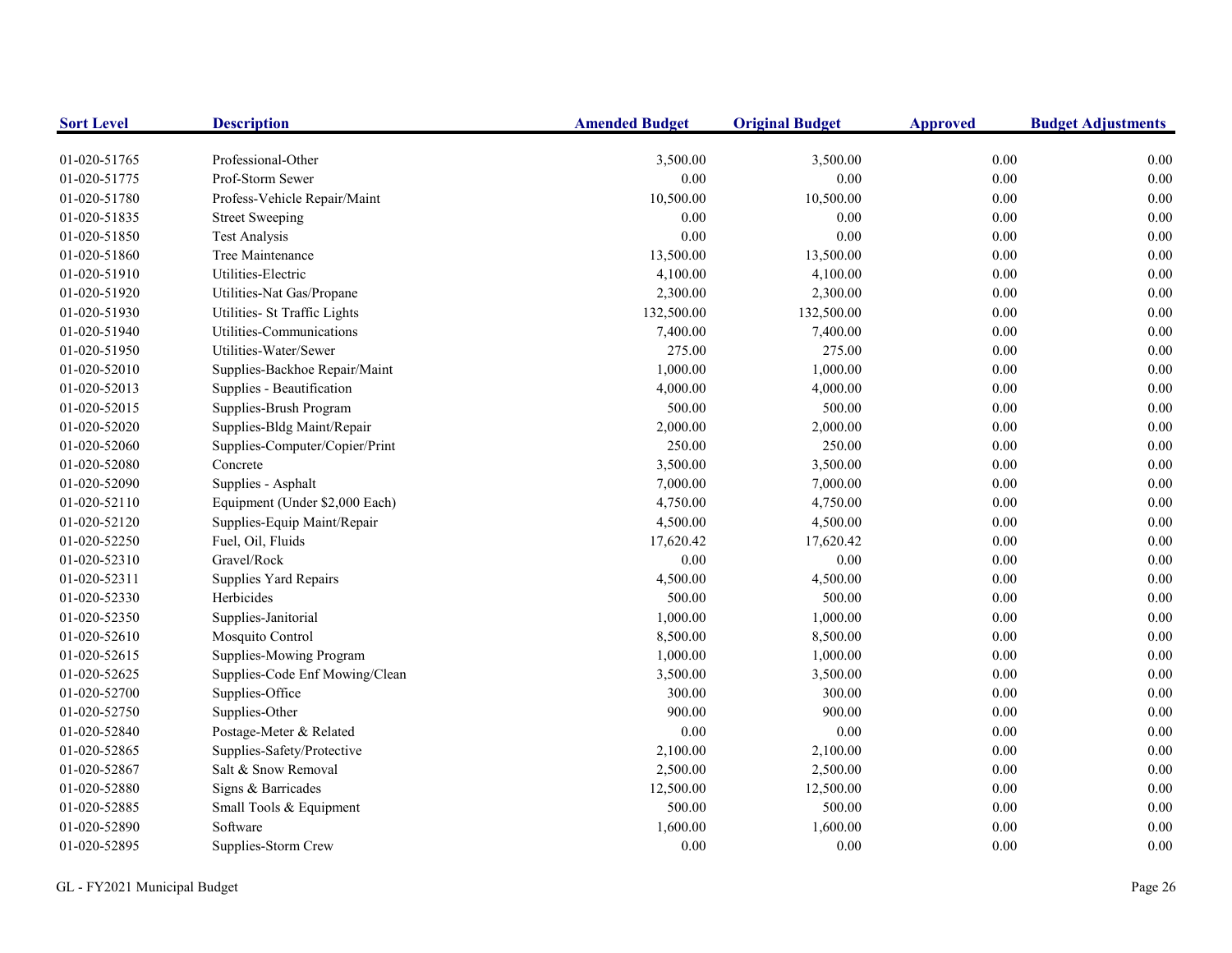| <b>Sort Level</b> | <b>Description</b>            | <b>Amended Budget</b> | <b>Original Budget</b> | Approved | <b>Budget Adjustments</b> |
|-------------------|-------------------------------|-----------------------|------------------------|----------|---------------------------|
|                   |                               |                       |                        |          |                           |
| 01-020-52898      | Landfill Maintenance          | 0.00                  | 0.00                   | 0.00     | 0.00                      |
| 01-020-52905      | Supplies-Leaf Program         | 0.00                  | 0.00                   | 0.00     | 0.00                      |
| 01-020-52950      | Vehicle-Supplies Repair/Maint | 2,000.00              | 2,000.00               | 0.00     | 0.00                      |
| 01-020-53450      | Coffee, Tea & Related         | 400.00                | 400.00                 | 0.00     | 0.00                      |
| 01-020-53460      | Conference/Train/School       | 500.00                | 500.00                 | 0.00     | 0.00                      |
| 01-020-53470      | Dues & Subscriptions          | 200.00                | 200.00                 | 0.00     | 0.00                      |
| 01-020-53500      | Easements                     | 0.00                  | 0.00                   | 0.00     | 0.00                      |
| 01-020-53600      | Miscellaneous                 | 0.00                  | 0.00                   | 0.00     | 0.00                      |
| 01-020-53601      | Miscellaneous-Atmos St Repair | 0.00                  | 0.00                   | 0.00     | 0.00                      |
| 01-020-53850      | Travel/Lodging/Meals          | 0.00                  | 0.00                   | 0.00     | 0.00                      |
| 01-020-61500      | Depreciation                  | 0.00                  | 0.00                   | 0.00     | 0.00                      |
| 01-020-75100      | Buildings - Pub Works         | 0.00                  | 0.00                   | 0.00     | 0.00                      |
| 01-020-75200      | Equipment - Pub Works         | 9,000.00              | 9,000.00               | 0.00     | 0.00                      |
| 01-020-75300      | Land & Imprvmnts - Pub Works  | 0.00                  | 0.00                   | 0.00     | 0.00                      |
| 01-020-75400      | Plant In Service - Pub Works  | 0.00                  | 0.00                   | 0.00     | 0.00                      |
| 01-020-75500      | Vehicles - Pub Works          | 0.00                  | 0.00                   | 0.00     | 0.00                      |
| 020               | <b>Public Works/Streets</b>   | 691,478.90            | 691,478.90             | 0.00     | 0.00                      |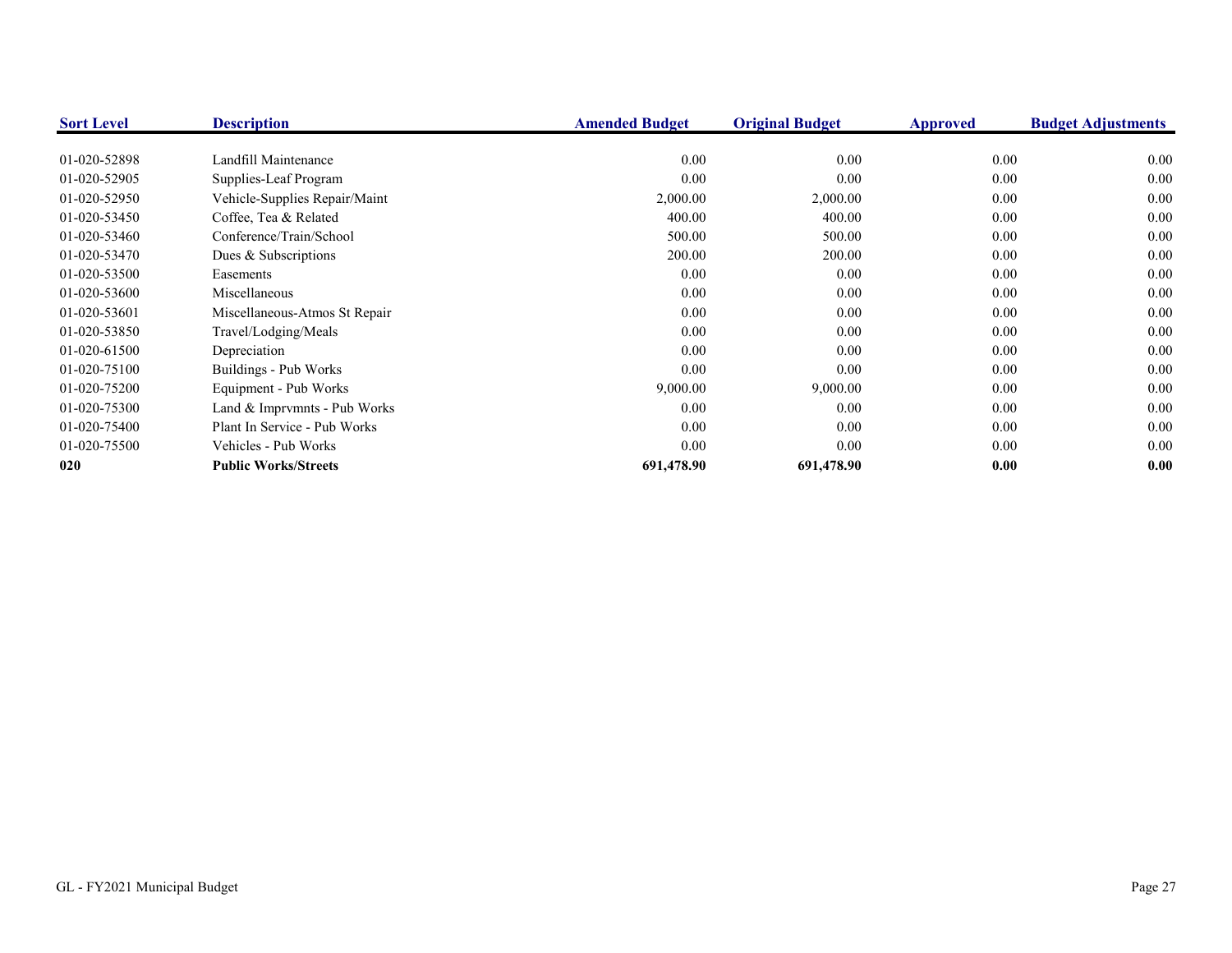| <b>Sort Level</b> | <b>Description</b>                    | <b>Amended Budget</b> | <b>Original Budget</b> | <b>Approved</b> | <b>Budget Adjustments</b> |
|-------------------|---------------------------------------|-----------------------|------------------------|-----------------|---------------------------|
|                   |                                       |                       |                        |                 |                           |
| 050               | <b>Community Services</b>             |                       |                        |                 |                           |
| 01-050-50010      | Compensation-Human Rights Com         | 8,360.78              | 8,360.78               | 0.00            | 0.00                      |
| 01-050-50110      | FICA/Medicare-Human Rights Com        | 628.16                | 628.16                 | 0.00            | 0.00                      |
| 01-050-50250      | Insurance-Unemployment                | 0.00                  | 0.00                   | 0.00            | 0.00                      |
| 01-050-52725      | <b>Community Development Supplies</b> | 3,000.00              | 3,000.00               | 0.00            | 0.00                      |
| 01-050-56112      | Comm Action of So Ky                  | 0.00                  | 0.00                   | 0.00            | 0.00                      |
| 01-050-56113      | United Way 2-1-1                      | 0.00                  | 0.00                   | 0.00            | 0.00                      |
| 01-050-56115      | F-S Arts Council                      | 0.00                  | 0.00                   | 0.00            | 0.00                      |
| 01-050-56120      | <b>Bradd Aging Program</b>            | 2,000.00              | 2,000.00               | 0.00            | 0.00                      |
| 01-050-56125      | Boys & Girls Club of F-S              | 35,000.00             | 35,000.00              | 0.00            | 0.00                      |
| 01-050-56130      | F-S Chamber of Commerce               | 35,000.00             | 35,000.00              | 0.00            | 0.00                      |
| 01-050-56140      | F-S Planning & Zoning                 | 77,076.00             | 77,076.00              | 0.00            | 0.00                      |
| 01-050-56145      | Small Business Development Ctr        | 1,300.00              | 1,300.00               | 0.00            | 0.00                      |
| 01-050-56150      | F-S Reniaissance                      | 0.00                  | 0.00                   | 0.00            | 0.00                      |
| 01-050-56152      | Tea 21 Match-FS Renaissance           | 0.00                  | 0.00                   | 0.00            | 0.00                      |
| 01-050-56165      | Franklin African/AM Museum            | 0.00                  | 0.00                   | 0.00            | 0.00                      |
| 01-050-56167      | Franklin Human Rights Commiss         | 0.00                  | 0.00                   | 0.00            | 0.00                      |
| 01-050-56168      | Human Rights Comm Payroll             | 0.00                  | 0.00                   | 0.00            | 0.00                      |
| 01-050-56169      | Human Rights Comm Unemp Ins           | 0.00                  | 0.00                   | 0.00            | 0.00                      |
| 01-050-56170      | Good Samaritan                        | 0.00                  | 0.00                   | 0.00            | 0.00                      |
| 01-050-56175      | Tourism                               | 0.00                  | 0.00                   | 0.00            | 0.00                      |
| 01-050-56176      | On Track Program                      | 0.00                  | 0.00                   | 0.00            | 0.00                      |
| 01-050-56180      | Hope Harbor                           | 0.00                  | 0.00                   | 0.00            | 0.00                      |
| 01-050-56200      | Parks & Recreation                    | 225,000.00            | 225,000.00             | 0.00            | 0.00                      |
| 01-050-56210      | F-S Fair Board                        | 0.00                  | 0.00                   | 0.00            | 0.00                      |
| 01-050-56250      | F-S Pool Contingency                  | 0.00                  | 0.00                   | 0.00            | 0.00                      |
| 01-050-56255      | KY State Fair                         | 0.00                  | 0.00                   | 0.00            | 0.00                      |
| 01-050-56256      | Gallery on the Square                 | 0.00                  | 0.00                   | 0.00            | 0.00                      |
| 01-050-56260      | Southern KY Drug Task Force           | 20,000.00             | 20,000.00              | $0.00\,$        | 0.00                      |
| 01-050-56263      | Simpson Co Historical Society         | 5,000.00              | 5,000.00               | 0.00            | 0.00                      |
| 01-050-56264      | Animal Shelter                        | 5,000.00              | 5,000.00               | 0.00            | 0.00                      |
| 01-050-56265      | Habitat for Humanity                  | 0.00                  | 0.00                   | 0.00            | 0.00                      |
| 01-050-56266      | Simp Co Sheriff-Animal Extract        | 15,000.00             | 15,000.00              | 0.00            | 0.00                      |
| 01-050-56267      | Public Parking Lease                  | 2,000.00              | 2,000.00               | 0.00            | 0.00                      |
| 01-050-56270      | <b>Community Projects</b>             | 126,462.76            | 126,462.76             | 0.00            | 0.00                      |
| 01-050-56275      | Old Hospital Fire Costs               | 0.00                  | 0.00                   | 0.00            | 0.00                      |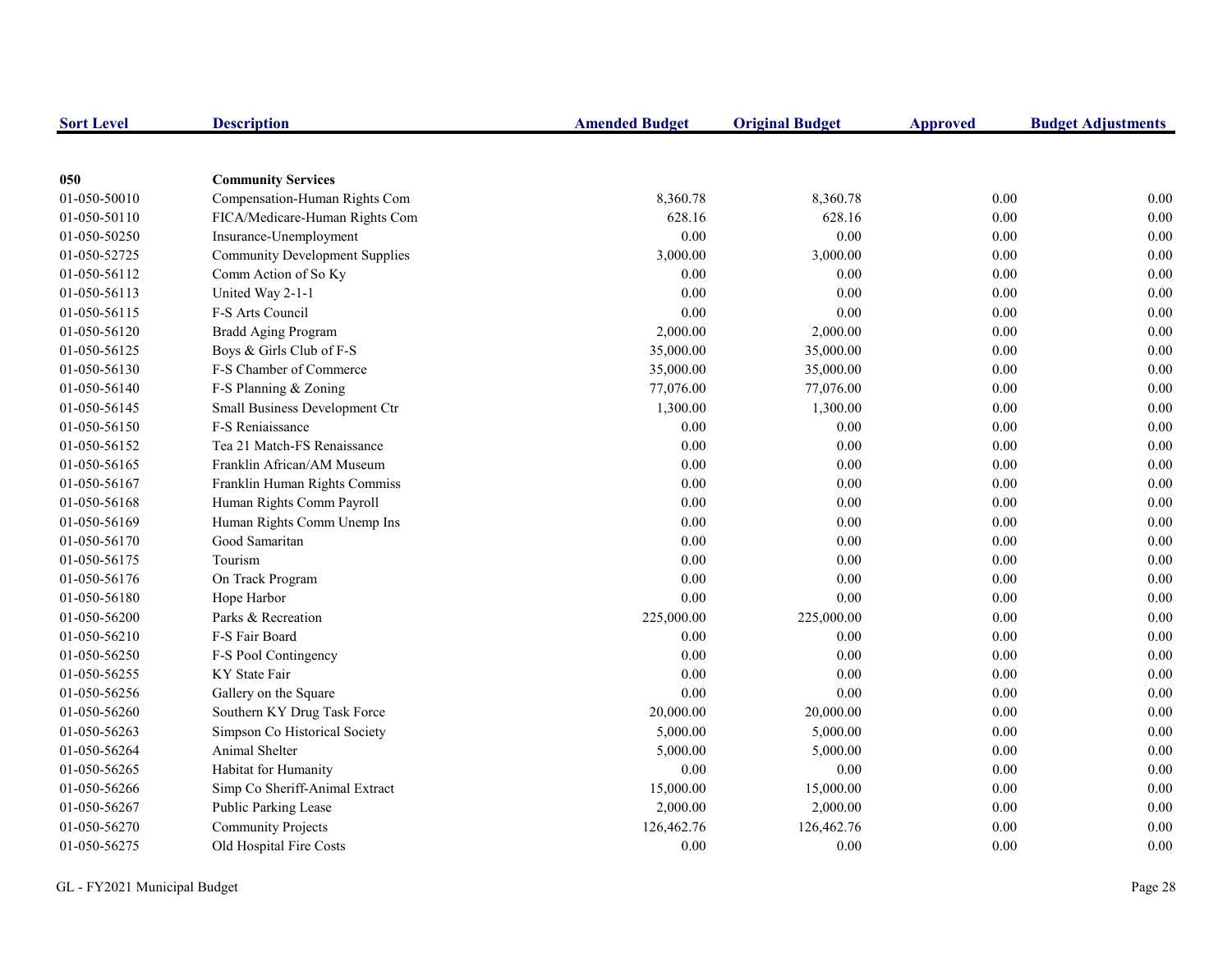| <b>Sort Level</b> | <b>Description</b>            | <b>Amended Budget</b> | <b>Original Budget</b> | <b>Approved</b> | <b>Budget Adjustments</b> |
|-------------------|-------------------------------|-----------------------|------------------------|-----------------|---------------------------|
|                   |                               |                       |                        |                 |                           |
| 01-050-56280      | Old Hospital Grant Project    | 0.00                  | 0.00                   | 0.00            | 0.00                      |
| 01-050-56281      | Grant - Local Grant Exp       | 0.00                  | 0.00                   | 0.00            | 0.00                      |
| 01-050-56300      | Fiscal Court - Jail Contrib   | 25,000.00             | 25,000.00              | 0.00            | 0.00                      |
| 01-050-56305      | School Resource Officer       | $0.00\,$              | 0.00                   | 0.00            | 0.00                      |
| 01-050-56306      | Property Condemnation         | 25,000.00             | 25,000.00              | 0.00            | 0.00                      |
| 01-050-56400      | Ind Auth-80/20 Occ Fee Rebate | 518,145.68            | 518,145.68             | 0.00            | 0.00                      |
| 01-050-56401      | Ind Auth-KBI Occ Fee Rebate   | 235,000.00            | 235,000.00             | $0.00\,$        | 0.00                      |
| 01-050-56402      | Ind Auth-80/20 PT Rebate      | 53,000.00             | 53,000.00              | $0.00\,$        | 0.00                      |
| 01-050-61500      | Depreciation                  | 0.00                  | 0.00                   | 0.00            | 0.00                      |
| 01-050-78100      | Buildings - Comm Serv.        | 0.00                  | 0.00                   | $0.00\,$        | 0.00                      |
| 01-050-78200      | Equipment - Comm Serv         | 0.00                  | 0.00                   | $0.00\,$        | 0.00                      |
| 01-050-78300      | Land & Improvmnts-Comm Serv   | 0.00                  | 0.00                   | $0.00\,$        | 0.00                      |
| 01-050-78400      | Plant In Service - Comm Serv  | 0.00                  | 0.00                   | $0.00\,$        | 0.00                      |
| 01-050-78500      | Vehicles - Comm Serv          | 0.00                  | 0.00                   | 0.00            | 0.00                      |
| 050               | <b>Community Services</b>     | 1,416,973.38          | 1,416,973.38           | 0.00            | 0.00                      |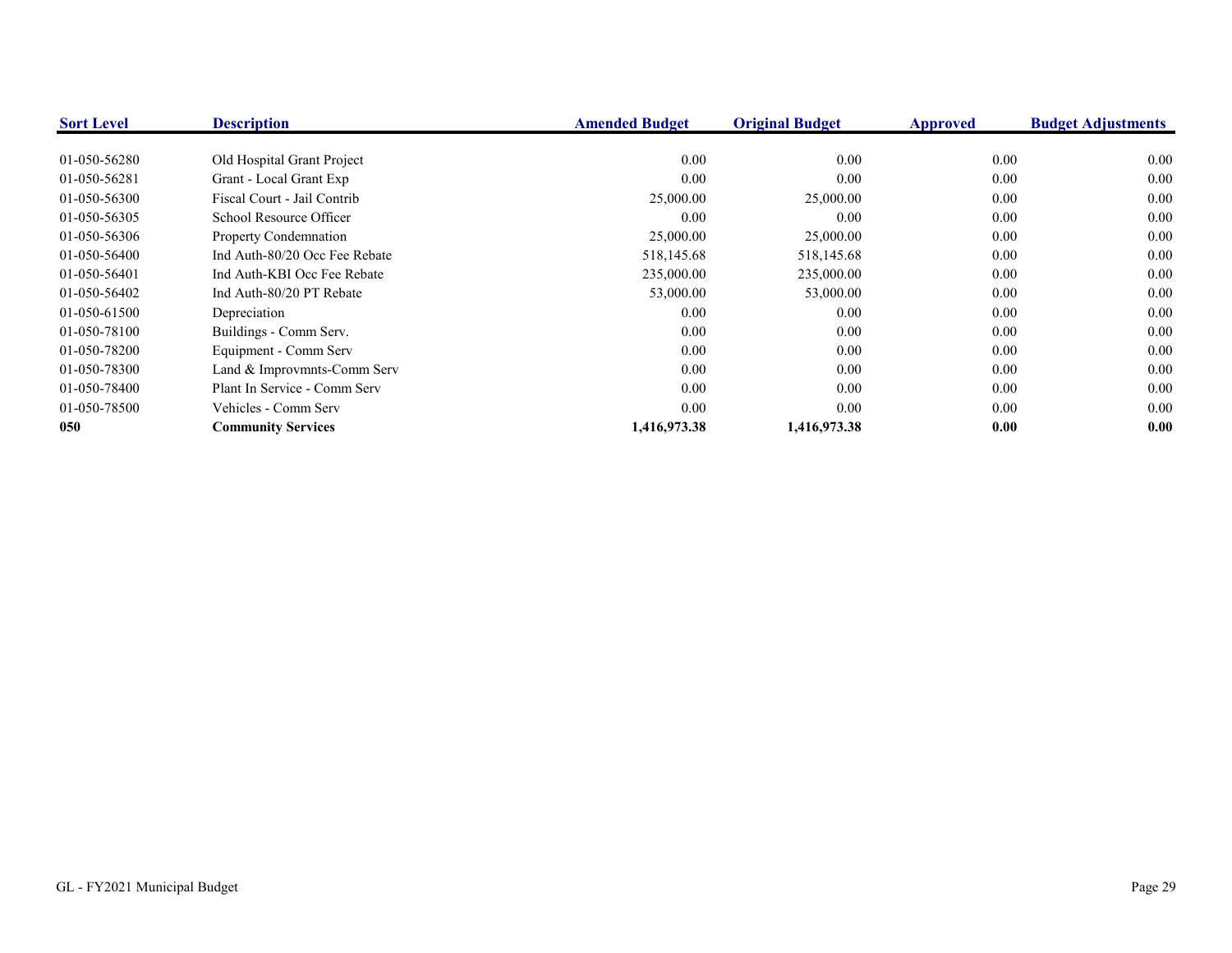| <b>Sort Level</b> | <b>Description</b>             | <b>Amended Budget</b> | <b>Original Budget</b> | <b>Approved</b> | <b>Budget Adjustments</b> |
|-------------------|--------------------------------|-----------------------|------------------------|-----------------|---------------------------|
|                   |                                |                       |                        |                 |                           |
| 071               | <b>Debt Service</b>            |                       |                        |                 |                           |
| 01-071-58110      | Admin Fees-General Government  | 0.00                  | 0.00                   | 0.00            | 0.00                      |
| 01-071-58115      | Admin Fees-KLC Fire Station    | 0.00                  | $0.00\,$               | $0.00\,$        | 0.00                      |
| 01-071-58130      | Admin Fees-Pub Serv-Streets    | 0.00                  | $0.00\,$               | 0.00            | $0.00\,$                  |
| 01-071-58135      | Admin Fee-KLC-PW-Storm Equip   | 0.00                  | 0.00                   | 0.00            | 0.00                      |
| 01-071-58140      | Admin Fees-PW-Sidewalks        | 0.00                  | $0.00\,$               | 0.00            | 0.00                      |
| 01-071-58155      | Admin Fees KLC 117 W Cedar     | 0.00                  | 0.00                   | 0.00            | 0.00                      |
| 01-071-58160      | Admin Fees KLC Industrial Auth | 0.00                  | 0.00                   | 0.00            | 0.00                      |
| 01-071-58172      | Admin Fees 2009 Bonds          | 0.00                  | 0.00                   | 0.00            | 0.00                      |
| 01-071-58200      | Gain/Loss on Retirement Debt   | 0.00                  | 0.00                   | 0.00            | 0.00                      |
| 01-071-58320      | Interest-GL KLC Fire Station   | 0.00                  | 0.00                   | 0.00            | 0.00                      |
| 01-071-58321      | Interest-PEB9074650 Bays/Land  | 0.00                  | 0.00                   | 0.00            | 0.00                      |
| 01-071-58324      | Interest-GF KLC PW-Streets     | 0.00                  | 0.00                   | 0.00            | 0.00                      |
| 01-071-58325      | Interest-KLC-PW-Storm Equip    | 0.00                  | $0.00\,$               | 0.00            | 0.00                      |
| 01-071-58330      | Interest-PW-Sidewalks          | 0.00                  | 0.00                   | 0.00            | 0.00                      |
| 01-071-58335      | Interest-GF-FBT 970383 SO ST   | $0.00\,$              | 0.00                   | 0.00            | 0.00                      |
| 01-071-58337      | Interest Line of Credit FBT    | 0.00                  | 0.00                   | 0.00            | 0.00                      |
| 01-071-58345      | Interest-KLC Regions Bank BLD  | 0.00                  | 0.00                   | 0.00            | 0.00                      |
| 01-071-58350      | Interest-KIA C89-17 Dam Cap    | 0.00                  | 0.00                   | 0.00            | 0.00                      |
| 01-071-58372      | Interest Huntington 2009 GO    | 0.00                  | 0.00                   | 0.00            | 0.00                      |
| 01-071-58379      | Interest-Ind Auth World Color  | 0.00                  | 0.00                   | 0.00            | 0.00                      |
| 01-071-58400      | Principal KLC Industrial Auth  | 0.00                  | 0.00                   | 0.00            | 0.00                      |
| 01-071-58410      | Principal-GF KLC Fire Station  | $0.00\,$              | 0.00                   | $0.00\,$        | 0.00                      |
| 01-071-58411      | Prin-GF PEB9074650 Bays/Land   | 0.00                  | $0.00\,$               | 0.00            | 0.00                      |
| 01-071-58414      | Principal-GF KLC PW-Streets    | 0.00                  | 0.00                   | 0.00            | 0.00                      |
| 01-071-58415      | Principal-KLC-PW-Storm Equip   | 0.00                  | $0.00\,$               | 0.00            | 0.00                      |
| 01-071-58418      | Principal-GF-FBT 970383 SO ST  | $0.00\,$              | 0.00                   | 0.00            | 0.00                      |
| 01-071-58425      | Principal-PW-Sidewalks         | 0.00                  | 0.00                   | 0.00            | 0.00                      |
| 01-071-58435      | Principal-KLC Regions Bank     | 0.00                  | 0.00                   | 0.00            | 0.00                      |
| 01-071-58437      | Principal Line of Credit FBT   | 0.00                  | 0.00                   | 0.00            | 0.00                      |
| 01-071-58458      | Principal-2009 GO Bond         | 0.00                  | 0.00                   | 0.00            | 0.00                      |
| 01-071-58459      | Principal Ind Auth World Color | 0.00                  | 0.00                   | 0.00            | 0.00                      |
| 01-071-58500      | Chase Loan Closing Costs       | 0.00                  | 0.00                   | 0.00            | 0.00                      |
| 01-071-58510      | 2009 Bond Closing Costs        | 0.00                  | 0.00                   | 0.00            | 0.00                      |
| 01-071-73547      | Amortization                   | 0.00                  | 0.00                   | $0.00\,$        | 0.00                      |
| 071               | <b>Debt Service</b>            | 0.00                  | 0.00                   | 0.00            | 0.00                      |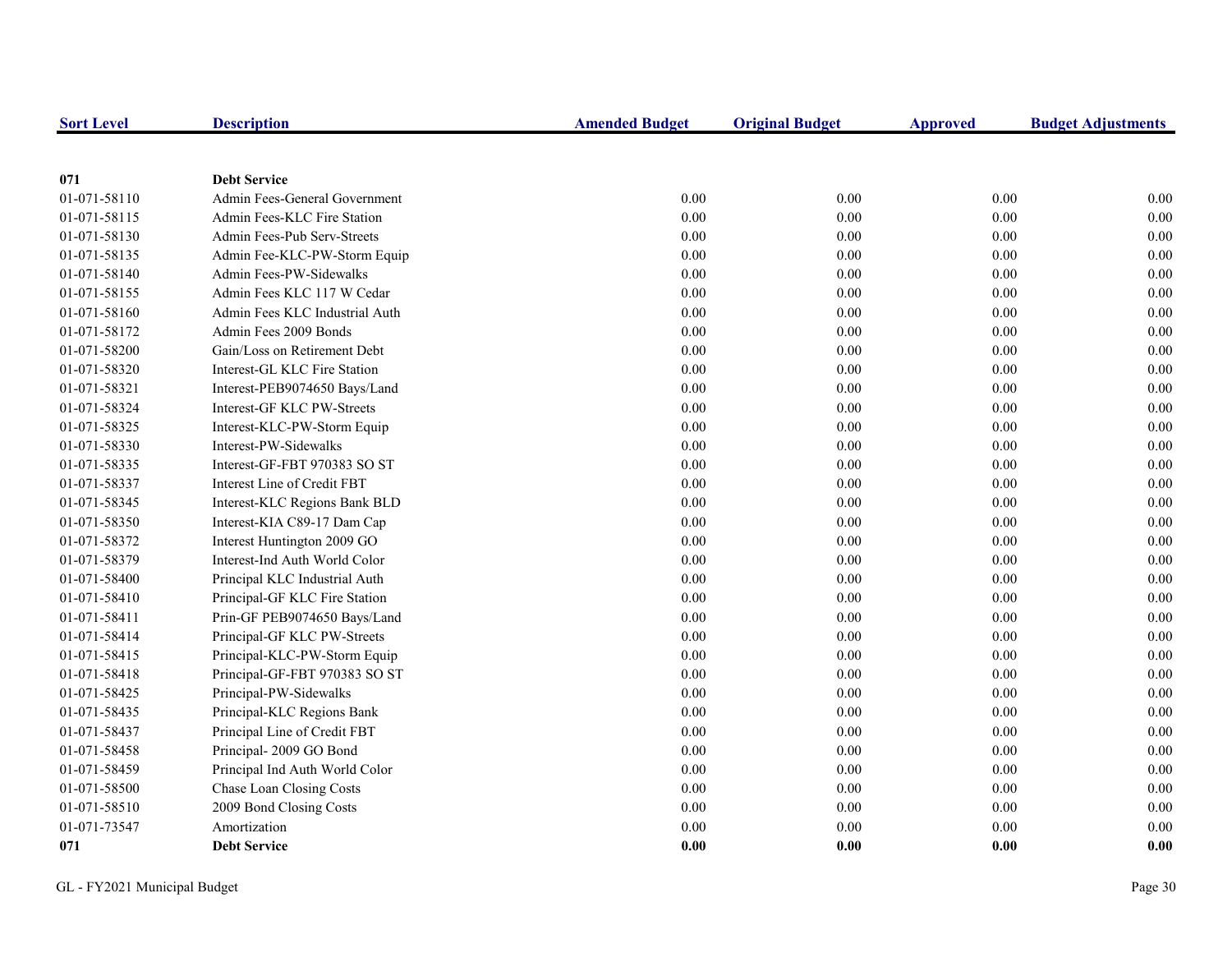| <b>Sort Level</b> | <b>Description</b>             | <b>Amended Budget</b> | <b>Original Budget</b> | <b>Approved</b> | <b>Budget Adjustments</b> |
|-------------------|--------------------------------|-----------------------|------------------------|-----------------|---------------------------|
|                   |                                |                       |                        |                 |                           |
| 073               | Interfund Approp & Trnsfrs     |                       |                        |                 |                           |
| 01-073-60121      | Transfer In From CDBG Fund     | 0.00                  | 0.00                   | 0.00            | 0.00                      |
| 01-073-60600      | Fiber Optic Appropriation      | 0.00                  | 0.00                   | $0.00\,$        | 0.00                      |
| 01-073-62011      | Transfer Out - Fiber Fund      | 0.00                  | 0.00                   | 0.00            | 0.00                      |
| 01-073-62100      | Cemetery Fund Appropriation    | 183,000.00            | 183,000.00             | 0.00            | 0.00                      |
| 01-073-62120      | <b>CDBG</b> Fund Appropriation | 0.00                  | 0.00                   | $0.00\,$        | 0.00                      |
| 01-073-62200      | Municipal Util Appropriation   | 0.00                  | 0.00                   | $0.00\,$        | 0.00                      |
| 01-073-62300      | Sanitation Fund Appropriation  | 0.00                  | 0.00                   | 0.00            | 0.00                      |
| 01-073-62400      | Municipal Aid Appropriation    | 86,000.00             | 86,000.00              | $0.00\,$        | 0.00                      |
| 01-073-62700      | Stormwater Fund Appropriation  | 100,000.00            | 100,000.00             | 0.00            | 0.00                      |
| 073               | Interfund Approp & Trnsfrs     | 369,000.00            | 369,000.00             | 0.00            | 0.00                      |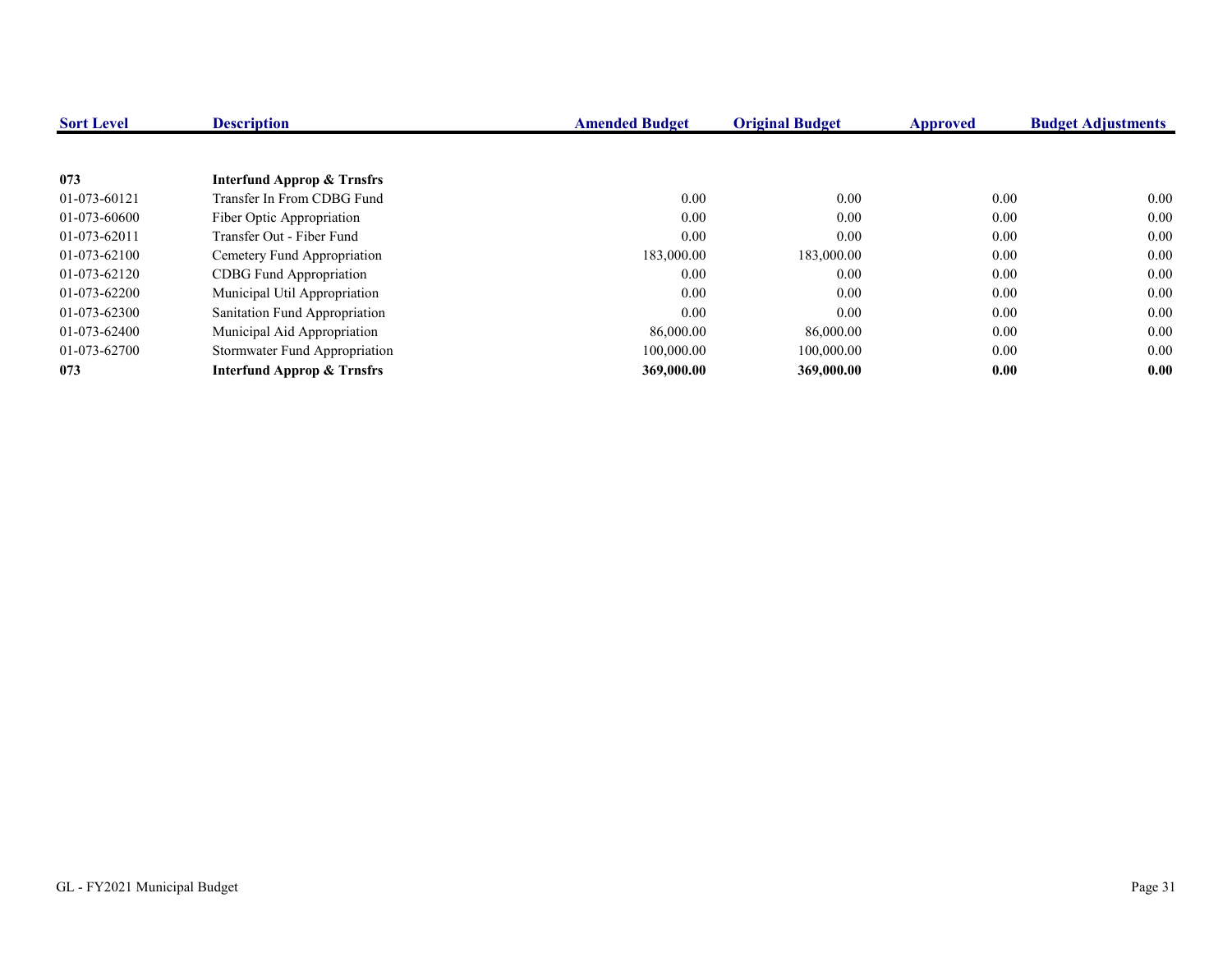| <b>Sort Level</b> | <b>Description</b> | <b>Amended Budget</b> | <b>Original Budget</b> | Approved | <b>Budget Adjustments</b> |
|-------------------|--------------------|-----------------------|------------------------|----------|---------------------------|
|                   |                    |                       |                        |          |                           |
| Expense           | Expense            | 7,585,425.95          | 7,585,425.95           | 0.00     | 0.00                      |
| 01                | General Fund       | 25,731.93             | 25,731.93              | 0.00     | 0.00                      |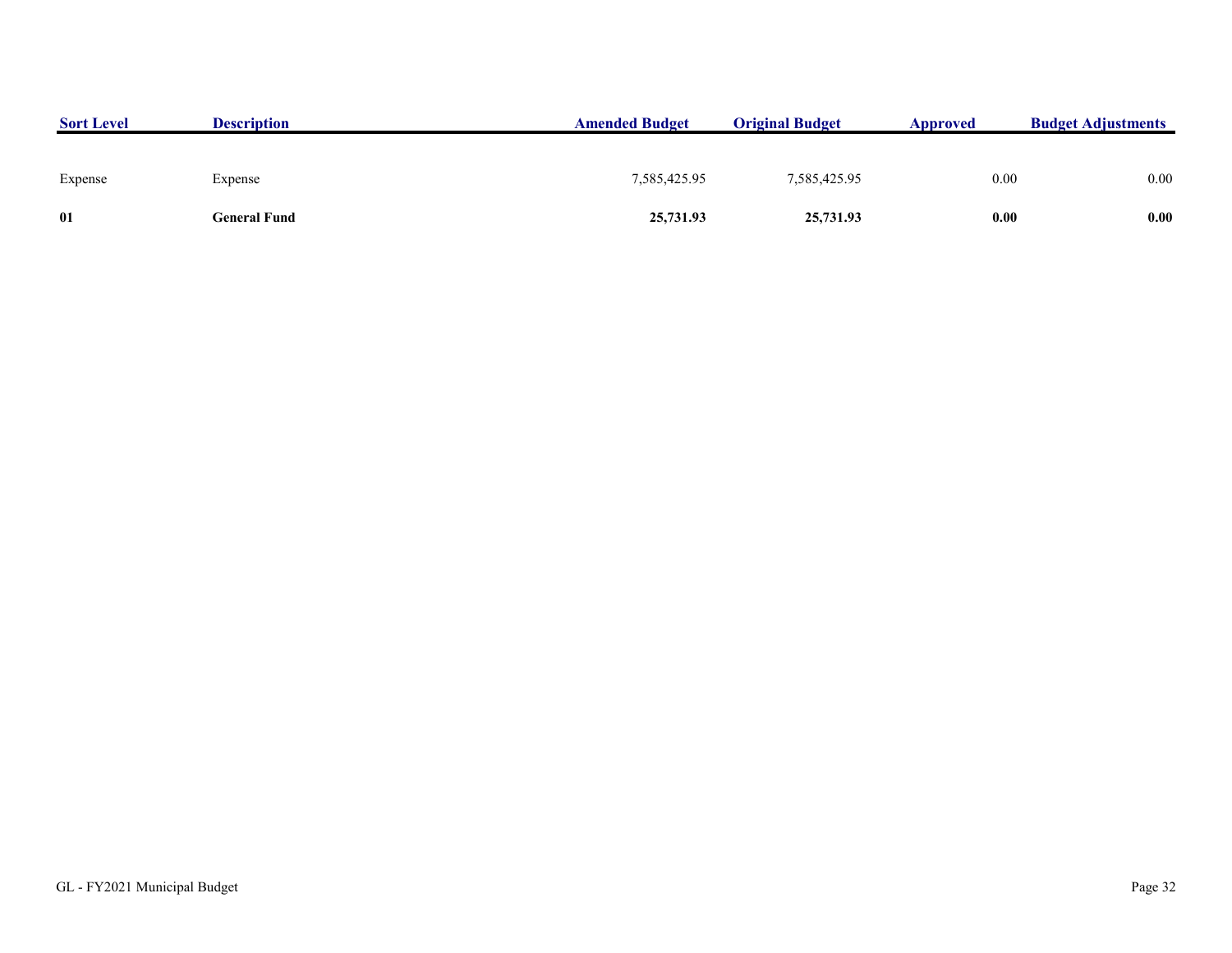| <b>Sort Level</b> | <b>Description</b>                  | <b>Amended Budget</b> | <b>Original Budget</b> | Approved | <b>Budget Adjustments</b> |
|-------------------|-------------------------------------|-----------------------|------------------------|----------|---------------------------|
|                   |                                     |                       |                        |          |                           |
|                   |                                     |                       |                        |          |                           |
| 02                | <b>Franklin Municipal Utilities</b> |                       |                        |          |                           |
| Revenue           | Revenue                             |                       |                        |          |                           |
| 011               | <b>Administration</b>               |                       |                        |          |                           |
| 02-011-40075      | Credit Card Fees                    | $-30,000.00$          | $-30,000.00$           | 0.00     | 0.00                      |
| 02-011-40500      | Cash Over/Short                     | 0.00                  | 0.00                   | 0.00     | 0.00                      |
| 02-011-46160      | Insurance Proceeds/Incl Fire        | $-5,000.00$           | $-5,000.00$            | 0.00     | 0.00                      |
| 02-011-46180      | Investment Income                   | $-64,455.60$          | $-64,455.60$           | 0.00     | 0.00                      |
| 02-011-46181      | Gain/Loss on Investment             | 0.00                  | 0.00                   | 0.00     | 0.00                      |
| 02-011-46200      | Miscellaneous Income                | 0.00                  | 0.00                   | 0.00     | 0.00                      |
| 02-011-46220      | Proceeds for Sale of Assets         | 0.00                  | 0.00                   | 0.00     | 0.00                      |
| 02-011-46225      | Gain or Loss on Asset Disposal      | 0.00                  | 0.00                   | 0.00     | $0.00\,$                  |
| 02-011-48001      | Contributed Capital                 | 0.00                  | 0.00                   | 0.00     | 0.00                      |
| 011               | <b>Administration</b>               | $-99,455.60$          | $-99,455.60$           | 0.00     | 0.00                      |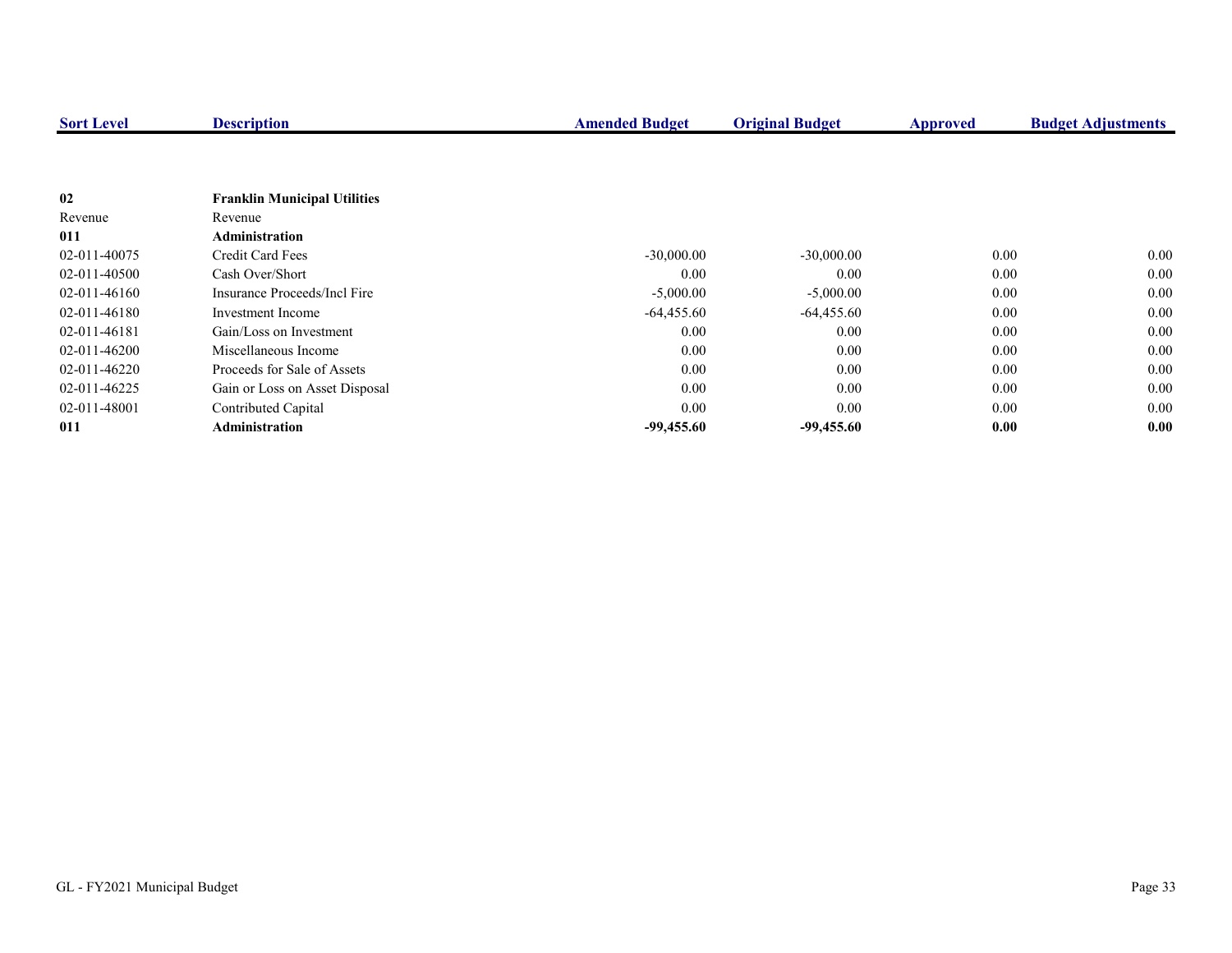| <b>Sort Level</b> | <b>Description</b>                  | <b>Amended Budget</b> | <b>Original Budget</b> | Approved | <b>Budget Adjustments</b> |
|-------------------|-------------------------------------|-----------------------|------------------------|----------|---------------------------|
|                   |                                     |                       |                        |          |                           |
| 021               | <b>Water Production</b>             |                       |                        |          |                           |
| 02-021-40050      | Allowance for Uncollectible AR      | 8,500.00              | 8,500.00               | 0.00     | 0.00                      |
| 02-021-40060      | <b>Bad Debt Account Collections</b> | 0.00                  | 0.00                   | 0.00     | 0.00                      |
| 02-021-40070      | Disconnect/Reconnect Fees           | $-60,000.00$          | $-60,000.00$           | 0.00     | 0.00                      |
| 02-021-40075      | Credit Card Fees                    | 0.00                  | 0.00                   | 0.00     | 0.00                      |
| 02-021-40150      | <b>Penalty Charges</b>              | $-105,000.00$         | $-105,000.00$          | 0.00     | 0.00                      |
| 02-021-40151      | Penalty Adjustments                 | 0.00                  | 0.00                   | 0.00     | 0.00                      |
| 02-021-40210      | Water Sales-Inside-Residential      | $-1,105,000.00$       | $-1,105,000.00$        | 0.00     | 0.00                      |
| 02-021-40211      | Water Sales-Inside-Commercial       | $-829,000.00$         | $-829,000.00$          | 0.00     | 0.00                      |
| 02-021-40220      | Water Sales-Outside-Residentia      | $-417,000.00$         | $-417,000.00$          | 0.00     | 0.00                      |
| 02-021-40221      | Water Sales-Outside-Commercial      | $-375,000.00$         | $-375,000.00$          | 0.00     | 0.00                      |
| 02-021-40230      | Water Tap Fees                      | $-25,000.00$          | $-25,000.00$           | 0.00     | 0.00                      |
| 02-021-40240      | Water Main Inspections              | $-500.00$             | $-500.00$              | 0.00     | 0.00                      |
| 02-021-40500      | Cash Over/Short                     | 0.00                  | 0.00                   | 0.00     | 0.00                      |
| 02-021-46160      | Insurance Proceeds/Incl Fire        | 0.00                  | 0.00                   | 0.00     | 0.00                      |
| 02-021-46180      | <b>Investment Income</b>            | 0.00                  | 0.00                   | 0.00     | 0.00                      |
| 02-021-46200      | Miscellaneous Income                | $-3,500.00$           | $-3,500.00$            | 0.00     | 0.00                      |
| 02-021-46210      | <b>Enernoc Revenue</b>              | $-5,000.00$           | $-5,000.00$            | 0.00     | 0.00                      |
| 02-021-46220      | Proceeds for Sale of Assets         | $-5,000.00$           | $-5,000.00$            | 0.00     | 0.00                      |
| 02-021-46225      | Gain or Loss on Asset Disposal      | 0.00                  | 0.00                   | 0.00     | 0.00                      |
| 02-021-47120      | Cost of Issuance Rebate             | 0.00                  | 0.00                   | 0.00     | 0.00                      |
| 02-021-47130      | 2009 Bond Proceeds                  | 0.00                  | 0.00                   | 0.00     | 0.00                      |
| 02-021-47150      | 2012 Bond Proceeds                  | 0.00                  | 0.00                   | 0.00     | 0.00                      |
| 02-021-47360      | <b>State Govt Grant</b>             | 0.00                  | 0.00                   | 0.00     | 0.00                      |
| 021               | <b>Water Production</b>             | $-2,921,500.00$       | $-2,921,500.00$        | 0.00     | 0.00                      |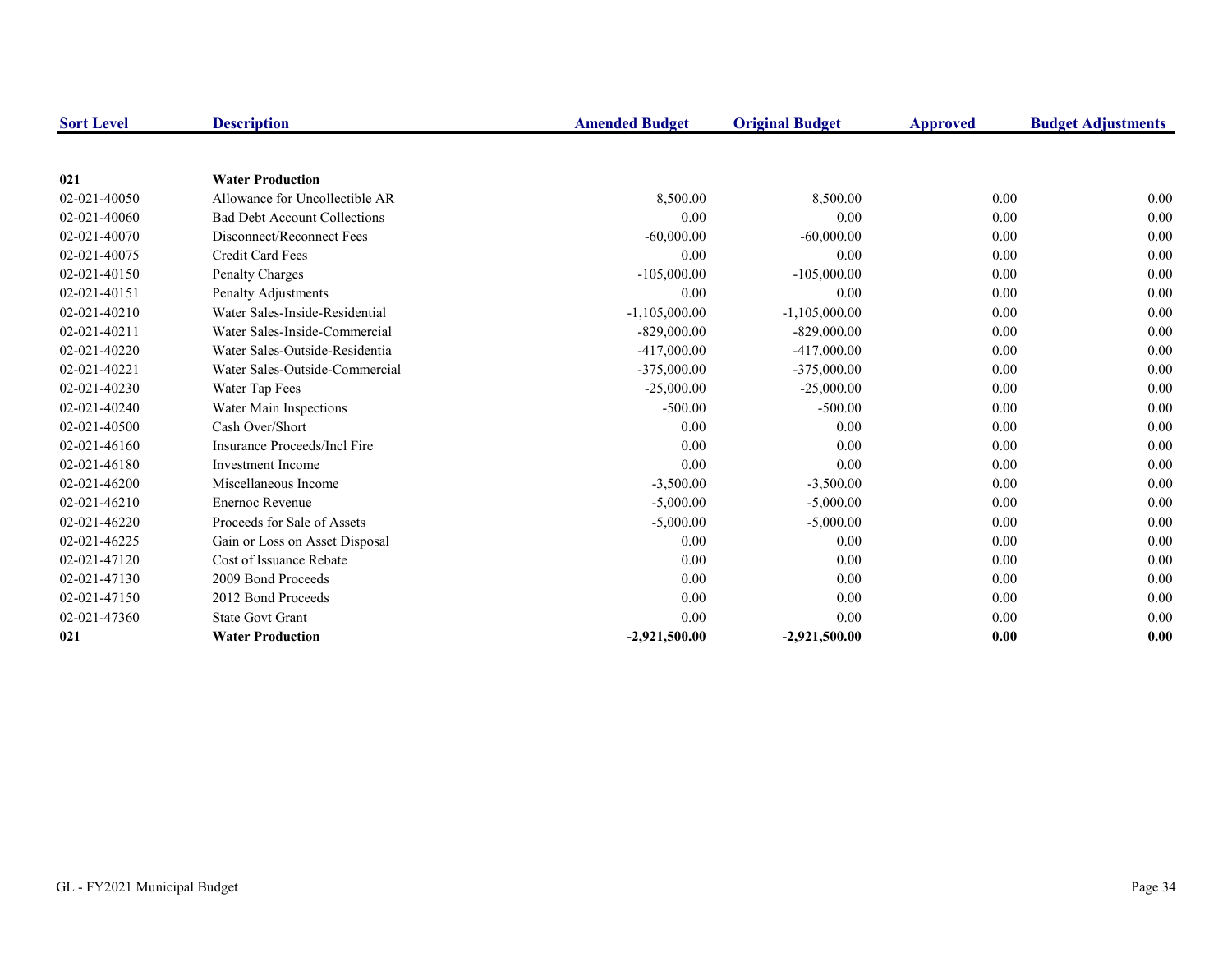| <b>Sort Level</b> | <b>Description</b>             | <b>Amended Budget</b> | <b>Original Budget</b> | Approved | <b>Budget Adjustments</b> |
|-------------------|--------------------------------|-----------------------|------------------------|----------|---------------------------|
|                   |                                |                       |                        |          |                           |
| 022               | <b>Water Distribution</b>      |                       |                        |          |                           |
| 02-022-46200      | Miscellaneous Income           | 0.00                  | 0.00                   | 0.00     | 0.00                      |
| 02-022-48000      | Contribution KY Transportation | 0.00                  | 0.00                   | 0.00     | 0.00                      |
| 022               | <b>Water Distribution</b>      | 0.00                  | 0.00                   | 0.00     | 0.00                      |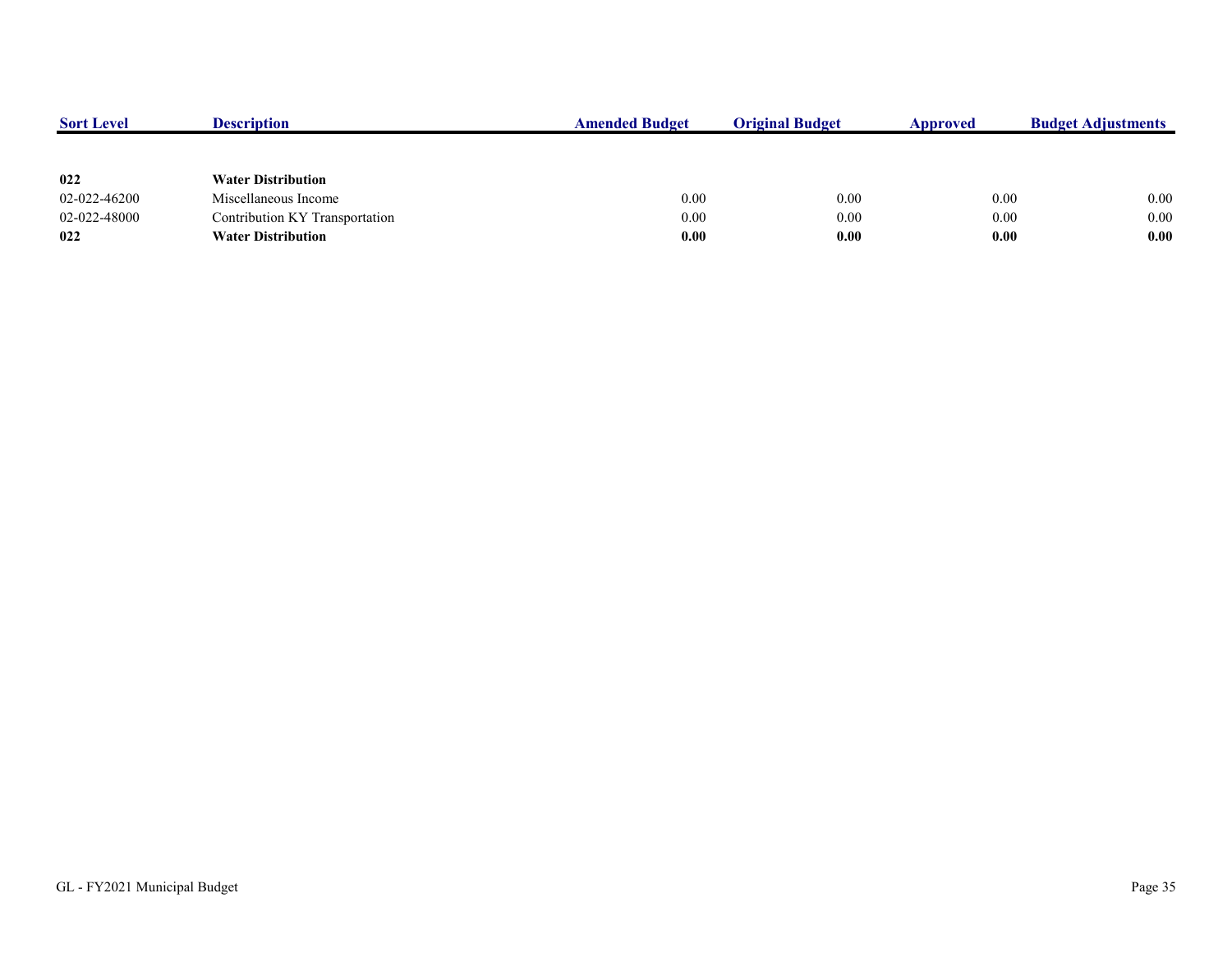| <b>Sort Level</b> | <b>Description</b>                  | <b>Amended Budget</b> | <b>Original Budget</b> | Approved | <b>Budget Adjustments</b> |
|-------------------|-------------------------------------|-----------------------|------------------------|----------|---------------------------|
|                   |                                     |                       |                        |          |                           |
| 024               | <b>Wastewater Treatment</b>         |                       |                        |          |                           |
| 02-024-40060      | <b>Bad Debt Account Collections</b> | 0.00                  | 0.00                   | 0.00     | 0.00                      |
| 02-024-40170      | <b>Pretreat Fines/Penalties</b>     | $-4,500.00$           | $-4,500.00$            | 0.00     | 0.00                      |
| 02-024-40190      | Surcharges-Compatibles              | $-35,000.00$          | $-35,000.00$           | 0.00     | 0.00                      |
| 02-024-40310      | Wastewater-Inside-Residential       | $-925,000.00$         | $-925,000.00$          | 0.00     | 0.00                      |
| 02-024-40311      | Wastewater-Inside-Commercial        | $-1,247,000.00$       | $-1,247,000.00$        | 0.00     | 0.00                      |
| 02-024-40320      | Wastewater-Outside-Residential      | $-101,000.00$         | $-101,000.00$          | 0.00     | 0.00                      |
| 02-024-40321      | Wastewater-Outside-Commercial       | $-263,000.00$         | $-263,000.00$          | 0.00     | 0.00                      |
| 02-024-40330      | Wastewater Tap Fees                 | $-2,000.00$           | $-2,000.00$            | 0.00     | 0.00                      |
| 02-024-40340      | Waste Coll System Inspections       | $-1,500.00$           | $-1,500.00$            | 0.00     | 0.00                      |
| 02-024-40350      | Allowance for Uncollectible AR      | 7,500.00              | 7,500.00               | 0.00     | 0.00                      |
| 02-024-46160      | Insurance Proceeds/Incl Fire        | 0.00                  | 0.00                   | 0.00     | 0.00                      |
| 02-024-46200      | Miscellaneous Income                | 0.00                  | 0.00                   | 0.00     | 0.00                      |
| 02-024-46220      | Proceeds for Sale of Assets         | $-7,500.00$           | $-7,500.00$            | 0.00     | 0.00                      |
| 02-024-46225      | Gain or Loss on Asset Disposal      | 0.00                  | 0.00                   | 0.00     | 0.00                      |
| 02-024-47140      | 2009 Bond Proceeds                  | 0.00                  | 0.00                   | 0.00     | 0.00                      |
| 02-024-47220      | Industrial Authority Revenue        | 0.00                  | $0.00\,$               | 0.00     | 0.00                      |
| 02-024-47360      | <b>State Govt Grant</b>             | 0.00                  | 0.00                   | 0.00     | 0.00                      |
| 02-024-48000      | Contribution KY Transportation      | 0.00                  | 0.00                   | 0.00     | 0.00                      |
| 024               | <b>Wastewater Treatment</b>         | $-2,579,000.00$       | $-2,579,000.00$        | 0.00     | 0.00                      |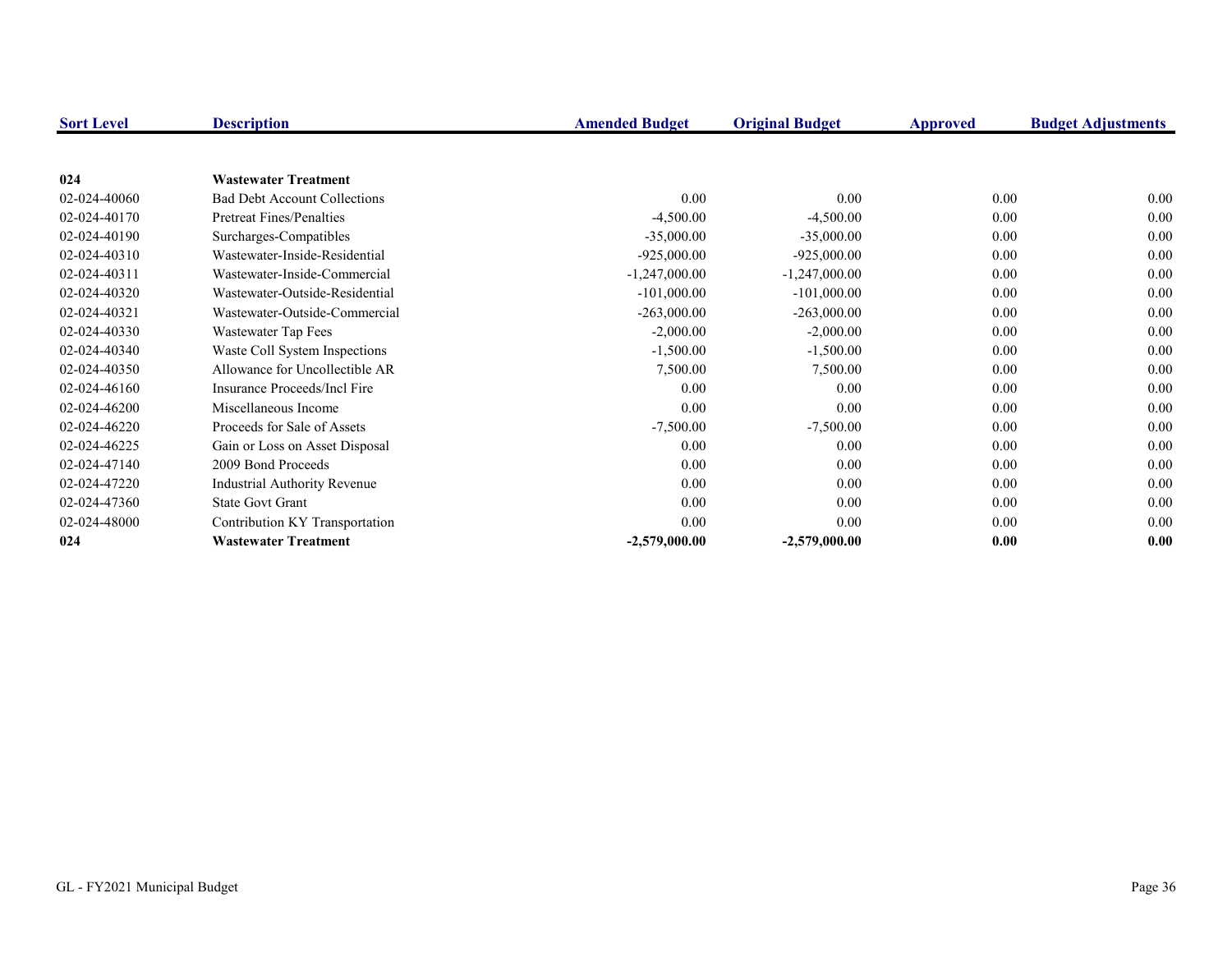| 0.00 |
|------|
| 0.00 |
| 0.00 |
| 0.00 |
|      |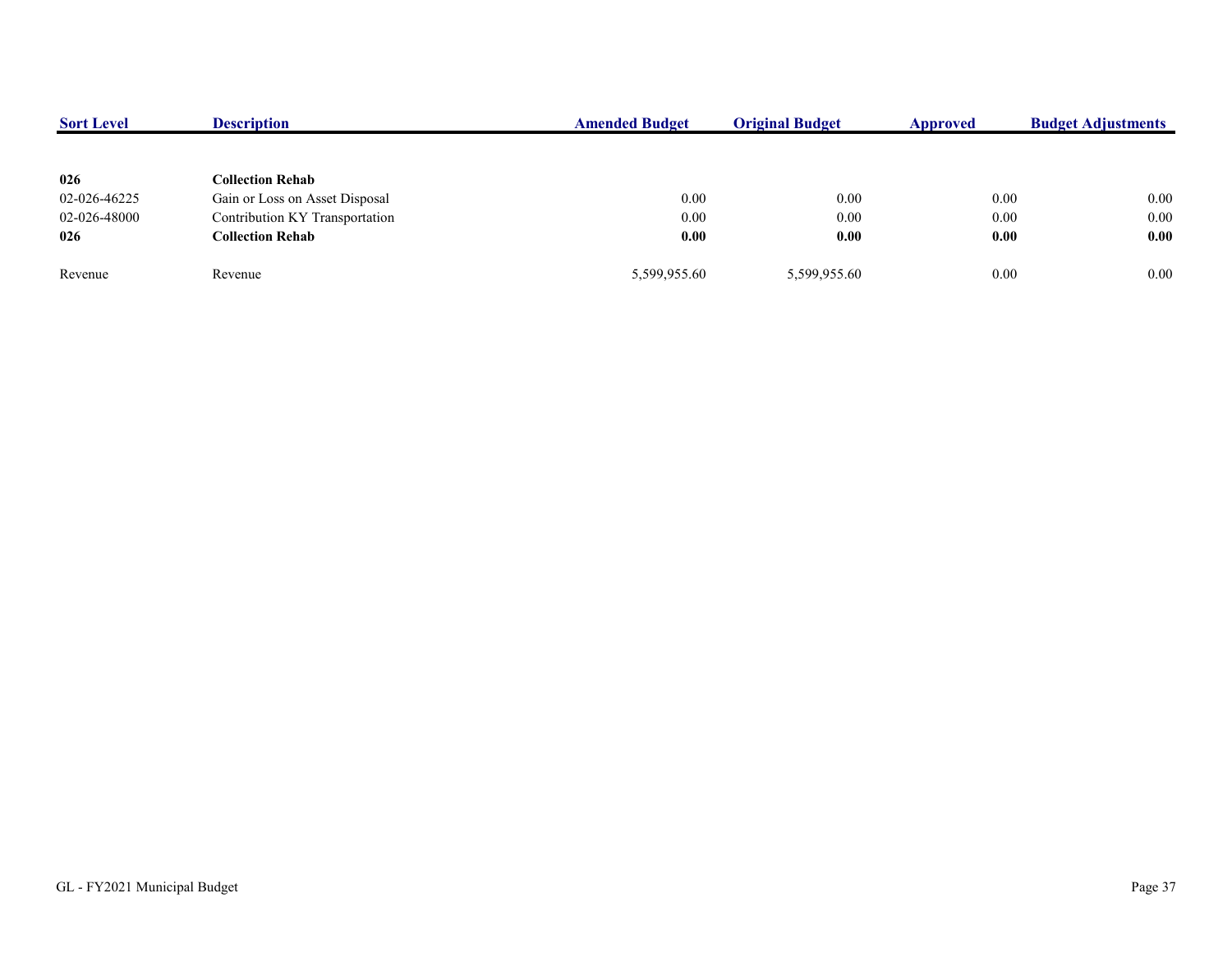| <b>Sort Level</b> | <b>Description</b>               | <b>Amended Budget</b> | <b>Original Budget</b> | <b>Approved</b> | <b>Budget Adjustments</b> |
|-------------------|----------------------------------|-----------------------|------------------------|-----------------|---------------------------|
|                   |                                  |                       |                        |                 |                           |
| Expense           | Expense                          |                       |                        |                 |                           |
| 011               | Administration                   |                       |                        |                 |                           |
| 02-011-50010      | Compensation                     | 401,573.84            | 401,573.84             | 0.00            | 0.00                      |
| 02-011-50011      | Emergency - Compensation         | 0.00                  | 0.00                   | $0.00\,$        | 0.00                      |
| 02-011-50060      | Compensation-On Call Pay         | $0.00\,$              | 0.00                   | $0.00\,$        | 0.00                      |
| 02-011-50070      | Overtime-Non Salaried            | 7,571.96              | 7,571.96               | 0.00            | 0.00                      |
| 02-011-50080      | Compensation-Deferred            | 6,269.64              | 6,269.64               | 0.00            | 0.00                      |
| 02-011-50110      | FICA/Medicare                    | 28,668.12             | 28,668.12              | 0.00            | 0.00                      |
| 02-011-50210      | Insurance-Dental                 | 1,832.16              | 1,832.16               | 0.00            | 0.00                      |
| 02-011-50220      | Insurance-Life                   | 2,120.56              | 2,120.56               | 0.00            | 0.00                      |
| 02-011-50230      | Insurance-Medical                | 65,427.97             | 65,427.97              | 0.00            | 0.00                      |
| 02-011-50231      | Insurance-HRA                    | 4,486.56              | 4,486.56               | 0.00            | 0.00                      |
| 02-011-50250      | Insurance-Unemployment           | 1,133.08              | 1,133.08               | $0.00\,$        | 0.00                      |
| 02-011-50260      | Insurance-Workers Comp           | 7,474.73              | 7,474.73               | 0.00            | 0.00                      |
| 02-011-50710      | Retirement - CERS                | 98,440.68             | 98,440.68              | $0.00\,$        | 0.00                      |
| 02-011-50711      | Retirement - OPEB                | 0.00                  | 0.00                   | 0.00            | 0.00                      |
| 02-011-50810      | Uniforms                         | 850.00                | 850.00                 | 0.00            | 0.00                      |
| 02-011-51221      | <b>Technology Lease Payments</b> | 1,576.56              | 1,576.56               | 0.00            | 0.00                      |
| 02-011-51510      | Physicals/Rests/Vaccines         | 100.00                | 100.00                 | 0.00            | 0.00                      |
| 02-011-51610      | Printing & Advertising           | $0.00\,$              | 0.00                   | 0.00            | 0.00                      |
| 02-011-51745      | Professional-Consultant          | 42,000.00             | 42,000.00              | 0.00            | 0.00                      |
| 02-011-51748      | Profess-License Maint/Support    | 12,000.00             | 12,000.00              | 0.00            | 0.00                      |
| 02-011-51780      | Profess-Vehicle Repair/Maint     | 1,000.00              | 1,000.00               | $0.00\,$        | 0.00                      |
| 02-011-51940      | Utilities-Communications         | 1,620.00              | 1,620.00               | $0.00\,$        | 0.00                      |
| 02-011-52060      | Supplies-Computer/Copier/Print   | 0.00                  | 0.00                   | 0.00            | 0.00                      |
| 02-011-52110      | Equipment (Under \$2,000 Each)   | 0.00                  | 0.00                   | 0.00            | 0.00                      |
| 02-011-52250      | Fuel, Oil, Fluids                | 1,300.00              | 1,300.00               | 0.00            | 0.00                      |
| 02-011-52700      | Supplies-Office                  | 0.00                  | 0.00                   | 0.00            | 0.00                      |
| 02-011-52750      | Supplies-Other                   | 250.00                | 250.00                 | 0.00            | 0.00                      |
| 02-011-52865      | Supplies-Safety/Protective       | 500.00                | 500.00                 | 0.00            | 0.00                      |
| 02-011-52890      | Software                         | 26,000.00             | 26,000.00              | 0.00            | 0.00                      |
| 02-011-53100      | <b>Bank Service Fees</b>         | 1,200.00              | 1,200.00               | 0.00            | 0.00                      |
| 02-011-53101      | Fines & Penalties                | 50.00                 | 50.00                  | 0.00            | 0.00                      |
| 02-011-53200      | Credit Card Merchant Fees        | 32,000.00             | 32,000.00              | $0.00\,$        | 0.00                      |
| 02-011-53460      | Conference/Train/School          | 1,500.00              | 1,500.00               | 0.00            | 0.00                      |
| 02-011-53470      | Dues & Subscriptions             | 3,200.00              | 3,200.00               | 0.00            | 0.00                      |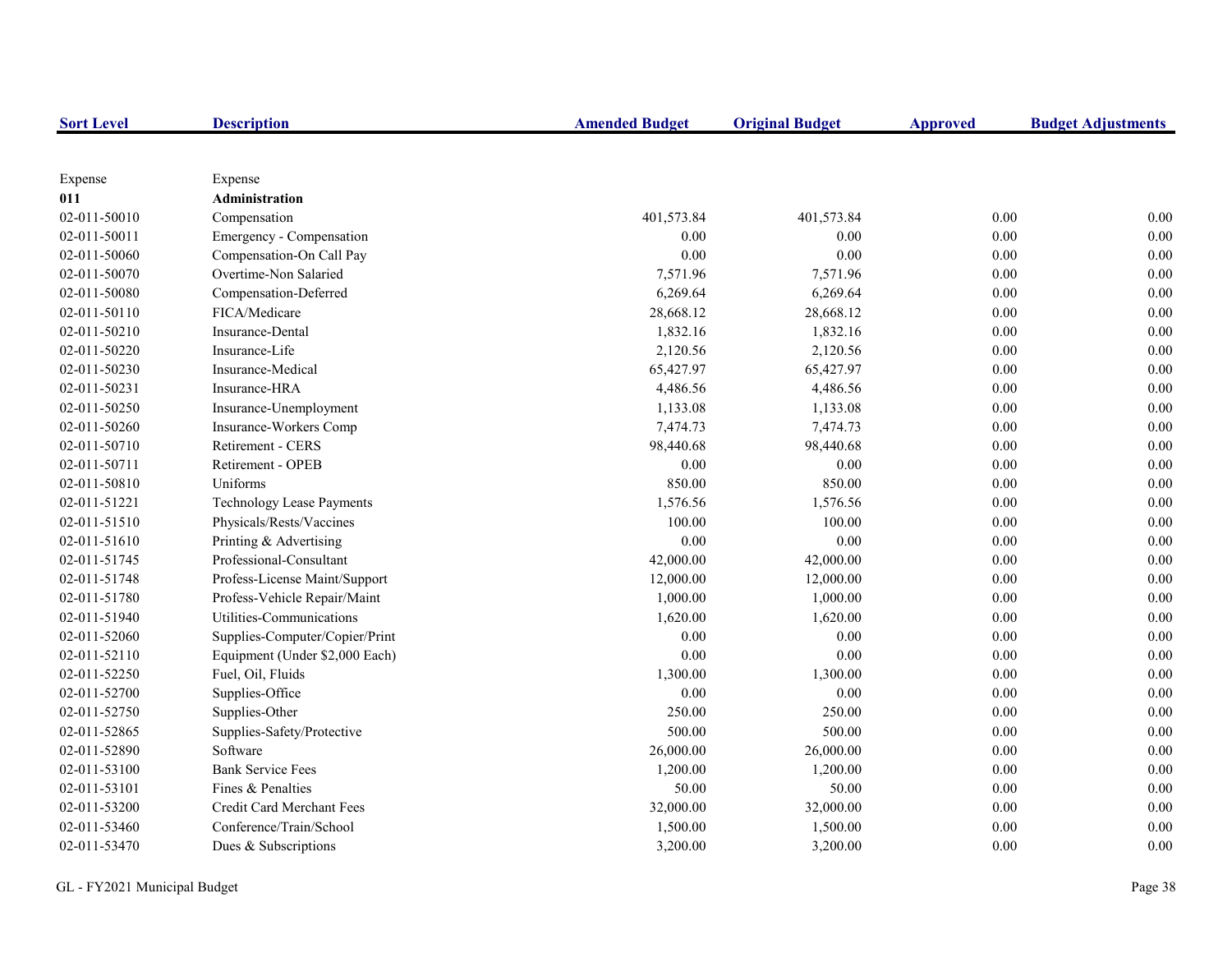| <b>Sort Level</b> | <b>Description</b>            | <b>Amended Budget</b> | <b>Original Budget</b> | <b>Approved</b> | <b>Budget Adjustments</b> |
|-------------------|-------------------------------|-----------------------|------------------------|-----------------|---------------------------|
|                   |                               |                       |                        |                 |                           |
| 02-011-53850      | Travel/Lodging/Meals          | 1,500.00              | 1,500.00               | $0.00\,$        | 0.00                      |
| 02-011-54200      | Insurance & Bonds             | 110,737.27            | 110,737.27             | $0.00\,$        | 0.00                      |
| 02-011-54300      | Ins. Claims/Deductibles       | 10,000.00             | 10,000.00              | $0.00\,$        | 0.00                      |
| 02-011-54490      | Judgements/Settlements        | 0.00                  | 0.00                   | $0.00\,$        | 0.00                      |
| 02-011-61500      | Depreciation                  | 0.00                  | 0.00                   | $0.00\,$        | 0.00                      |
| 02-011-73550      | Reserve for Capital Improvmnt | 415,000.00            | 415,000.00             | 0.00            | 0.00                      |
| 02-011-75100      | Building - FMU Admin          | 0.00                  | 0.00                   | $0.00\,$        | 0.00                      |
| 02-011-75200      | Equipment - FMU Admin         | 0.00                  | 0.00                   | $0.00\,$        | 0.00                      |
| 02-011-75300      | Land & Imprvmnts - FMU Admin  | 0.00                  | 0.00                   | 0.00            | 0.00                      |
| 02-011-75400      | Plant-In-Service - FMU Admin  | 0.00                  | 0.00                   | $0.00\,$        | 0.00                      |
| 02-011-75500      | Vehicle - FMU Admin           | 0.00                  | 0.00                   | 0.00            | 0.00                      |
| 011               | <b>Administration</b>         | 1.287.383.13          | 1,287,383.13           | 0.00            | 0.00                      |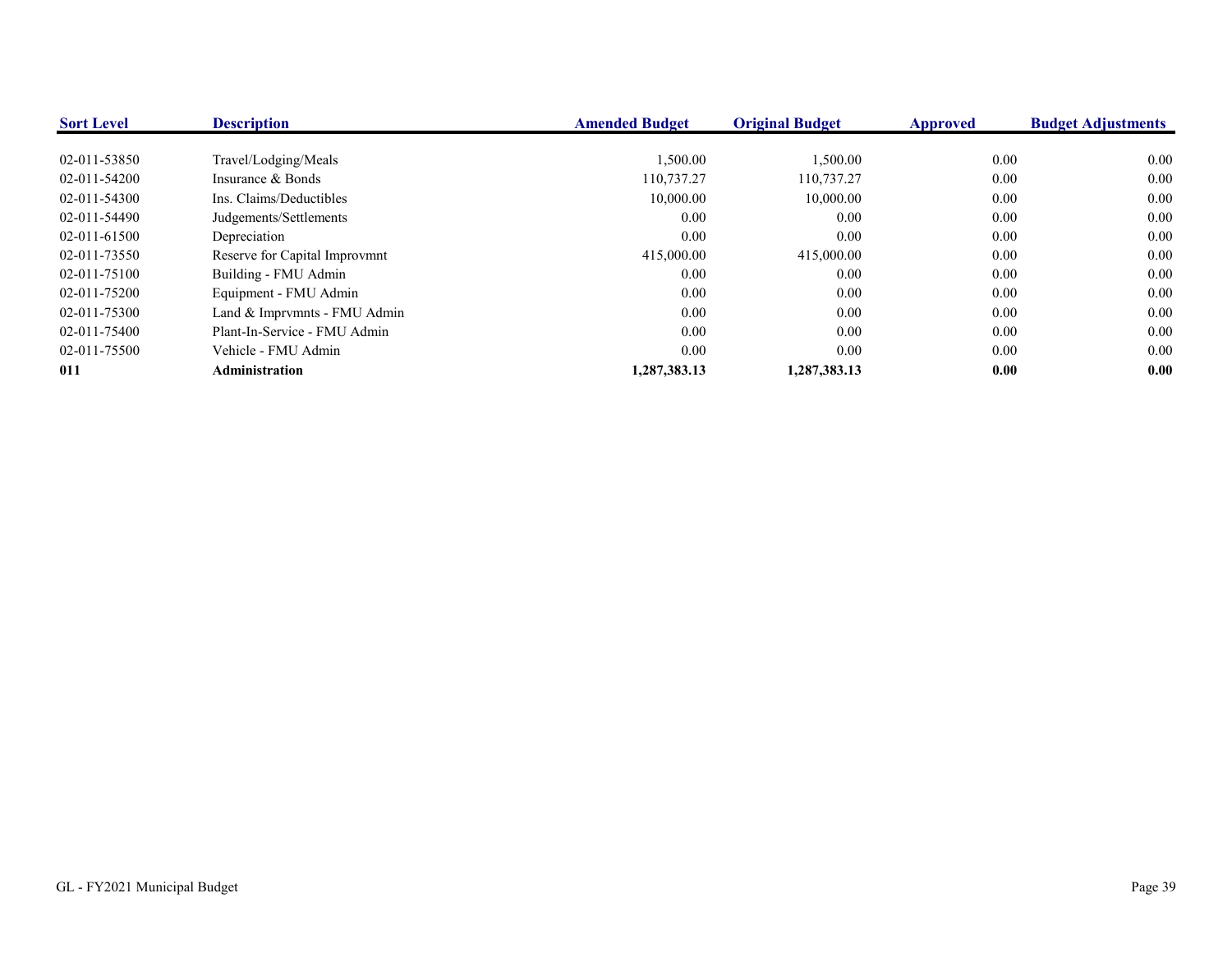| <b>Sort Level</b> | <b>Description</b>               | <b>Amended Budget</b> | <b>Original Budget</b> | <b>Approved</b> | <b>Budget Adjustments</b> |
|-------------------|----------------------------------|-----------------------|------------------------|-----------------|---------------------------|
|                   |                                  |                       |                        |                 |                           |
| 021               | <b>Water Production</b>          |                       |                        |                 |                           |
| 02-021-50010      | Compensation                     | 269,051.33            | 269,051.33             | 0.00            | 0.00                      |
| 02-021-50011      | Emergency - Compensation         | 0.00                  | 0.00                   | 0.00            | 0.00                      |
| 02-021-50060      | Compensation-On Call Pay         | 0.00                  | 0.00                   | 0.00            | 0.00                      |
| 02-021-50070      | Overtime-Non Salaried            | 9,198.49              | 9,198.49               | 0.00            | 0.00                      |
| 02-021-50080      | Compensation-Deferred            | $0.00\,$              | 0.00                   | $0.00\,$        | 0.00                      |
| 02-021-50110      | FICA/Medicare                    | 19,319.56             | 19,319.56              | 0.00            | 0.00                      |
| 02-021-50210      | Insurance-Dental                 | 1,356.96              | 1,356.96               | 0.00            | 0.00                      |
| 02-021-50220      | Insurance-Life                   | 1,420.64              | 1,420.64               | 0.00            | 0.00                      |
| 02-021-50230      | Insurance-Medical                | 69,046.56             | 69,046.56              | 0.00            | 0.00                      |
| 02-021-50231      | Insurance-HRA                    | 3,989.96              | 3,989.96               | 0.00            | 0.00                      |
| 02-021-50240      | <b>Insurance-Retirees</b>        | 0.00                  | 0.00                   | 0.00            | 0.00                      |
| 02-021-50250      | Insurance-Unemployment           | 1,740.44              | 1,740.44               | 0.00            | 0.00                      |
| 02-021-50260      | Insurance-Workers Comp           | 5,008.01              | 5,008.01               | 0.00            | 0.00                      |
| 02-021-50280      | Vacation                         | 0.00                  | 0.00                   | 0.00            | 0.00                      |
| 02-021-50310      | <b>KLEFPF</b> Incentive          | 0.00                  | 0.00                   | 0.00            | 0.00                      |
| 02-021-50510      | Other                            | 50.00                 | 50.00                  | 0.00            | 0.00                      |
| 02-021-50511      | Capitalized Matls & Equipment    | 0.00                  | 0.00                   | 0.00            | 0.00                      |
| 02-021-50610      | Pensions-Retirees                | 1,000.00              | 1,000.00               | 0.00            | 0.00                      |
| 02-021-50710      | <b>Retirement - CERS</b>         | 66,946.88             | 66,946.88              | 0.00            | 0.00                      |
| 02-021-50711      | Retirement - OPEB                | 0.00                  | 0.00                   | 0.00            | 0.00                      |
| 02-021-50810      | Uniforms                         | 2,000.00              | 2,000.00               | 0.00            | 0.00                      |
| 02-021-50811      | Uniforms-NEW HIRE                | 0.00                  | 0.00                   | 0.00            | 0.00                      |
| 02-021-51120      | Contract Labor-Bldg Repair       | $0.00\,$              | 0.00                   | 0.00            | 0.00                      |
| 02-021-51220      | <b>Equipment Rental</b>          | 0.00                  | 0.00                   | 0.00            | 0.00                      |
| 02-021-51221      | <b>Technology Lease Payments</b> | 1,611.12              | 1,611.12               | 0.00            | 0.00                      |
| 02-021-51230      | Freight/Shipping/Handling        | 1,800.00              | 1,800.00               | 0.00            | 0.00                      |
| 02-021-51310      | Janitorial Service & Related     | $0.00\,$              | 0.00                   | 0.00            | 0.00                      |
| 02-021-51510      | Physicals/Rests/Vaccines         | 0.00                  | 0.00                   | 0.00            | 0.00                      |
| 02-021-51610      | Printing & Advertising           | 138.00                | 138.00                 | 0.00            | 0.00                      |
| 02-021-51735      | Profess-Backhoe Repair/Maint     | 0.00                  | 0.00                   | 0.00            | 0.00                      |
| 02-021-51740      | Profess-Computer Maint/Repair    | 0.00                  | 0.00                   | 0.00            | 0.00                      |
| 02-021-51745      | Professional-Consultant          | $0.00\,$              | 0.00                   | $0.00\,$        | 0.00                      |
| 02-021-51748      | Profess-License Maint/Support    | 500.00                | 500.00                 | 0.00            | 0.00                      |
| 02-021-51755      | Profess-Equip Maint/Repair       | 27,849.99             | 27,849.99              | 0.00            | 0.00                      |
| 02-021-51765      | Professional-Other               | 1,060.00              | 1,060.00               | 0.00            | 0.00                      |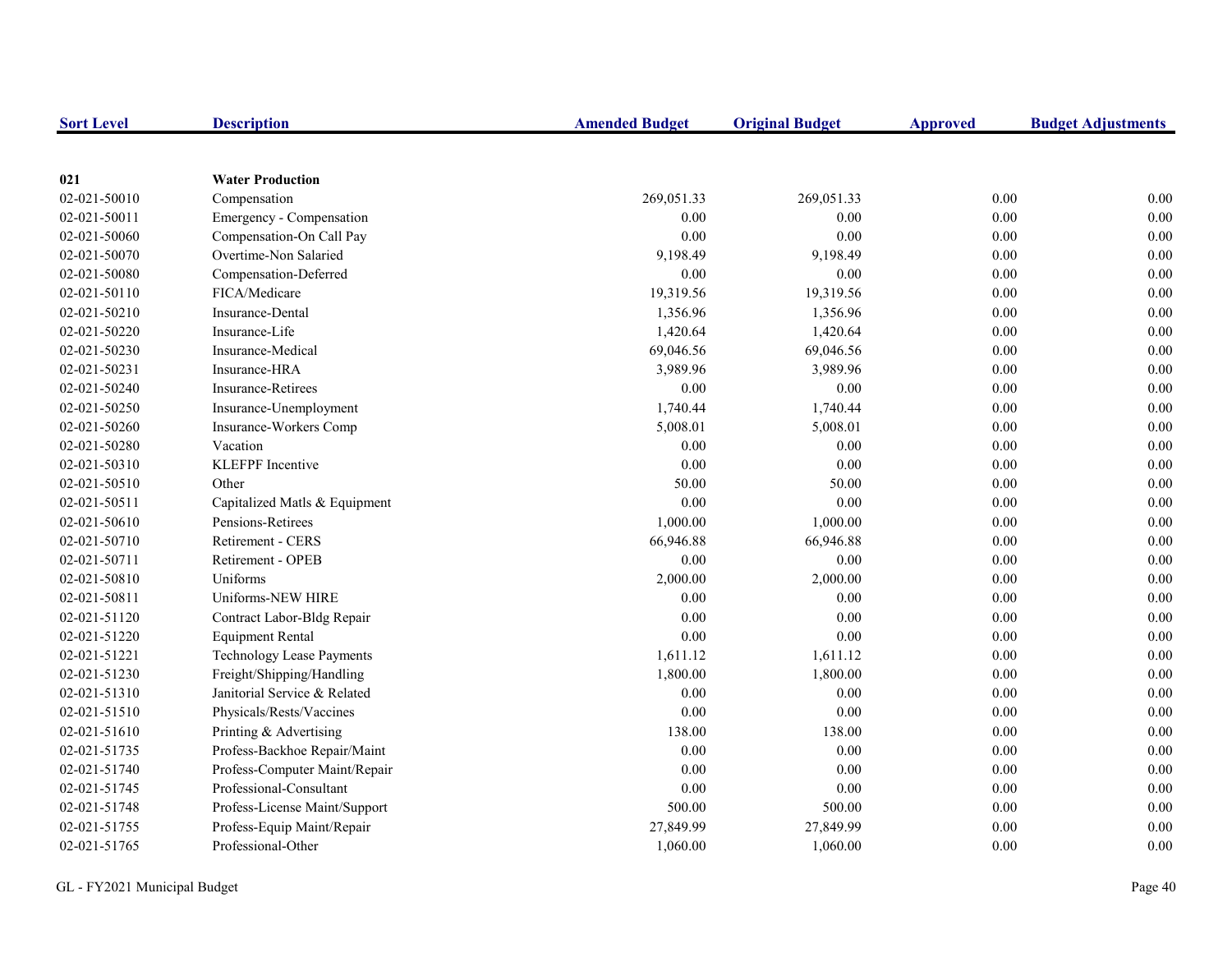| <b>Sort Level</b> | <b>Description</b>             | <b>Amended Budget</b> | <b>Original Budget</b> | <b>Approved</b> | <b>Budget Adjustments</b> |
|-------------------|--------------------------------|-----------------------|------------------------|-----------------|---------------------------|
| 02-021-51780      | Profess-Vehicle Repair/Maint   | 1,000.00              | 1,000.00               | 0.00            | 0.00                      |
| 02-021-51810      | Sludge Removal                 | 30,800.00             | 30,800.00              | 0.00            | 0.00                      |
| 02-021-51850      | <b>Test Analysis</b>           | 30,000.00             | 30,000.00              | 0.00            | 0.00                      |
| 02-021-51910      | Utilities-Electric             | 130,000.00            | 130,000.00             | $0.00\,$        | 0.00                      |
| 02-021-51920      | Utilities-Nat Gas/Propane      | 3,500.00              | 3,500.00               | $0.00\,$        | 0.00                      |
| 02-021-51940      | Utilities-Communications       | 5,300.00              | 5,300.00               | 0.00            | 0.00                      |
| 02-021-51945      | Util-Telemtry                  | 1,770.00              | 1,770.00               | 0.00            | 0.00                      |
| 02-021-51950      | Utilities-Water/Sewer          | 0.00                  | 0.00                   | 0.00            | 0.00                      |
| 02-021-52020      | Supplies-Bldg Maint/Repair     | 750.00                | 750.00                 | 0.00            | 0.00                      |
| 02-021-52050      | Chlorine/Sodium Hypochlorite   | 23,000.00             | 23,000.00              | $0.00\,$        | 0.00                      |
| 02-021-52060      | Supplies-Computer/Copier/Print | 1,250.00              | 1,250.00               | $0.00\,$        | 0.00                      |
| 02-021-52110      | Equipment (Under \$2,000 Each) | 3,500.00              | 3,500.00               | 0.00            | 0.00                      |
| 02-021-52120      | Supplies-Equip Maint/Repair    | 2,525.00              | 2,525.00               | $0.00\,$        | 0.00                      |
| 02-021-52160      | Fluoride                       | 8,000.00              | 8,000.00               | $0.00\,$        | $0.00\,$                  |
| 02-021-52170      | Liquid Carbon                  | 3,028.00              | 3,028.00               | $0.00\,$        | 0.00                      |
| 02-021-52250      | Fuel, Oil, Fluids              | 2,500.00              | 2,500.00               | $0.00\,$        | 0.00                      |
| 02-021-52350      | Supplies-Janitorial            | 2,000.00              | 2,000.00               | $0.00\,$        | 0.00                      |
| 02-021-52360      | Equipment-Laboratory           | 2,850.00              | 2,850.00               | $0.00\,$        | 0.00                      |
| 02-021-52370      | Supplies-Laboratory            | 7,000.00              | 7,000.00               | $0.00\,$        | 0.00                      |
| 02-021-52430      | Poly Phosphates                | 12,167.00             | 12,167.00              | $0.00\,$        | 0.00                      |
| 02-021-52700      | Supplies-Office                | 1,300.00              | 1,300.00               | 0.00            | 0.00                      |
| 02-021-52750      | Supplies-Other                 | 3,000.00              | 3,000.00               | $0.00\,$        | 0.00                      |
| 02-021-52840      | Postage-Meter & Related        | 0.00                  | $0.00\,$               | $0.00\,$        | 0.00                      |
| 02-021-52850      | Sodium Permanganate            | 8,000.00              | 8,000.00               | $0.00\,$        | 0.00                      |
| 02-021-52865      | Supplies-Safety/Protective     | 1,250.00              | 1,250.00               | 0.00            | 0.00                      |
| 02-021-52870      | <b>Settling Product</b>        | 101,000.00            | 101,000.00             | 0.00            | 0.00                      |
| 02-021-52890      | Software                       | 942.00                | 942.00                 | $0.00\,$        | 0.00                      |
| 02-021-52950      | Vehicle-Supplies Repair/Maint  | 800.00                | 800.00                 | 0.00            | 0.00                      |
| 02-021-53450      | Coffee, Tea & Related          | 0.00                  | $0.00\,$               | $0.00\,$        | 0.00                      |
| 02-021-53460      | Conference/Train/School        | 500.00                | 500.00                 | $0.00\,$        | 0.00                      |
| 02-021-53470      | Dues & Subscriptions           | 1,500.00              | 1,500.00               | 0.00            | 0.00                      |
| 02-021-53500      | Easements                      | 0.00                  | $0.00\,$               | $0.00\,$        | 0.00                      |
| 02-021-53600      | Miscellaneous                  | 750.00                | 750.00                 | $0.00\,$        | 0.00                      |
| 02-021-53850      | Travel/Lodging/Meals           | 0.00                  | $0.00\,$               | $0.00\,$        | 0.00                      |
| 02-021-54200      | Insurance & Bonds              | 0.00                  | 0.00                   | 0.00            | 0.00                      |
| 02-021-61500      | Depreciation                   | 0.00                  | 0.00                   | 0.00            | 0.00                      |
| 02-021-70100      | Building - Water Plant         | 0.00                  | 0.00                   | 0.00            | 0.00                      |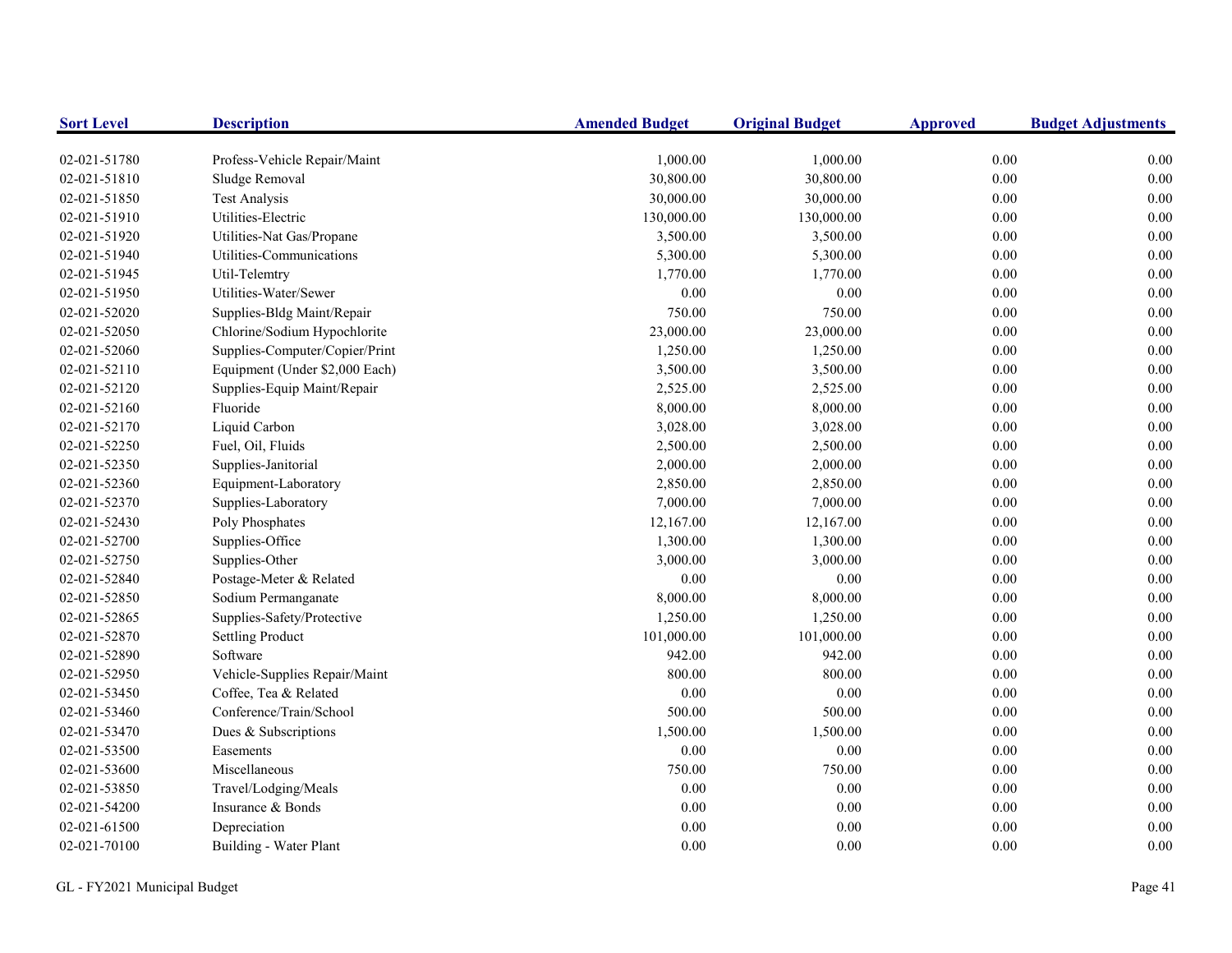| <b>Sort Level</b> | <b>Description</b>             | <b>Amended Budget</b> | <b>Original Budget</b> | Approved | <b>Budget Adjustments</b> |
|-------------------|--------------------------------|-----------------------|------------------------|----------|---------------------------|
|                   |                                |                       |                        |          |                           |
| 02-021-70200      | Equipment - Water Plant        | 116,496.00            | 116,496.00             | 0.00     | 0.00                      |
| 02-021-70300      | Land & Imprymnts - Water Plant | 0.00                  | 0.00                   | 0.00     | 0.00                      |
| 02-021-70400      | Plant-In-Service - Water Plant | 0.00                  | 0.00                   | 0.00     | 0.00                      |
| 02-021-70500      | Vehicle - Water Plant          | 0.00                  | 0.00                   | 0.00     | 0.00                      |
| 021               | <b>Water Production</b>        | 989,565.94            | 989,565.94             | 0.00     | 0.00                      |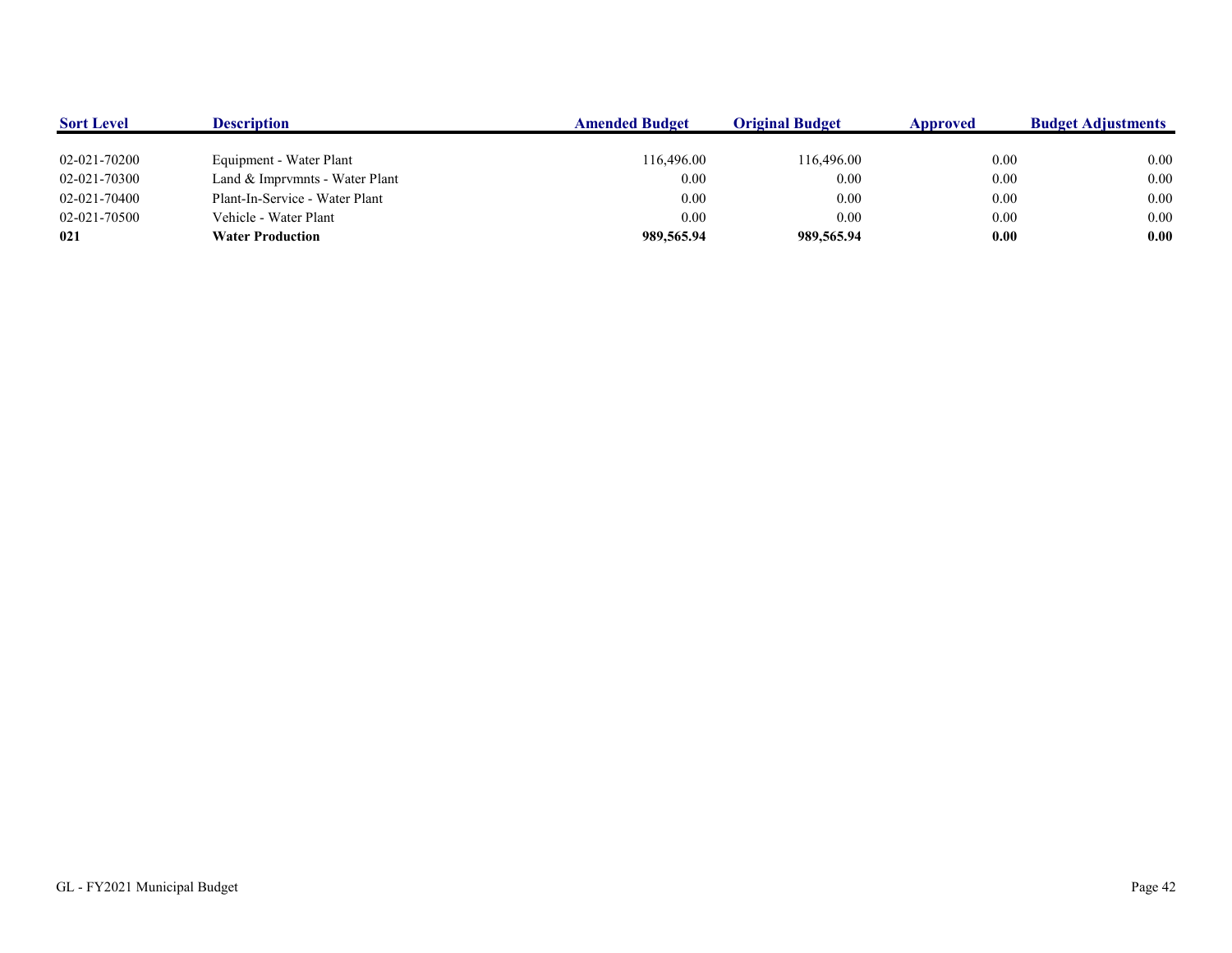| <b>Sort Level</b> | <b>Description</b>            | <b>Amended Budget</b> | <b>Original Budget</b> | <b>Approved</b> | <b>Budget Adjustments</b> |
|-------------------|-------------------------------|-----------------------|------------------------|-----------------|---------------------------|
|                   |                               |                       |                        |                 |                           |
| 022               | <b>Water Distribution</b>     |                       |                        |                 |                           |
| 02-022-50010      | Compensation                  | 161,169.01            | 161,169.01             | 0.00            | 0.00                      |
| 02-022-50011      | Emergency - Compensation      | 0.00                  | 0.00                   | 0.00            | 0.00                      |
| 02-022-50060      | Compensation-On Call Pay      | 8,551.15              | 8,551.15               | 0.00            | 0.00                      |
| 02-022-50070      | Overtime-Non Salaried         | 6,695.27              | 6,695.27               | 0.00            | 0.00                      |
| 02-022-50080      | Compensation-Deferred         | 0.00                  | 0.00                   | 0.00            | 0.00                      |
| 02-022-50110      | FICA/Medicare                 | 12,060.88             | 12,060.88              | 0.00            | 0.00                      |
| 02-022-50210      | <b>Insurance-Dental</b>       | 1,020.00              | 1,020.00               | 0.00            | 0.00                      |
| 02-022-50220      | Insurance-Life                | 851.24                | 851.24                 | 0.00            | 0.00                      |
| 02-022-50230      | Insurance-Medical             | 54,455.04             | 54,455.04              | 0.00            | 0.00                      |
| 02-022-50231      | Insurance-HRA                 | 5,172.44              | 5,172.44               | 0.00            | 0.00                      |
| 02-022-50240      | <b>Insurance-Retirees</b>     | 0.00                  | 0.00                   | 0.00            | 0.00                      |
| 02-022-50250      | Insurance-Unemployment        | 900.12                | 900.12                 | 0.00            | 0.00                      |
| 02-022-50260      | Insurance-Workers Comp        | 2,999.93              | 2,999.93               | 0.00            | 0.00                      |
| 02-022-50280      | Vacation                      | 0.00                  | 0.00                   | 0.00            | 0.00                      |
| 02-022-50510      | Capitalized Labor             | 0.00                  | 0.00                   | 0.00            | 0.00                      |
| 02-022-50511      | Capitalized Matls & Equipment | 0.00                  | 0.00                   | 0.00            | 0.00                      |
| 02-022-50610      | Pensions-Retirees             | 0.00                  | 0.00                   | 0.00            | 0.00                      |
| 02-022-50710      | <b>Retirement - CERS</b>      | 42,445.52             | 42,445.52              | 0.00            | 0.00                      |
| 02-022-50711      | Retirement - OPEB             | 0.00                  | 0.00                   | 0.00            | 0.00                      |
| 02-022-50810      | Uniforms                      | 1,875.00              | 1,875.00               | 0.00            | 0.00                      |
| 02-022-50811      | Uniforms-NEW HIRE             | 0.00                  | 0.00                   | $0.00\,$        | 0.00                      |
| 02-022-50999      | Capitalized Labor             | 0.00                  | 0.00                   | 0.00            | 0.00                      |
| 02-022-51120      | Contract Labor-Bldg Repair    | 500.00                | 500.00                 | 0.00            | 0.00                      |
| 02-022-51220      | <b>Equipment Rental</b>       | 1,200.00              | 1,200.00               | 0.00            | 0.00                      |
| 02-022-51221      | Technology Lease Payments     | 1,393.32              | 1,393.32               | 0.00            | 0.00                      |
| 02-022-51230      | Freight/Shipping/Handling     | 1,000.00              | 1,000.00               | 0.00            | 0.00                      |
| 02-022-51310      | Janitorial Service & Related  | 0.00                  | 0.00                   | 0.00            | 0.00                      |
| 02-022-51510      | Physicals/Rests/Vaccines      | 500.00                | 500.00                 | 0.00            | 0.00                      |
| 02-022-51610      | Printing & Advertising        | 2,000.00              | 2,000.00               | 0.00            | 0.00                      |
| 02-022-51735      | Profess-Backhoe Repair/Maint  | 3,000.00              | 3,000.00               | 0.00            | 0.00                      |
| 02-022-51740      | Profess-Computer Maint/Repair | 0.00                  | 0.00                   | 0.00            | 0.00                      |
| 02-022-51745      | Professional-Consultant       | 1,000.00              | 1,000.00               | 0.00            | 0.00                      |
| 02-022-51748      | Profess-License Maint/Support | 1,500.00              | 1,500.00               | $0.00\,$        | 0.00                      |
| 02-022-51755      | Profess-Equip Maint/Repair    | 3,000.00              | 3,000.00               | 0.00            | 0.00                      |
| 02-022-51765      | Professional-Other            | 40,000.00             | 40,000.00              | 0.00            | 0.00                      |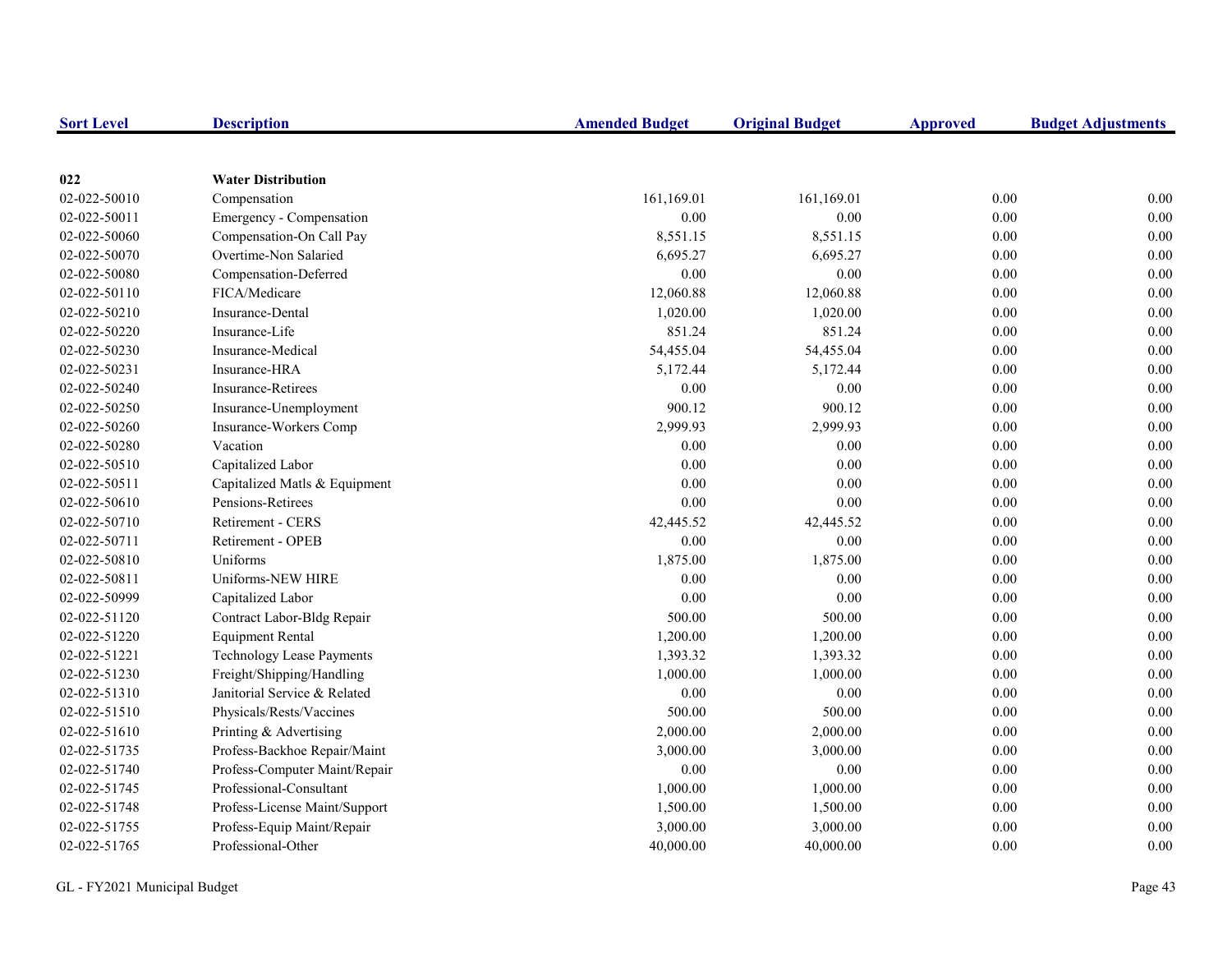| <b>Sort Level</b> | <b>Description</b>             | <b>Amended Budget</b> | <b>Original Budget</b> | <b>Approved</b> | <b>Budget Adjustments</b> |
|-------------------|--------------------------------|-----------------------|------------------------|-----------------|---------------------------|
| 02-022-51780      | Profess-Vehicle Repair/Maint   | 5,000.00              | 5,000.00               | 0.00            | 0.00                      |
| 02-022-51850      | <b>Test Analysis</b>           | 300.00                | 300.00                 | 0.00            | 0.00                      |
| 02-022-51910      | Utilities-Electric             | 4,750.00              | 4,750.00               | 0.00            | 0.00                      |
| 02-022-51920      | Utilities-Nat Gas/Propane      | 2,000.00              | 2,000.00               | 0.00            | 0.00                      |
| 02-022-51940      | Utilities-Communications       | 5,250.00              | 5,250.00               | 0.00            | 0.00                      |
| 02-022-51950      | Utilities-Water/Sewer          | 250.00                | 250.00                 | 0.00            | 0.00                      |
| 02-022-51999      | Capitalized Contractual Svcs   | 0.00                  | 0.00                   | $0.00\,$        | 0.00                      |
| 02-022-52010      | Supplies-Backhoe Repair/Maint  | 4,500.00              | 4,500.00               | 0.00            | 0.00                      |
| 02-022-52020      | Supplies-Bldg Maint/Repair     | 5,000.00              | 5,000.00               | 0.00            | 0.00                      |
| 02-022-52060      | Supplies-Computer/Copier/Print | 350.00                | 350.00                 | 0.00            | 0.00                      |
| 02-022-52080      | Concrete                       | 0.00                  | 0.00                   | 0.00            | 0.00                      |
| 02-022-52090      | Supplies - Asphalt             | 0.00                  | 0.00                   | 0.00            | 0.00                      |
| 02-022-52110      | Equipment (Under \$2,000 Each) | 5,000.00              | 5,000.00               | 0.00            | 0.00                      |
| 02-022-52120      | Supplies-Equip Maint/Repair    | 3,000.00              | 3,000.00               | 0.00            | 0.00                      |
| 02-022-52140      | Fittings-Brass/Copper          | 15,000.00             | 15,000.00              | 0.00            | 0.00                      |
| 02-022-52145      | Pipe Fittings                  | 5,000.00              | 5,000.00               | 0.00            | 0.00                      |
| 02-022-52250      | Fuel, Oil, Fluids              | 13,000.00             | 13,000.00              | 0.00            | 0.00                      |
| 02-022-52310      | Gravel/Rock                    | 8,500.00              | 8,500.00               | 0.00            | 0.00                      |
| 02-022-52311      | Supplies Yard Repairs          | 0.00                  | 0.00                   | 0.00            | 0.00                      |
| 02-022-52340      | <b>Hydrant Supplies</b>        | 5,000.00              | 5,000.00               | 0.00            | 0.00                      |
| 02-022-52350      | Supplies-Janitorial            | 1,000.00              | 1,000.00               | 0.00            | 0.00                      |
| 02-022-52700      | Supplies-Office                | 500.00                | 500.00                 | 0.00            | 0.00                      |
| 02-022-52750      | Supplies-Other                 | 2,500.00              | 2,500.00               | 0.00            | 0.00                      |
| 02-022-52820      | PVC Pipe/Tubing                | 2,000.00              | 2,000.00               | 0.00            | 0.00                      |
| 02-022-52825      | Pipe Clamps                    | 2,000.00              | 2,000.00               | $0.00\,$        | 0.00                      |
| 02-022-52840      | Postage-Meter & Related        | 100.00                | 100.00                 | $0.00\,$        | 0.00                      |
| 02-022-52865      | Supplies-Safety/Protective     | 2,000.00              | 2,000.00               | $0.00\,$        | 0.00                      |
| 02-022-52880      | Signs & Barricades             | 2,000.00              | 2,000.00               | $0.00\,$        | 0.00                      |
| 02-022-52885      | Small Tools & Equipment        | 3,000.00              | 3,000.00               | $0.00\,$        | 0.00                      |
| 02-022-52890      | Software                       | 2,500.00              | 2,500.00               | 0.00            | 0.00                      |
| 02-022-52920      | <b>Tapping Saddles</b>         | 2,000.00              | 2,000.00               | 0.00            | 0.00                      |
| 02-022-52935      | Valve Boxes/Risers             | 600.00                | 600.00                 | 0.00            | 0.00                      |
| 02-022-52950      | Vehicle-Supplies Repair/Maint  | 1,850.00              | 1,850.00               | 0.00            | 0.00                      |
| 02-022-52955      | Inventory Adjustment           | 0.00                  | 0.00                   | 0.00            | 0.00                      |
| 02-022-52999      | Capitalized Matls & Supplies   | 0.00                  | 0.00                   | 0.00            | 0.00                      |
| 02-022-53450      | Coffee, Tea & Related          | 250.00                | 250.00                 | 0.00            | 0.00                      |
| 02-022-53460      | Conference/Train/School        | 1,500.00              | 1,500.00               | 0.00            | 0.00                      |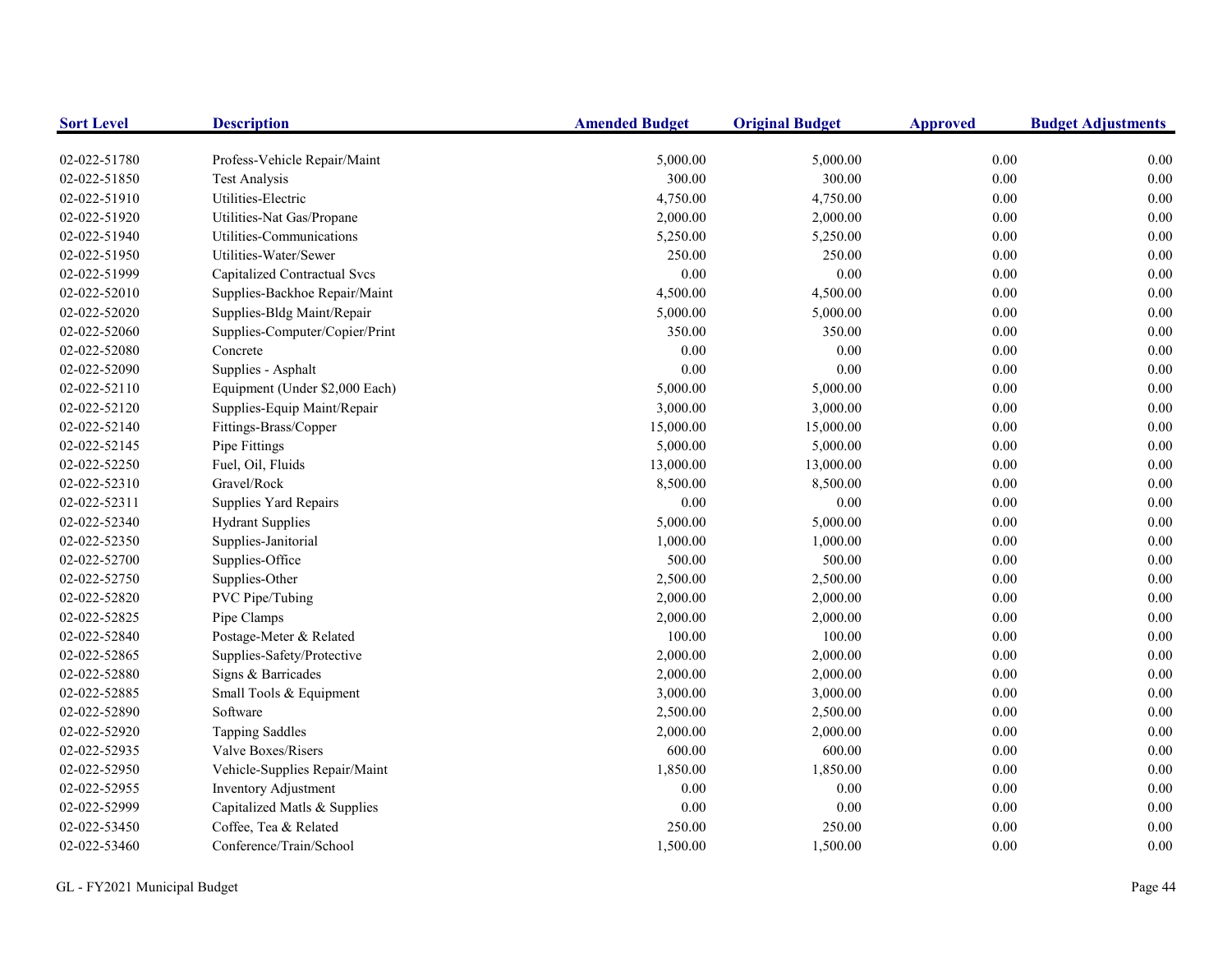| <b>Sort Level</b> | <b>Description</b>             | <b>Amended Budget</b> | <b>Original Budget</b> | <b>Approved</b> | <b>Budget Adjustments</b> |
|-------------------|--------------------------------|-----------------------|------------------------|-----------------|---------------------------|
|                   |                                |                       |                        |                 |                           |
| 02-022-53470      | Dues & Subscriptions           | 2,500.00              | 2,500.00               | 0.00            | 0.00                      |
| 02-022-53500      | Easements                      | 600.00                | 600.00                 | 0.00            | 0.00                      |
| 02-022-53600      | Miscellaneous                  | 0.00                  | 0.00                   | 0.00            | 0.00                      |
| 02-022-53850      | Travel/Lodging/Meals           | 2,000.00              | 2,000.00               | 0.00            | 0.00                      |
| 02-022-54200      | Insurance & Bonds              | 0.00                  | 0.00                   | 0.00            | 0.00                      |
| 02-022-61500      | Depreciation                   | 0.00                  | 0.00                   | 0.00            | 0.00                      |
| 02-022-71100      | Building - Water Distrib       | 0.00                  | 0.00                   | 0.00            | 0.00                      |
| 02-022-71200      | Equipment - Water Distrib      | 10,000.00             | 10,000.00              | 0.00            | 0.00                      |
| 02-022-71300      | Land & Improvmnts - Wtr Distrb | 0.00                  | 0.00                   | 0.00            | 0.00                      |
| 02-022-71400      | Plant-In-Service - Wtr Distrib | 113,833.00            | 113,833.00             | 0.00            | 0.00                      |
| 02-022-71500      | Vehicle - Water Distrib        | 0.00                  | 0.00                   | 0.00            | 0.00                      |
| 022               | <b>Water Distribution</b>      | 587,921.92            | 587,921.92             | 0.00            | 0.00                      |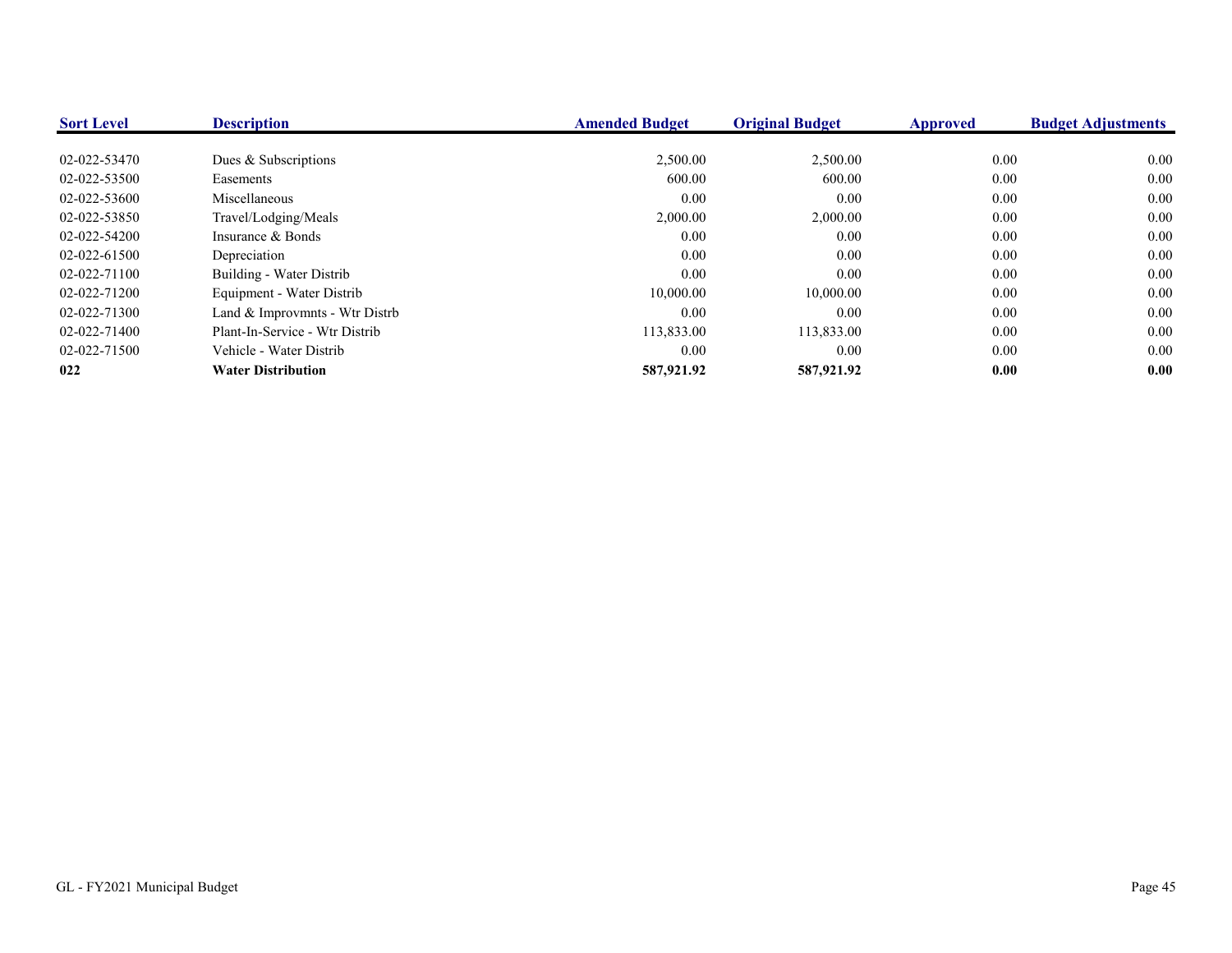| <b>Sort Level</b> | <b>Description</b>               | <b>Amended Budget</b> | <b>Original Budget</b> | <b>Approved</b> | <b>Budget Adjustments</b> |
|-------------------|----------------------------------|-----------------------|------------------------|-----------------|---------------------------|
|                   |                                  |                       |                        |                 |                           |
| 023               | Meter Reading & Mainentance      |                       |                        |                 |                           |
| 02-023-50010      | Compensation                     | 43,469.61             | 43,469.61              | 0.00            | 0.00                      |
| 02-023-50011      | Emergency - Compensation         | 0.00                  | 0.00                   | 0.00            | $0.00\,$                  |
| 02-023-50060      | Compensation-On Call Pay         | 3,803.59              | 3,803.59               | 0.00            | $0.00\,$                  |
| 02-023-50070      | Overtime-Non Salaried            | 1,880.90              | 1,880.90               | 0.00            | 0.00                      |
| 02-023-50080      | Compensation-Deferred            | 0.00                  | 0.00                   | 0.00            | $0.00\,$                  |
| 02-023-50110      | FICA/Medicare                    | 3,374.80              | 3,374.80               | 0.00            | 0.00                      |
| 02-023-50210      | <b>Insurance-Dental</b>          | 271.20                | 271.20                 | 0.00            | 0.00                      |
| 02-023-50220      | Insurance-Life                   | 229.32                | 229.32                 | 0.00            | 0.00                      |
| 02-023-50230      | Insurance-Medical                | 7,692.00              | 7,692.00               | 0.00            | 0.00                      |
| 02-023-50231      | Insurance-HRA                    | 527.80                | 527.80                 | 0.00            | 0.00                      |
| 02-023-50240      | Insurance-Retirees               | 0.00                  | 0.00                   | 0.00            | $0.00\,$                  |
| 02-023-50250      | Insurance-Unemployment           | 540.28                | 540.28                 | 0.00            | 0.00                      |
| 02-023-50260      | Insurance-Workers Comp           | 809.12                | 809.12                 | 0.00            | 0.00                      |
| 02-023-50280      | Vacation                         | 0.00                  | 0.00                   | $0.00\,$        | $0.00\,$                  |
| 02-023-50510      | Other                            | 0.00                  | 0.00                   | 0.00            | $0.00\,$                  |
| 02-023-50610      | Pensions-Retirees                | 0.00                  | 0.00                   | 0.00            | 0.00                      |
| 02-023-50710      | Retirement - CERS                | 11,826.36             | 11,826.36              | 0.00            | $0.00\,$                  |
| 02-023-50711      | Retirement - OPEB                | 0.00                  | 0.00                   | 0.00            | 0.00                      |
| 02-023-50810      | Uniforms                         | 250.00                | 250.00                 | 0.00            | 0.00                      |
| 02-023-50811      | Uniforms-NEW HIRE                | 0.00                  | 0.00                   | 0.00            | 0.00                      |
| 02-023-51120      | Contract Labor-Bldg Repair       | $0.00\,$              | 0.00                   | $0.00\,$        | $0.00\,$                  |
| 02-023-51220      | <b>Equipment Rental</b>          | 0.00                  | 0.00                   | 0.00            | $0.00\,$                  |
| 02-023-51221      | <b>Technology Lease Payments</b> | 0.00                  | 0.00                   | 0.00            | 0.00                      |
| 02-023-51230      | Freight/Shipping/Handling        | 500.00                | 500.00                 | 0.00            | 0.00                      |
| 02-023-51310      | Janitorial Service & Related     | 0.00                  | 0.00                   | 0.00            | 0.00                      |
| 02-023-51510      | Physicals/Rests/Vaccines         | 0.00                  | 0.00                   | 0.00            | 0.00                      |
| 02-023-51610      | Printing & Advertising           | 0.00                  | 0.00                   | 0.00            | $0.00\,$                  |
| 02-023-51735      | Profess-Backhoe Repair/Maint     | 0.00                  | 0.00                   | 0.00            | 0.00                      |
| 02-023-51740      | Profess-Computer Maint/Repair    | 0.00                  | 0.00                   | 0.00            | 0.00                      |
| 02-023-51745      | Professional-Consultant          | 1,000.00              | 1,000.00               | 0.00            | 0.00                      |
| 02-023-51748      | Profess-License Maint/Support    | 250.00                | 250.00                 | 0.00            | 0.00                      |
| 02-023-51755      | Profess-Equip Maint/Repair       | 4,000.00              | 4,000.00               | 0.00            | 0.00                      |
| 02-023-51765      | Professional-Other               | 1,600.00              | 1,600.00               | 0.00            | $0.00\,$                  |
| 02-023-51780      | Profess-Vehicle Repair/Maint     | 1,750.00              | 1,750.00               | 0.00            | 0.00                      |
| 02-023-51850      | <b>Test Analysis</b>             | 0.00                  | 0.00                   | 0.00            | 0.00                      |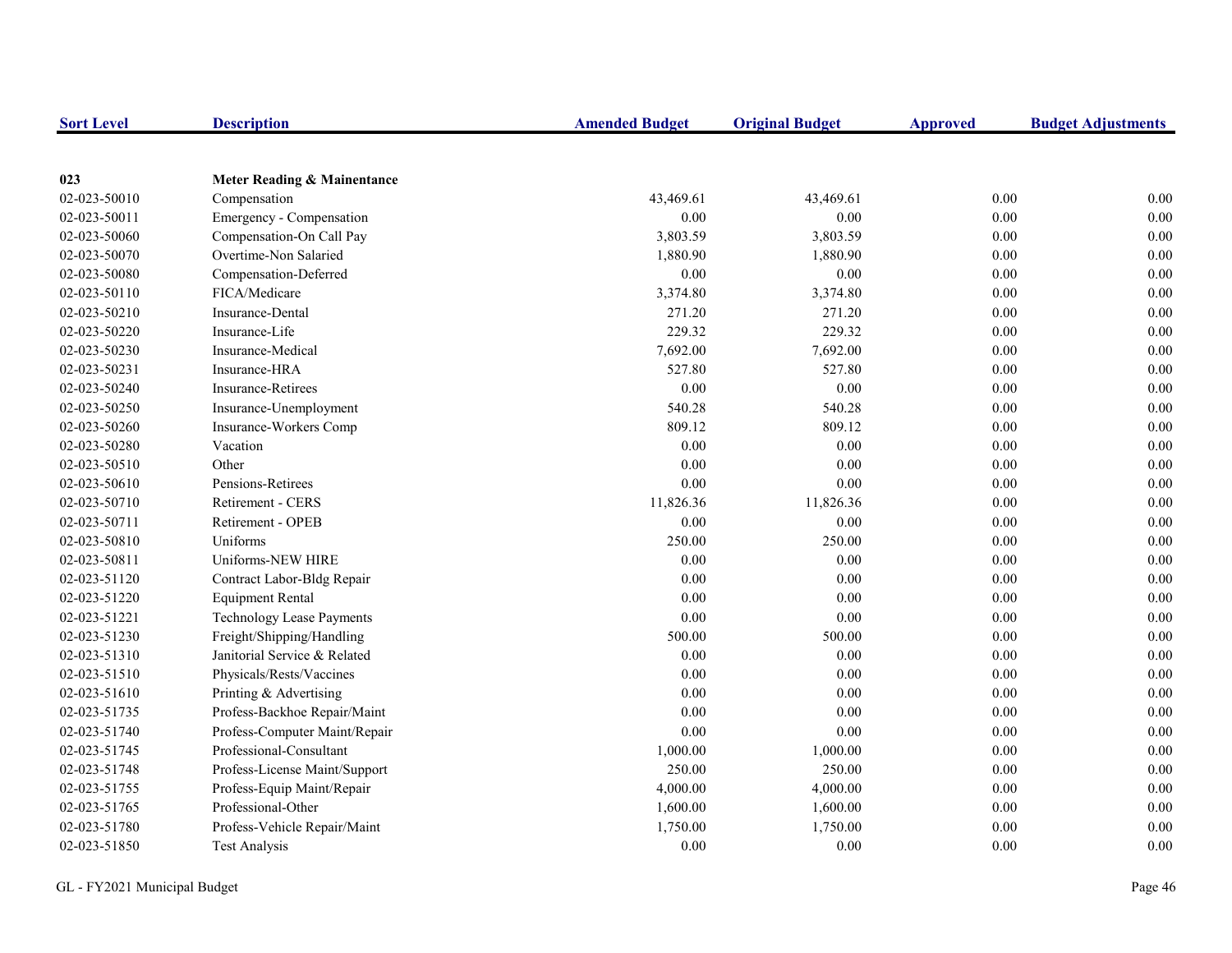| <b>Sort Level</b> | <b>Description</b>             | <b>Amended Budget</b> | <b>Original Budget</b> | <b>Approved</b> | <b>Budget Adjustments</b> |
|-------------------|--------------------------------|-----------------------|------------------------|-----------------|---------------------------|
|                   |                                |                       |                        |                 |                           |
| 02-023-51910      | Utilities-Electric             | 0.00                  | 0.00                   | 0.00            | 0.00                      |
| 02-023-51920      | Utilities-Nat Gas/Propane      | 0.00                  | 0.00                   | 0.00            | 0.00                      |
| 02-023-51940      | Utilities-Communications       | 800.00                | 800.00                 | 0.00            | 0.00                      |
| 02-023-51950      | Utilities-Water/Sewer          | 0.00                  | 0.00                   | 0.00            | 0.00                      |
| 02-023-52020      | Supplies-Bldg Maint/Repair     | 0.00                  | 0.00                   | 0.00            | 0.00                      |
| 02-023-52060      | Supplies-Computer/Copier/Print | 0.00                  | 0.00                   | 0.00            | 0.00                      |
| 02-023-52110      | Equipment (Under \$2,000 Each) | 1,000.00              | 1,000.00               | $0.00\,$        | 0.00                      |
| 02-023-52120      | Supplies-Equip Maint/Repair    | 200.00                | 200.00                 | 0.00            | 0.00                      |
| 02-023-52250      | Fuel, Oil, Fluids              | 3,200.00              | 3,200.00               | 0.00            | 0.00                      |
| 02-023-52350      | Supplies-Janitorial            | 0.00                  | 0.00                   | 0.00            | 0.00                      |
| 02-023-52510      | Meter Boxes                    | 15,000.00             | 15,000.00              | 0.00            | 0.00                      |
| 02-023-52515      | Meter-Erts                     | 30,000.00             | 30,000.00              | 0.00            | 0.00                      |
| 02-023-52520      | Meter Related Other            | 4,000.00              | 4,000.00               | 0.00            | 0.00                      |
| 02-023-52530      | Meters Setters & Risers        | 30,000.00             | 30,000.00              | 0.00            | 0.00                      |
| 02-023-52550      | Meters                         | 50,400.00             | 50,400.00              | 0.00            | 0.00                      |
| 02-023-52560      | Meters, Large                  | 20,000.00             | 20,000.00              | 0.00            | 0.00                      |
| 02-023-52700      | Supplies-Office                | 0.00                  | 0.00                   | 0.00            | 0.00                      |
| 02-023-52750      | Supplies-Other                 | 0.00                  | 0.00                   | 0.00            | 0.00                      |
| 02-023-52840      | Postage-Meter & Related        | 0.00                  | 0.00                   | 0.00            | 0.00                      |
| 02-023-52865      | Supplies-Safety/Protective     | 250.00                | 250.00                 | 0.00            | 0.00                      |
| 02-023-52890      | Software                       | 68,000.00             | 68,000.00              | 0.00            | 0.00                      |
| 02-023-52950      | Vehicle-Supplies Repair/Maint  | 1,500.00              | 1,500.00               | 0.00            | 0.00                      |
| 02-023-53450      | Coffee, Tea & Related          | 0.00                  | 0.00                   | 0.00            | 0.00                      |
| 02-023-53460      | Conference/Train/School        | 500.00                | 500.00                 | 0.00            | 0.00                      |
| 02-023-53470      | Dues & Subscriptions           | 0.00                  | 0.00                   | 0.00            | 0.00                      |
| 02-023-53500      | Easements                      | 0.00                  | 0.00                   | 0.00            | 0.00                      |
| 02-023-53600      | Miscellaneous                  | 0.00                  | 0.00                   | 0.00            | 0.00                      |
| 02-023-53850      | Travel/Lodging/Meals           | 600.00                | 600.00                 | 0.00            | 0.00                      |
| 02-023-61500      | Depreciation                   | 0.00                  | 0.00                   | 0.00            | 0.00                      |
| 023               | Meter Reading & Mainentance    | 309,224.98            | 309,224.98             | 0.00            | 0.00                      |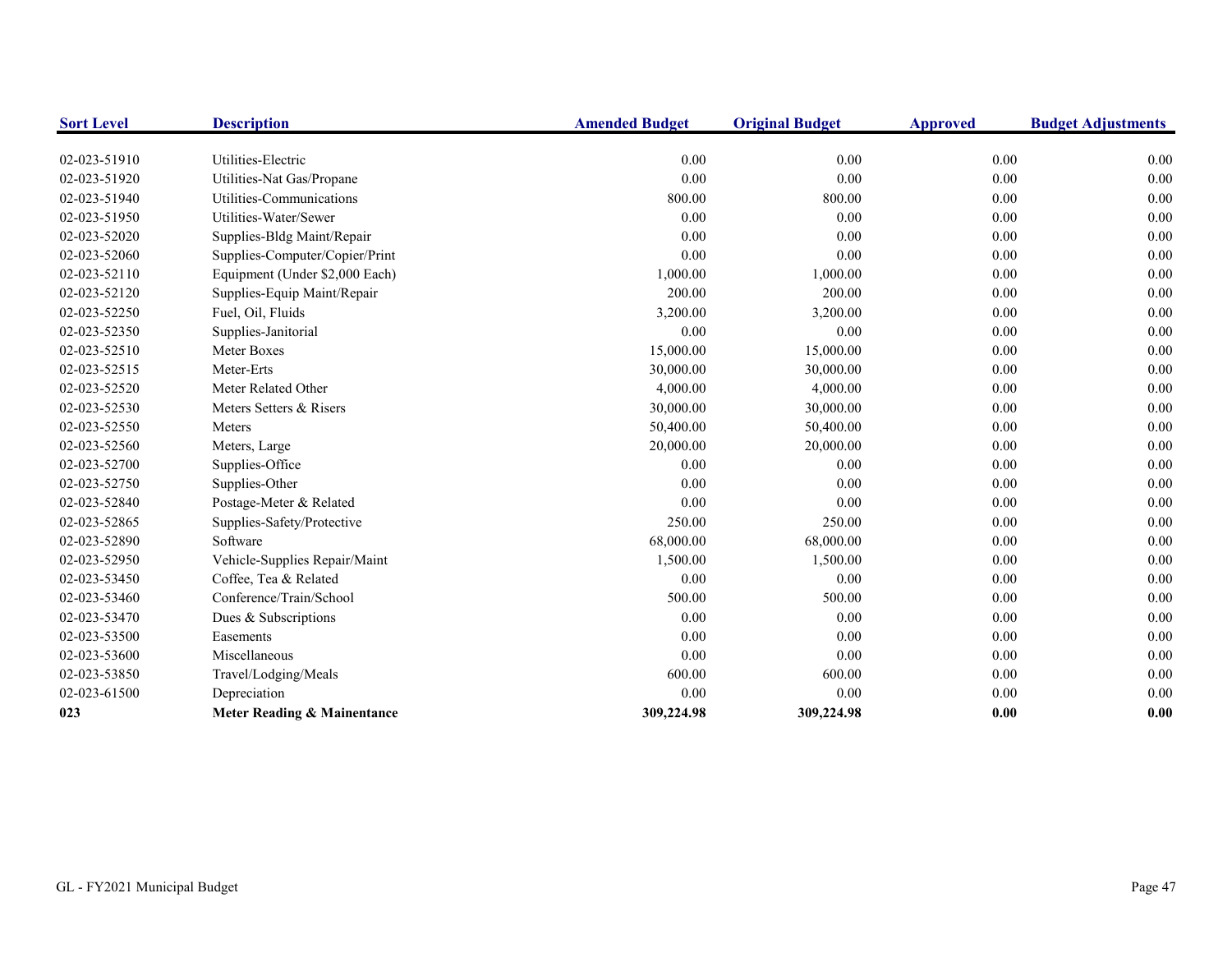| <b>Sort Level</b> | <b>Description</b>               | <b>Amended Budget</b> | <b>Original Budget</b> | <b>Approved</b> | <b>Budget Adjustments</b> |
|-------------------|----------------------------------|-----------------------|------------------------|-----------------|---------------------------|
|                   |                                  |                       |                        |                 |                           |
| 024               | <b>Wastewater Treatment</b>      |                       |                        |                 |                           |
| 02-024-50010      | Compensation                     | 149,333.96            | 149,333.96             | 0.00            | 0.00                      |
| 02-024-50011      | Emergency - Compensation         | 0.00                  | 0.00                   | $0.00\,$        | 0.00                      |
| 02-024-50060      | Compensation-On Call Pay         | 7,684.77              | 7,684.77               | 0.00            | 0.00                      |
| 02-024-50070      | Overtime-Non Salaried            | 11,717.16             | 11,717.16              | $0.00\,$        | 0.00                      |
| 02-024-50080      | Compensation-Deferred            | 0.00                  | 0.00                   | $0.00\,$        | 0.00                      |
| 02-024-50110      | FICA/Medicare                    | 11,620.96             | 11,620.96              | 0.00            | 0.00                      |
| 02-024-50210      | Insurance-Dental                 | 814.56                | 814.56                 | 0.00            | 0.00                      |
| 02-024-50220      | Insurance-Life                   | 775.32                | 775.32                 | 0.00            | 0.00                      |
| 02-024-50230      | Insurance-Medical                | 55,868.16             | 55,868.16              | 0.00            | 0.00                      |
| 02-024-50231      | Insurance-HRA                    | 2,484.04              | 2,484.04               | 0.00            | 0.00                      |
| 02-024-50240      | <b>Insurance-Retirees</b>        | 6,713.88              | 6,713.88               | 0.00            | 0.00                      |
| 02-024-50250      | Insurance-Unemployment           | 1,140.36              | 1,140.36               | 0.00            | 0.00                      |
| 02-024-50260      | Insurance-Workers Comp           | 2,733.11              | 2,733.11               | 0.00            | 0.00                      |
| 02-024-50280      | Vacation                         | 0.00                  | 0.00                   | 0.00            | 0.00                      |
| 02-024-50511      | Capitalized Matls & Equipment    | 0.00                  | 0.00                   | 0.00            | 0.00                      |
| 02-024-50610      | Pensions-Retirees                | 2,400.00              | 2,400.00               | 0.00            | 0.00                      |
| 02-024-50710      | Retirement - CERS                | 40,597.96             | 40,597.96              | 0.00            | 0.00                      |
| 02-024-50711      | Retirement - OPEB                | 0.00                  | 0.00                   | $0.00\,$        | 0.00                      |
| 02-024-50810      | Uniforms                         | 1,500.00              | 1,500.00               | 0.00            | 0.00                      |
| 02-024-50811      | Uniforms-NEW HIRE                | 0.00                  | 0.00                   | 0.00            | 0.00                      |
| 02-024-51120      | Contract Labor-Bldg Repair       | 2,000.00              | 2,000.00               | 0.00            | 0.00                      |
| 02-024-51220      | <b>Equipment Rental</b>          | 500.00                | 500.00                 | 0.00            | 0.00                      |
| 02-024-51221      | <b>Technology Lease Payments</b> | 872.28                | 872.28                 | 0.00            | 0.00                      |
| 02-024-51230      | Freight/Shipping/Handling        | 2,500.00              | 2,500.00               | $0.00\,$        | 0.00                      |
| 02-024-51510      | Physicals/Rests/Vaccines         | 200.00                | 200.00                 | $0.00\,$        | 0.00                      |
| 02-024-51610      | Printing & Advertising           | 250.00                | 250.00                 | $0.00\,$        | 0.00                      |
| 02-024-51740      | Profess-Computer Maint/Repair    | 0.00                  | 0.00                   | $0.00\,$        | 0.00                      |
| 02-024-51745      | Professional-Consultant          | 0.00                  | 0.00                   | 0.00            | 0.00                      |
| 02-024-51748      | Profess-License Maint/Support    | 1,000.00              | 1,000.00               | 0.00            | 0.00                      |
| 02-024-51755      | Profess-Equip Maint/Repair       | 13,000.00             | 13,000.00              | 0.00            | 0.00                      |
| 02-024-51765      | Professional-Other               | 700.00                | 700.00                 | 0.00            | 0.00                      |
| 02-024-51780      | Profess-Vehicle Repair/Maint     | 2,000.00              | 2,000.00               | 0.00            | 0.00                      |
| 02-024-51810      | Sludge Removal                   | 81,000.00             | 81,000.00              | 0.00            | 0.00                      |
| 02-024-51850      | <b>Test Analysis</b>             | 32,000.00             | 32,000.00              | 0.00            | 0.00                      |
| 02-024-51910      | Utilities-Electric               | 126,000.00            | 126,000.00             | 0.00            | 0.00                      |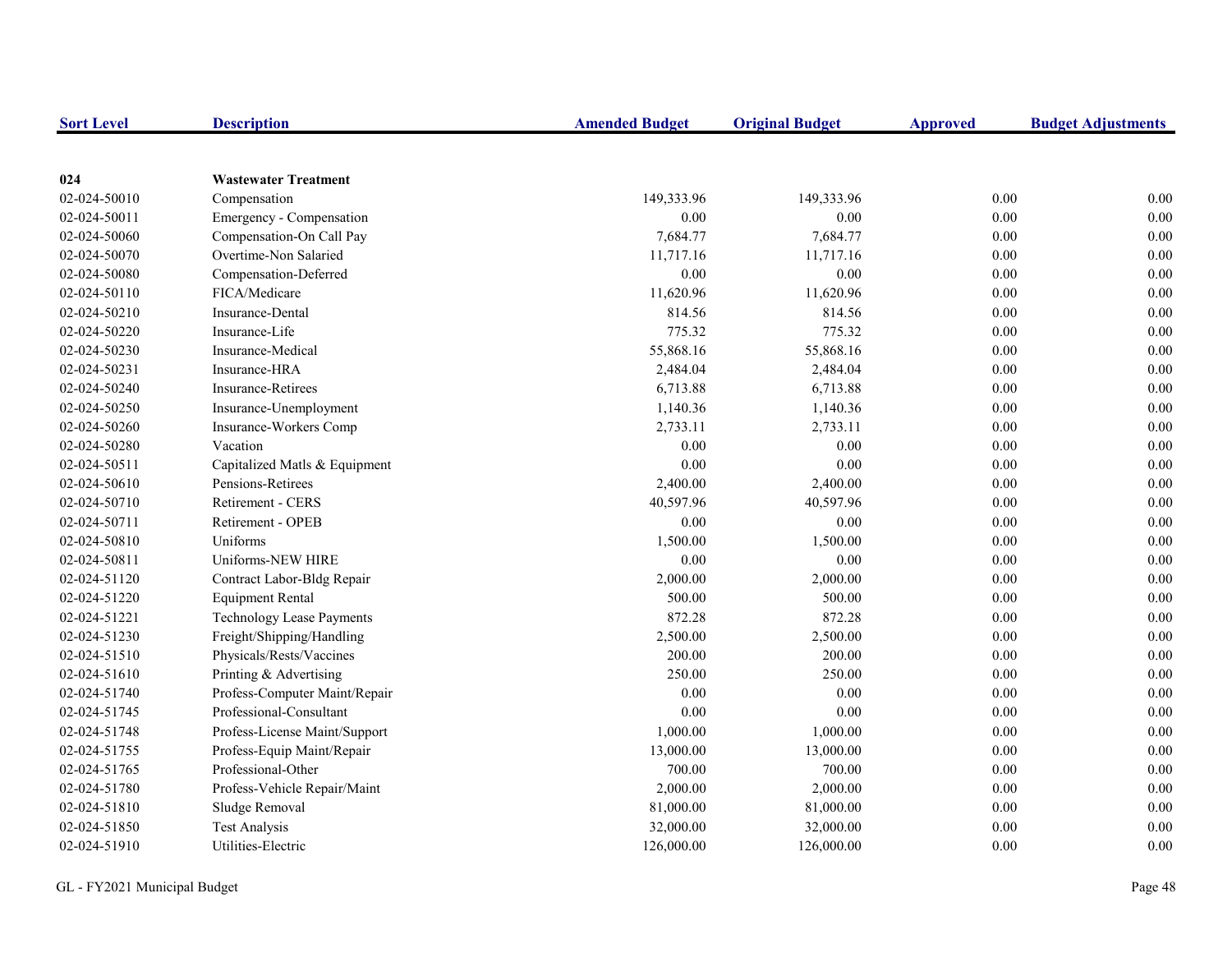| <b>Sort Level</b> | <b>Description</b>             | <b>Amended Budget</b> | <b>Original Budget</b> | <b>Approved</b> | <b>Budget Adjustments</b> |
|-------------------|--------------------------------|-----------------------|------------------------|-----------------|---------------------------|
| 02-024-51920      | Utilities-Nat Gas/Propane      | 250.00                | 250.00                 | 0.00            | 0.00                      |
| 02-024-51940      | Utilities-Communications       | 5,300.00              | 5,300.00               | 0.00            | 0.00                      |
| 02-024-51950      | Utilities-Water/Sewer          | 10,000.00             | 10,000.00              | $0.00\,$        | 0.00                      |
| 02-024-52020      | Supplies-Bldg Maint/Repair     | 1,000.00              | 1,000.00               | $0.00\,$        | 0.00                      |
| 02-024-52050      | Chlorine/Sodium Hypochlorite   | 6,000.00              | 6,000.00               | 0.00            | 0.00                      |
| 02-024-52055      | Poly Aluminum Chloride         | 0.00                  | 0.00                   | 0.00            | 0.00                      |
| 02-024-52060      | Supplies-Computer/Copier/Print | 450.00                | 450.00                 | 0.00            | 0.00                      |
| 02-024-52110      | Equipment (Under \$2,000 Each) | 2,000.00              | 2,000.00               | 0.00            | 0.00                      |
| 02-024-52120      | Supplies-Equip Maint/Repair    | 50,000.00             | 50,000.00              | 0.00            | 0.00                      |
| 02-024-52250      | Fuel, Oil, Fluids              | 2,500.00              | 2,500.00               | 0.00            | 0.00                      |
| 02-024-52350      | Supplies-Janitorial            | 1,000.00              | 1,000.00               | $0.00\,$        | 0.00                      |
| 02-024-52360      | Equipment-Laboratory           | 2,000.00              | 2,000.00               | $0.00\,$        | 0.00                      |
| 02-024-52370      | Supplies-Laboratory            | 2,500.00              | 2,500.00               | 0.00            | 0.00                      |
| 02-024-52620      | Odor Control                   | 1,000.00              | 1,000.00               | 0.00            | 0.00                      |
| 02-024-52700      | Supplies-Office                | 1,300.00              | 1,300.00               | 0.00            | 0.00                      |
| 02-024-52750      | Supplies-Other                 | 1,300.00              | 1,300.00               | 0.00            | 0.00                      |
| 02-024-52830      | Polymers                       | 12,500.00             | 12,500.00              | 0.00            | 0.00                      |
| 02-024-52840      | Postage-Meter & Related        | 0.00                  | 0.00                   | 0.00            | 0.00                      |
| 02-024-52865      | Supplies-Safety/Protective     | 1,800.00              | 1,800.00               | 0.00            | 0.00                      |
| 02-024-52885      | Small Tools & Equipment        | 700.00                | 700.00                 | $0.00\,$        | 0.00                      |
| 02-024-52890      | Software                       | 3,050.00              | 3,050.00               | 0.00            | 0.00                      |
| 02-024-52900      | Sulfur Dioxide                 | 8,700.00              | 8,700.00               | 0.00            | 0.00                      |
| 02-024-52950      | Vehicle-Supplies Repair/Maint  | 350.00                | 350.00                 | 0.00            | 0.00                      |
| 02-024-53101      | Fines & Penalties              | 0.00                  | $0.00\,$               | $0.00\,$        | 0.00                      |
| 02-024-53460      | Conference/Train/School        | 3,000.00              | 3,000.00               | 0.00            | 0.00                      |
| 02-024-53470      | Dues & Subscriptions           | 1,450.00              | 1,450.00               | 0.00            | 0.00                      |
| 02-024-53500      | Easements                      | 0.00                  | 0.00                   | $0.00\,$        | 0.00                      |
| 02-024-53600      | Miscellaneous                  | 0.00                  | 0.00                   | 0.00            | 0.00                      |
| 02-024-53850      | Travel/Lodging/Meals           | 3,000.00              | 3,000.00               | $0.00\,$        | 0.00                      |
| 02-024-54200      | Insurance & Bonds              | 0.00                  | 0.00                   | 0.00            | 0.00                      |
| 02-024-54400      | Profess-Other Legal            | 0.00                  | 0.00                   | 0.00            | 0.00                      |
| 02-024-61500      | Depreciation                   | 0.00                  | 0.00                   | 0.00            | 0.00                      |
| 02-024-72100      | Building - Wastewater Plant    | 234,567.60            | 234,567.60             | 0.00            | 0.00                      |
| 02-024-72200      | Equipment - Wastewater Plant   | 45,050.00             | 45,050.00              | 0.00            | 0.00                      |
| 02-024-72300      | Land & Imprvmnts - Waste Plant | 0.00                  | $0.00\,$               | $0.00\,$        | 0.00                      |
| 02-024-72400      | Plant-In-Service - Waste Plant | 65,000.00             | 65,000.00              | 0.00            | 0.00                      |
| 02-024-72500      | Vehicle - Wastewater Plant     | 0.00                  | 0.00                   | 0.00            | 0.00                      |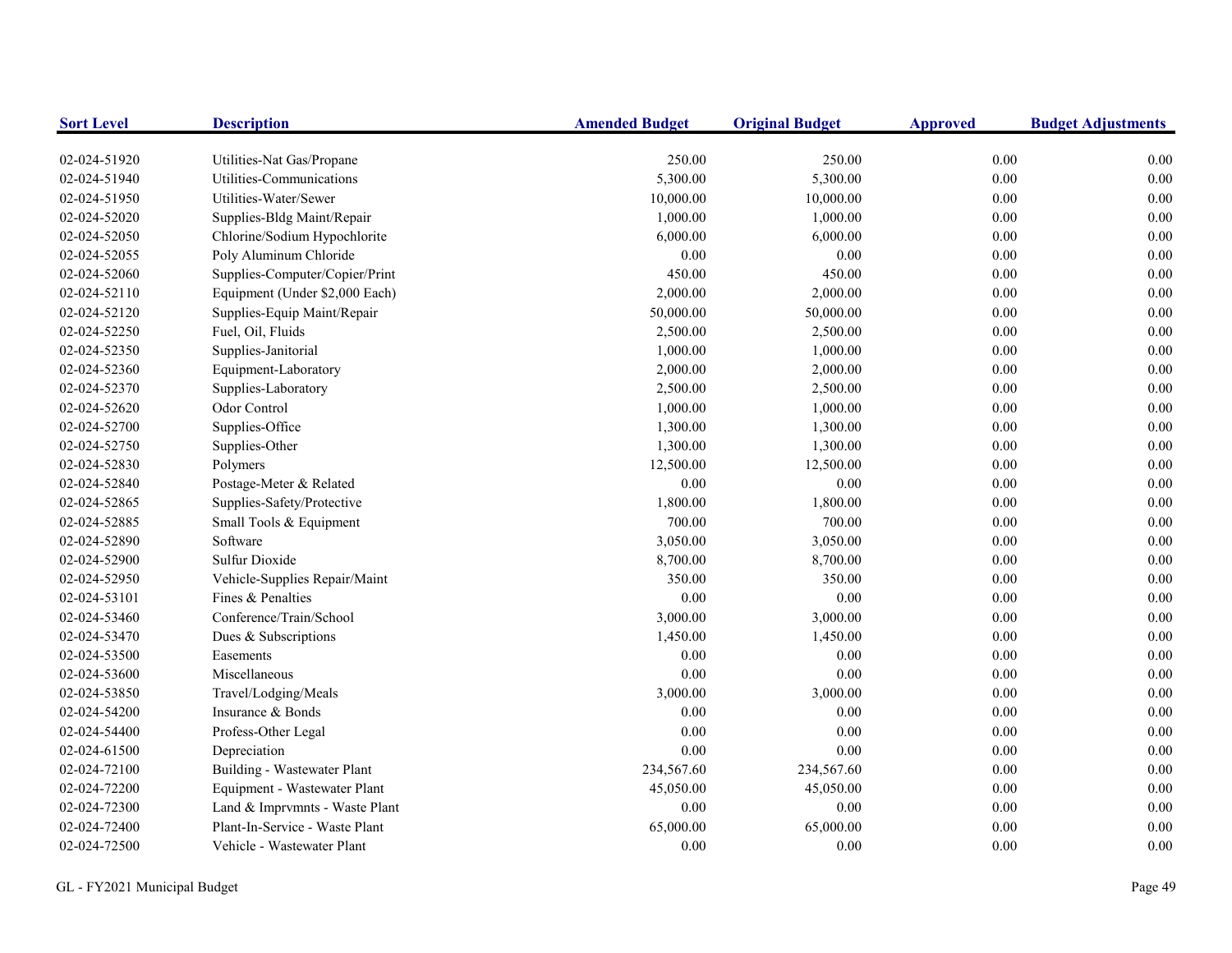| <b>Sort Level</b> | <b>Description</b>          | <b>Amended Budget</b> | <b>Original Budget</b> | Approved | <b>Budget Adjustments</b> |
|-------------------|-----------------------------|-----------------------|------------------------|----------|---------------------------|
| 024               | <b>Wastewater Treatment</b> | 1,023,174.12          | 1,023,174.12           | 0.00     | 0.00                      |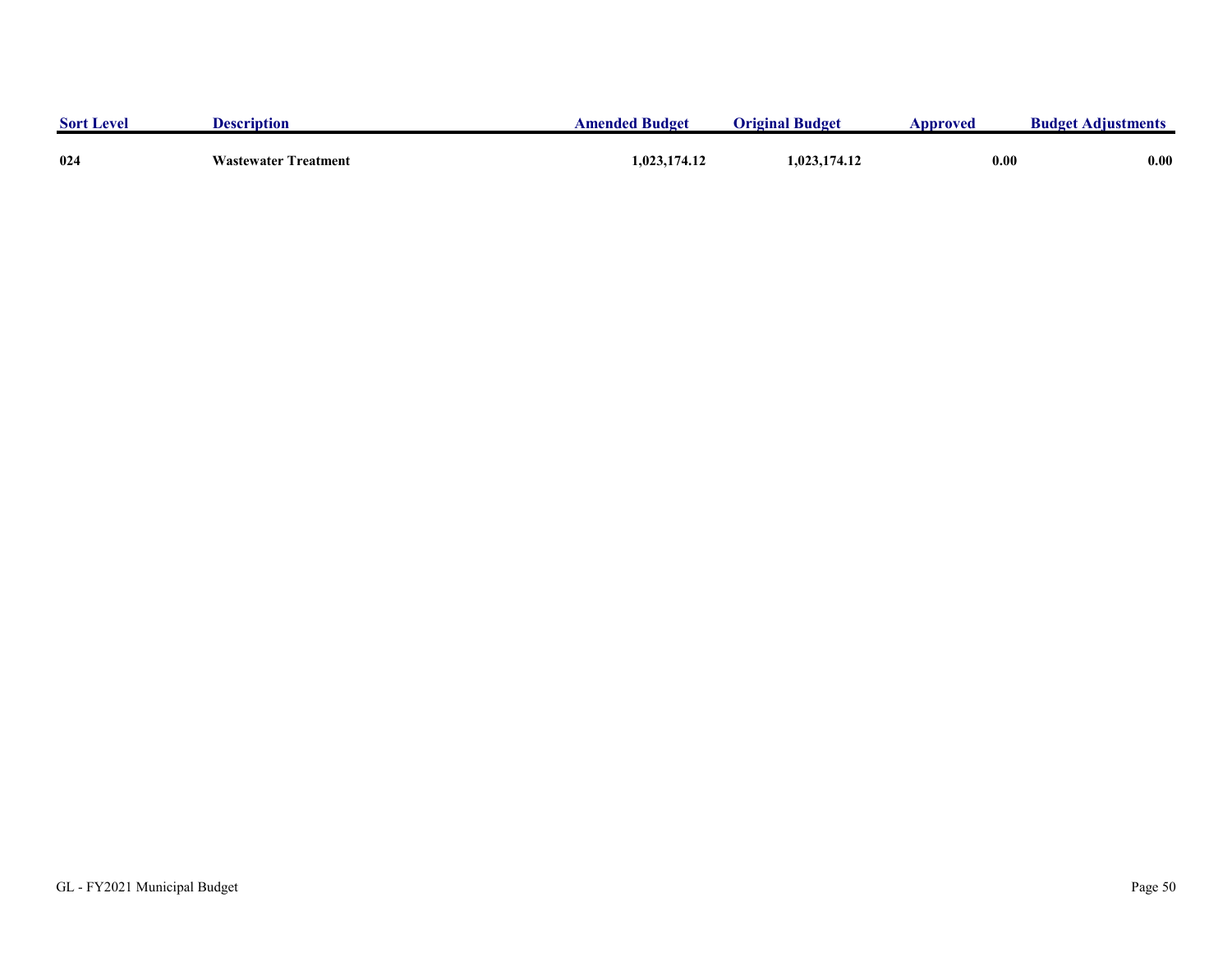| <b>Sort Level</b> | <b>Description</b>               | <b>Amended Budget</b> | <b>Original Budget</b> | <b>Approved</b> | <b>Budget Adjustments</b> |
|-------------------|----------------------------------|-----------------------|------------------------|-----------------|---------------------------|
|                   |                                  |                       |                        |                 |                           |
| 026               | <b>Collection Rehab</b>          |                       |                        |                 |                           |
| 02-026-50010      | Compensation                     | 140,078.12            | 140,078.12             | 0.00            | 0.00                      |
| 02-026-50011      | Emergency - Compensation         | 0.00                  | 0.00                   | $0.00\,$        | 0.00                      |
| 02-026-50060      | Compensation-On Call Pay         | 7,721.71              | 7,721.71               | 0.00            | 0.00                      |
| 02-026-50070      | Overtime-Non Salaried            | 12,728.10             | 12,728.10              | $0.00\,$        | 0.00                      |
| 02-026-50080      | Compensation-Deferred            | 0.00                  | 0.00                   | $0.00\,$        | 0.00                      |
| 02-026-50110      | FICA/Medicare                    | 10,769.20             | 10,769.20              | $0.00\,$        | 0.00                      |
| 02-026-50210      | Insurance-Dental                 | 814.08                | 814.08                 | 0.00            | 0.00                      |
| 02-026-50220      | Insurance-Life                   | 739.44                | 739.44                 | 0.00            | 0.00                      |
| 02-026-50230      | Insurance-Medical                | 55,208.64             | 55,208.64              | 0.00            | 0.00                      |
| 02-026-50231      | Insurance-HRA                    | 2,934.36              | 2,934.36               | 0.00            | 0.00                      |
| 02-026-50240      | <b>Insurance-Retirees</b>        | 0.00                  | 0.00                   | 0.00            | 0.00                      |
| 02-026-50250      | Insurance-Unemployment           | 1,260.48              | 1,260.48               | 0.00            | 0.00                      |
| 02-026-50260      | Insurance-Workers Comp           | 2,607.36              | 2,607.36               | $0.00\,$        | 0.00                      |
| 02-026-50280      | Vacation                         | 0.00                  | 0.00                   | 0.00            | 0.00                      |
| 02-026-50510      | Capitalized Labor                | 0.00                  | 0.00                   | $0.00\,$        | 0.00                      |
| 02-026-50511      | Capitalized Matls & Equipment    | 0.00                  | 0.00                   | 0.00            | 0.00                      |
| 02-026-50610      | Pensions-Retirees                | 0.00                  | 0.00                   | 0.00            | 0.00                      |
| 02-026-50710      | <b>Retirement - CERS</b>         | 38,623.00             | 38,623.00              | 0.00            | 0.00                      |
| 02-026-50711      | Retirement - OPEB                | 0.00                  | 0.00                   | 0.00            | 0.00                      |
| 02-026-50810      | Uniforms                         | 1,500.00              | 1,500.00               | 0.00            | 0.00                      |
| 02-026-50811      | Uniforms-NEW HIRE                | 0.00                  | 0.00                   | 0.00            | 0.00                      |
| 02-026-51120      | Contract Labor-Bldg Repair       | $0.00\,$              | 0.00                   | $0.00\,$        | 0.00                      |
| 02-026-51220      | <b>Equipment Rental</b>          | 500.00                | 500.00                 | 0.00            | 0.00                      |
| 02-026-51221      | <b>Technology Lease Payments</b> | 240.84                | 240.84                 | $0.00\,$        | 0.00                      |
| 02-026-51230      | Freight/Shipping/Handling        | 800.00                | 800.00                 | 0.00            | 0.00                      |
| 02-026-51310      | Janitorial Service & Related     | 0.00                  | 0.00                   | 0.00            | 0.00                      |
| 02-026-51510      | Physicals/Rests/Vaccines         | 140.00                | 140.00                 | 0.00            | 0.00                      |
| 02-026-51610      | Printing & Advertising           | 500.00                | 500.00                 | 0.00            | 0.00                      |
| 02-026-51735      | Profess-Backhoe Repair/Maint     | 3,000.00              | 3,000.00               | 0.00            | 0.00                      |
| 02-026-51740      | Profess-Computer Maint/Repair    | 0.00                  | 0.00                   | 0.00            | 0.00                      |
| 02-026-51745      | Professional-Consultant          | 0.00                  | 0.00                   | 0.00            | 0.00                      |
| 02-026-51748      | Profess-License Maint/Support    | 750.00                | 750.00                 | 0.00            | 0.00                      |
| 02-026-51755      | Profess-Equip Maint/Repair       | 5,000.00              | 5,000.00               | 0.00            | 0.00                      |
| 02-026-51762      | Prof-Lift Station Repair         | 19,000.00             | 19,000.00              | 0.00            | 0.00                      |
| 02-026-51765      | Professional-Other               | 40,000.00             | 40,000.00              | 0.00            | 0.00                      |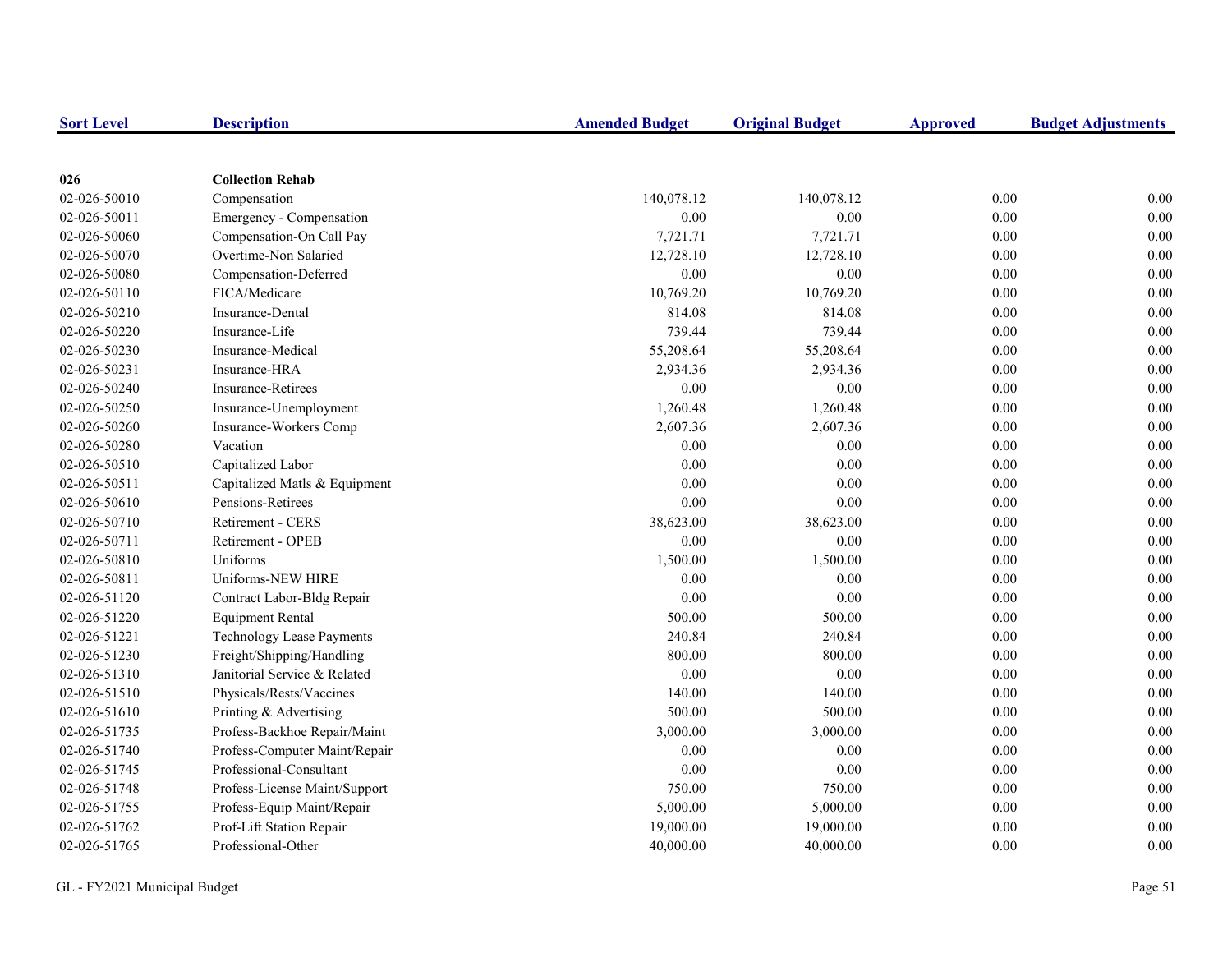| <b>Sort Level</b> | <b>Description</b>             | <b>Amended Budget</b> | <b>Original Budget</b> | <b>Approved</b> | <b>Budget Adjustments</b> |
|-------------------|--------------------------------|-----------------------|------------------------|-----------------|---------------------------|
| 02-026-51780      | Profess-Vehicle Repair/Maint   | 4,500.00              | 4,500.00               | 0.00            | 0.00                      |
| 02-026-51910      | Utilities-Electric             | 37,000.00             | 37,000.00              | $0.00\,$        | 0.00                      |
| 02-026-51920      | Utilities-Nat Gas/Propane      | 0.00                  | 0.00                   | 0.00            | 0.00                      |
| 02-026-51940      | Utilities-Communications       | 6,250.00              | 6,250.00               | 0.00            | 0.00                      |
| 02-026-51950      | Utilities-Water/Sewer          | 1,650.00              | 1,650.00               | $0.00\,$        | 0.00                      |
| 02-026-52010      | Supplies-Backhoe Repair/Maint  | 650.00                | 650.00                 | $0.00\,$        | 0.00                      |
| 02-026-52020      | Supplies-Bldg Maint/Repair     | 500.00                | 500.00                 | 0.00            | 0.00                      |
| 02-026-52060      | Supplies-Computer/Copier/Print | 150.00                | 150.00                 | 0.00            | 0.00                      |
| 02-026-52080      | Concrete                       | 0.00                  | 0.00                   | 0.00            | 0.00                      |
| 02-026-52090      | Supplies - Asphalt             | 0.00                  | 0.00                   | 0.00            | 0.00                      |
| 02-026-52110      | Equipment (Under \$2,000 Each) | 2,000.00              | 2,000.00               | 0.00            | 0.00                      |
| 02-026-52120      | Supplies-Equip Maint/Repair    | 700.00                | 700.00                 | $0.00\,$        | 0.00                      |
| 02-026-52250      | Fuel, Oil, Fluids              | 8,500.00              | 8,500.00               | 0.00            | 0.00                      |
| 02-026-52310      | Gravel/Rock                    | 3,000.00              | 3,000.00               | 0.00            | 0.00                      |
| 02-026-52311      | Supplies Yard Repairs          | 0.00                  | 0.00                   | $0.00\,$        | 0.00                      |
| 02-026-52320      | Grout                          | 250.00                | 250.00                 | 0.00            | 0.00                      |
| 02-026-52350      | Supplies-Janitorial            | 0.00                  | 0.00                   | $0.00\,$        | 0.00                      |
| 02-026-52355      | Lift Station-Sply Maint/Repair | 19,500.00             | 19,500.00              | 0.00            | 0.00                      |
| 02-026-52440      | Manholes                       | 10,000.00             | 10,000.00              | 0.00            | 0.00                      |
| 02-026-52700      | Supplies-Office                | 150.00                | 150.00                 | 0.00            | 0.00                      |
| 02-026-52750      | Supplies-Other                 | 800.00                | 800.00                 | 0.00            | 0.00                      |
| 02-026-52820      | PVC Pipe                       | 3,500.00              | 3,500.00               | 0.00            | 0.00                      |
| 02-026-52840      | Postage-Meter & Related        | 0.00                  | 0.00                   | 0.00            | 0.00                      |
| 02-026-52855      | Risers                         | 1,200.00              | 1,200.00               | 0.00            | 0.00                      |
| 02-026-52865      | Supplies-Safety/Protective     | 3,100.00              | 3,100.00               | 0.00            | 0.00                      |
| 02-026-52875      | Sewer Solvent                  | 30,000.00             | 30,000.00              | 0.00            | 0.00                      |
| 02-026-52880      | Signs & Barricades             | 1,000.00              | 1,000.00               | 0.00            | 0.00                      |
| 02-026-52885      | Small Tools & Equipment        | 1,700.00              | 1,700.00               | 0.00            | 0.00                      |
| 02-026-52890      | Software                       | 1,550.00              | 1,550.00               | 0.00            | 0.00                      |
| 02-026-52920      | <b>Tapping Saddles</b>         | 450.00                | 450.00                 | 0.00            | 0.00                      |
| 02-026-52950      | Vehicle-Supplies Repair/Maint  | 1,500.00              | 1,500.00               | 0.00            | 0.00                      |
| 02-026-52955      | Inventory Adjustment           | 0.00                  | $0.00\,$               | 0.00            | 0.00                      |
| 02-026-53460      | Conference/Train/School        | 1,000.00              | 1,000.00               | 0.00            | 0.00                      |
| 02-026-53470      | Dues & Subscriptions           | 1,000.00              | 1,000.00               | 0.00            | 0.00                      |
| 02-026-53500      | Easements                      | 1,200.00              | 1,200.00               | 0.00            | 0.00                      |
| 02-026-53600      | Miscellaneous                  | 0.00                  | 0.00                   | 0.00            | 0.00                      |
| 02-026-53850      | Travel/Lodging/Meals           | 1,500.00              | 1,500.00               | 0.00            | 0.00                      |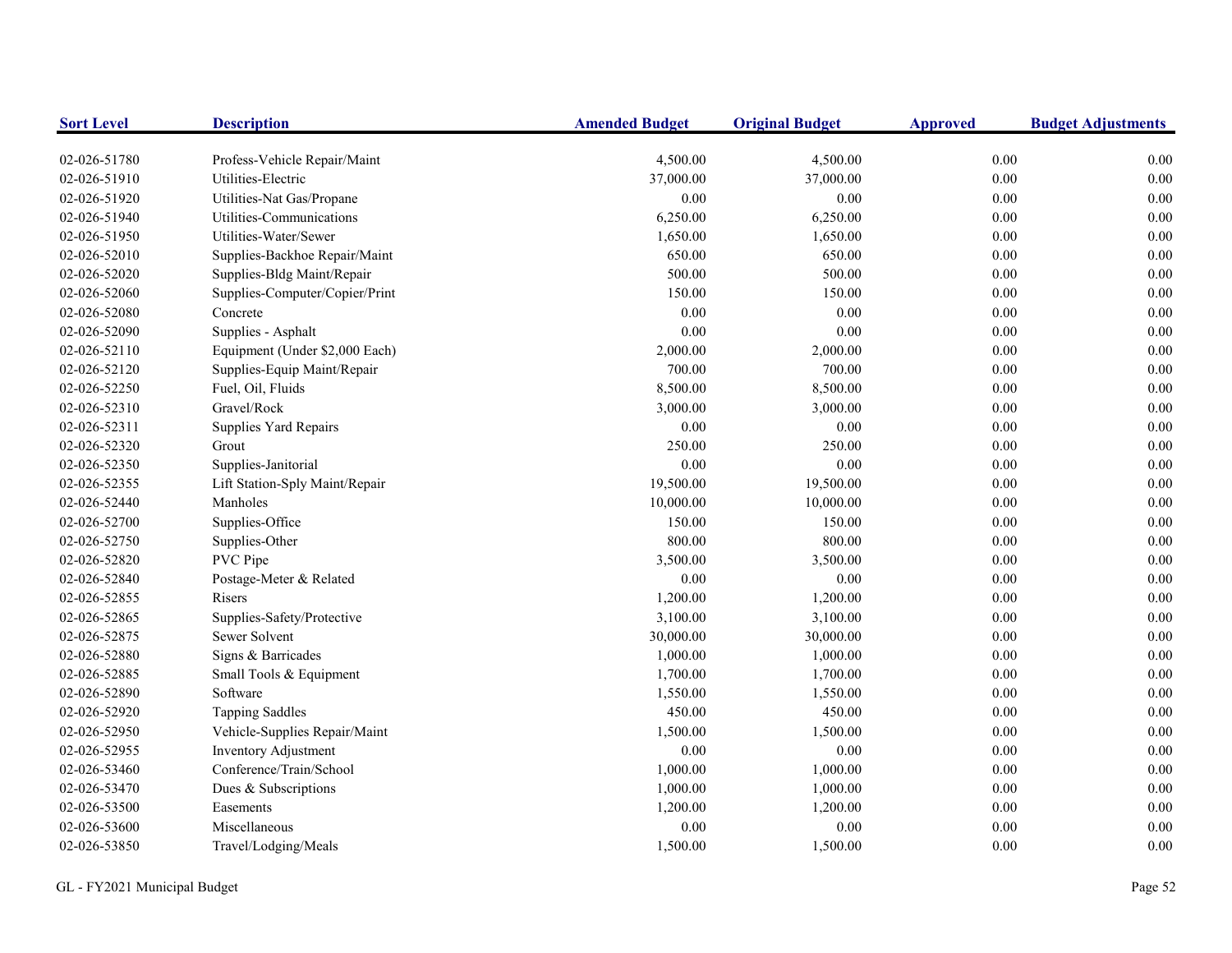| <b>Sort Level</b> | <b>Description</b>            | <b>Amended Budget</b> | <b>Original Budget</b> | Approved | <b>Budget Adjustments</b> |
|-------------------|-------------------------------|-----------------------|------------------------|----------|---------------------------|
|                   |                               |                       |                        |          |                           |
| 02-026-54200      | Insurance & Bonds             | 0.00                  | 0.00                   | 0.00     | 0.00                      |
| 02-026-61500      | Depreciation                  | 0.00                  | 0.00                   | 0.00     | 0.00                      |
| 02-026-73100      | Building - Coll/Rehab         | 0.00                  | 0.00                   | 0.00     | 0.00                      |
| 02-026-73200      | Equipment - Coll/Rehab        | 12,000.00             | 12,000.00              | 0.00     | 0.00                      |
| 02-026-73300      | Land & Improvmnts-Coll/Rehab  | 0.00                  | 0.00                   | 0.00     | 0.00                      |
| 02-026-73400      | Plant-In-Service - Coll/Rehab | 402,400.00            | 402,400.00             | 0.00     | 0.00                      |
| 02-026-73500      | Vehicle - Coll/Rehab          | 42,239.00             | 42,239.00              | 0.00     | 0.00                      |
| 026               | <b>Collection Rehab</b>       | 945,854.33            | 945,854.33             | 0.00     | 0.00                      |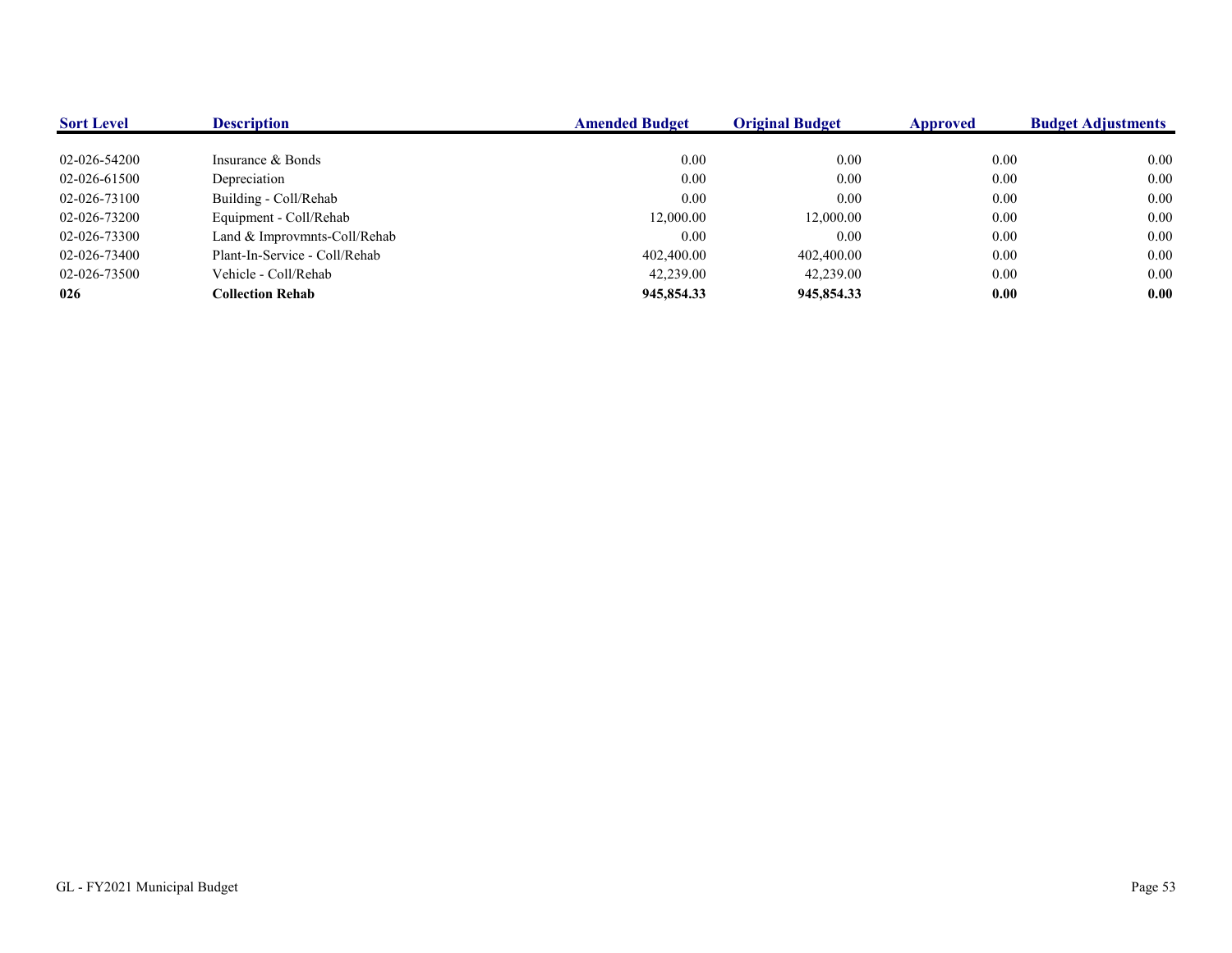| <b>Sort Level</b> | <b>Description</b>             | <b>Amended Budget</b> | <b>Original Budget</b> | Approved | <b>Budget Adjustments</b> |
|-------------------|--------------------------------|-----------------------|------------------------|----------|---------------------------|
|                   |                                |                       |                        |          |                           |
| 071               | <b>Debt Service</b>            |                       |                        |          |                           |
| 02-071-58150      | Admin Fees-W KIA/KLC/BNDS/Note | 0.00                  | 0.00                   | 0.00     | 0.00                      |
| 02-071-58155      | Admin Fees KIA                 | 3,035.43              | 3,035.43               | 0.00     | 0.00                      |
| 02-071-58156      | <b>Bond Issue Costs</b>        | 0.00                  | 0.00                   | 0.00     | 0.00                      |
| 02-071-58200      | Gain/Loss on Retirement Debt   | 0.00                  | 0.00                   | 0.00     | 0.00                      |
| 02-071-58332      | Interest-Meter Deposits        | 7,500.00              | 7,500.00               | 0.00     | 0.00                      |
| 02-071-58350      | Interest-KIA C89-17 Dam Cap    | 0.00                  | 0.00                   | 0.00     | 0.00                      |
| 02-071-58352      | Interest-KIA A92-05 BLT Press  | 0.00                  | 0.00                   | 0.00     | 0.00                      |
| 02-071-58354      | Interest-KIA A94-18 WW Upgrade | 0.00                  | 0.00                   | 0.00     | 0.00                      |
| 02-071-58360      | Interst-W KLC Wtr Line Lease   | 0.00                  | 0.00                   | 0.00     | 0.00                      |
| 02-071-58365      | Interest-2004 Dam Bonds        | 0.00                  | 0.00                   | 0.00     | 0.00                      |
| 02-071-58370      | Interest-KLC Leases & Bonds    | 33,662.50             | 33,662.50              | 0.00     | 0.00                      |
| 02-071-58372      | Interest-2009 W&S Bonds        | 0.00                  | 0.00                   | 0.00     | 0.00                      |
| 02-071-58375      | Interest-2012 W&S Bonds        | 82,193.76             | 82,193.76              | 0.00     | 0.00                      |
| 02-071-58440      | Principal-KIA A92-05 BLT Press | 0.00                  | 0.00                   | 0.00     | 0.00                      |
| 02-071-58442      | Principal-KIA C89-17 Dam Cap   | 0.00                  | 0.00                   | 0.00     | 0.00                      |
| 02-071-58444      | Principal-KIA A94-18 WW Upgrde | 0.00                  | 0.00                   | 0.00     | 0.00                      |
| 02-071-58450      | Principal-W KLC Wtr Line Lease | 0.00                  | 0.00                   | 0.00     | 0.00                      |
| 02-071-58452      | Principal-2004 Dam Bonds       | 0.00                  | 0.00                   | 0.00     | 0.00                      |
| 02-071-58453      | Principal-2002 Bonds           | 0.00                  | 0.00                   | 0.00     | 0.00                      |
| 02-071-58455      | Principal-2000 KLC Lease       | 0.00                  | 0.00                   | 0.00     | 0.00                      |
| 02-071-58458      | Principal-2009 W&S Bonds       | 0.00                  | 0.00                   | 0.00     | 0.00                      |
| 02-071-58460      | Principal-2016D W&S Bond       | 50,000.00             | 50,000.00              | 0.00     | 0.00                      |
| 02-071-58475      | Principal-2012 W&S Bonds       | 160,000.00            | 160,000.00             | 0.00     | 0.00                      |
| 02-071-73547      | Amortization                   | 0.00                  | 0.00                   | 0.00     | 0.00                      |
| 071               | <b>Debt Service</b>            | 336,391.69            | 336,391.69             | 0.00     | 0.00                      |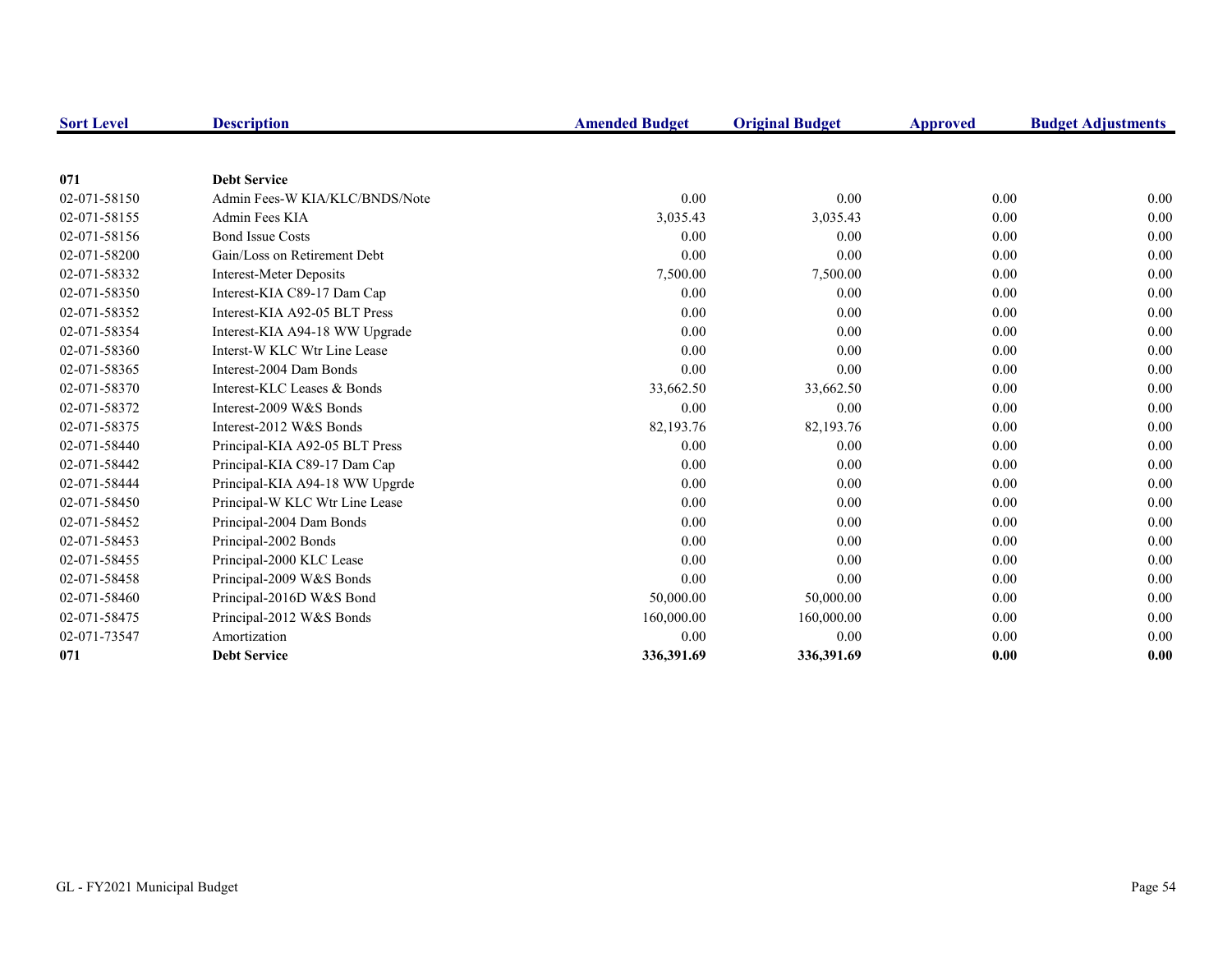| <b>Sort Level</b> | <b>Description</b>                    | <b>Amended Budget</b> | <b>Original Budget</b> | <b>Approved</b> | <b>Budget Adjustments</b> |
|-------------------|---------------------------------------|-----------------------|------------------------|-----------------|---------------------------|
|                   |                                       |                       |                        |                 |                           |
| 073               | <b>Interfund Approp &amp; Trnsfrs</b> |                       |                        |                 |                           |
| 02-073-60300      | Water Division-Overhead               | 142,341.59            | 142,341.59             | 0.00            | 0.00                      |
| 02-073-60400      | Wastewater Div-Overhead               | 142,341.59            | 142,341.59             | 0.00            | $0.00\,$                  |
| 02-073-62010      | Transfer Out - General Fund           | 0.00                  | 0.00                   | 0.00            | 0.00                      |
| 02-073-62013      | Transfer In - Municipal Aid           | 0.00                  | 0.00                   | 0.00            | $0.00\,$                  |
| 073               | <b>Interfund Approp &amp; Trnsfrs</b> | 284,683.18            | 284,683.18             | 0.00            | 0.00                      |
| Expense           | Expense                               | 5,764,199.29          | 5,764,199.29           | 0.00            | $0.00\,$                  |
| 02                | <b>Franklin Municipal Utilities</b>   | $-164,243.69$         | $-164,243.69$          | 0.00            | 0.00                      |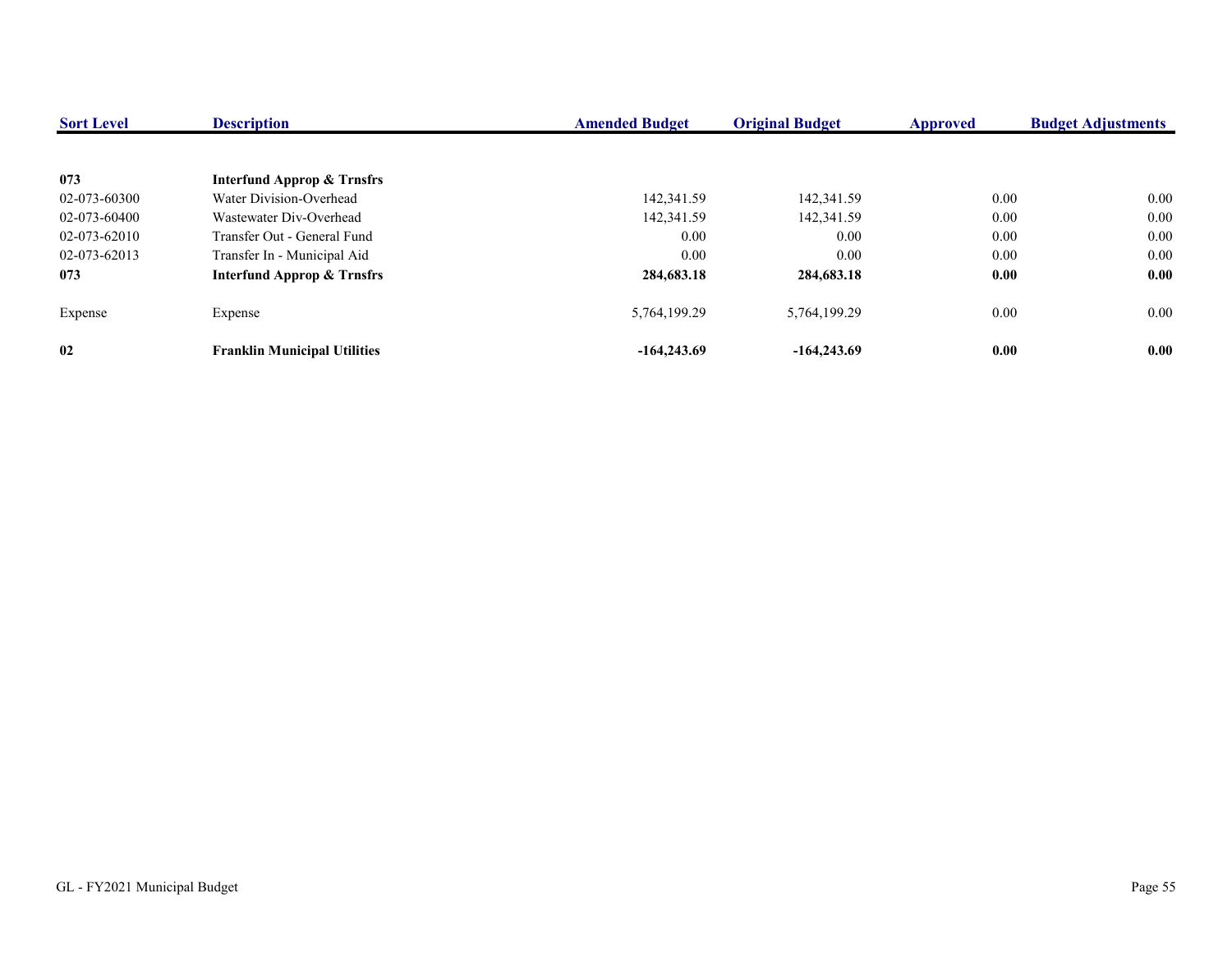| <b>Sort Level</b> | <b>Description</b>             | <b>Amended Budget</b> | <b>Original Budget</b> | <b>Approved</b> | <b>Budget Adjustments</b> |
|-------------------|--------------------------------|-----------------------|------------------------|-----------------|---------------------------|
|                   |                                |                       |                        |                 |                           |
|                   |                                |                       |                        |                 |                           |
| 03                | <b>Sanitation</b>              |                       |                        |                 |                           |
| Revenue           | Revenue                        |                       |                        |                 |                           |
| 030               | <b>Sanitation</b>              |                       |                        |                 |                           |
| 03-030-40030      | Collection Fee                 | $-17,000.00$          | $-17,000.00$           | 0.00            | $0.00\,$                  |
| 03-030-40040      | Comm Business Dumpsters        | 0.00                  | 0.00                   | 0.00            | $0.00\,$                  |
| 03-030-40050      | Allowance for Uncollectible AR | 0.00                  | 0.00                   | 0.00            | 0.00                      |
| 03-030-40080      | <b>Franchise Fees</b>          | $-233,000.00$         | $-233,000.00$          | 0.00            | 0.00                      |
| 03-030-40090      | Residential/Business-Manual    | $-752,000.00$         | $-752,000.00$          | 0.00            | 0.00                      |
| 03-030-40100      | Comm-Industries                | 0.00                  | 0.00                   | 0.00            | 0.00                      |
| 03-030-40160      | Penalty Charges                | $-20,000.00$          | $-20,000.00$           | 0.00            | 0.00                      |
| 03-030-46180      | Investment Income              | $-4,271.16$           | $-4,271.16$            | 0.00            | 0.00                      |
| 03-030-46200      | Miscellaneous Income           | 0.00                  | 0.00                   | 0.00            | 0.00                      |
| 03-030-46220      | Proceeds for Sale of Assets    | 0.00                  | 0.00                   | 0.00            | 0.00                      |
| 03-030-46225      | Gain or Loss on Asset Disposal | 0.00                  | 0.00                   | 0.00            | 0.00                      |
| 030               | <b>Sanitation</b>              | $-1,026,271.16$       | $-1,026,271.16$        | 0.00            | 0.00                      |
|                   |                                |                       |                        |                 |                           |
| Revenue           | Revenue                        | 1,026,271.16          | 1,026,271.16           | 0.00            | 0.00                      |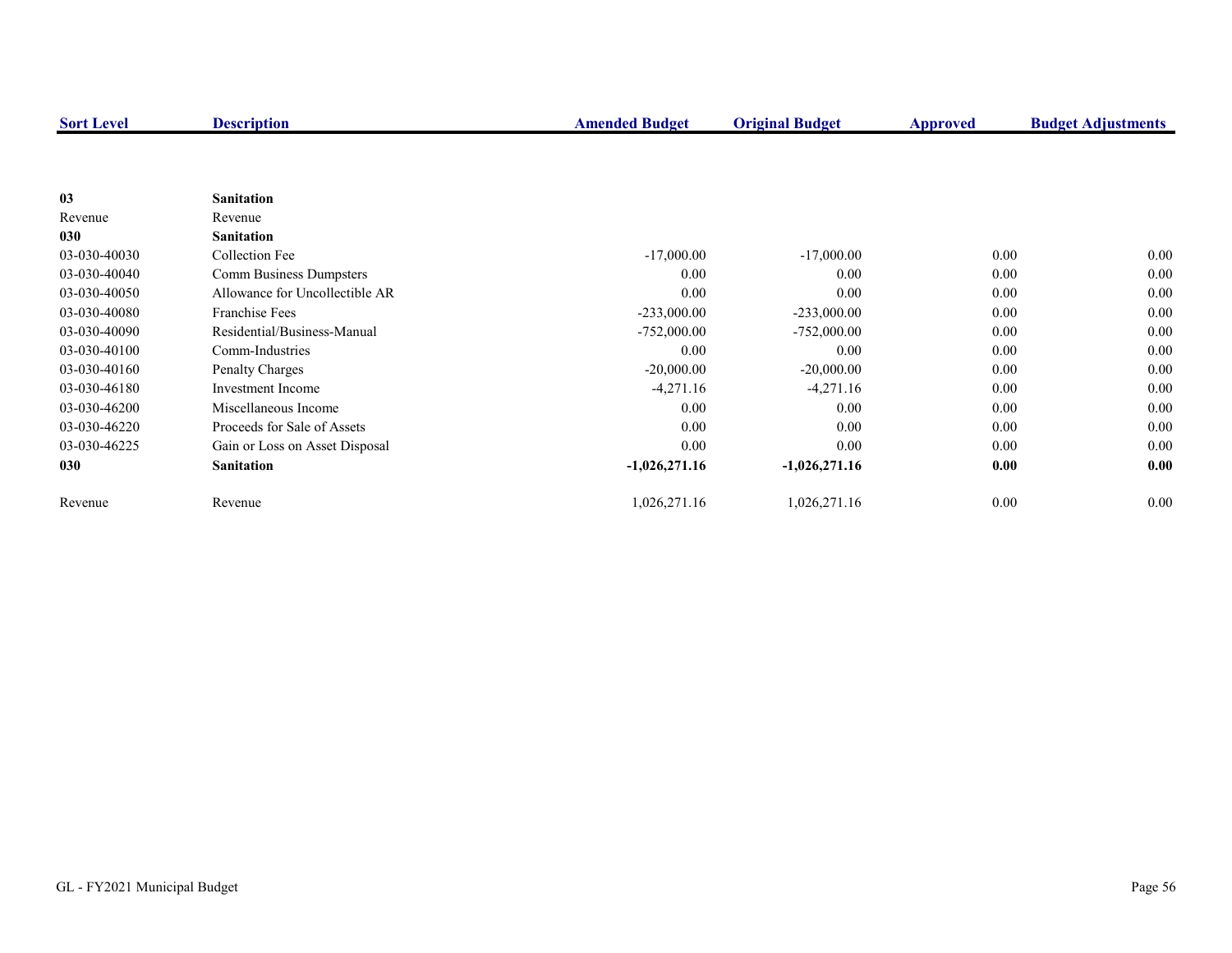| <b>Sort Level</b> | <b>Description</b>                    | <b>Amended Budget</b> | <b>Original Budget</b> | <b>Approved</b> | <b>Budget Adjustments</b> |
|-------------------|---------------------------------------|-----------------------|------------------------|-----------------|---------------------------|
|                   |                                       |                       |                        |                 |                           |
| Expense           | Expense                               |                       |                        |                 |                           |
| 010               | Legislative                           |                       |                        |                 |                           |
| 03-010-52955      | Inventory Adjustment                  | 0.00                  | 0.00                   | 0.00            | 0.00                      |
| 010               | Legislative                           | 0.00                  | 0.00                   | $0.00\,$        | 0.00                      |
| 030               | <b>Sanitation</b>                     |                       |                        |                 |                           |
| 03-030-50240      | Insurance-Retirees                    | 0.00                  | 0.00                   | 0.00            | 0.00                      |
| 03-030-50610      | Pensions-Retirees                     | 0.00                  | 0.00                   | 0.00            | 0.00                      |
| 03-030-51250      | Garbage Hauler Contract               | 750,000.00            | 750,000.00             | 0.00            | 0.00                      |
| 03-030-51757      | Professional Landfill                 | 0.00                  | 0.00                   | 0.00            | 0.00                      |
| 03-030-53010      | <b>Bad Debts</b>                      | 0.00                  | 0.00                   | 0.00            | 0.00                      |
| 03-030-53600      | Miscellaneous                         | 0.00                  | 0.00                   | 0.00            | 0.00                      |
| 03-030-61500      | Depreciation                          | 0.00                  | 0.00                   | 0.00            | 0.00                      |
| 030               | <b>Sanitation</b>                     | 750,000.00            | 750,000.00             | 0.00            | 0.00                      |
| 071               | <b>Debt Service</b>                   |                       |                        |                 |                           |
| 03-071-58436      | Principal-Sanit KLC Incin             | 0.00                  | 0.00                   | 0.00            | $0.00\,$                  |
| 03-071-73547      | Amortization                          | 0.00                  | 0.00                   | 0.00            | 0.00                      |
| 071               | <b>Debt Service</b>                   | 0.00                  | 0.00                   | 0.00            | 0.00                      |
| 073               | <b>Interfund Approp &amp; Trnsfrs</b> |                       |                        |                 |                           |
| 03-073-60200      | Administrative Overhead               | 209,500.00            | 209,500.00             | 0.00            | 0.00                      |
| 073               | <b>Interfund Approp &amp; Trnsfrs</b> | 209,500.00            | 209,500.00             | 0.00            | 0.00                      |
| Expense           | Expense                               | 959,500.00            | 959,500.00             | 0.00            | $0.00\,$                  |
| 03                | <b>Sanitation</b>                     | 66,771.16             | 66,771.16              | 0.00            | 0.00                      |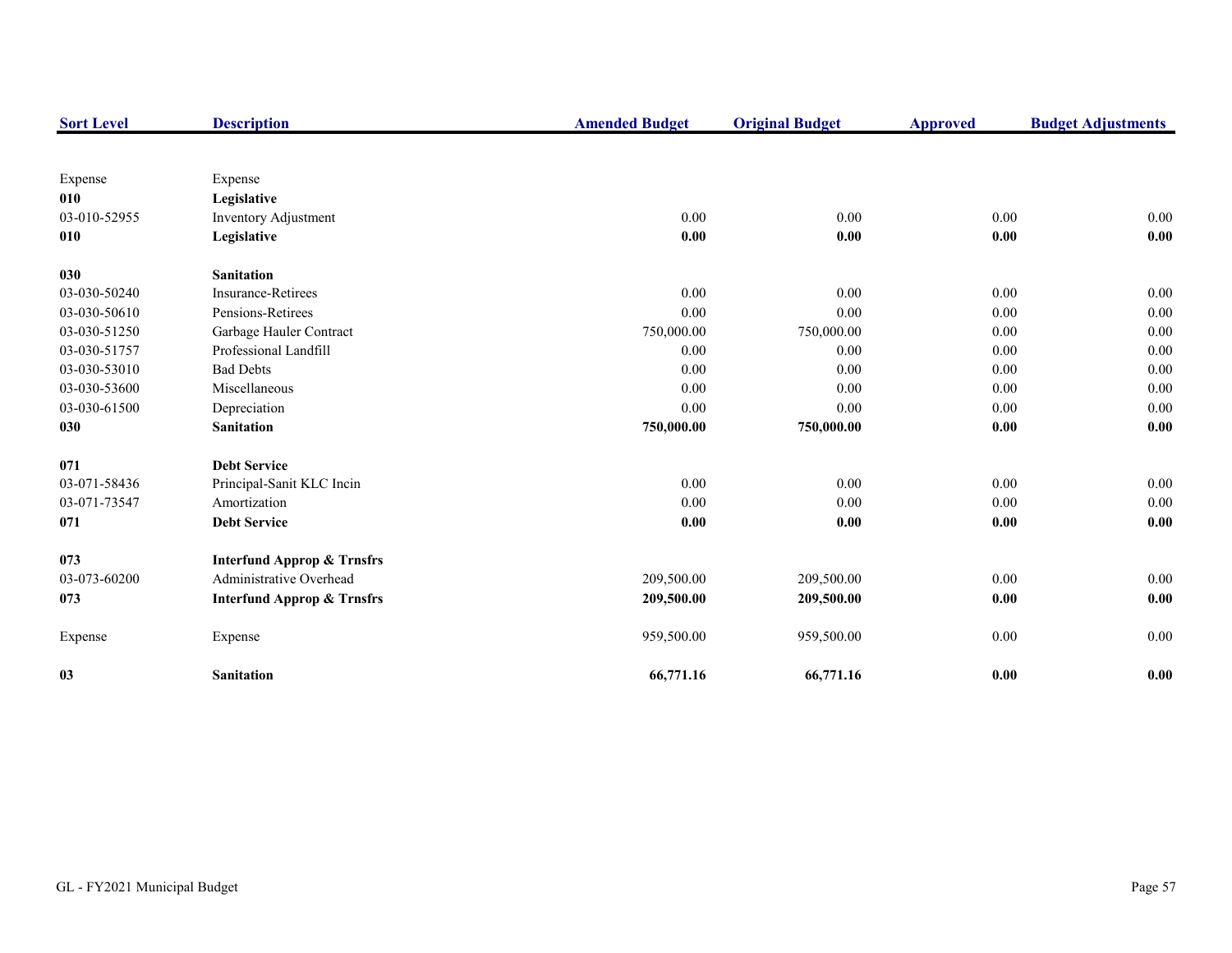| <b>Sort Level</b> | <b>Description</b>               | <b>Amended Budget</b> | <b>Original Budget</b> | <b>Approved</b> | <b>Budget Adjustments</b> |
|-------------------|----------------------------------|-----------------------|------------------------|-----------------|---------------------------|
|                   |                                  |                       |                        |                 |                           |
| 05                | <b>CDBG Economic Development</b> |                       |                        |                 |                           |
| Revenue           | Revenue                          |                       |                        |                 |                           |
| 050               | <b>Community Services</b>        |                       |                        |                 |                           |
| 05-050-40050      | Bad Debt Expense CDBG            | 0.00                  | 0.00                   | 0.00            | $0.00\,$                  |
| 05-050-46180      | Investment Income                | 0.00                  | 0.00                   | 0.00            | $0.00\,$                  |
| 05-050-47160      | J D Novitec Note Receivable      | 0.00                  | 0.00                   | 0.00            | $0.00\,$                  |
| 050               | <b>Community Services</b>        | 0.00                  | 0.00                   | 0.00            | 0.00                      |
| Revenue           | Revenue                          | 0.00                  | 0.00                   | $0.00\,$        | $0.00\,$                  |
| 05                | <b>CDBG Economic Development</b> | 0.00                  | 0.00                   | 0.00            | 0.00                      |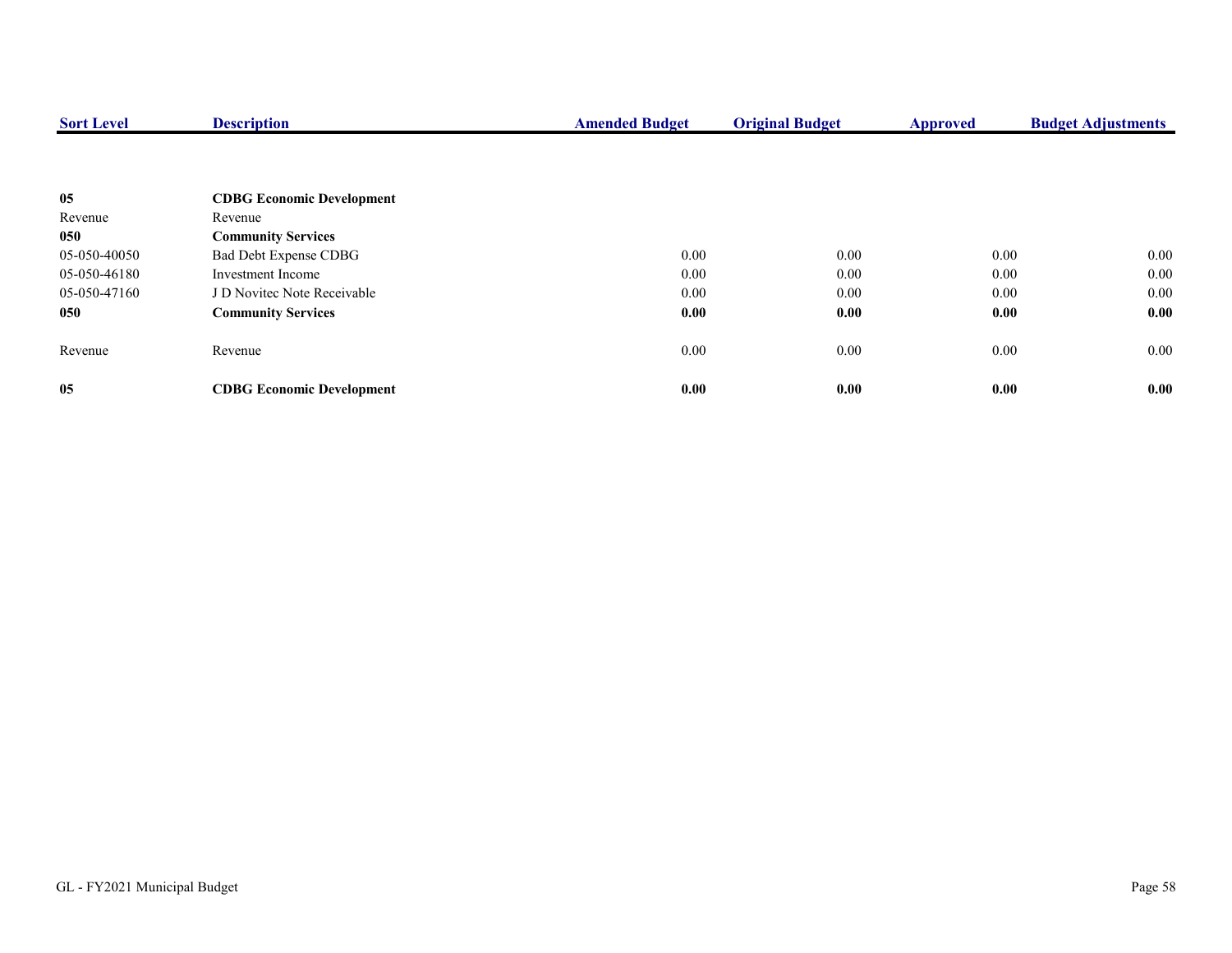| <b>Sort Level</b> | <b>Description</b>                  | <b>Amended Budget</b> | <b>Original Budget</b> | <b>Approved</b> | <b>Budget Adjustments</b> |
|-------------------|-------------------------------------|-----------------------|------------------------|-----------------|---------------------------|
|                   |                                     |                       |                        |                 |                           |
|                   |                                     |                       |                        |                 |                           |
| 06                | <b>Municpal Aid</b>                 |                       |                        |                 |                           |
| Revenue           | Revenue                             |                       |                        |                 |                           |
| 060               | <b>Municipal Aid</b>                |                       |                        |                 |                           |
| 06-060-46160      | Ky Tax Rebate                       | 0.00                  | 0.00                   | 0.00            | $0.00\,$                  |
| 06-060-46180      | Investment Income                   | $-962.88$             | $-962.88$              | 0.00            | $0.00\,$                  |
| 06-060-46220      | Proceeds for Sale of Assets         | 0.00                  | 0.00                   | 0.00            | 0.00                      |
| 06-060-46225      | Gain or Loss on Asset Disposal      | 0.00                  | 0.00                   | 0.00            | 0.00                      |
| 06-060-47160      | Ky Tax Rebate                       | $-148,250.00$         | $-148,250.00$          | 0.00            | 0.00                      |
| 06-060-47161      | KY Tax Rebate                       | 0.00                  | 0.00                   | 0.00            | 0.00                      |
| 06-060-47165      | Ky Special Grant                    | 0.00                  | 0.00                   | 0.00            | 0.00                      |
| 06-060-47170      | Special Mun/Aid Disc Bond           | 0.00                  | 0.00                   | 0.00            | 0.00                      |
| 06-060-47180      | LGEAF/Coal/Mineral                  | $-5,000.00$           | $-5,000.00$            | 0.00            | 0.00                      |
| 06-060-47270      | Appropriation-General Fund          | $-86,000.00$          | $-86,000.00$           | 0.00            | 0.00                      |
| 06-060-48100      | <b>Contribution Infrastr Assets</b> | 0.00                  | 0.00                   | 0.00            | 0.00                      |
| 060               | <b>Municipal Aid</b>                | $-240,212.88$         | $-240,212.88$          | 0.00            | 0.00                      |
|                   |                                     |                       |                        |                 |                           |
| Revenue           | Revenue                             | 240,212.88            | 240,212.88             | 0.00            | $0.00\,$                  |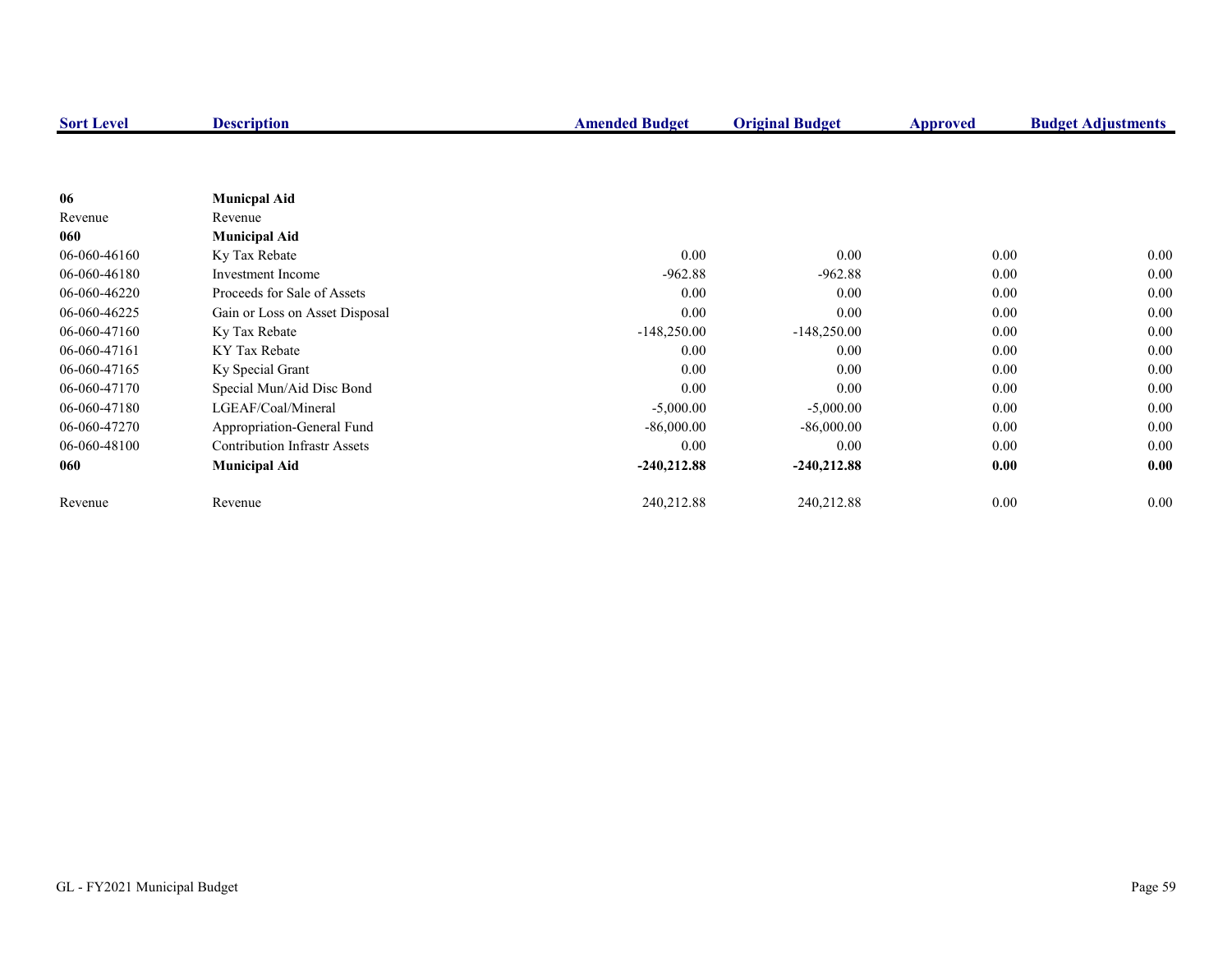| <b>Sort Level</b> | <b>Description</b>                    | <b>Amended Budget</b> | <b>Original Budget</b> | <b>Approved</b> | <b>Budget Adjustments</b> |
|-------------------|---------------------------------------|-----------------------|------------------------|-----------------|---------------------------|
|                   |                                       |                       |                        |                 |                           |
| Expense           | Expense                               |                       |                        |                 |                           |
| 060               | <b>Municipal Aid</b>                  |                       |                        |                 |                           |
| 06-060-51766      | Professional-Street Rep/Maint         | 15,000.00             | 15,000.00              | 0.00            | 0.00                      |
| 06-060-51830      | Street Paving Ky Tax Rebate           | 110,000.00            | 110,000.00             | 0.00            | $0.00\,$                  |
| 06-060-51840      | Street Paving-SP Mun/Aid Disc         | 0.00                  | 0.00                   | 0.00            | $0.00\,$                  |
| 06-060-52090      | Supplies - Curbs                      | 0.00                  | 0.00                   | 0.00            | 0.00                      |
| 06-060-52500      | Supplies-Sidewalks & Curbs            | 20,000.00             | 20,000.00              | 0.00            | 0.00                      |
| 06-060-52890      | GIS Program                           | 0.00                  | 0.00                   | 0.00            | 0.00                      |
| 06-060-52897      | Supplies-Streets                      | 0.00                  | 0.00                   | 0.00            | 0.00                      |
| 06-060-61500      | Depreciation                          | 0.00                  | 0.00                   | 0.00            | $0.00\,$                  |
| 06-060-79300      | <b>Street Construction</b>            | 0.00                  | 0.00                   | 0.00            | $0.00\,$                  |
| 06-060-79330      | <b>Street Equipment</b>               | 0.00                  | 0.00                   | 0.00            | $0.00\,$                  |
| 06-060-79500      | Street - Vehicles                     | 0.00                  | 0.00                   | 0.00            | 0.00                      |
| 060               | <b>Municipal Aid</b>                  | 145,000.00            | 145,000.00             | 0.00            | 0.00                      |
| 073               | <b>Interfund Approp &amp; Trnsfrs</b> |                       |                        |                 |                           |
| 06-073-60500      | Municipal Aid Appropriation           | 95,000.00             | 95,000.00              | 0.00            | 0.00                      |
| 06-073-62012      | Transfer Out - Utility Fund           | 0.00                  | 0.00                   | 0.00            | 0.00                      |
| 073               | <b>Interfund Approp &amp; Trnsfrs</b> | 95,000.00             | 95,000.00              | 0.00            | 0.00                      |
| Expense           | Expense                               | 240,000.00            | 240,000.00             | $0.00\,$        | 0.00                      |
| 06                | <b>Municpal Aid</b>                   | 212.88                | 212.88                 | 0.00            | 0.00                      |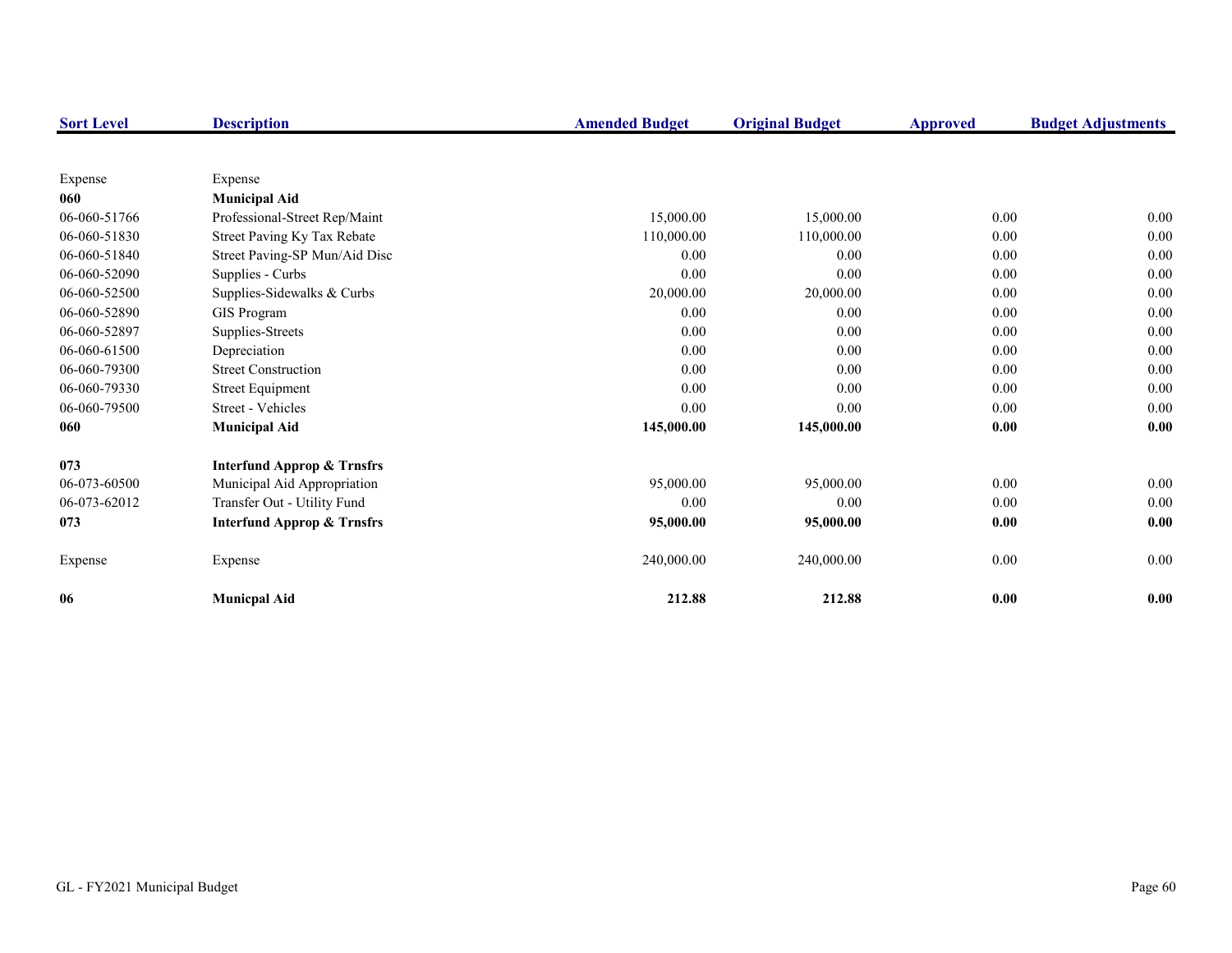| <b>Sort Level</b> | <b>Description</b>            | <b>Amended Budget</b> | <b>Original Budget</b> | <b>Approved</b> | <b>Budget Adjustments</b> |
|-------------------|-------------------------------|-----------------------|------------------------|-----------------|---------------------------|
|                   |                               |                       |                        |                 |                           |
| 08                | <b>Frances M Harris Trust</b> |                       |                        |                 |                           |
| Revenue           | Revenue                       |                       |                        |                 |                           |
| 080               | <b>Trust</b>                  |                       |                        |                 |                           |
| 08-080-46180      | Investment Income             | 0.00                  | 0.00                   | 0.00            | $0.00\,$                  |
| 080               | <b>Trust</b>                  | 0.00                  | 0.00                   | 0.00            | 0.00                      |
| Revenue           | Revenue                       | 0.00                  | $0.00\,$               | 0.00            | 0.00                      |
| Expense           | Expense                       |                       |                        |                 |                           |
| 080               | Trust                         |                       |                        |                 |                           |
| 08-080-51140      | Landscaping                   | 0.00                  | 0.00                   | 0.00            | $0.00\,$                  |
| 08-080-53600      | Miscellaneous                 | 0.00                  | 0.00                   | $0.00\,$        | $0.00\,$                  |
| 08-080-61500      | Depreciation                  | 0.00                  | $0.00\,$               | $0.00\,$        | $0.00\,$                  |
| 080               | Trust                         | 0.00                  | 0.00                   | 0.00            | 0.00                      |
| Expense           | Expense                       | 0.00                  | 0.00                   | 0.00            | $0.00\,$                  |
| 08                | <b>Frances M Harris Trust</b> | 0.00                  | $0.00\,$               | 0.00            | 0.00                      |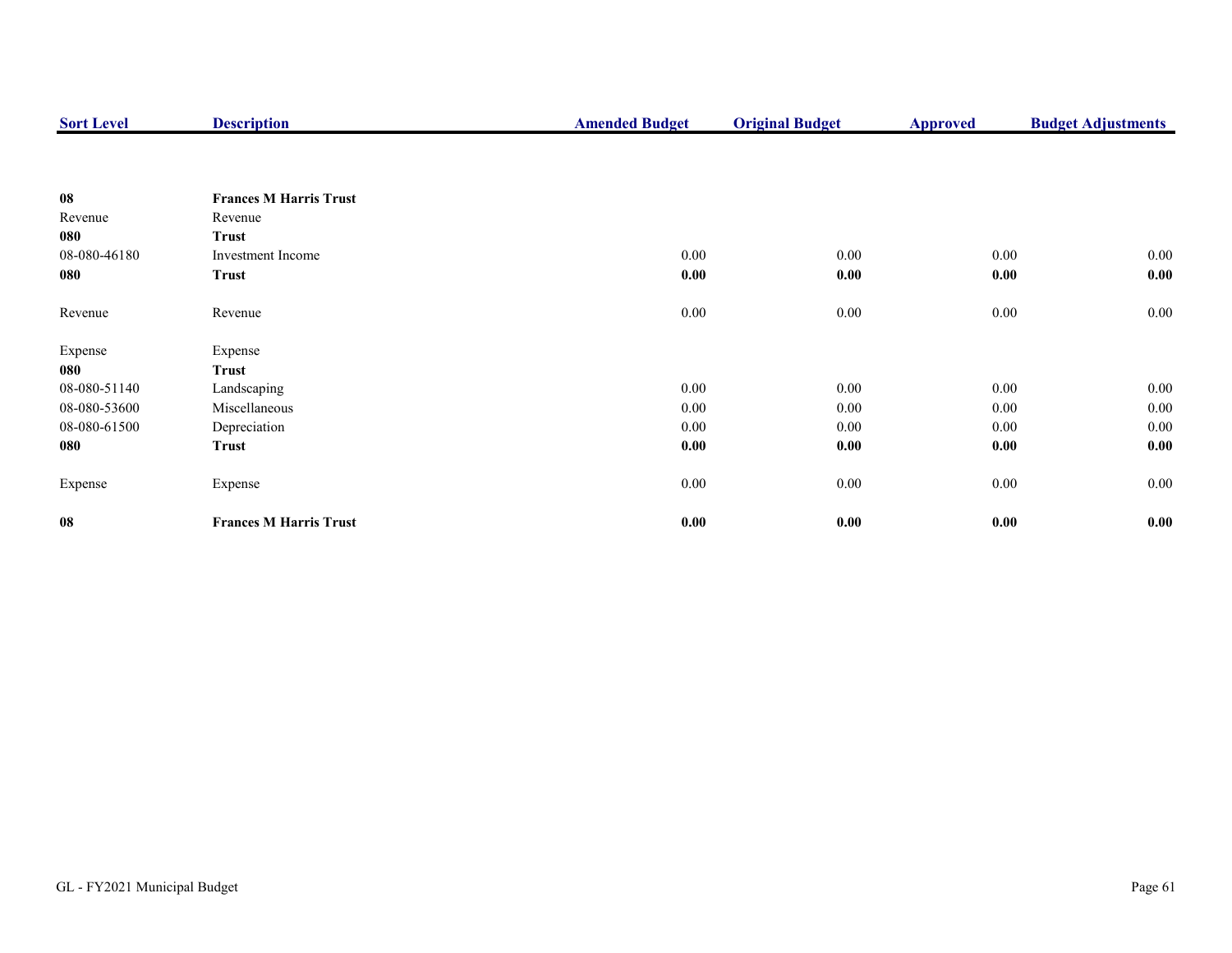| <b>Sort Level</b> | <b>Description</b>                    | <b>Amended Budget</b> | <b>Original Budget</b> | <b>Approved</b> | <b>Budget Adjustments</b> |
|-------------------|---------------------------------------|-----------------------|------------------------|-----------------|---------------------------|
|                   |                                       |                       |                        |                 |                           |
| 09                | <b>Perpetual Care</b>                 |                       |                        |                 |                           |
| Revenue           | Revenue                               |                       |                        |                 |                           |
| 090               | <b>Perpetual Care</b>                 |                       |                        |                 |                           |
| 09-090-40110      | Perpetual Care/Lot Sales              | $-6,000.00$           | $-6,000.00$            | 0.00            | 0.00                      |
| 09-090-40111      | Perpetual Care - Other Income         | $-100.00$             | $-100.00$              | $0.00\,$        | $0.00\,$                  |
| 09-090-46180      | <b>Investment Income</b>              | $-3,861.36$           | $-3,861.36$            | 0.00            | 0.00                      |
| 09-090-46181      | Gain/Loss on Investment               | 0.00                  | 0.00                   | 0.00            | 0.00                      |
| 09-090-47500      | Perpetual Care Bequest                | 0.00                  | 0.00                   | 0.00            | $0.00\,$                  |
| 090               | <b>Perpetual Care</b>                 | $-9,961.36$           | $-9,961.36$            | 0.00            | 0.00                      |
| Revenue           | Revenue                               | 9,961.36              | 9,961.36               | 0.00            | $0.00\,$                  |
| Expense           | Expense                               |                       |                        |                 |                           |
| 073               | <b>Interfund Approp &amp; Trnsfrs</b> |                       |                        |                 |                           |
| 09-073-62100      | Cemetery Fund Appropriation           | 3,000.00              | 3,000.00               | $0.00\,$        | $0.00\,$                  |
| 073               | <b>Interfund Approp &amp; Trnsfrs</b> | 3,000.00              | 3,000.00               | 0.00            | 0.00                      |
| Expense           | Expense                               | 3,000.00              | 3,000.00               | $0.00\,$        | $0.00\,$                  |
| 09                | <b>Perpetual Care</b>                 | 6,961.36              | 6,961.36               | 0.00            | 0.00                      |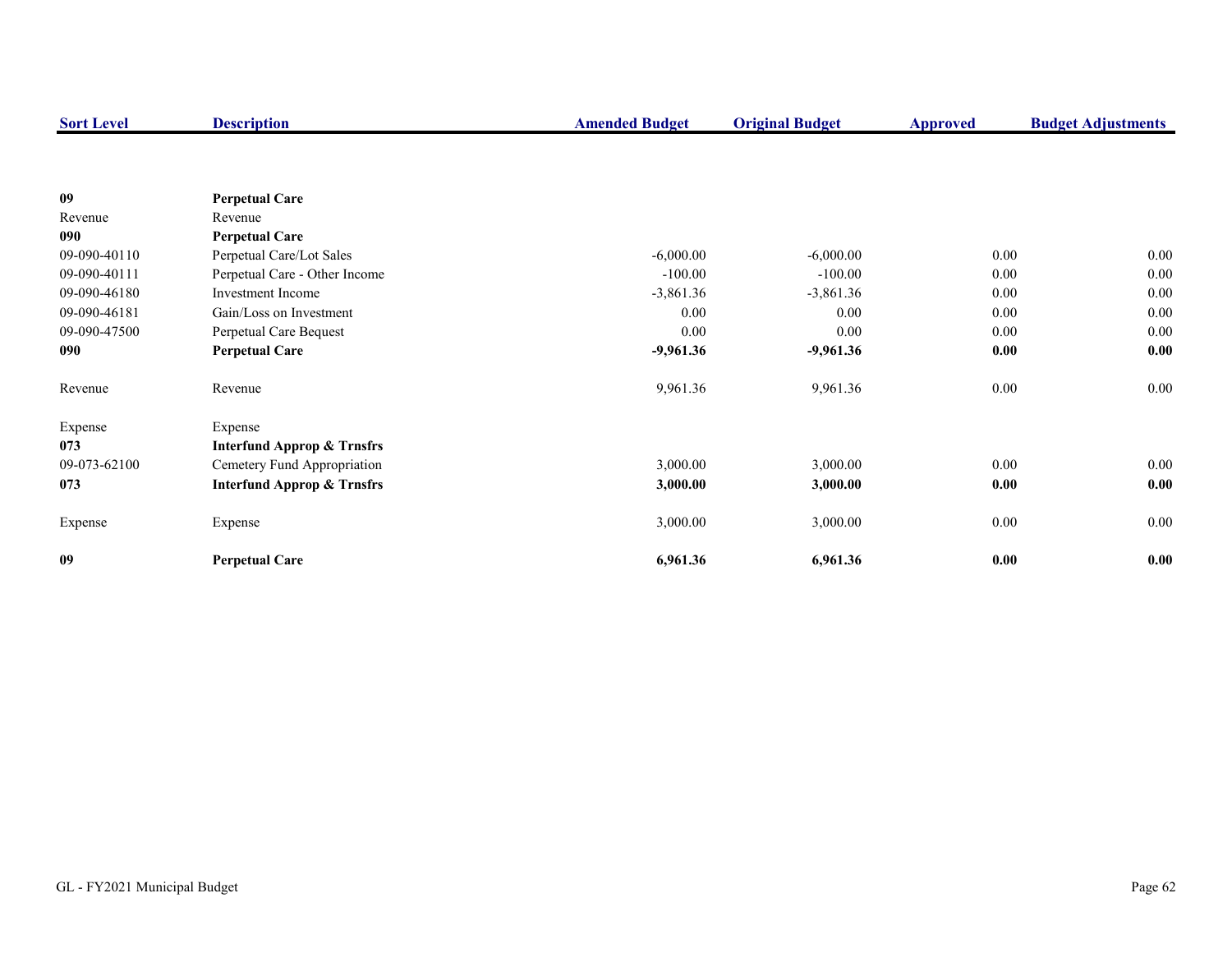| <b>Sort Level</b> | <b>Description</b>             | <b>Amended Budget</b> | <b>Original Budget</b> | <b>Approved</b> | <b>Budget Adjustments</b> |
|-------------------|--------------------------------|-----------------------|------------------------|-----------------|---------------------------|
|                   |                                |                       |                        |                 |                           |
|                   |                                |                       |                        |                 |                           |
| 10                | Cemetary                       |                       |                        |                 |                           |
| Revenue           | Revenue                        |                       |                        |                 |                           |
| 100               | Cemetary                       |                       |                        |                 |                           |
| 10-100-40050      | Allowance for Uncollectible AR | 0.00                  | 0.00                   | 0.00            | $0.00\,$                  |
| 10-100-40075      | Credit Card Fees               | 0.00                  | 0.00                   | 0.00            | 0.00                      |
| 10-100-40120      | Lot Sales                      | $-30,000.00$          | $-30,000.00$           | 0.00            | 0.00                      |
| 10-100-40130      | Memorials Received             | 0.00                  | 0.00                   | 0.00            | 0.00                      |
| 10-100-40135      | Spears Bequest-Beauty/Upkeep   | 0.00                  | 0.00                   | 0.00            | 0.00                      |
| 10-100-40140      | Open/Close Graves              | $-37,000.00$          | $-37,000.00$           | 0.00            | 0.00                      |
| 10-100-46180      | Investment Income              | $-312.66$             | $-312.66$              | 0.00            | 0.00                      |
| 10-100-46200      | Miscellaneous Income           | $-450.00$             | $-450.00$              | 0.00            | 0.00                      |
| 10-100-46220      | Proceeds for Sale of Assets    | 0.00                  | 0.00                   | 0.00            | 0.00                      |
| 10-100-46225      | Gain or Loss on Asset Disposal | 0.00                  | 0.00                   | 0.00            | 0.00                      |
| 10-100-47270      | Appropriation-General Fund     | $-183,000.00$         | $-183,000.00$          | 0.00            | 0.00                      |
| 10-100-47275      | Appropriation-Perp Care        | $-3,000.00$           | $-3,000.00$            | 0.00            | 0.00                      |
| 100               | Cemetary                       | $-253,762.66$         | $-253,762.66$          | 0.00            | 0.00                      |
| Revenue           | Revenue                        | 253,762.66            | 253,762.66             | 0.00            | $0.00\,$                  |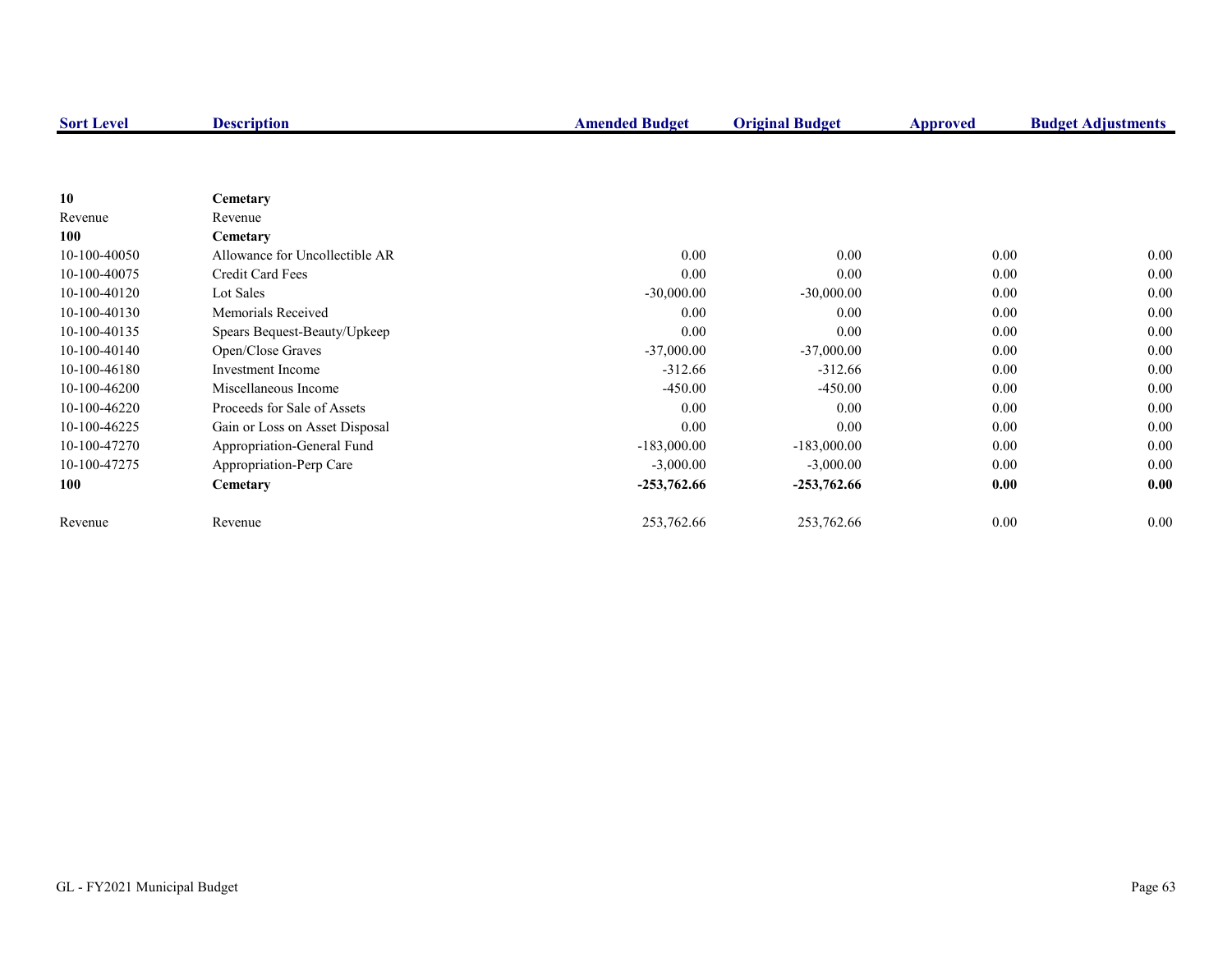| <b>Sort Level</b> | <b>Description</b>                    | <b>Amended Budget</b> | <b>Original Budget</b> | <b>Approved</b> | <b>Budget Adjustments</b> |
|-------------------|---------------------------------------|-----------------------|------------------------|-----------------|---------------------------|
|                   |                                       |                       |                        |                 |                           |
| Expense           | Expense                               |                       |                        |                 |                           |
| 073               | <b>Interfund Approp &amp; Trnsfrs</b> |                       |                        |                 |                           |
| 10-073-60100      | Cemetery Overhead                     | 45,000.00             | 45,000.00              | 0.00            | 0.00                      |
| 073               | <b>Interfund Approp &amp; Trnsfrs</b> | 45,000.00             | 45,000.00              | 0.00            | 0.00                      |
| 100               | Cemetary                              |                       |                        |                 |                           |
| 10-100-50010      | Compensation                          | 0.00                  | 0.00                   | 0.00            | 0.00                      |
| 10-100-50110      | FICA/Medicare                         | 0.00                  | 0.00                   | $0.00\,$        | 0.00                      |
| 10-100-50240      | Insurance-Retirees                    | 6,844.32              | 6,844.32               | 0.00            | $0.00\,$                  |
| 10-100-50250      | Insurance-Unemployment                | 0.00                  | 0.00                   | 0.00            | $0.00\,$                  |
| 10-100-50260      | Insurance-Workers Comp                | 0.00                  | 0.00                   | 0.00            | 0.00                      |
| 10-100-50610      | Pensions-Retirees                     | 2,400.00              | 2,400.00               | $0.00\,$        | $0.00\,$                  |
| 10-100-51125      | <b>Contract Labor-Delk Services</b>   | 185,000.00            | 185,000.00             | $0.00\,$        | 0.00                      |
| 10-100-51221      | <b>Technology Lease Payments</b>      | 323.88                | 323.88                 | $0.00\,$        | 0.00                      |
| 10-100-51310      | Janitorial Service & Related          | 0.00                  | 0.00                   | 0.00            | $0.00\,$                  |
| 10-100-51748      | Profess-License Maint/Support         | 77.00                 | 77.00                  | 0.00            | $0.00\,$                  |
| 10-100-51765      | Professional-Other                    | 2,500.00              | 2,500.00               | 0.00            | 0.00                      |
| 10-100-51860      | Tree Maintenance                      | 6,000.00              | 6,000.00               | 0.00            | $0.00\,$                  |
| 10-100-51940      | Utilities-Communications              | 828.00                | 828.00                 | 0.00            | $0.00\,$                  |
| 10-100-51950      | Utilities-Water/Sewer                 | 375.00                | 375.00                 | 0.00            | 0.00                      |
| 10-100-52110      | Equipment (Under \$2,000 Each)        | 0.00                  | 0.00                   | 0.00            | 0.00                      |
| 10-100-52120      | Supplies-Equip Maint/Repair           | 0.00                  | 0.00                   | 0.00            | 0.00                      |
| 10-100-52330      | Herbicides                            | 0.00                  | 0.00                   | 0.00            | 0.00                      |
| 10-100-52750      | Supplies-Other                        | 1,375.00              | 1,375.00               | 0.00            | 0.00                      |
| 10-100-52890      | Software                              | 17.00                 | 17.00                  | 0.00            | 0.00                      |
| 10-100-52925      | Trees/Schrubs/Flowers                 | 0.00                  | 0.00                   | 0.00            | 0.00                      |
| 10-100-53200      | Credit Card Merchant Fees             | 0.00                  | 0.00                   | 0.00            | 0.00                      |
| 10-100-53470      | Dues & Subscriptions                  | 34.00                 | 34.00                  | 0.00            | $0.00\,$                  |
| 10-100-53600      | Miscellaneous                         | 10.00                 | 10.00                  | 0.00            | $0.00\,$                  |
| 10-100-53700      | Perpetual Care                        | 7,400.00              | 7,400.00               | 0.00            | $0.00\,$                  |
| 10-100-54200      | Insurance & Bonds                     | 857.21                | 857.21                 | 0.00            | $0.00\,$                  |
| 10-100-61500      | Depreciation                          | 0.00                  | 0.00                   | 0.00            | 0.00                      |
| 10-100-79600      | Cemetery Equipment                    | 5,000.00              | 5,000.00               | 0.00            | $0.00\,$                  |
| 10-100-79700      | Land Improvmnts                       | 0.00                  | 0.00                   | 0.00            | 0.00                      |
| 100               | Cemetary                              | 219,041.41            | 219,041.41             | 0.00            | 0.00                      |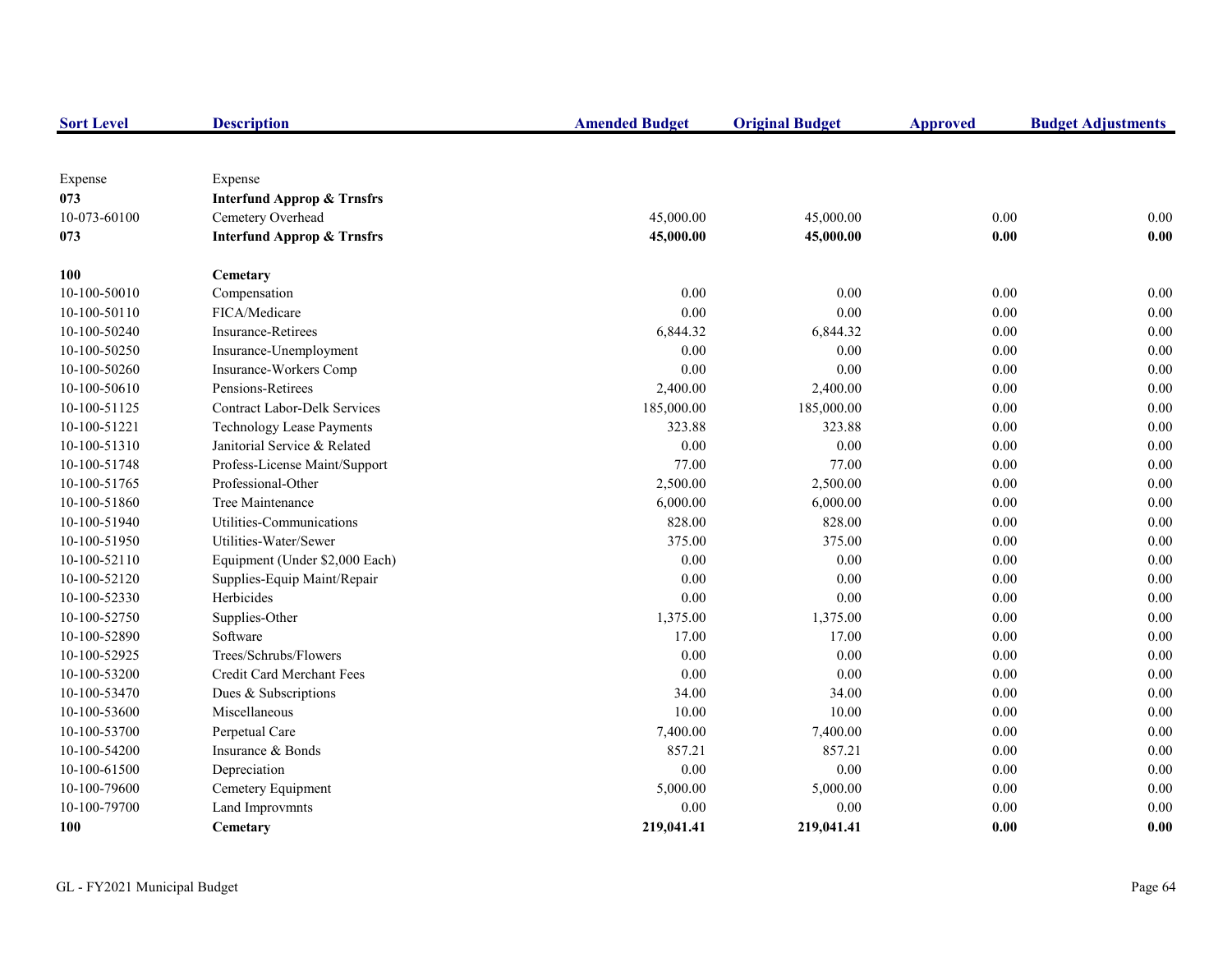|            |            | $0.00\,$ |
|------------|------------|----------|
| 264,041.41 | 264,041.41 | 0.00     |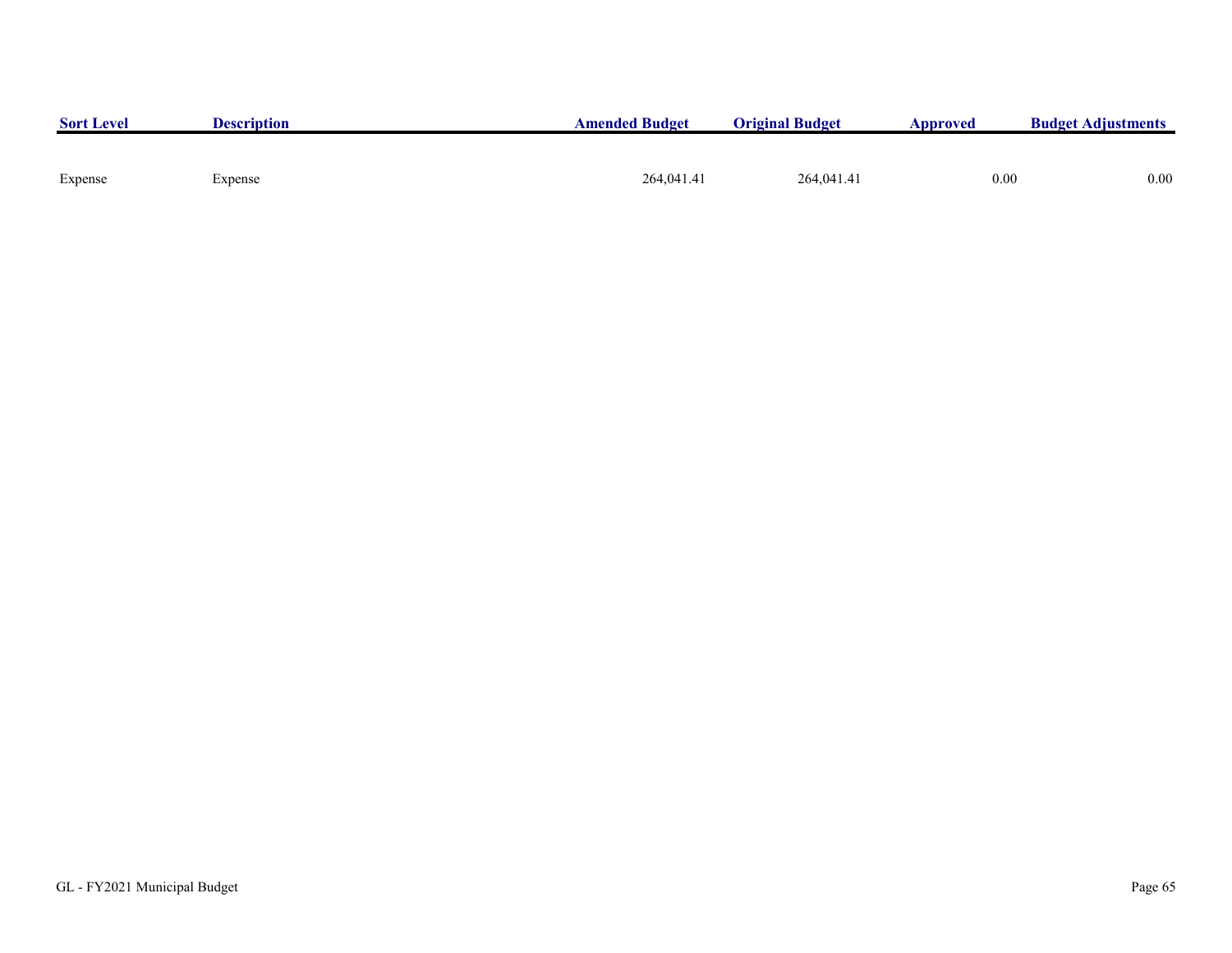| <b>Sort Level</b> | <b>Description</b>                    | <b>Amended Budget</b> | <b>Original Budget</b> | <b>Approved</b> | <b>Budget Adjustments</b> |
|-------------------|---------------------------------------|-----------------------|------------------------|-----------------|---------------------------|
| 10                | Cemetary                              | $-10,278.75$          | $-10,278.75$           | 0.00            | 0.00                      |
| 12                | <b>CDBG Harristown</b>                |                       |                        |                 |                           |
| Revenue           | Revenue                               |                       |                        |                 |                           |
| 120               | <b>CDBG Harristown</b>                |                       |                        |                 |                           |
| 12-120-43338      | <b>State Grant</b>                    | 0.00                  | 0.00                   | 0.00            | 0.00                      |
| 12-120-47155      | Harristown CDBG                       | 0.00                  | 0.00                   | 0.00            | 0.00                      |
| 12-120-47170      | Program Income                        | 0.00                  | 0.00                   | 0.00            | 0.00                      |
| 120               | <b>CDBG</b> Harristown                | 0.00                  | $0.00\,$               | $0.00\,$        | 0.00                      |
| Revenue           | Revenue                               | 0.00                  | 0.00                   | $0.00\,$        | $0.00\,$                  |
| Expense           | Expense                               |                       |                        |                 |                           |
| 073               | <b>Interfund Approp &amp; Trnsfrs</b> |                       |                        |                 |                           |
| 12-073-60120      | CDBG Fund Transfer In From GF         | 0.00                  | 0.00                   | 0.00            | 0.00                      |
| 12-073-62010      | Transfer Out - General Fund           | 0.00                  | 0.00                   | 0.00            | 0.00                      |
| 073               | <b>Interfund Approp &amp; Trnsfrs</b> | 0.00                  | 0.00                   | $0.00\,$        | 0.00                      |
| 120               | <b>CDBG Harristown</b>                |                       |                        |                 |                           |
| 12-120-51006      | Acquistition Phase II                 | 0.00                  | 0.00                   | 0.00            | 0.00                      |
| 12-120-51757      | Professional Landfill                 | 0.00                  | $0.00\,$               | 0.00            | 0.00                      |
| 12-120-51765      | Professional-Other                    | 0.00                  | 0.00                   | 0.00            | 0.00                      |
| 12-120-51830      | <b>Street Paving CDBG</b>             | 0.00                  | $0.00\,$               | 0.00            | $0.00\,$                  |
| 12-120-52500      | Supplies-Sidewalks                    | 0.00                  | 0.00                   | 0.00            | 0.00                      |
| 12-120-56270      | <b>Community Projects</b>             | 0.00                  | 0.00                   | 0.00            | $0.00\,$                  |
| 120               | <b>CDBG Harristown</b>                | 0.00                  | 0.00                   | 0.00            | 0.00                      |
| Expense           | Expense                               | 0.00                  | 0.00                   | 0.00            | 0.00                      |
| 12                | <b>CDBG Harristown</b>                | 0.00                  | 0.00                   | 0.00            | 0.00                      |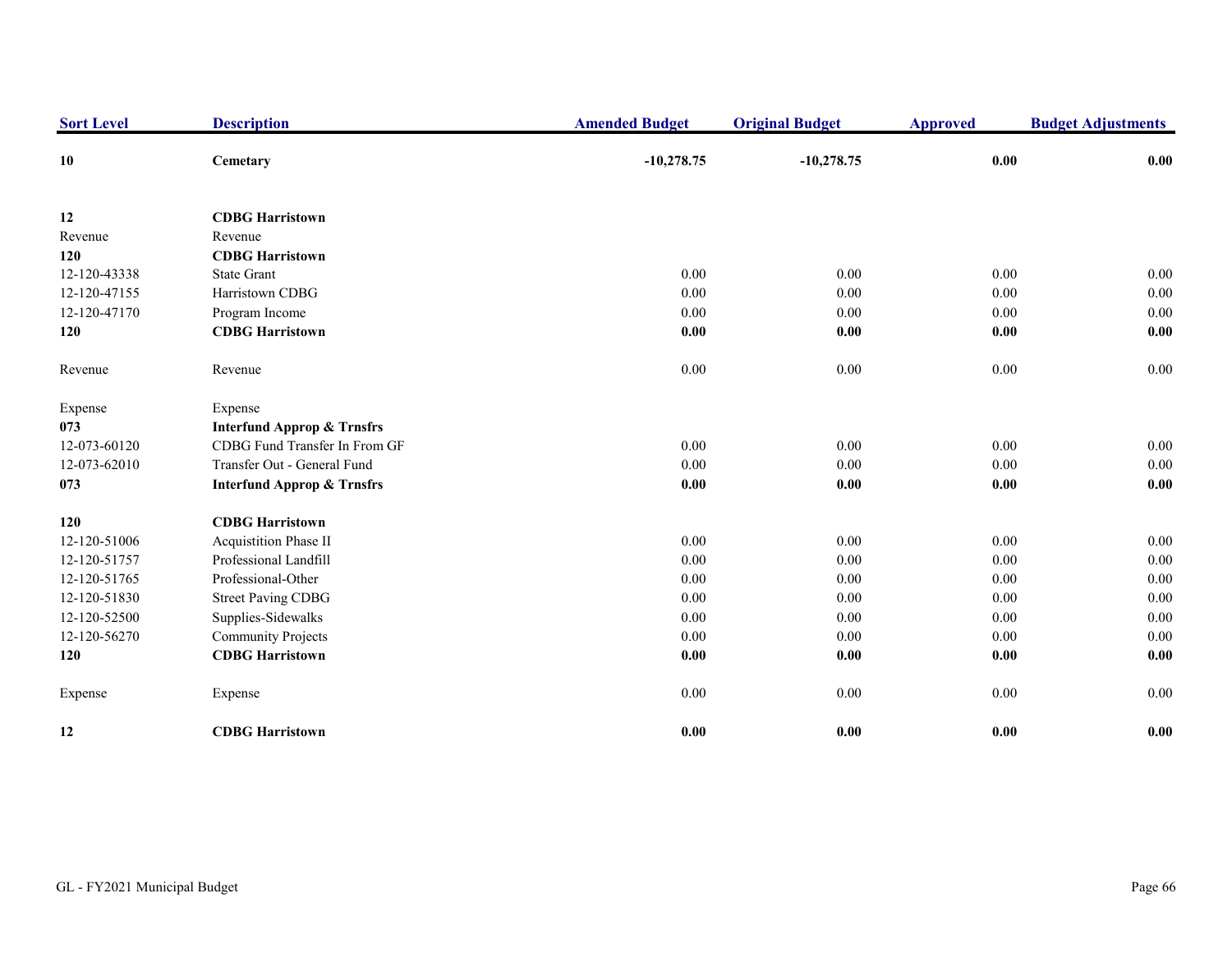| <b>Sort Level</b> | <b>Description</b>             | <b>Amended Budget</b> | <b>Original Budget</b> | <b>Approved</b> | <b>Budget Adjustments</b> |
|-------------------|--------------------------------|-----------------------|------------------------|-----------------|---------------------------|
|                   |                                |                       |                        |                 |                           |
|                   |                                |                       |                        |                 |                           |
| 13                | <b>Stormwater</b>              |                       |                        |                 |                           |
| Revenue           | Revenue                        |                       |                        |                 |                           |
| 130               | <b>Stormwater</b>              |                       |                        |                 |                           |
| 13-130-40050      | Allowance for Uncollectible AR | 0.00                  | $0.00\,$               | 0.00            | $0.00\,$                  |
| 13-130-40160      | <b>Penalty Charges</b>         | $-4,000.00$           | $-4,000.00$            | 0.00            | $0.00\,$                  |
| 13-130-40600      | <b>Stormwater Fees</b>         | $-250,000.00$         | $-250,000.00$          | 0.00            | 0.00                      |
| 13-130-46180      | Investment Income              | $-5,609.16$           | $-5,609.16$            | 0.00            | 0.00                      |
| 13-130-46181      | Gain/Loss on Investment        | 0.00                  | 0.00                   | 0.00            | $0.00\,$                  |
| 13-130-46220      | Proceeds for Sale of Assets    | 0.00                  | 0.00                   | 0.00            | $0.00\,$                  |
| 13-130-46225      | Gain or Loss on Asset Disposal | 0.00                  | 0.00                   | 0.00            | 0.00                      |
| 13-130-47270      | Appropriation-General Fund     | $-100,000.00$         | $-100,000.00$          | 0.00            | 0.00                      |
| 13-130-47280      | Appropriation-Cemetary         | 0.00                  | 0.00                   | 0.00            | 0.00                      |
| 130               | <b>Stormwater</b>              | -359,609.16           | -359,609.16            | 0.00            | 0.00                      |
| Revenue           | Revenue                        | 359,609.16            | 359,609.16             | 0.00            | $0.00\,$                  |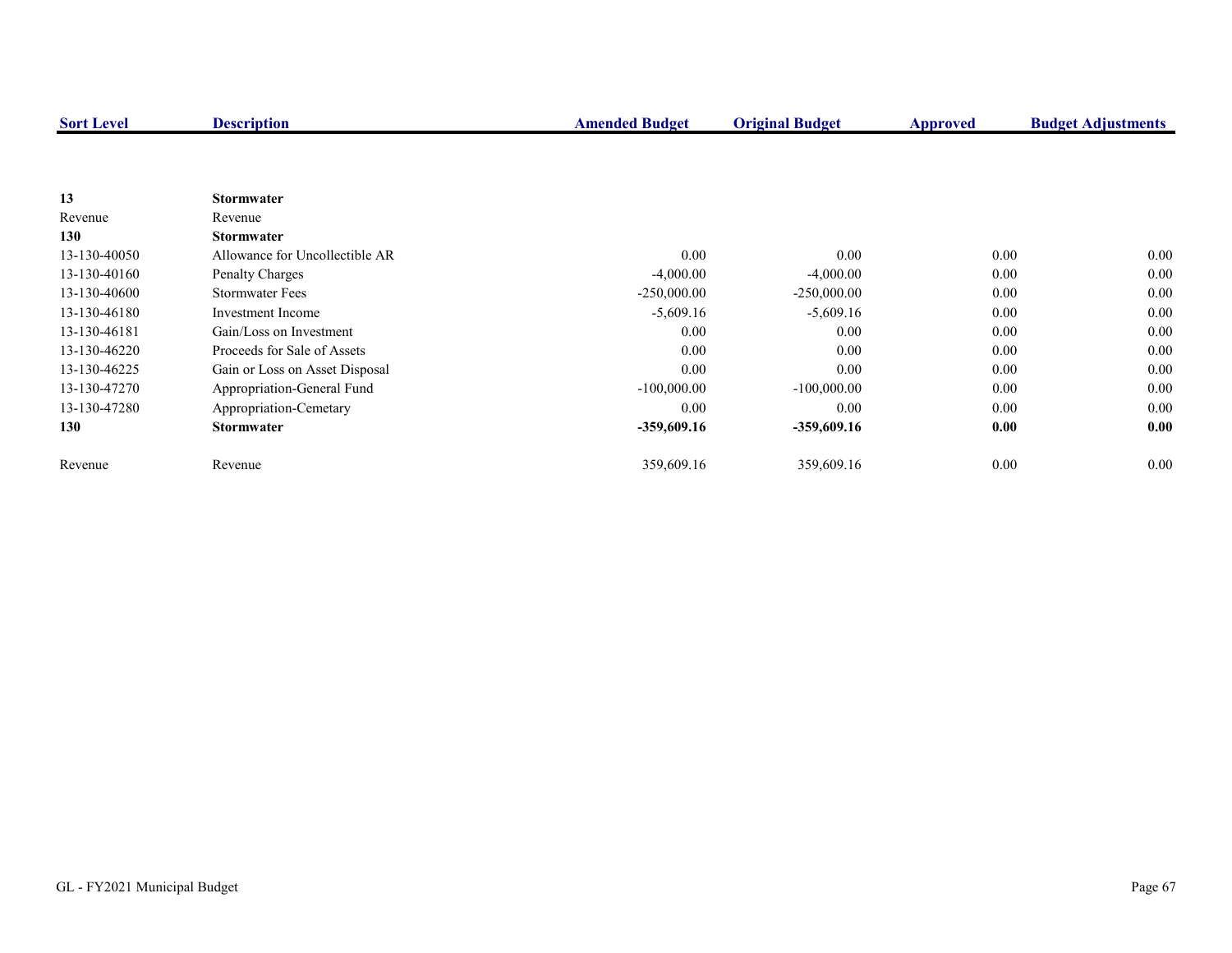| <b>Sort Level</b> | <b>Description</b>                    | <b>Amended Budget</b> | <b>Original Budget</b> | <b>Approved</b> | <b>Budget Adjustments</b> |
|-------------------|---------------------------------------|-----------------------|------------------------|-----------------|---------------------------|
|                   |                                       |                       |                        |                 |                           |
| Expense           | Expense                               |                       |                        |                 |                           |
| 071               | <b>Debt Service</b>                   |                       |                        |                 |                           |
| 13-071-73547      | Amortization                          | 0.00                  | 0.00                   | 0.00            | 0.00                      |
| 071               | <b>Debt Service</b>                   | 0.00                  | 0.00                   | 0.00            | 0.00                      |
| 073               | <b>Interfund Approp &amp; Trnsfrs</b> |                       |                        |                 |                           |
| 13-073-62010      | Transfer Out - General Fund           | 0.00                  | $0.00\,$               | $0.00\,$        | $0.00\,$                  |
| 073               | <b>Interfund Approp &amp; Trnsfrs</b> | 0.00                  | 0.00                   | 0.00            | 0.00                      |
| 130               | <b>Stormwater</b>                     |                       |                        |                 |                           |
| 13-130-50010      | Compensation                          | 81,471.21             | 81,471.21              | 0.00            | 0.00                      |
| 13-130-50011      | Emergency - Compensation              | 0.00                  | 0.00                   | 0.00            | $0.00\,$                  |
| 13-130-50060      | Compensation-On Call Pay              | 3,838.55              | 3,838.55               | 0.00            | $0.00\,$                  |
| 13-130-50070      | Overtime-Non Salaried                 | 4,811.98              | 4,811.98               | 0.00            | 0.00                      |
| 13-130-50080      | Compensation-Deferred                 | 0.00                  | $0.00\,$               | 0.00            | 0.00                      |
| 13-130-50110      | FICA/Medicare                         | 6,362.20              | 6,362.20               | 0.00            | 0.00                      |
| 13-130-50210      | Insurance-Dental                      | 542.40                | 542.40                 | 0.00            | 0.00                      |
| 13-130-50220      | Insurance-Life                        | 430.04                | 430.04                 | $0.00\,$        | $0.00\,$                  |
| 13-130-50230      | Insurance-Medical                     | 21,398.40             | 21,398.40              | 0.00            | $0.00\,$                  |
| 13-130-50231      | Insurance-HRA                         | 1,505.92              | 1,505.92               | 0.00            | $0.00\,$                  |
| 13-130-50240      | <b>Insurance-Retirees</b>             | 0.00                  | 0.00                   | 0.00            | $0.00\,$                  |
| 13-130-50250      | Insurance-Unemployment                | 720.20                | 720.20                 | 0.00            | $0.00\,$                  |
| 13-130-50260      | Insurance-Workers Comp                | 1,516.47              | 1,516.47               | 0.00            | $0.00\,$                  |
| 13-130-50280      | Vacation                              | 0.00                  | $0.00\,$               | 0.00            | $0.00\,$                  |
| 13-130-50710      | Retirement - CERS                     | 21,682.96             | 21,682.96              | 0.00            | 0.00                      |
| 13-130-50711      | Retirement - OPEB                     | 0.00                  | 0.00                   | 0.00            | 0.00                      |
| 13-130-50810      | Uniforms                              | 500.00                | 500.00                 | 0.00            | 0.00                      |
| 13-130-50811      | Uniforms-NEW HIRE                     | 0.00                  | $0.00\,$               | 0.00            | 0.00                      |
| 13-130-51220      | <b>Equipment Rental</b>               | 5,000.00              | 5,000.00               | $0.00\,$        | 0.00                      |
| 13-130-51221      | <b>Technology Lease Payments</b>      | 0.00                  | $0.00\,$               | 0.00            | $0.00\,$                  |
| 13-130-51230      | Freight/Shipping/Handling             | 50.00                 | 50.00                  | 0.00            | 0.00                      |
| 13-130-51510      | Physicals/Rests/Vaccines              | 50.00                 | 50.00                  | 0.00            | $0.00\,$                  |
| 13-130-51745      | Professional-Consultant               | 14,000.00             | 14,000.00              | 0.00            | 0.00                      |
| 13-130-51748      | Profess-License Maint/Support         | 0.00                  | 0.00                   | 0.00            | $0.00\,$                  |
| 13-130-51755      | Profess-Equip Maint/Repair            | 2,550.00              | 2,550.00               | 0.00            | 0.00                      |
| 13-130-51765      | Professional-Other                    | 20,000.00             | 20,000.00              | 0.00            | 0.00                      |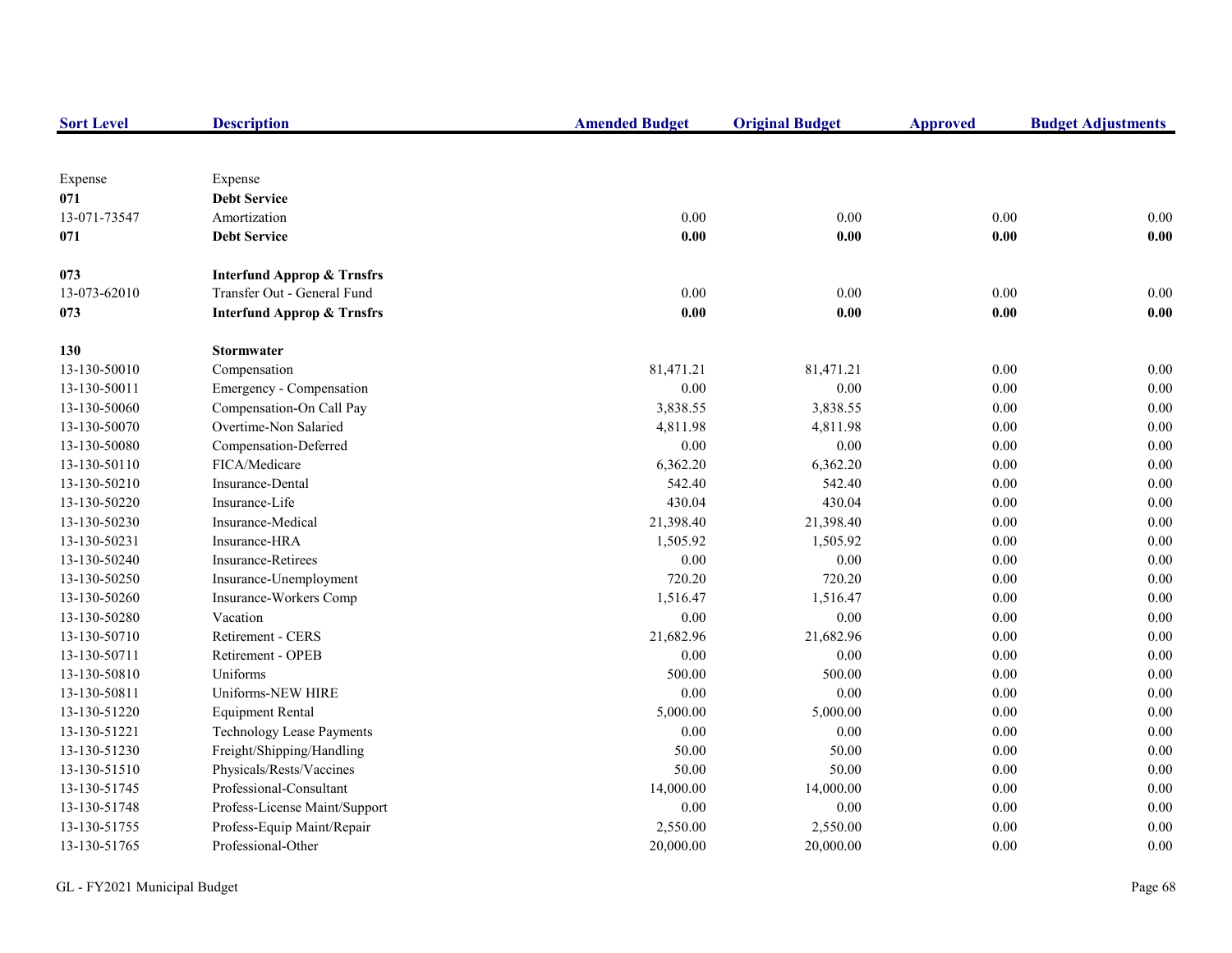| <b>Sort Level</b> | <b>Description</b>             | <b>Amended Budget</b> | <b>Original Budget</b> | <b>Approved</b> | <b>Budget Adjustments</b> |
|-------------------|--------------------------------|-----------------------|------------------------|-----------------|---------------------------|
| 13-130-51775      | Prof-Storm Sewer               | 0.00                  | 0.00                   | 0.00            | 0.00                      |
| 13-130-51780      | Profess-Vehicle Repair/Maint   | 3,000.00              | 3,000.00               | $0.00\,$        | 0.00                      |
| 13-130-51860      | Tree Maintenance               | 3,000.00              | 3,000.00               | 0.00            | 0.00                      |
| 13-130-51940      | Utilities-Communications       | 1,300.00              | 1,300.00               | $0.00\,$        | 0.00                      |
| 13-130-52020      | Supplies-Bldg Maint/Repair     | 0.00                  | 0.00                   | 0.00            | 0.00                      |
| 13-130-52110      | Equipment (Under \$2,000 Each) | 250.00                | 250.00                 | 0.00            | 0.00                      |
| 13-130-52120      | Supplies-Equip Maint/Repair    | 1,500.00              | 1,500.00               | 0.00            | 0.00                      |
| 13-130-52250      | Fuel, Oil, Fluids              | 6,500.00              | 6,500.00               | $0.00\,$        | 0.00                      |
| 13-130-52310      | Gravel/Rock                    | 5,000.00              | 5,000.00               | $0.00\,$        | 0.00                      |
| 13-130-52311      | Supplies Yard Repairs          | 2,500.00              | 2,500.00               | 0.00            | 0.00                      |
| 13-130-52330      | Herbicides                     | 500.00                | 500.00                 | $0.00\,$        | 0.00                      |
| 13-130-52700      | Supplies-Office                | 0.00                  | 0.00                   | $0.00\,$        | 0.00                      |
| 13-130-52750      | Supplies-Other                 | 0.00                  | 0.00                   | 0.00            | 0.00                      |
| 13-130-52840      | Postage-Meter & Related        | 0.00                  | 0.00                   | 0.00            | 0.00                      |
| 13-130-52865      | Supplies-Safety/Protective     | 500.00                | 500.00                 | 0.00            | 0.00                      |
| 13-130-52880      | Signs & Barricades             | 0.00                  | 0.00                   | 0.00            | 0.00                      |
| 13-130-52890      | Software                       | 350.00                | 350.00                 | $0.00\,$        | 0.00                      |
| 13-130-52895      | Supplies-Storm Crew            | 7,500.00              | 7,500.00               | $0.00\,$        | 0.00                      |
| 13-130-52950      | Vehicle-Supplies Repair/Maint  | 850.00                | 850.00                 | 0.00            | 0.00                      |
| 13-130-53460      | Conference/Train/School        | 0.00                  | 0.00                   | 0.00            | 0.00                      |
| 13-130-53470      | Dues & Subscriptions           | 53.20                 | 53.20                  | 0.00            | 0.00                      |
| 13-130-53500      | Easements                      | 0.00                  | 0.00                   | 0.00            | 0.00                      |
| 13-130-53600      | Miscellaneous                  | 0.00                  | 0.00                   | 0.00            | 0.00                      |
| 13-130-53850      | Travel/Lodging/Meals           | 0.00                  | 0.00                   | $0.00\,$        | 0.00                      |
| 13-130-54200      | Insurance & Bonds              | 242.87                | 242.87                 | 0.00            | 0.00                      |
| 13-130-54490      | Judgements/Settlements         | 0.00                  | 0.00                   | 0.00            | 0.00                      |
| 13-130-61500      | Depreciation                   | 0.00                  | 0.00                   | 0.00            | 0.00                      |
| 13-130-71313      | Land & Improvmnts - Stormwater | 0.00                  | 0.00                   | 0.00            | 0.00                      |
| 13-130-71413      | Plant-In-Service - Stormwater  | 0.00                  | 0.00                   | 0.00            | 0.00                      |
| 13-130-71513      | Vehicle - Stormwater           | 0.00                  | 0.00                   | 0.00            | 0.00                      |
| 13-130-72113      | Buildling - Stormwater         | 0.00                  | 0.00                   | 0.00            | 0.00                      |
| 13-130-72213      | Equipment - Stormwater         | 0.00                  | 0.00                   | $0.00\,$        | 0.00                      |
| 13-130-73550      | Reserve for Capital Improvmnt  | 0.00                  | 0.00                   | 0.00            | 0.00                      |
| 130               | <b>Stormwater</b>              | 219,476.40            | 219,476.40             | 0.00            | 0.00                      |
| Expense           | Expense                        | 219,476.40            | 219,476.40             | 0.00            | 0.00                      |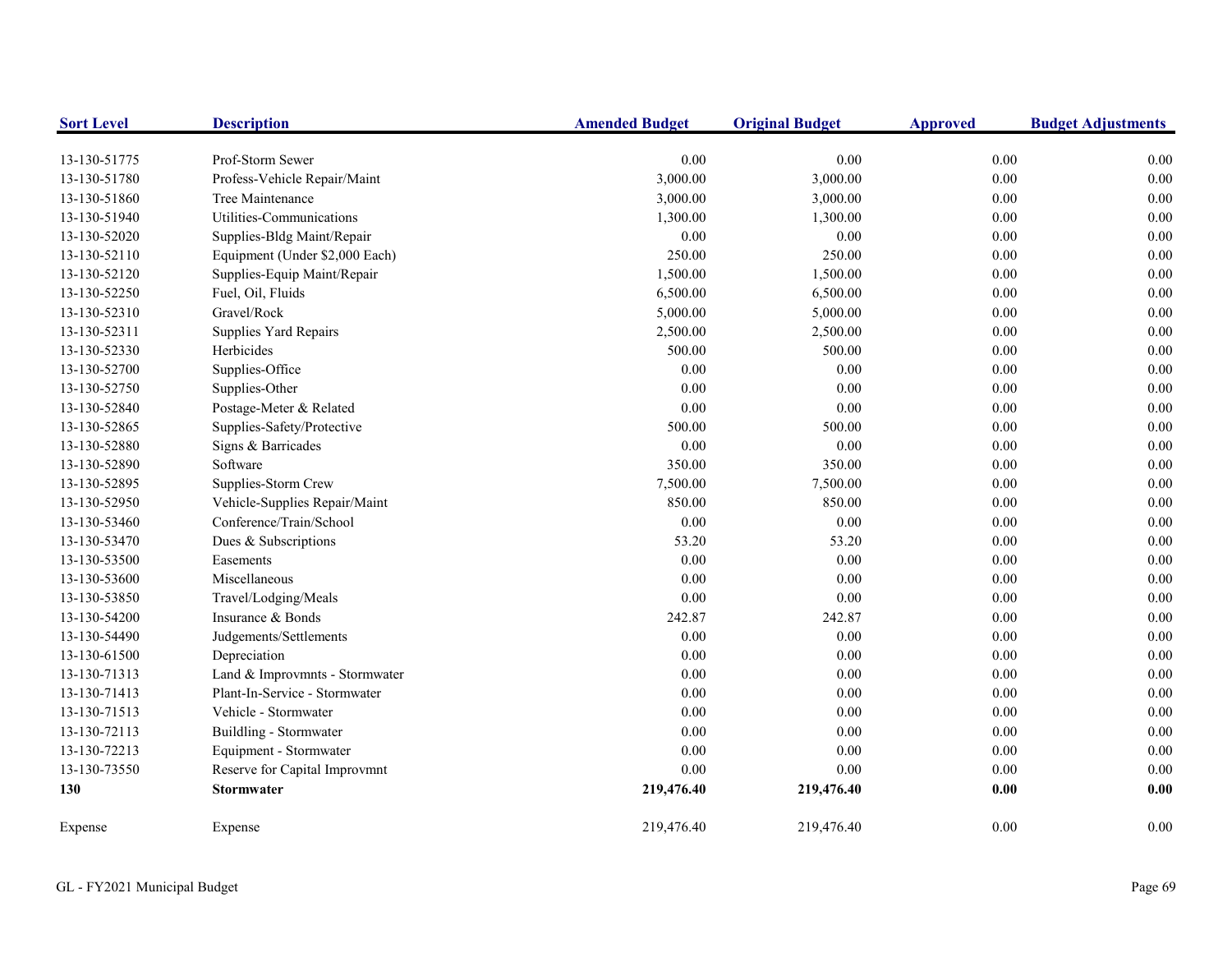| <b>Sort Level</b> | <b>Description</b> | <b>Amended Budget</b> | <b>Original Budget</b> | Approved | <b>Budget Adjustments</b> |
|-------------------|--------------------|-----------------------|------------------------|----------|---------------------------|
| 13                | Stormwater         | 140, 132, 76          | 140,132.76             | 0.00     | 0.00                      |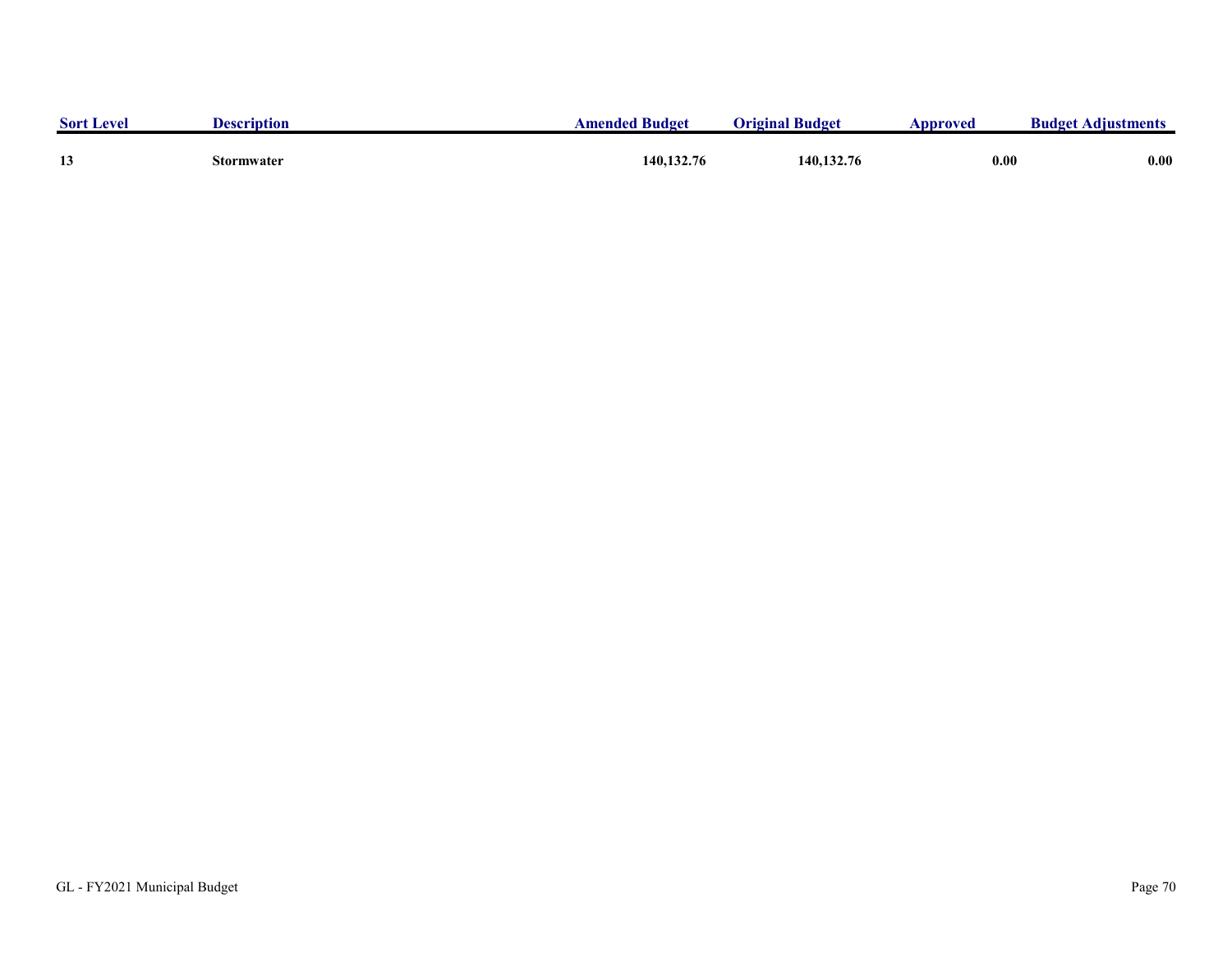| <b>Sort Level</b> | <b>Description</b>             | <b>Amended Budget</b> | <b>Original Budget</b> | <b>Approved</b> | <b>Budget Adjustments</b> |
|-------------------|--------------------------------|-----------------------|------------------------|-----------------|---------------------------|
|                   |                                |                       |                        |                 |                           |
| 14                | 911 Fund (Pyble to Fiscal Ct)  |                       |                        |                 |                           |
| Revenue           | Revenue                        |                       |                        |                 |                           |
| 140               | <b>911 Fee</b>                 |                       |                        |                 |                           |
| 14-140-40050      | Allowance for Uncollectible AR | 0.00                  | 0.00                   | $0.00\,$        | $0.00\,$                  |
| 14-140-48500      | 911 Fees                       | 0.00                  | 0.00                   | $0.00\,$        | $0.00\,$                  |
| 140               | <b>911 Fee</b>                 | 0.00                  | 0.00                   | 0.00            | 0.00                      |
| Revenue           | Revenue                        | 0.00                  | $0.00\,$               | $0.00\,$        | $0.00\,$                  |
| Expense           | Expense                        |                       |                        |                 |                           |
| 140               | <b>911 Fee</b>                 |                       |                        |                 |                           |
| 14-140-51251      | 911 Fees (Due to Fiscal Ct)    | 0.00                  | 0.00                   | $0.00\,$        | $0.00\,$                  |
| 140               | 911 Fee                        | 0.00                  | 0.00                   | 0.00            | 0.00                      |
| Expense           | Expense                        | 0.00                  | $0.00\,$               | $0.00\,$        | $0.00\,$                  |
| 14                | 911 Fund (Pyble to Fiscal Ct)  | 0.00                  | 0.00                   | 0.00            | 0.00                      |